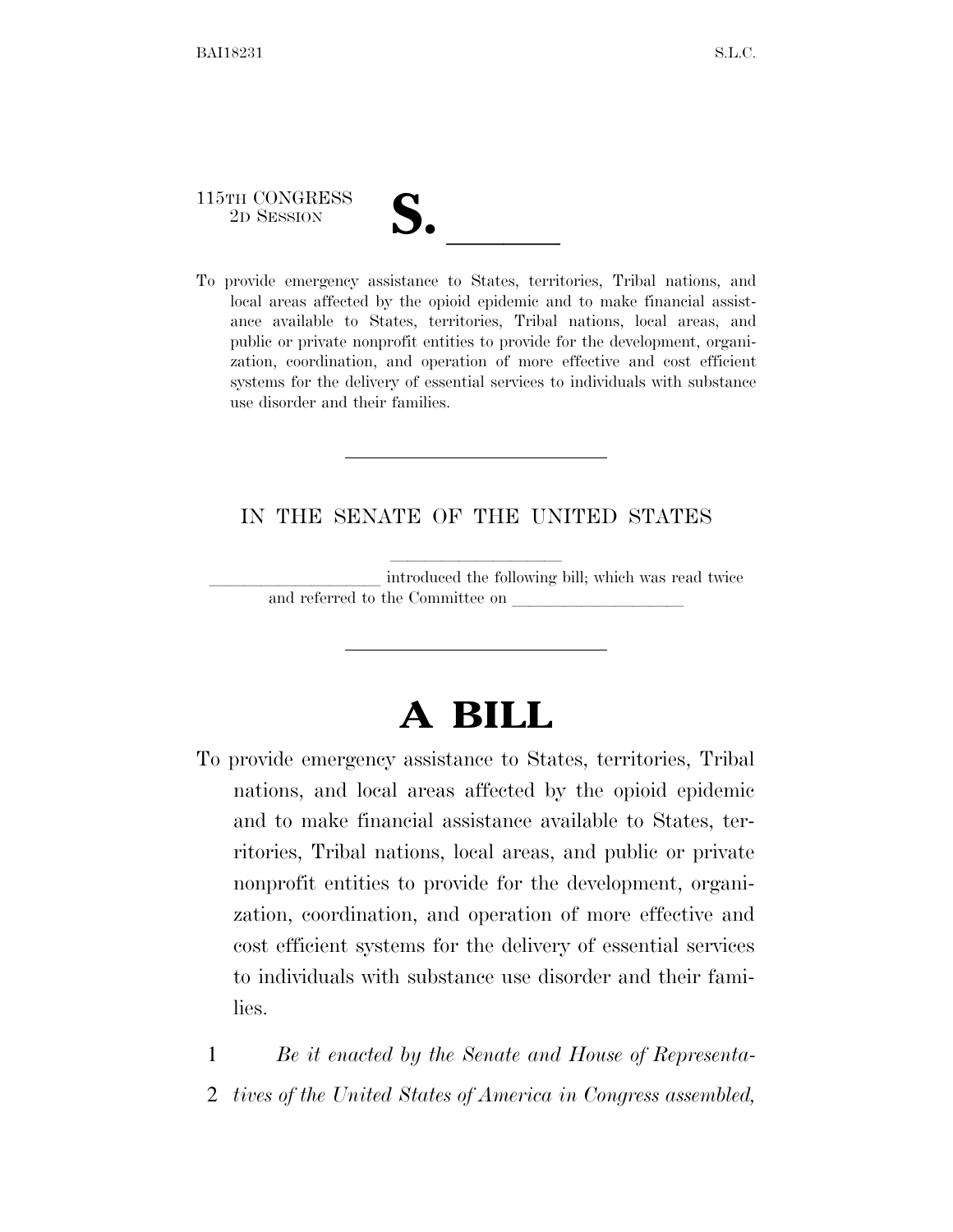#### 1 **SECTION 1. SHORT TITLE; TABLE OF CONTENTS.**

2 (a) SHORT TITLE.—This Act may be cited as the

3 ''Comprehensive Addiction Resources Emergency Act of

4 2018''.

5 (b) TABLE OF CONTENTS.—The table of contents of

6 this Act is as follows:

Sec. 1. Short title; table of contents.

Sec. 2. Purpose.

Sec. 3. Amendment to the Public Health Service Act.

#### ''TITLE XXXIV—SUBSTANCE USE AND OPIOID HEALTH RESOURCES

''Subtitle A—Substance Use and Opioid Emergency Relief Grant Program

- ''Sec. 3401. Establishment of program of grants.
- ''Sec. 3402. Planning council.
- ''Sec. 3403. Amount of grant and use of amounts.
- ''Sec. 3404. Application.
- ''Sec. 3405. Technical assistance.
- ''Sec. 3406. Authorization of appropriations.

''Subtitle B—State and Tribal Substance Use Disorder Prevention and Intervention Grant Program

- ''Sec. 3411. Establishment of program of grants.
- ''Sec. 3412. Amount of grant and use of amounts.
- ''Sec. 3413. Application and limitation.
- ''Sec. 3414. Technical assistance.
- ''Sec. 3415. Authorization of appropriations.

''Subtitle C—Other Grant Program

- ''Sec. 3421. Establishment of grant program.
- ''Sec. 3422. Use of amounts.
- ''Sec. 3423. Technical assistance.
- ''Sec. 3424. Planning and development grants.
- ''Sec. 3425. Authorization of appropriations.

#### ''Subtitle D—Miscellaneous Provisions

- ''Sec. 3431. Special projects of national significance.
- ''Sec. 3432. Education and training centers.
- ''Sec. 3433. Other provisions.
- ''Sec. 3434. Standards for substance use disorder treatment and recovery facilities.
- ''Sec. 3435. Naloxone distribution program.
- ''Sec. 3436. Additional funding for the National Institutes of Health.
- ''Sec. 3437. Additional funding for improved data collection and prevention of infectious disease transmission.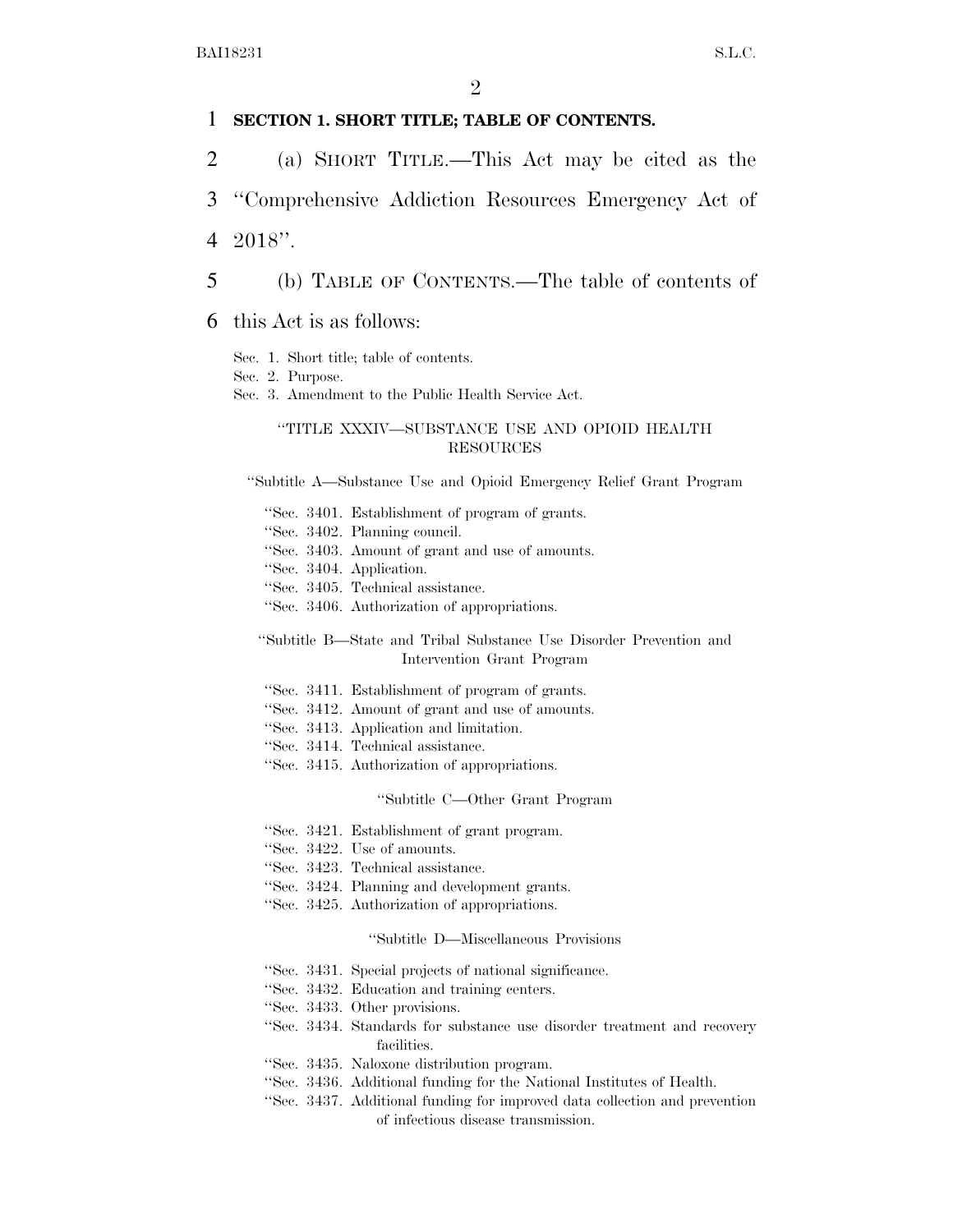''Sec. 3438. Definitions.

Sec. 4. Amendments to the Controlled Substances Act.

#### **SEC. 2. PURPOSE.**

 It is the purpose of this Act to provide emergency assistance to States, territories, Tribal nations, and local areas that are disproportionately affected by the opioid epidemic and to make financial assistance available to States, territories, Tribal nations, local areas, and other public or private nonprofit entities to provide for the devel- opment, organization, coordination, and operation of more effective and cost efficient systems for the delivery of es- sential services to individuals and families with substance use disorder.

## **SEC. 3. AMENDMENT TO THE PUBLIC HEALTH SERVICE ACT.**

 The Public Health Service Act (42 U.S.C. 201 et seq.) is amended by adding at the end the following:

## **''TITLE XXXIV—SUBSTANCE USE**

 **AND OPIOID HEALTH RE-SOURCES** 

**''Subtitle A—Substance Use and** 

**Opioid Emergency Relief Grant** 

### **Program**

#### **''SEC. 3401. ESTABLISHMENT OF PROGRAM OF GRANTS.**

 ''(a) IN GENERAL.—The Secretary, in coordination with the Director of the Office of National Drug Control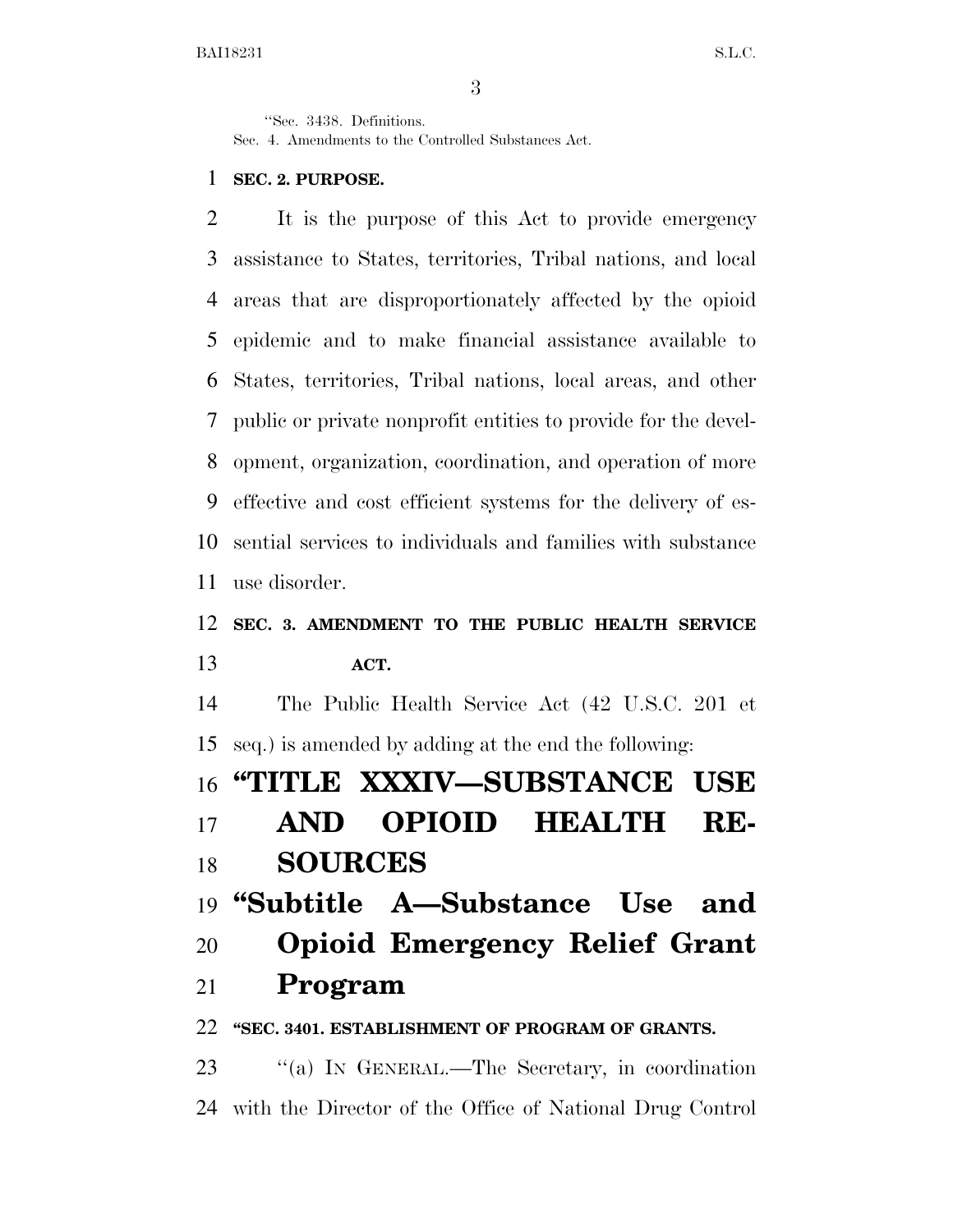| $\mathbf{1}$   | Policy, shall award grants to eligible localities for the pur- |
|----------------|----------------------------------------------------------------|
| $\overline{2}$ | pose of addressing substance use within such localities.       |
| 3              | $``$ (b) ELIGIBILITY.—                                         |
| $\overline{4}$ | "(1) IN GENERAL.—To be eligible to receive a                   |
| 5              | grant under subsection (a) a locality shall—                   |
| 6              | $\lq (A)$ be—                                                  |
| $\tau$         | $f'(i)$ a county that can demonstrate                          |
| 8              | that the rate of drug overdose deaths per                      |
| 9              | $100,000$ individuals residing in the county                   |
| 10             | during the most recent 3-year period for                       |
| 11             | which such data are available was not less                     |
| 12             | than the rate of such deaths for the county                    |
| 13             | that ranked at the 67th percentile of all                      |
| 14             | counties, as determined by the Secretary;                      |
| 15             | "(ii) a county that can demonstrate                            |
| 16             | that the number of drug overdose deaths                        |
| 17             | during the most recent 3-year period for                       |
| 18             | which such data are available was not less                     |
| 19             | than the number of such deaths for the                         |
| 20             | county that ranked at the 90th percentile                      |
| 21             | of all counties, as determined by the Sec-                     |
| 22             | retary; or                                                     |
| 23             | "(iii) a city that is located within a                         |
| 24             | county described in clause (i) or (ii), that                   |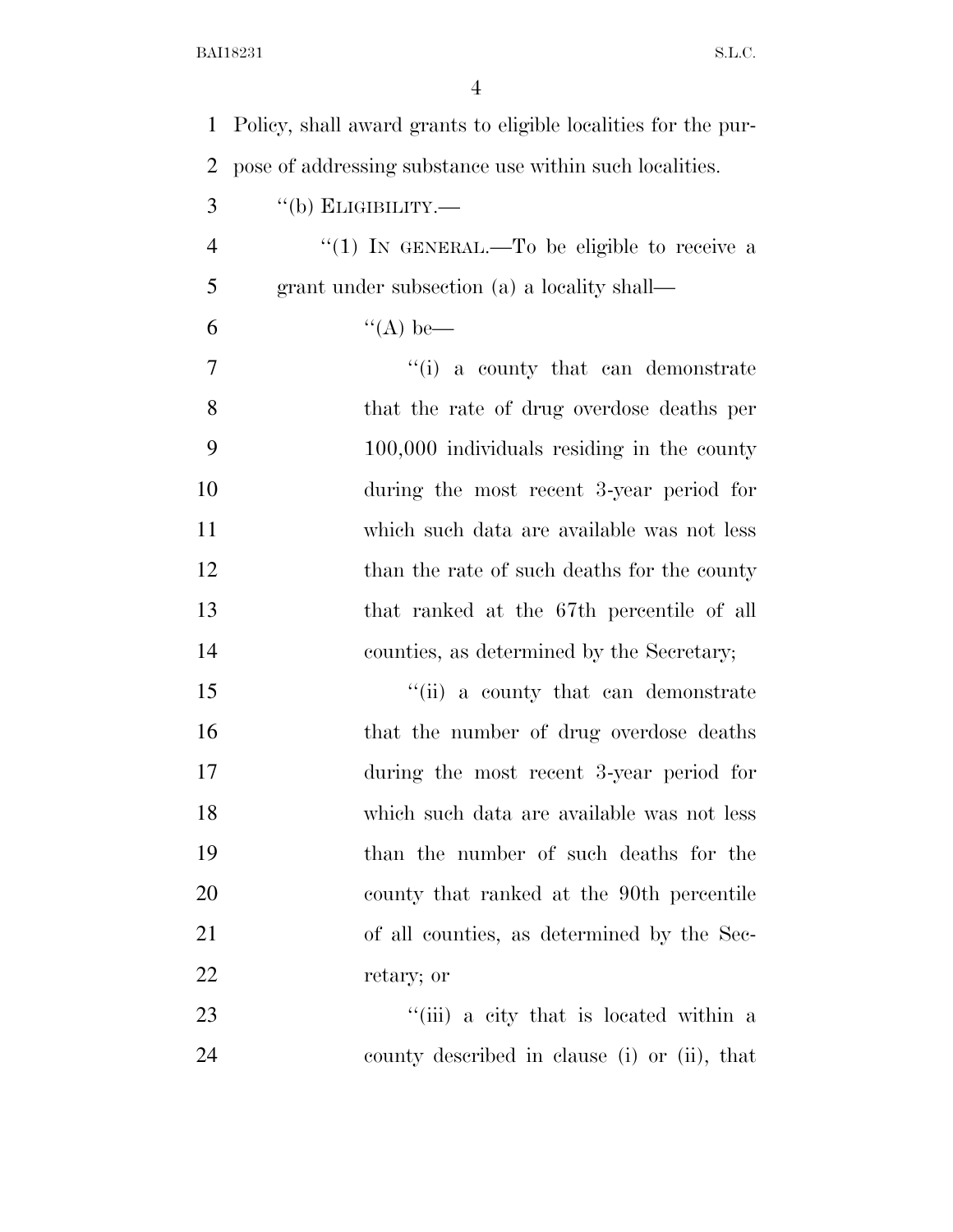| $\mathbf{1}$   | meets the requirements of paragraph $(3)$ ;          |
|----------------|------------------------------------------------------|
| $\overline{2}$ | and                                                  |
| 3              | $\lq\lq (B)$ submit to the Secretary an applica-     |
| $\overline{4}$ | tion in accordance with section 3404.                |
| 5              | "(2) MULTIPLE CONTIGUOUS COUNTIES.—In                |
| 6              | the case of an eligible county that is contiguous to |
| 7              | one or more other eligible counties within the same  |
| 8              | State, the group of counties shall—                  |
| 9              | "(A) be considered as a single eligible              |
| 10             | county for purposes of a grant under this sec-       |
| 11             | tion;                                                |
| 12             | "(B) submit a single application under sec-          |
| 13             | tion 3404;                                           |
| 14             | "(C) form a joint planning council (for the          |
| 15             | purposes of section 3402); and                       |
| 16             | "(D) establish, through intergovernmental            |
| 17             | agreements, an administrative mechanism to al-       |
| 18             | locate funds and substance use disorder treat-       |
| 19             | ment services under the grant based on—              |
| 20             | "(i) the number and rate of drug                     |
| 21             | overdose deaths and nonfatal<br>drug                 |
| 22             | overdoses in each of the counties that com-          |
| 23             | pose the eligible county;                            |
| 24             | "(ii) the severity of need for services              |
| 25             | in each such county; and                             |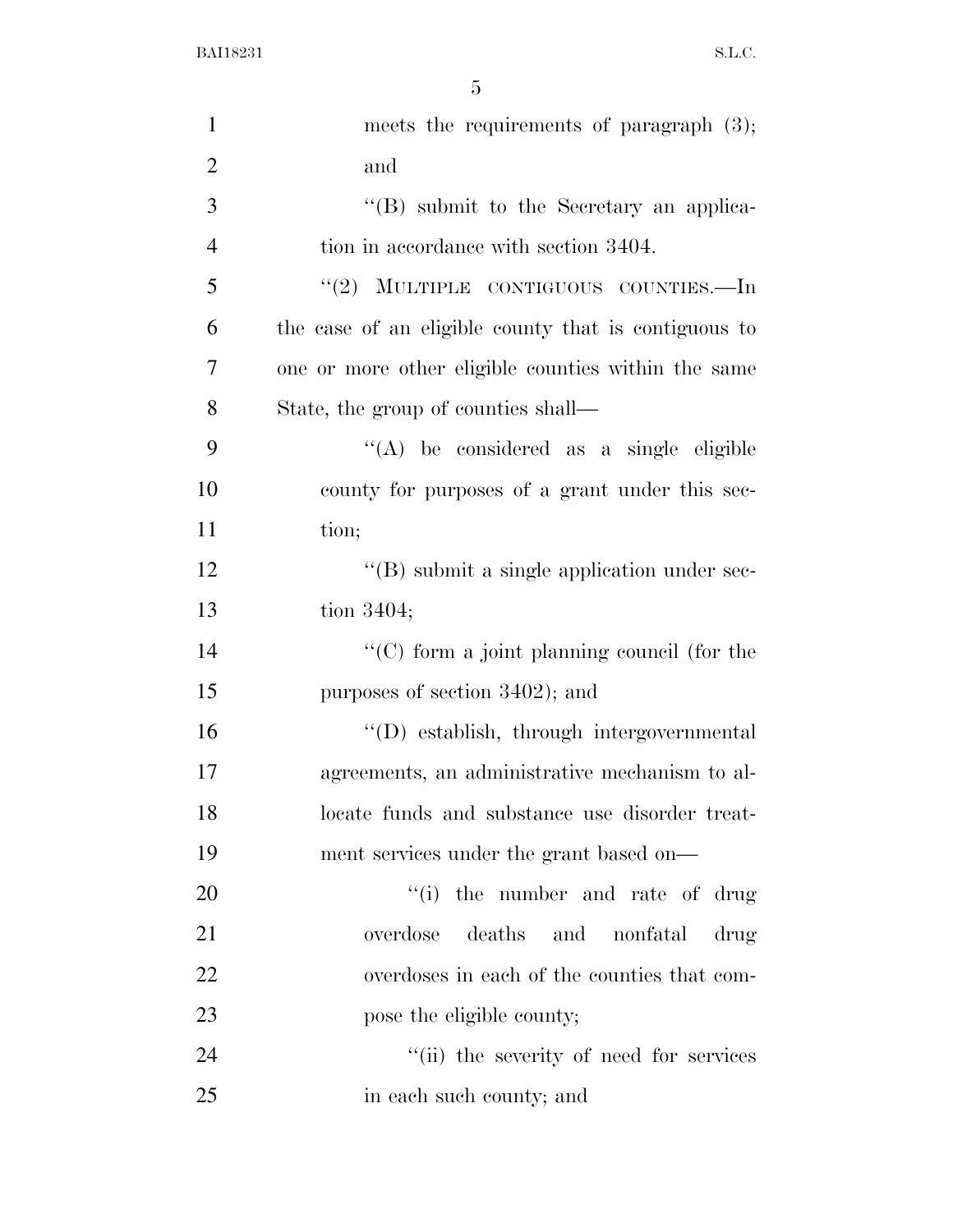| $\mathbf{1}$   | "(iii) the health and support per-                   |
|----------------|------------------------------------------------------|
| $\overline{2}$ | sonnel needs of each such county.                    |
| 3              | $``(3)$ CITIES AND COUNTIES WITHIN MULTIPLE          |
| $\overline{4}$ | CONTIGUOUS COUNTIES.-                                |
| 5              | "(A) IN GENERAL.—A city that is within               |
| 6              | an eligible county described in paragraph (1),       |
| 7              | or a group of counties that is within a group of     |
| 8              | counties determined to be an eligible county         |
| 9              | under paragraph $(2)$ , shall be eligible to receive |
| 10             | a grant under section 3401 if such city or coun-     |
| 11             | ty or group of counties meets the requirements       |
| 12             | of subparagraph $(B)$ .                              |
| 13             | "(B) REQUIREMENTS.—A city or county                  |
| 14             | meets the requirements of this subparagraph if       |
| 15             | such city or county—                                 |
| 16             | "(i) except as provided in subpara-                  |
| 17             | graph (C), has a population of not less              |
| 18             | than $50,000$ residents;                             |
| 19             | "(ii) meets the requirements of para-                |
| 20             | graph $(1)(A);$                                      |
| 21             | "(iii) submits an application under                  |
| 22             | section 3404;                                        |
| 23             | "(iv) establishes a planning council                 |
| 24             | (for purposes of section $3402$ ); and               |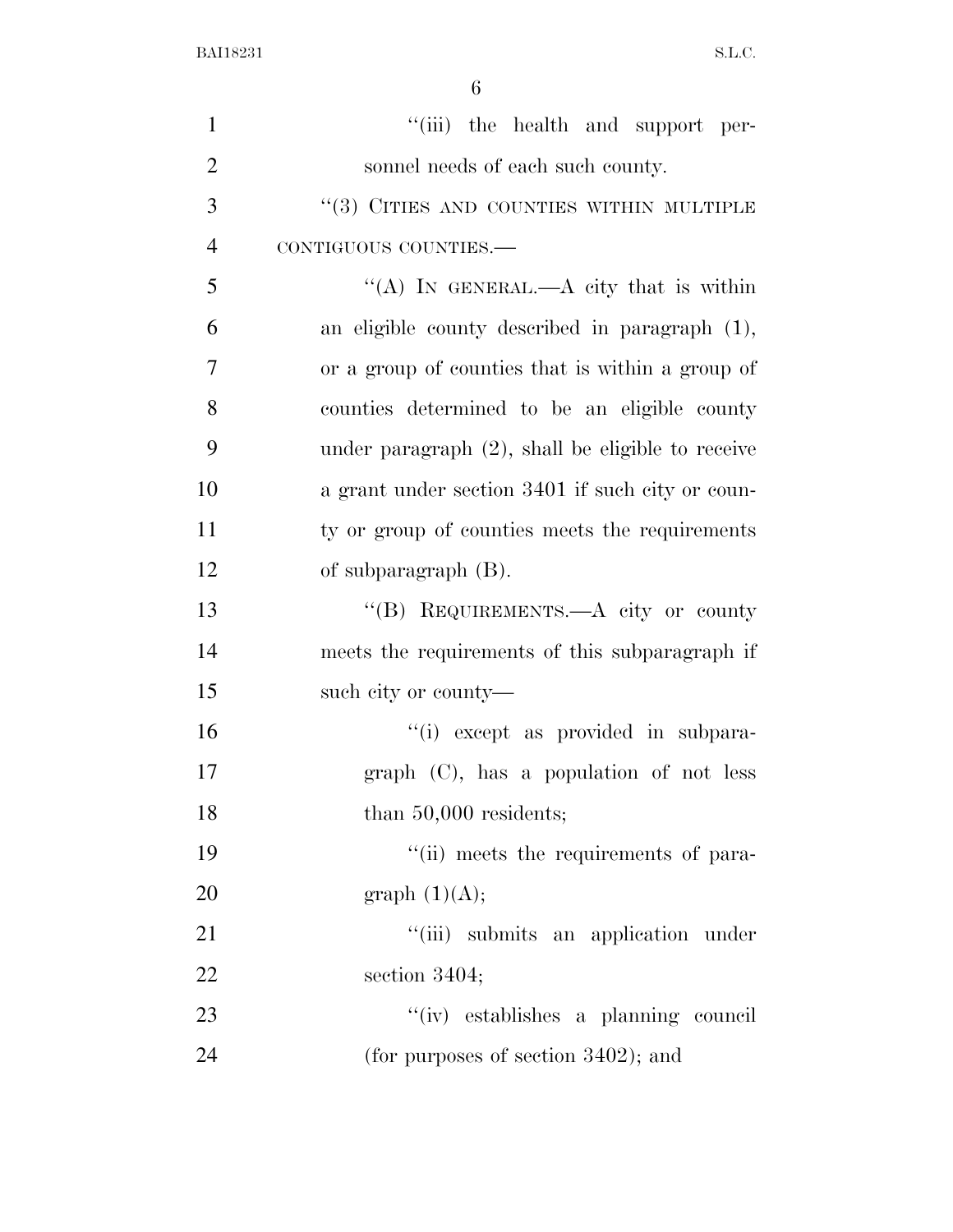| $\mathbf{1}$   | $f'(v)$ establishes an administrative           |
|----------------|-------------------------------------------------|
| $\overline{2}$ | mechanism to allocate funds and services        |
| 3              | under the grant based on—                       |
| $\overline{4}$ | $\lq\lq$ (I) the number and rate of drug        |
| 5              | overdose deaths and nonfatal drug               |
| 6              | overdoses in the city or county;                |
| $\tau$         | $\lq\lq$ (II) the severity of need for sub-     |
| 8              | stance use disorder treatment services          |
| 9              | in the city or county; and                      |
| 10             | "(III) the health and support                   |
| 11             | personnel needs of the city or county.          |
| 12             | "(C) POPULATION EXCEPTION.—A city or            |
| 13             | county or group of counties that does not meet  |
| 14             | the requirements of subparagraph $(B)(i)$ may   |
| 15             | apply to the Secretary for a waiver of such re- |
| 16             | quirement. Such application shall dem-          |
| 17             | onstrate—                                       |
| 18             | "(i) that the needs of the population           |
| 19             | to be served are distinct or that addressing    |
| 20             | substance use in the service area would be      |
| 21             | best served by the formation of an inde-        |
| 22             | pendent council; and                            |
| 23             | "(ii) that the city or county or group          |
| 24             | of counties has the capacity to administer      |
| 25             | the funding received under this subtitle.       |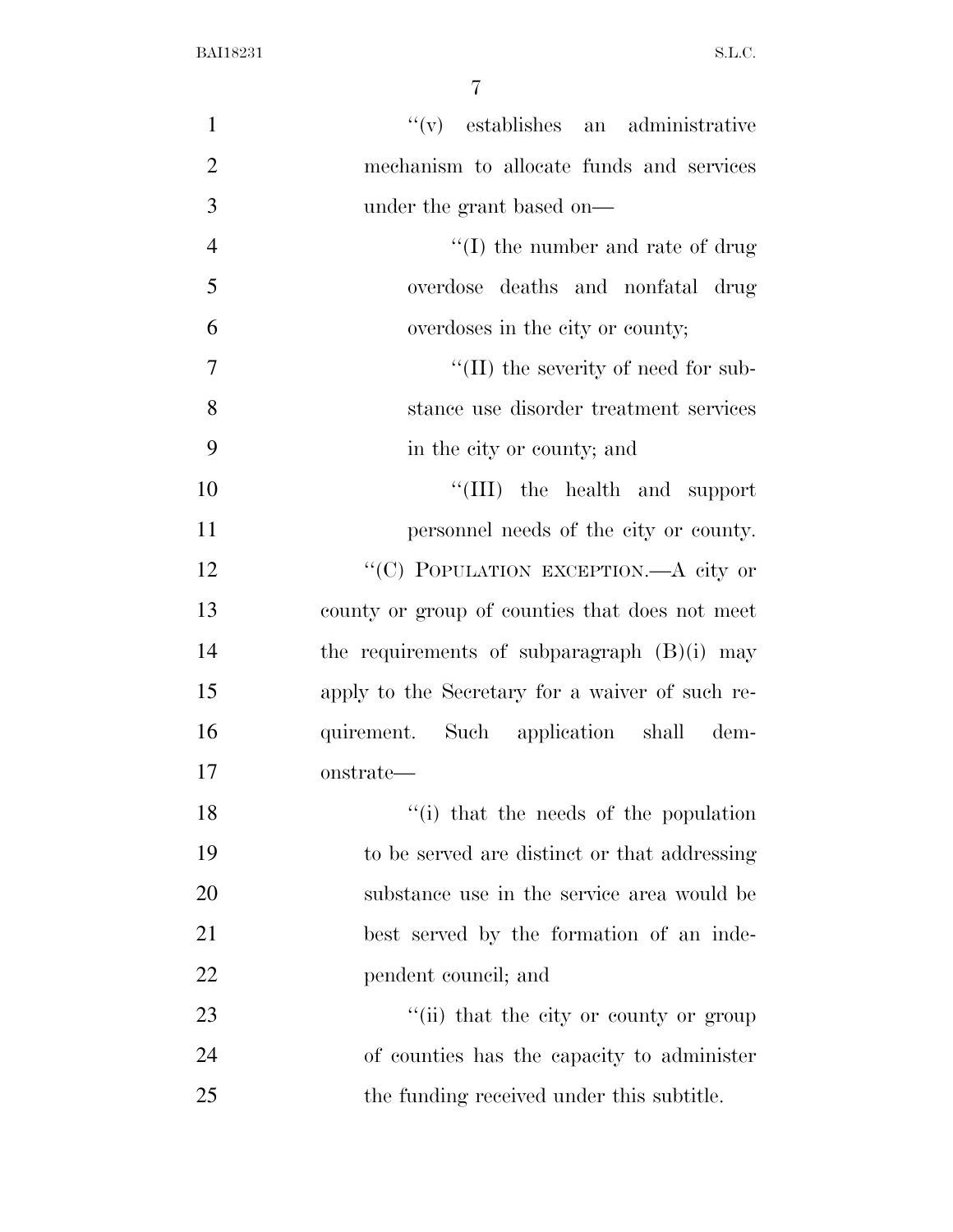$''(D)$  MINIMUM FUNDING.—A city or coun-2 ty that meets the requirement of this paragraph and receives a grant under section 3401 shall be entitled to an amount of funding under the grant in an amount that is not less than the amount determined under section 3403(a) with respect to such city or county. 8 "(4) INDEPENDENT CITY.—Independent cities

 that are not located within the territory of a county shall be treated as eligible counties for purposes of this subtitle.

12 "(5) POLITICAL SUBDIVISIONS.—With respect to States that do not have a local county system of governance, the Secretary shall determine the local political subdivisions within such States that are eli- gible to receive a grant under section 3401 and such subdivisions shall be treated as eligible counties for purposes of this subtitle.

19 "(6) DETERMINATIONS WHERE THERE IS A LACK OF DATA.—The Secretary shall establish eligi- bility and allocation criteria related to the prevalence of drug overdose deaths, the mortality rate from drug overdoses, and that provides an equivalent measure of need for funding for cities and counties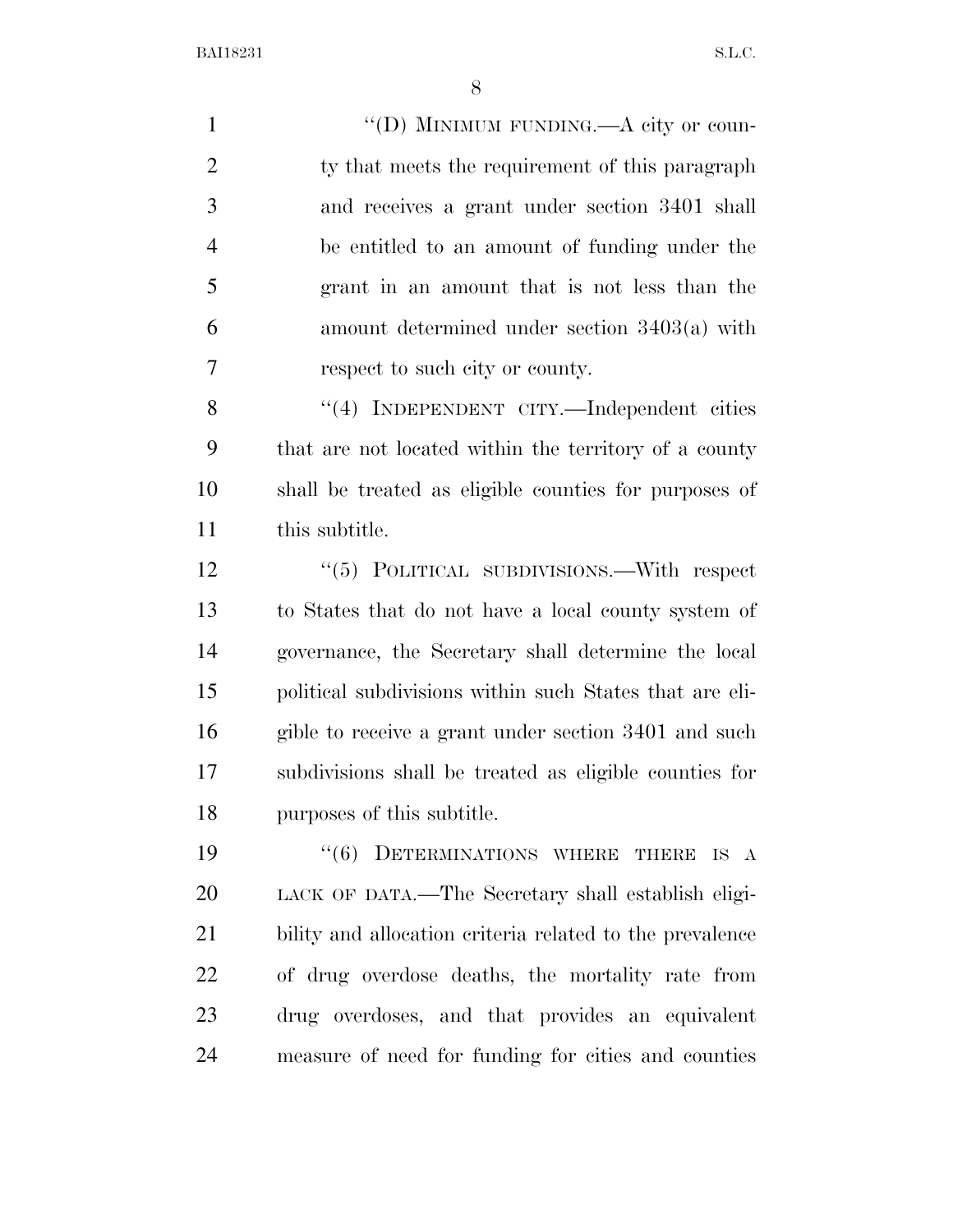9

1 for which the data described in paragraph  $(1)(A)$  or 2  $(2)(D)(i)$  is not available.

3 "(7) STUDY.—Not later than 3 years after the date of enactment of this title, the Comptroller Gen- eral shall conduct a study to determine whether the 6 data utilized for purposes of paragraph  $(1)(A)$  pro- vides the most precise measure of local area need re- lated to substance use and addiction prevalence and whether additional data would provide more precise measures of substance use and addiction prevalence in local areas. Such study shall identify barriers to collecting or analyzing such data, and make rec- ommendations for revising the indicators used under such paragraph to determine eligibility in order to direct funds to the local areas in most need of fund- ing to provide assistance related to substance use and addiction.

18 "(8) REFERENCE.—For purposes of this sub-19 title, the term 'eligible local area' includes—

20 "(A) a city or county described in para-21 graph (1);

22  $\text{``(B)}$  multiple contiguous counties de-23 scribed in paragraph  $(2)$ ;

24 ''(C) an independent locality described in 25 paragraph (3);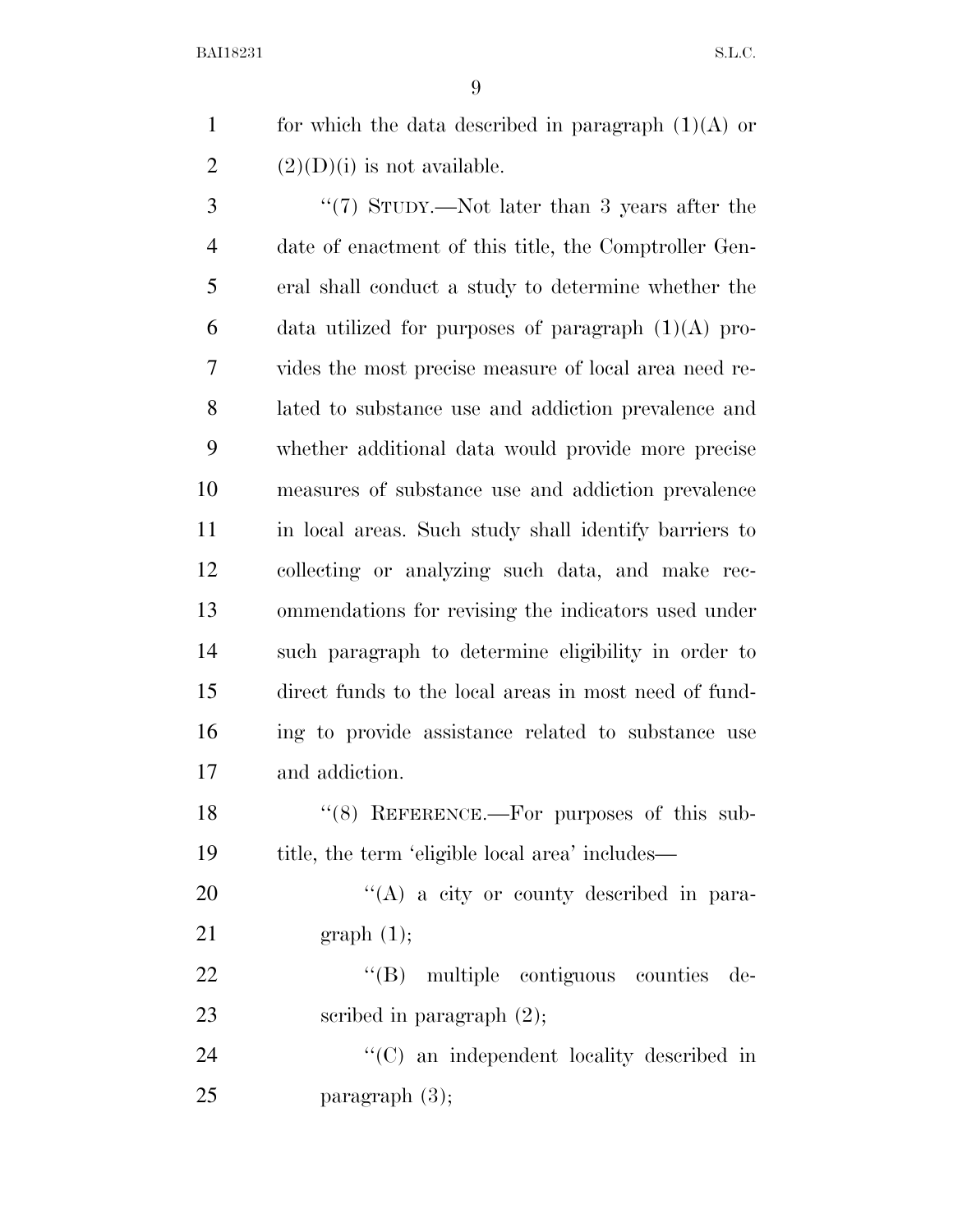| $\mathbf{1}$   | "(D) an independent city described in                  |
|----------------|--------------------------------------------------------|
| $\overline{2}$ | paragraph $(4)$ ; and                                  |
| 3              | $\lq\lq$ (E) a political subdivision described in      |
| $\overline{4}$ | paragraph $(5)$ .                                      |
| 5              | $``(c)$ ADMINISTRATION.—                               |
| 6              | " $(1)$ In GENERAL.—Assistance made available          |
| $\overline{7}$ | under a grant awarded under this section shall be      |
| 8              | directed to the chief elected official of the eligible |
| 9              | local area who shall administer the grant funds.       |
| 10             | $``(2)$ MULTIPLE CONTIGUOUS COUNTIES.—                 |
| 11             | "(A) IN GENERAL.—Except as provided in                 |
| 12             | subparagraph (B), in the case of an eligible           |
| 13             | county described in subsection $(b)(2)$ , assist-      |
| 14             | ance made available under a grant awarded              |
| 15             | under this section shall be directed to the chief      |
| 16             | elected official of the particular county des-         |
| 17             | ignated in the application submitted for the           |
| 18             | grant under section 3404. Such chief elected of-       |
| 19             | ficial shall be the administrator of the grant.        |
| 20             | STATE ADMINISTRATION.-Notwith-<br>$\lq\lq (B)$         |
| 21             | standing subparagraph $(A)$ , the eligible county      |
| 22             | described in subsection $(b)(2)$ may elect to des-     |
| 23             | ignate the chief elected State official of the         |
| 24             | State in which the eligible county is located as       |
| 25             | the administrator of the grant funds.                  |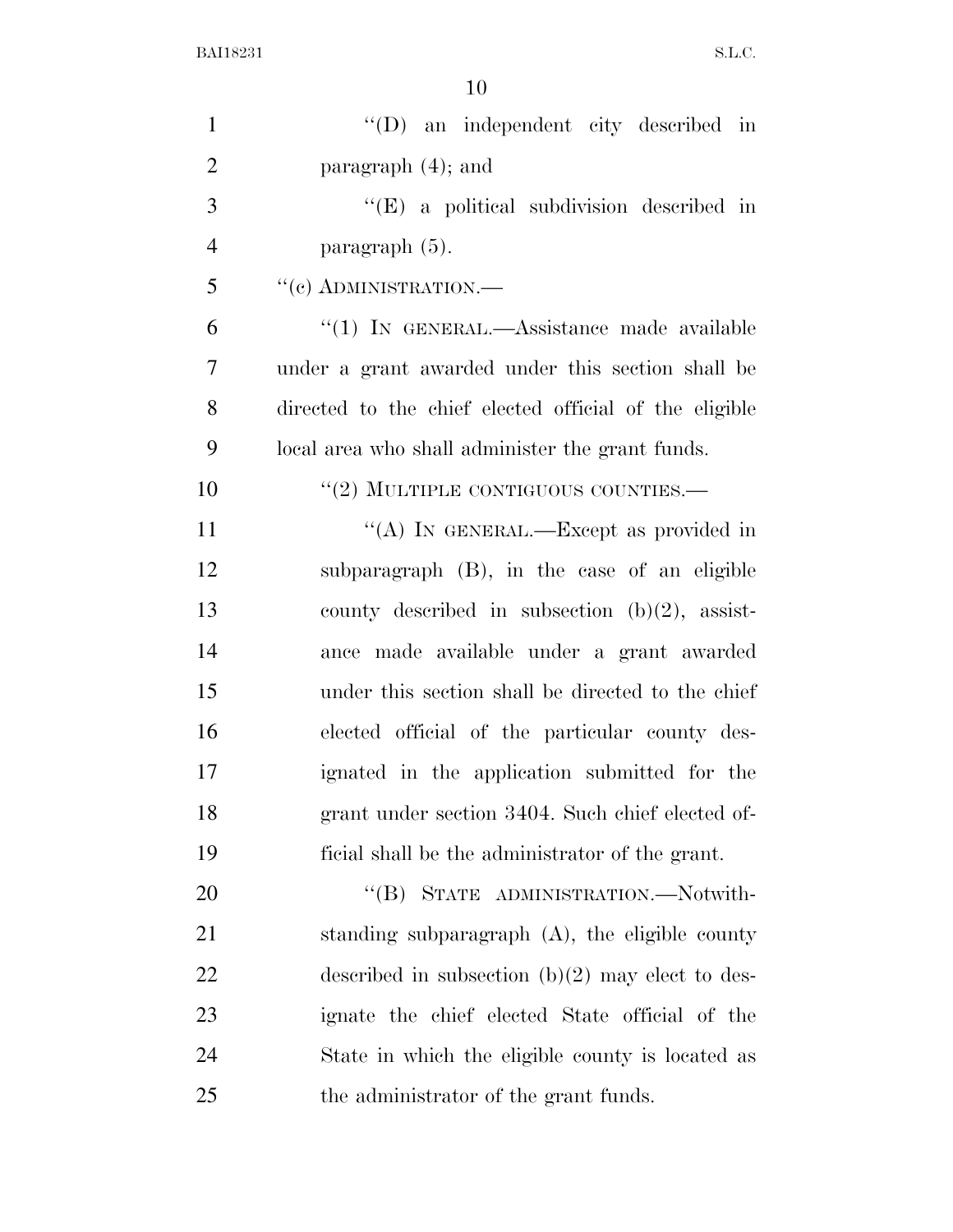| 1  | "SEC. 3402. PLANNING COUNCIL.                                |
|----|--------------------------------------------------------------|
| 2  | "(a) ESTABLISHMENT.—To be eligible to receive a              |
| 3  | grant under section 3401, the chief elected official of the  |
| 4  | eligible local area shall establish or designate a substance |
| 5  | use disorder treatment and services planning council that    |
| 6  | shall, to the maximum extent practicable—                    |
| 7  | $\lq(1)$ be representative of the demographics of            |
| 8  | the population of individuals with substance use dis-        |
| 9  | order in the area; and                                       |
| 10 | $\cdot\cdot\cdot(2)$ include representatives of —            |
| 11 | "(A) health care providers, including feder-                 |
| 12 | ally qualified health centers, rural health clinics,         |
| 13 | Indian health programs as defined in section 4               |
| 14 | of the Indian Health Care Improvement Act,                   |
| 15 | urban Indian organizations as defined in section             |
| 16 | 4 of the Indian Health Care Improvement Act,                 |
| 17 | Native Hawaiian organizations as defined in                  |
| 18 | section 12 of the Native Hawaiian Health Care                |
| 19 | Act of 1988, and facilities operated by the De-              |
| 20 | partment of Veterans Affairs;                                |
| 21 | "(B) community-based health, harm reduc-                     |
| 22 | tion, or addiction service organizations, includ-            |
| 23 | ing, where applicable, representatives of Drug               |
| 24 | Free Communities Coalition grantees;                         |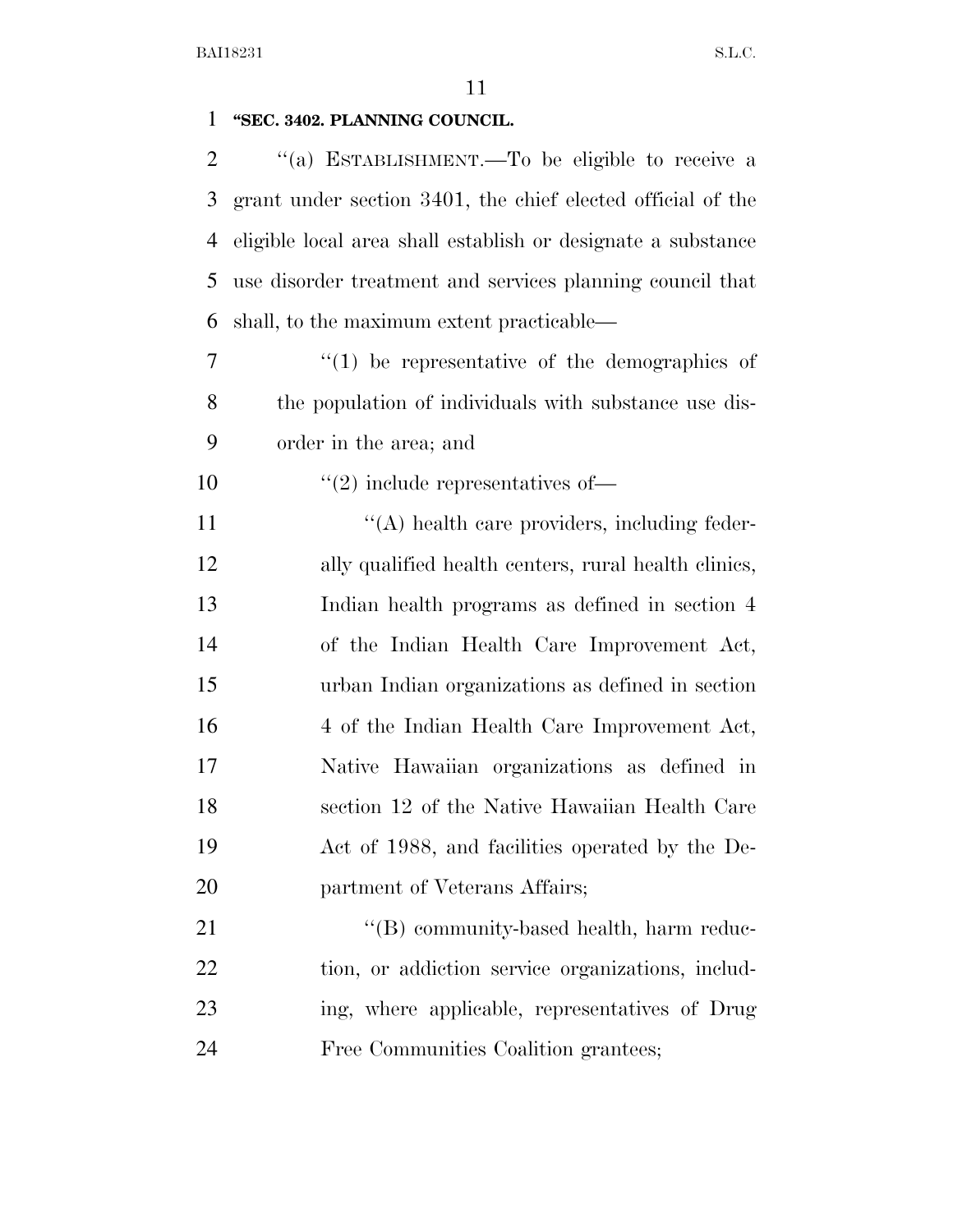| $\mathbf{1}$   | "(C) social service providers, including pro-     |
|----------------|---------------------------------------------------|
| $\overline{2}$ | viders of housing and homelessness services and   |
| 3              | recovery residence providers;                     |
| $\overline{4}$ | $\lq\lq$ (D) mental health care providers;        |
| 5              | $\lq\lq$ (E) local public health agencies;        |
| 6              | $\lq\lq(F)$ law enforcement officials, including  |
| 7              | officials from High Intensity Drug Trafficking    |
| 8              | Area program, where applicable;                   |
| 9              | "(G) affected communities, including indi-        |
| 10             | viduals with substance use disorder or a history  |
| 11             | of substance use disorder, including individuals  |
| 12             | in recovery from substance use disorders;         |
| 13             | "(H) State governments, including the             |
| 14             | State Medicaid agency and the Single State        |
| 15             | Agency for Substance Abuse Services;              |
| 16             | $\lq\lq$ (I) local governments;                   |
| 17             | $\lq\lq(J)$ non-elected community leaders;        |
| 18             | $H(K)$ substance use disorder treatment pro-      |
| 19             | viders;                                           |
| 20             | "(L) Indian tribes and tribal organizations       |
| 21             | as defined in section 4 of the Indian Self-Deter- |
| 22             | mination and Education Assistance Act;            |
| 23             | "(M) urban Indians as defined in section $4$      |
| 24             | of the Indian Health Care Improvement Act;        |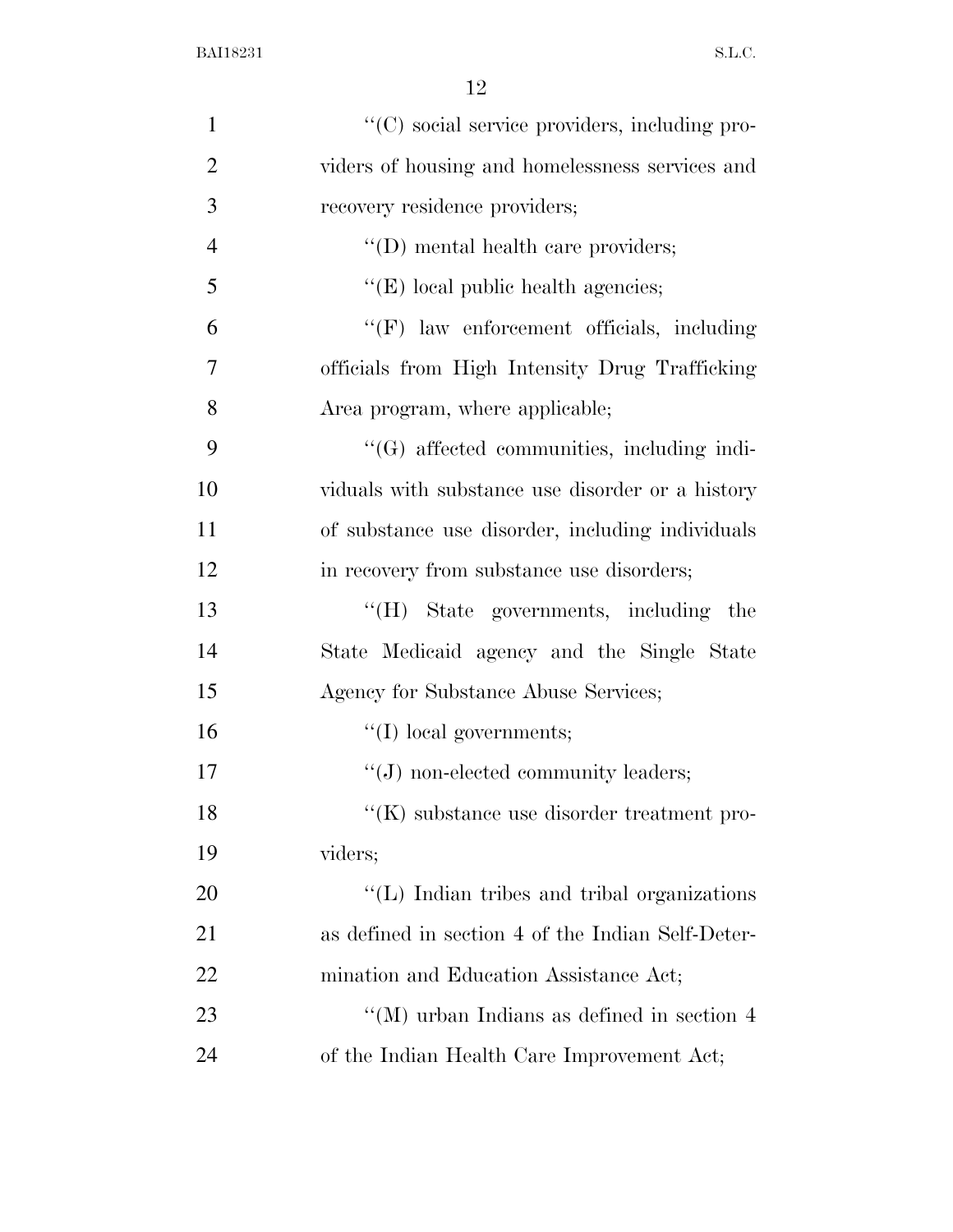| $\mathbf{1}$   | "(N) historically underserved groups and                 |
|----------------|----------------------------------------------------------|
| $\overline{2}$ | subpopulations;                                          |
| 3              | $\cdot$ (O) individuals who were formerly incar-         |
| $\overline{4}$ | cerated;                                                 |
| 5              | "(P) organizations serving individuals who               |
| 6              | are currently or were formerly incarcerated;             |
| 7              | $\lq\lq Q$ representatives of Federal agencies;          |
| 8              | $\lq\lq$ representatives of organizations that           |
| 9              | provide services to youth at risk of substance           |
| 10             | use;                                                     |
| 11             | "(S) representatives of medical examiners                |
| 12             | or coroners;                                             |
| 13             | "(T) representatives of labor unions and                 |
| 14             | the workplace community; and                             |
| 15             | "(U) representatives of local fire depart-               |
| 16             | ments and emergency medical services.                    |
| 17             | "(b) METHOD OF PROVIDING FOR COUNCIL.—                   |
| 18             | "(1) IN GENERAL.—In providing for a council              |
| 19             | for purposes of subsection (a), the chief elected offi-  |
| 20             | cial of the eligible local area may establish the coun-  |
| 21             | cil directly or designate an existing entity to serve as |
| 22             | the council, subject to paragraph $(2)$ .                |
| 23             | "(2) CONSIDERATION REGARDING DESIGNATION                 |
| 24             | OF COUNCIL.—In making a determination of wheth-          |
| 25             | er to establish or designate a council under para-       |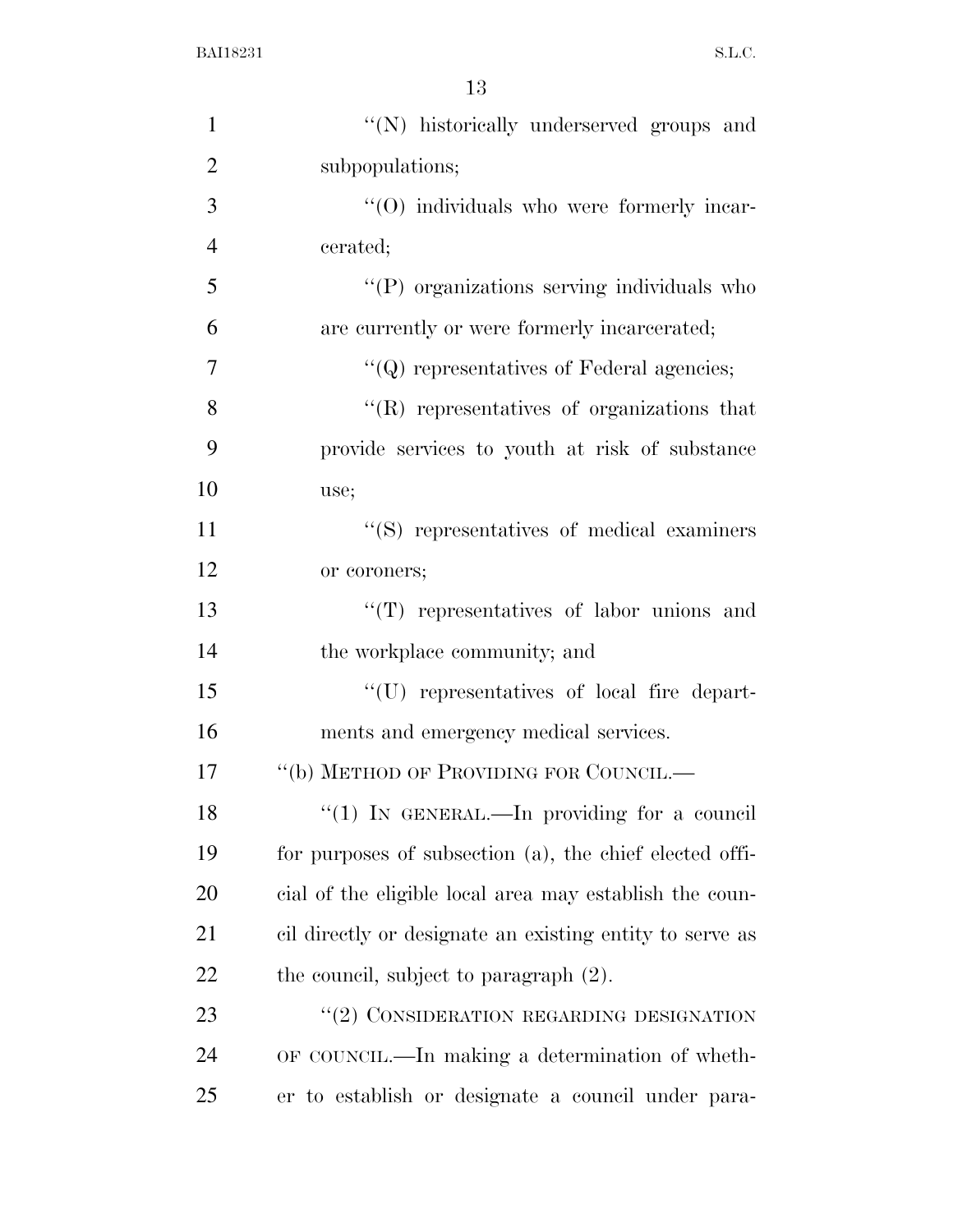graph (1), the chief elected official shall give priority to the designation of an existing entity that has demonstrated experience in the provision of health and support services to individuals with substance use disorder within the eligible local area, that has a structure that recognizes the Federal trust respon- sibility when spending Federal health care dollars, and that has demonstrated a commitment to re- specting the obligation of government agencies using Federal dollars to consult with Indian tribes and confer with Urban Indian health programs.

12 "(3) JOINT COUNCIL.—The Secretary shall es- tablish a process to permit an eligible local area that is not contiguous with any other eligible local area to form a joint planning council with such other eli- gible local area or areas, as long as such areas are located in geographical proximity to each other, as determined by the Secretary, and submit a joint ap-plication under section 3404.

20 "(4) JOINT COUNCIL ACROSS STATE LINES. Eligible local areas may form a joint planning coun- cil with other eligible local areas across State lines if such areas are located in geographical proximity to each other, as determined by the Secretary, sub-mit a joint application under section 3404, and es-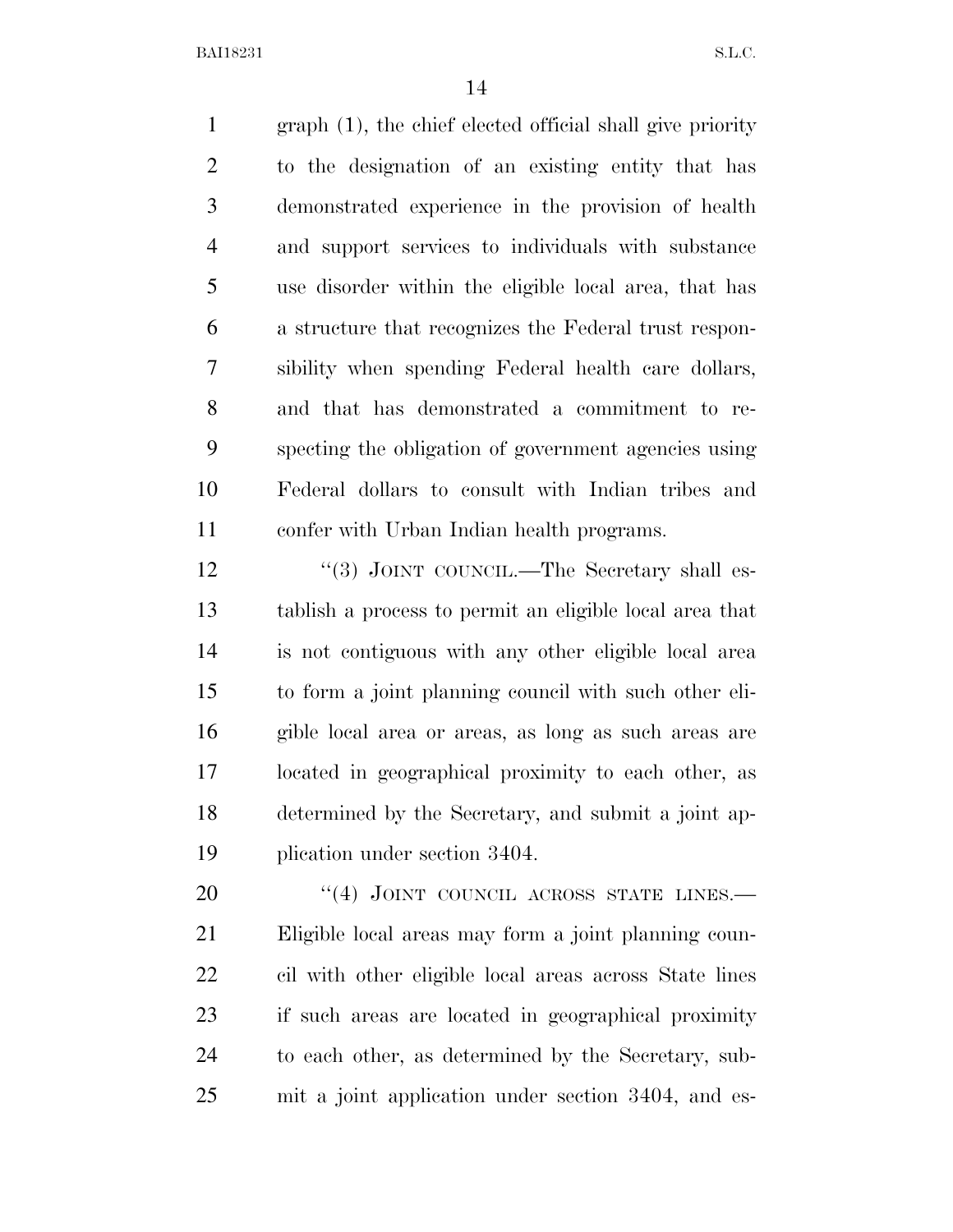| $\mathbf{1}$   | tablish intergovernmental agreements to allow the         |
|----------------|-----------------------------------------------------------|
| $\overline{2}$ | administration of the grant across State lines.           |
| 3              | "(c) MEMBERSHIP.—Members of the planning coun-            |
| $\overline{4}$ | cil established or designated under subsection (a) shall— |
| 5              | $\lq(1)$ be nominated and selected through an             |
| 6              | open process;                                             |
| $\overline{7}$ | $\lq(2)$ elect from among their membership a chair        |
| 8              | and vice chair;                                           |
| 9              | $\cdot$ (3) include at least one representative from      |
| 10             | Indian tribes located within any eligible local area      |
| 11             | that receives funding under the grant program es-         |
| 12             | tablished in section 3401;                                |
| 13             | $(4)$ serve no more than 3 consecutive years on           |
| 14             | the planning council.                                     |
| 15             | "(d) MEMBERSHIP TERMS.—Members of the plan-               |
| 16             | ning council established or designated under subsection   |
| 17             | (a) may serve additional terms if nominated and selected  |
| 18             | through the process established in subsection $(c)(1)$ .  |
| 19             | "(e) DUTIES.—The planning council established or          |
| 20             | designated under subsection (a) shall—                    |
| 21             | $(1)$ establish priorities for the allocation of          |
| 22             | grant funds within the eligible local area that em-       |
| 23             | phasize reducing drug overdose and substance use          |
| 24             | disorder through evidence-based interventions<br>in       |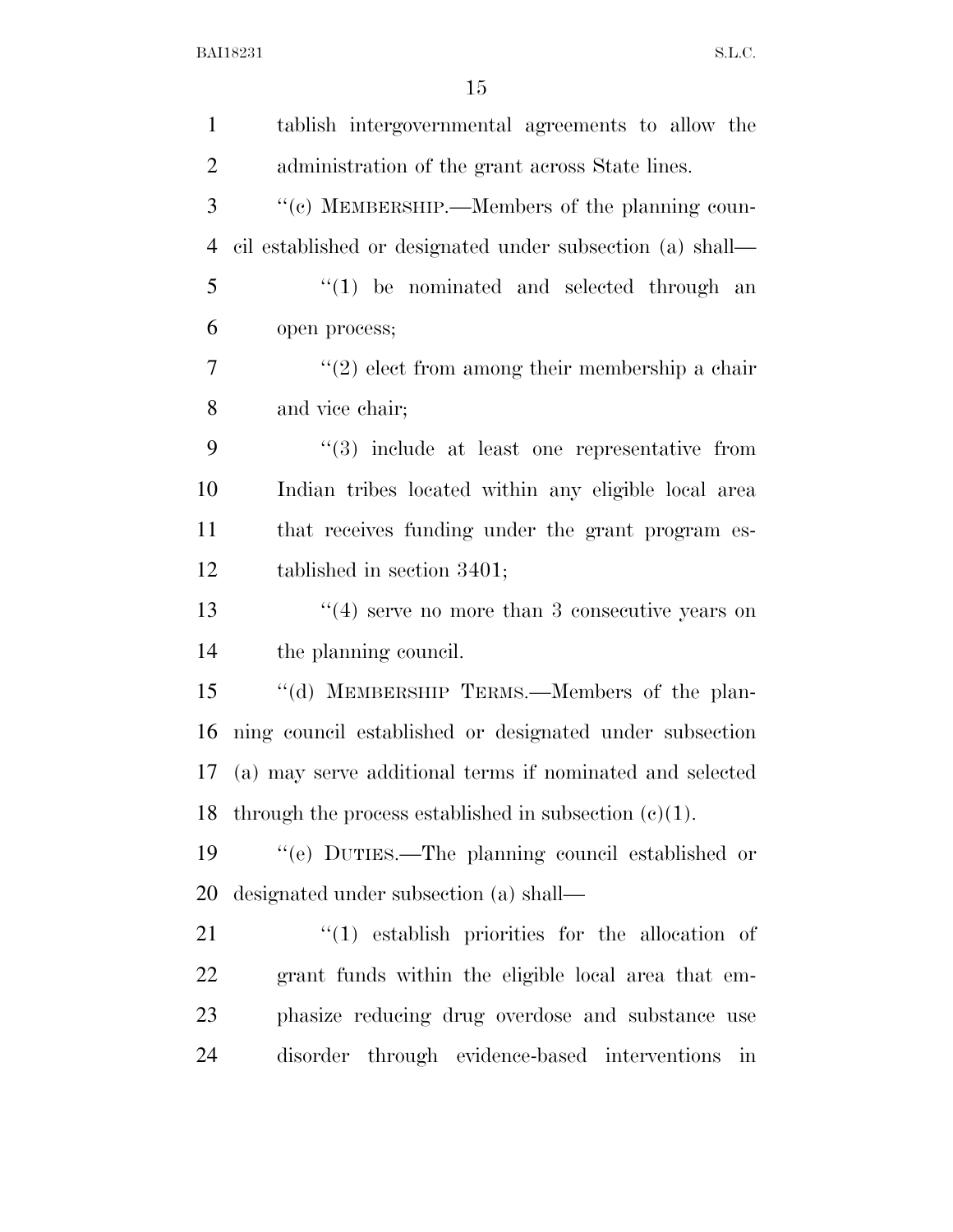| $\mathbf{1}$   | both community and criminal justice settings and      |
|----------------|-------------------------------------------------------|
| $\overline{2}$ | that are based on—                                    |
| 3              | $\lq\lq$ the use by the grantee of substance          |
| $\overline{4}$ | use disorder treatment and intervention strate-       |
| 5              | gies that comply with best practices identified       |
| 6              | by the Secretary;                                     |
| 7              | $\cdot$ (B) the demonstrated or probable cost-ef-     |
| 8              | fectiveness of proposed substance use disorder        |
| 9              | treatment services;                                   |
| 10             | "(C) the health priorities of the commu-              |
| 11             | nities within the eligible local area that are af-    |
| 12             | fected by substance use;                              |
| 13             | $\lq\lq$ (D) the priorities and needs of individuals  |
| 14             | with substance use disorder; and                      |
| 15             | $\lq\lq(E)$ the availability of other governmental    |
| 16             | and non-governmental services;                        |
| 17             | $\lq(2)$ ensure the use of grant funds are con-       |
| 18             | sistent with any existing State or local plan regard- |
| 19             | ing the provision of substance use disorder treat-    |
| 20             | ment services to individuals with substance use dis-  |
| 21             | order;                                                |
| 22             | $\lq(3)$ in the absence of a State or local plan,     |
| 23             | work with local public health agencies to develop a   |
| 24             | comprehensive plan for the organization and delivery  |
| 25             | of substance use disorder treatment services;         |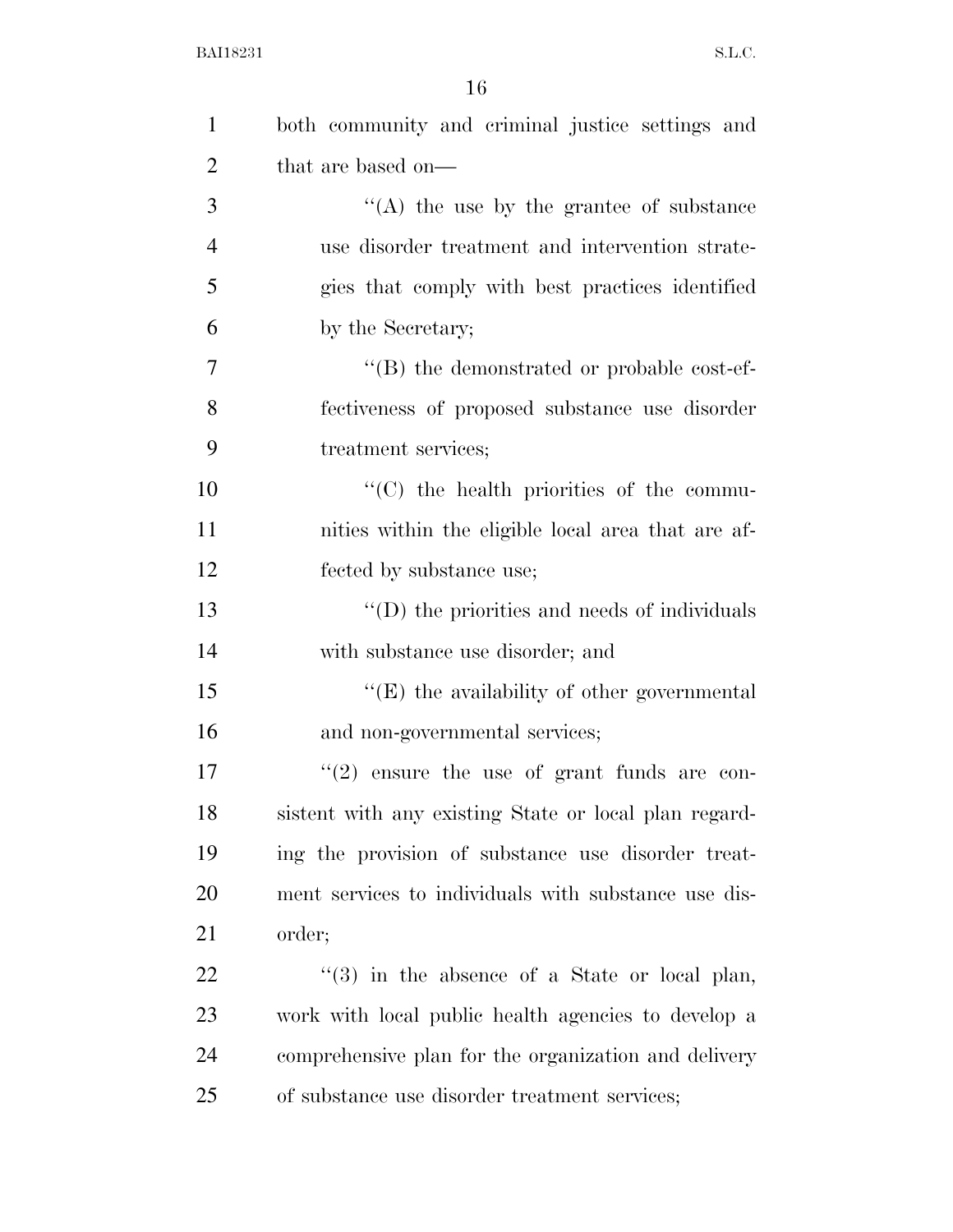1 ''(4) regularly assess the efficiency of the ad- ministrative mechanism in rapidly allocating funds to support evidence-based substance use disorder treatment services in the areas of greatest need within the eligible local area;

 ''(5) work with local public health agencies to determine the size and demographics of the popu- lation of individuals with substance use disorders and the types of substance use that are most preva-lent in the eligible local area;

11 ''(6) work with local public health agencies to determine the needs of such population, including the need for substance use disorder treatment serv-ices;

 $\frac{1}{2}$  T work with local public agencies to deter- mine the disparities in access to services among af- fected subpopulations and historically underserved communities, including infrastructure and capacity shortcomings of providers that contribute to these disparities;

21 ''(8) work with local public agencies to establish methods for obtaining input on community needs and priorities, including by partnering with organi- zations that serve targeted communities experiencing high opioid related health disparities to gather data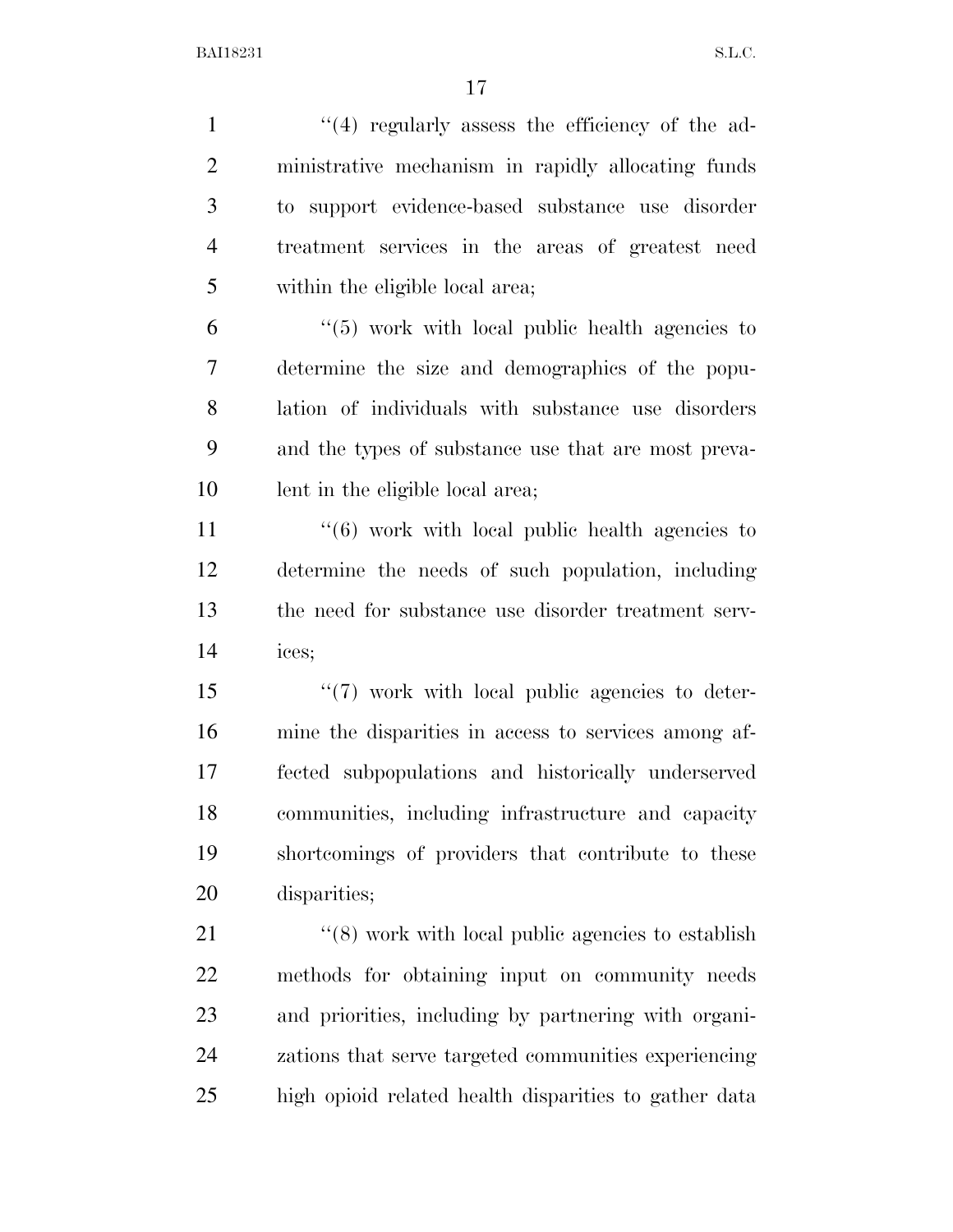| $\mathbf{1}$   | using culturally-attuned data collection methodolo-   |
|----------------|-------------------------------------------------------|
| $\overline{2}$ | gies;                                                 |
| 3              | "(9) coordinate with Federal grantees that pro-       |
| $\overline{4}$ | vide substance use disorder treatment services within |
| 5              | the eligible local area; and                          |
| 6              | $\cdot$ (10) annually assess the effectiveness of the |
| 7              | substance use disorder treatment services being sup-  |
| 8              | ported by the grant received by the eligible local    |
| 9              | area, including—                                      |
| 10             | "(A) reductions in the rates of overdose              |
| 11             | and death from substance use disorders;               |
| 12             | $\lq\lq$ rates of discontinuation from sub-           |
| 13             | stance use disorder treatment services;               |
| 14             | "(C) long-term outcomes among individ-                |
| 15             | uals receiving treatment for substance use dis-       |
| 16             | orders; and                                           |
| 17             | $\lq\lq$ the availability of substance use dis-       |
| 18             | order treatment services needed by individuals        |
| 19             | with substance use disorders over their life-         |
| 20             | times.                                                |
| 21             | "(f) CONFLICTS OF INTEREST.—                          |
| 22             | "(1) IN GENERAL.—The planning council under           |
| 23             | subsection (a) may not be directly involved in the    |
| 24             | administration of a grant under section 3401.         |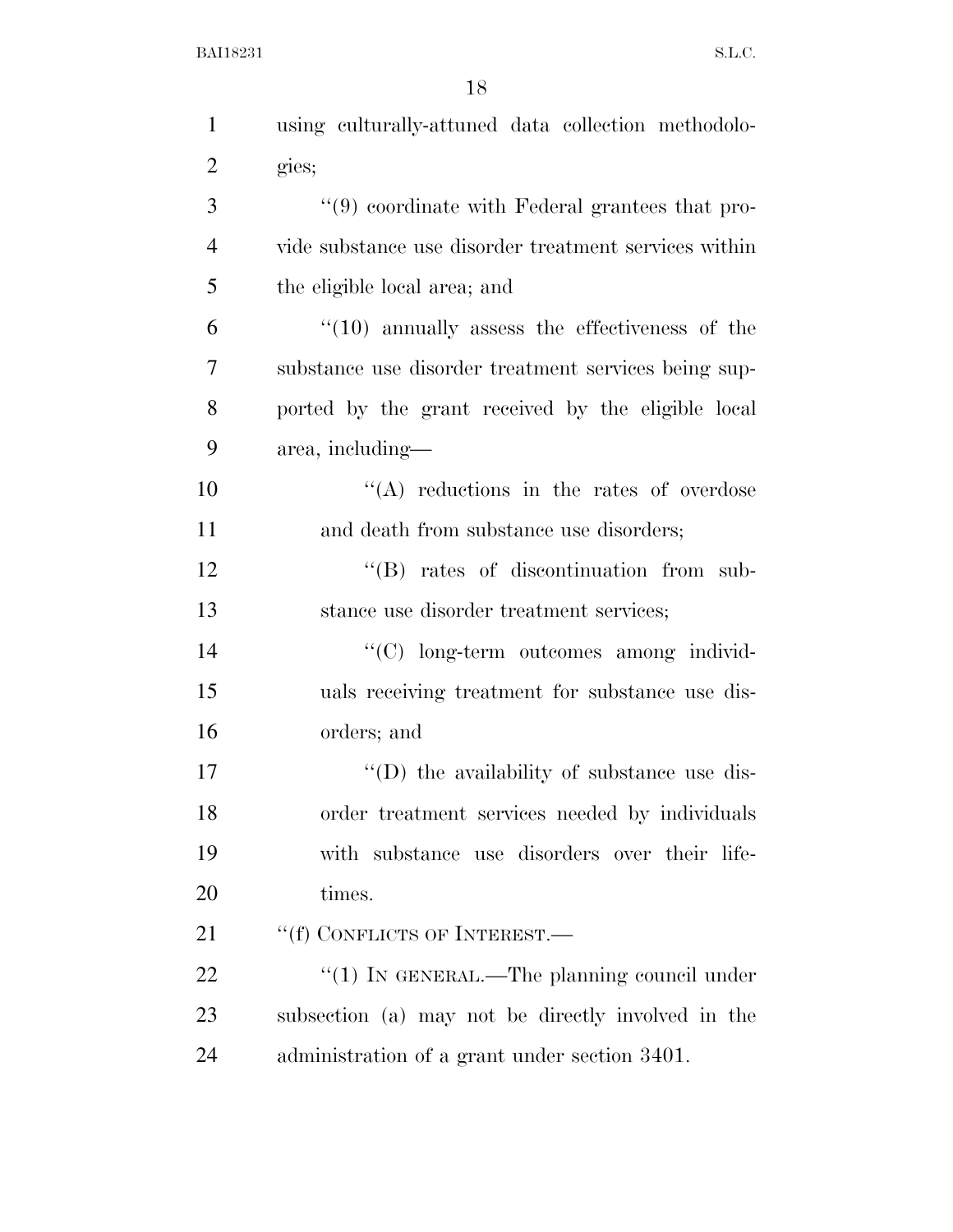1 "(2) REQUIRED AGREEMENTS.—An individual may serve on the planning council under subsection (a) only if the individual agrees that if the individual has a financial interest in an entity, if the individual is an employee of a public or private entity, or if the individual is a member of a public or private organi- zation, and such entity or organization is seeking amounts from a grant under section 3401, the indi- vidual will not, with respect to the purpose for which the entity seeks such amounts, participate (directly or in an advisory capacity) in the process of select- ing entities to receive such amounts for such pur-pose.

 ''(g) GRIEVANCE PROCEDURES.—A planning council under subsection (a) shall develop procedures for address- ing grievances with respect to funding under this subtitle, including procedures for submitting grievances that can- not be resolved to binding arbitration. Such procedures shall be described in the by-laws of the planning council. 20 "(h) PUBLIC DELIBERATIONS.—With respect to a planning council under subsection (a), in accordance with criteria established by the Secretary, the following applies: 23 ''(1) The meetings of the council shall be open to the public and shall be held only after adequate

notice to the public.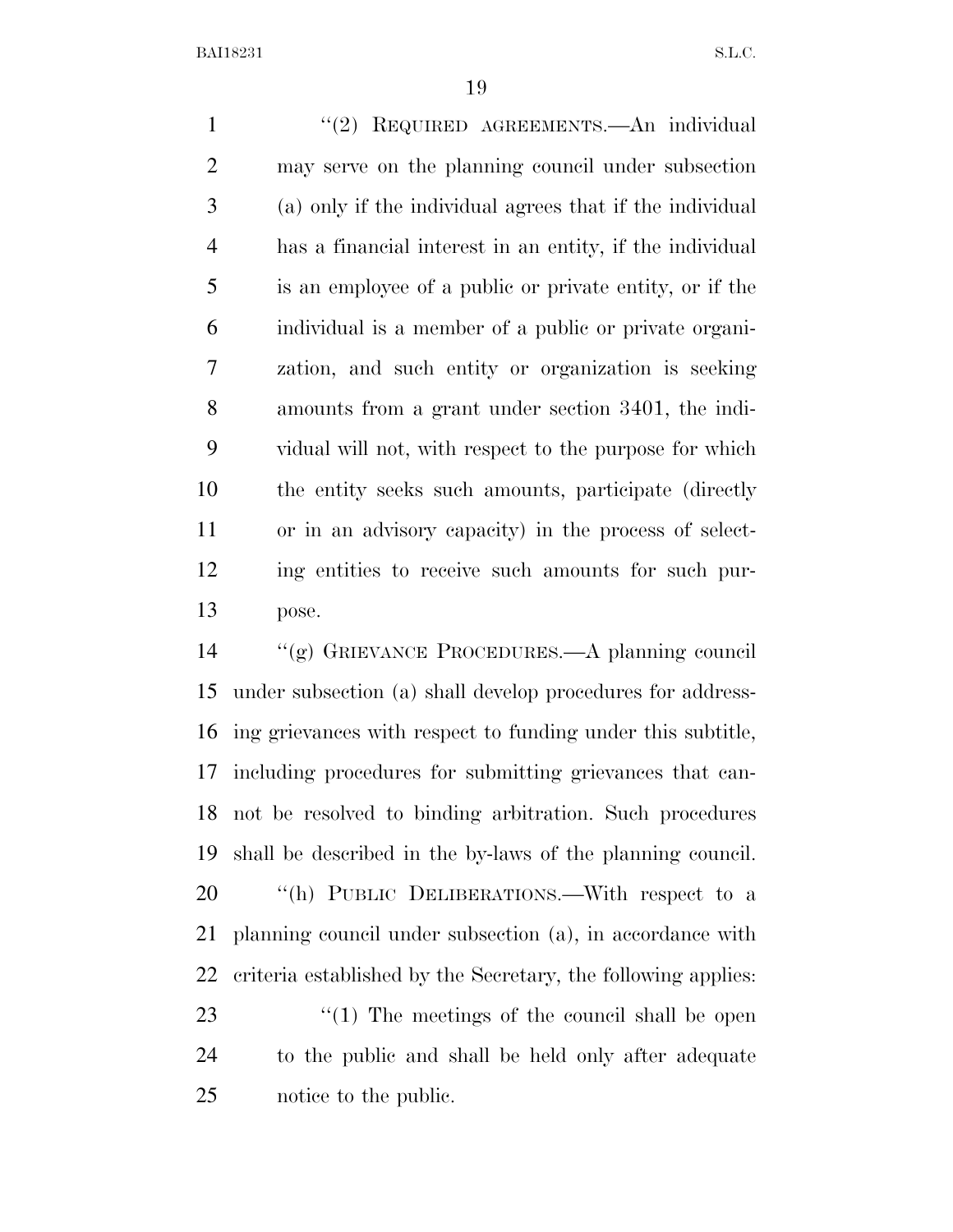| $\mathbf{1}$   | $\lq(2)$ The records, reports, transcripts, minutes,  |
|----------------|-------------------------------------------------------|
| $\overline{2}$ | agenda, or other documents which were made avail-     |
| 3              | able to or prepared for or by the council shall be    |
| $\overline{4}$ | available for public inspection and copying at a sin- |
| 5              | gle location.                                         |
| 6              | $\lq(3)$ Detailed minutes of each meeting of the      |
| 7              | council shall be kept. The accuracy of all minutes    |
| 8              | shall be certified to by the chair of the council.    |
| 9              | "(4) This subparagraph does not apply to any          |
| 10             | disclosure of information of a personal nature that   |
| 11             | would constitute a clearly unwarranted invasion of    |
| 12             | personal privacy, including any disclosure of medical |
| 13             | information or personnel matters.                     |
|                |                                                       |
| 14             | "SEC. 3403. AMOUNT OF GRANT AND USE OF AMOUNTS.       |
| 15             | "(a) AMOUNT OF GRANT.—                                |
| 16             | "(1) GRANTS BASED ON RELATIVE NEED<br>OF              |
| 17             | AREA.                                                 |
| 18             | "(A) IN GENERAL.—In carrying out this                 |
| 19             | subtitle, the Secretary shall make a grant for        |
| 20             | each eligible local area for which an application     |
| 21             | under section 3404 has been approved. Each            |
| 22             | such grant shall be made in an amount deter-          |
| 23             | mined in accordance with paragraph $(3)$ .            |
| 24             | EXPEDITED DISTRIBUTION.—Not<br>``(B)                  |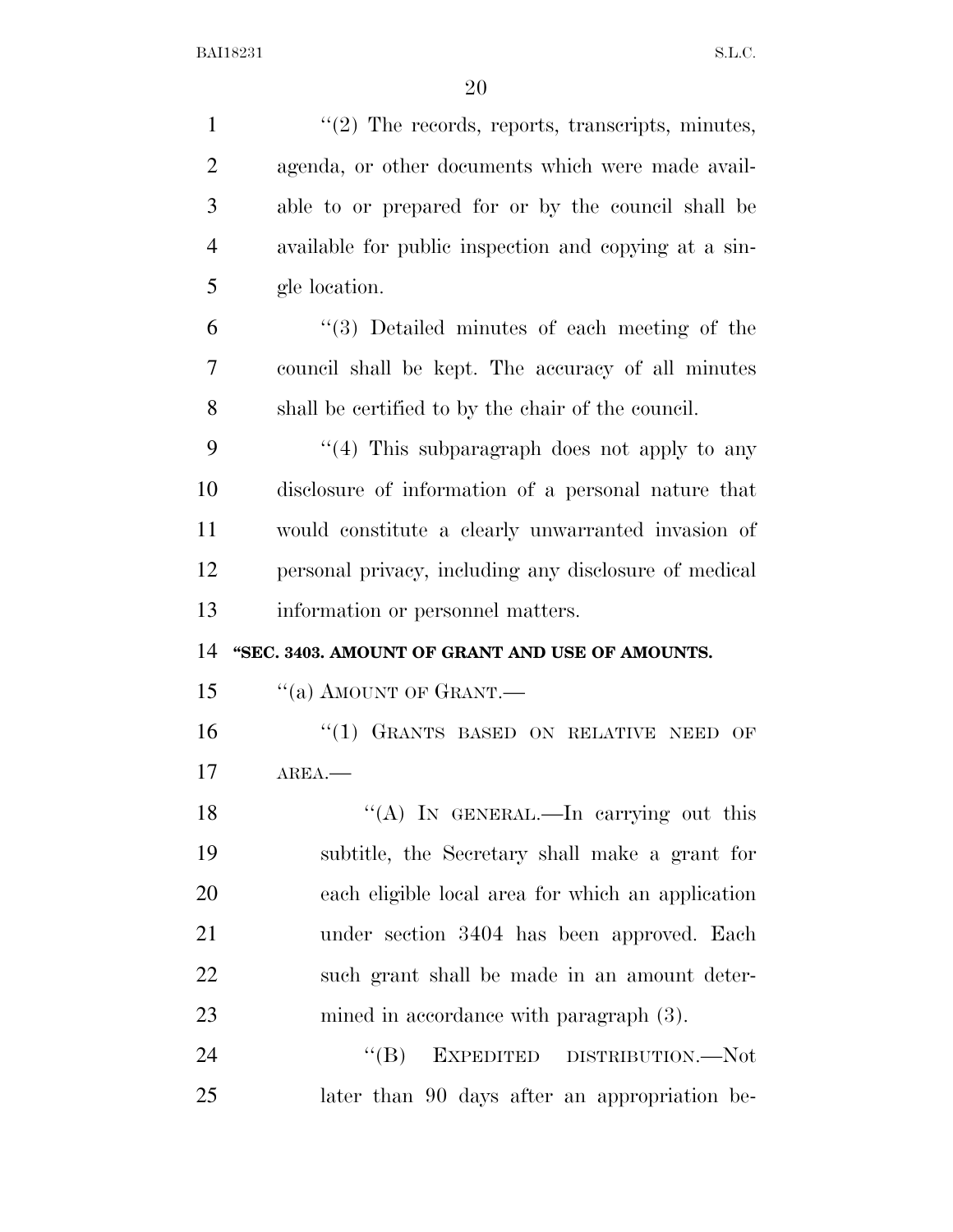| $\mathbf{1}$   | comes available to carry out this subtitle for a   |
|----------------|----------------------------------------------------|
| $\overline{2}$ | fiscal year, the Secretary shall disburse 53 per-  |
| 3              | cent of the amount made available under sec-       |
| $\overline{4}$ | tion 3406 for carrying out this subtitle for such  |
| 5              | fiscal year through grants to eligible local areas |
| 6              | under section 3401, in accordance with sub-        |
| 7              | paragraphs $(C)$ and $(D)$ .                       |
| 8              | " $(C)$ AMOUNT.—                                   |
| 9              | "(i) IN GENERAL.—Subject to the ex-                |
| 10             | tent of amounts made available in appro-           |
| 11             | priations Acts, a grant made for purposes          |
| 12             | of this subparagraph to an eligible local          |
| 13             | area shall be made in an amount equal to           |
| 14             | the product of—                                    |
| 15             | $\lq\lq$ an amount equal to the                    |
| 16             | amount available for distribution                  |
| 17             | under subparagraph (B) for the fiscal              |
| 18             | year involved; and                                 |
| 19             | $\lq\lq$ (II) the percentage constituted           |
| 20             | by the ratio of the distribution factor            |
| 21             | for the eligible local area to the sum             |
| 22             | of the respective distribution factors             |
| 23             | for all eligible local areas;                      |
| 24             | which product shall then, as applicable, be        |
| 25             | increased under subparagraph (D).                  |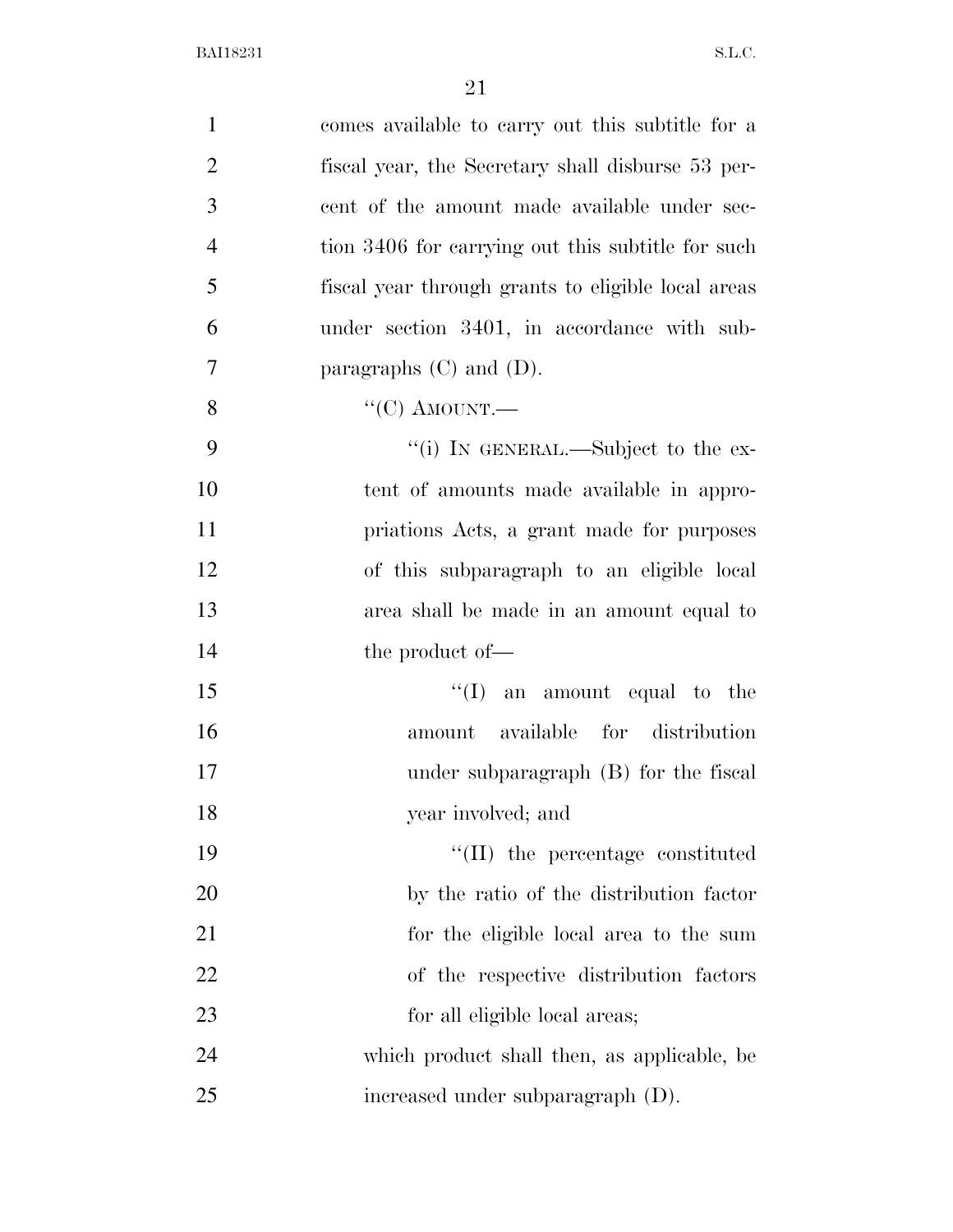| $\mathbf{1}$   | DISTRIBUTION FACTOR.-For<br>``(ii)            |
|----------------|-----------------------------------------------|
| $\overline{2}$ | purposes of clause $(i)(II)$ , the term 'dis- |
| 3              | tribution factor' means—                      |
| $\overline{4}$ | "(I) an amount equal to-                      |
| 5              | $\cdot$ (aa) the estimated number             |
| 6              | of drug overdose deaths in the el-            |
| 7              | igible local area, as determined              |
| 8              | under clause (iii); or                        |
| 9              | "(bb) the estimated number                    |
| 10             | of non-fatal drug overdoses in the            |
| 11             | eligible local area, as determined            |
| 12             | under clause (iv);                            |
| 13             | as determined by the Secretary based          |
| 14             | on which distribution factor (item (aa)       |
| 15             | or (bb)) will result in the eligible local    |
| 16             | area receiving the greatest amount of         |
| 17             | funds; or                                     |
| 18             | "(II) in the case of an eligible              |
| 19             | local area for which the data de-             |
| 20             | scribed in subclause (I) is not avail-        |
| 21             | able, an amount determined by the             |
| 22             | Secretary—                                    |
| 23             | "(aa) based on other data                     |
| 24             | the Secretary determines appro-               |
| 25             | priate; and                                   |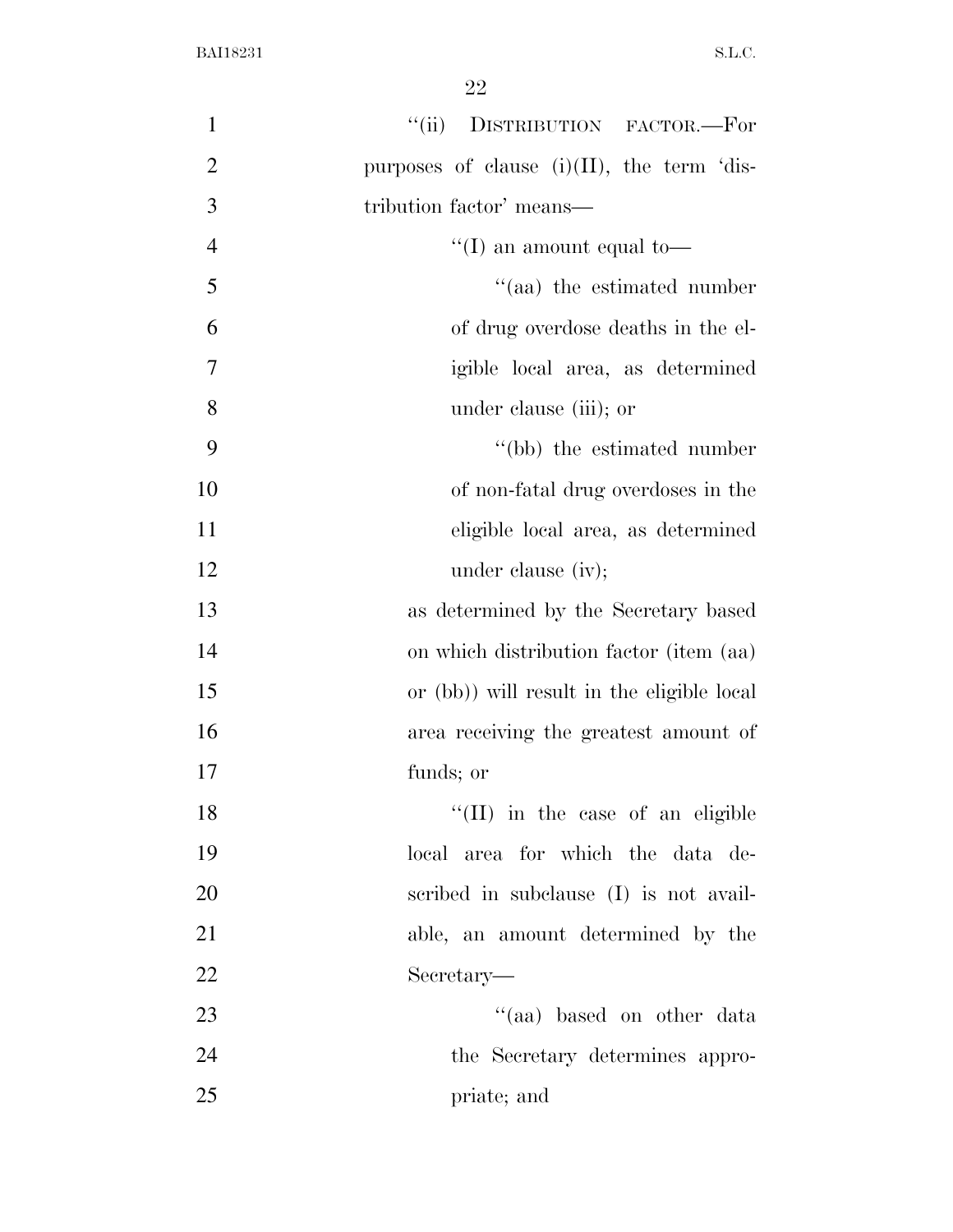| $\mathbf{1}$   | "(bb) that is related to the                  |
|----------------|-----------------------------------------------|
| $\overline{2}$ | prevalence of non-fatal drug                  |
| 3              | overdoses, drug overdose deaths,              |
| $\overline{4}$ | and the mortality rate from drug              |
| 5              | overdoses and provides an equiv-              |
| 6              | alent measure of need for fund-               |
| $\overline{7}$ | ing.                                          |
| 8              | "(iii) NUMBER OF DRUG OVERDOSE                |
| 9              | DEATHS.—The number of drug overdose           |
| 10             | deaths determined under this clause for an    |
| 11             | eligible county for a fiscal year for pur-    |
| 12             | poses of clause (ii) is the number of drug    |
| 13             | overdose deaths during the most recent 3-     |
| 14             | year period for which such data are avail-    |
| 15             | able.                                         |
| 16             | "(iv) NUMBER OF NON-FATAL DRUG                |
| 17             | OVERDOSES.—The number of non-fatal            |
| 18             | drug overdose deaths determined under         |
| 19             | this clause for an eligible county for a fis- |
| 20             | cal year for purposes of clause (ii) may be   |
| 21             | determined by using data including emer-      |
| 22             | gency department syndromic data, visits,      |
| 23             | or other emergency medical services for       |
| 24             | drug-related causes during the most recent    |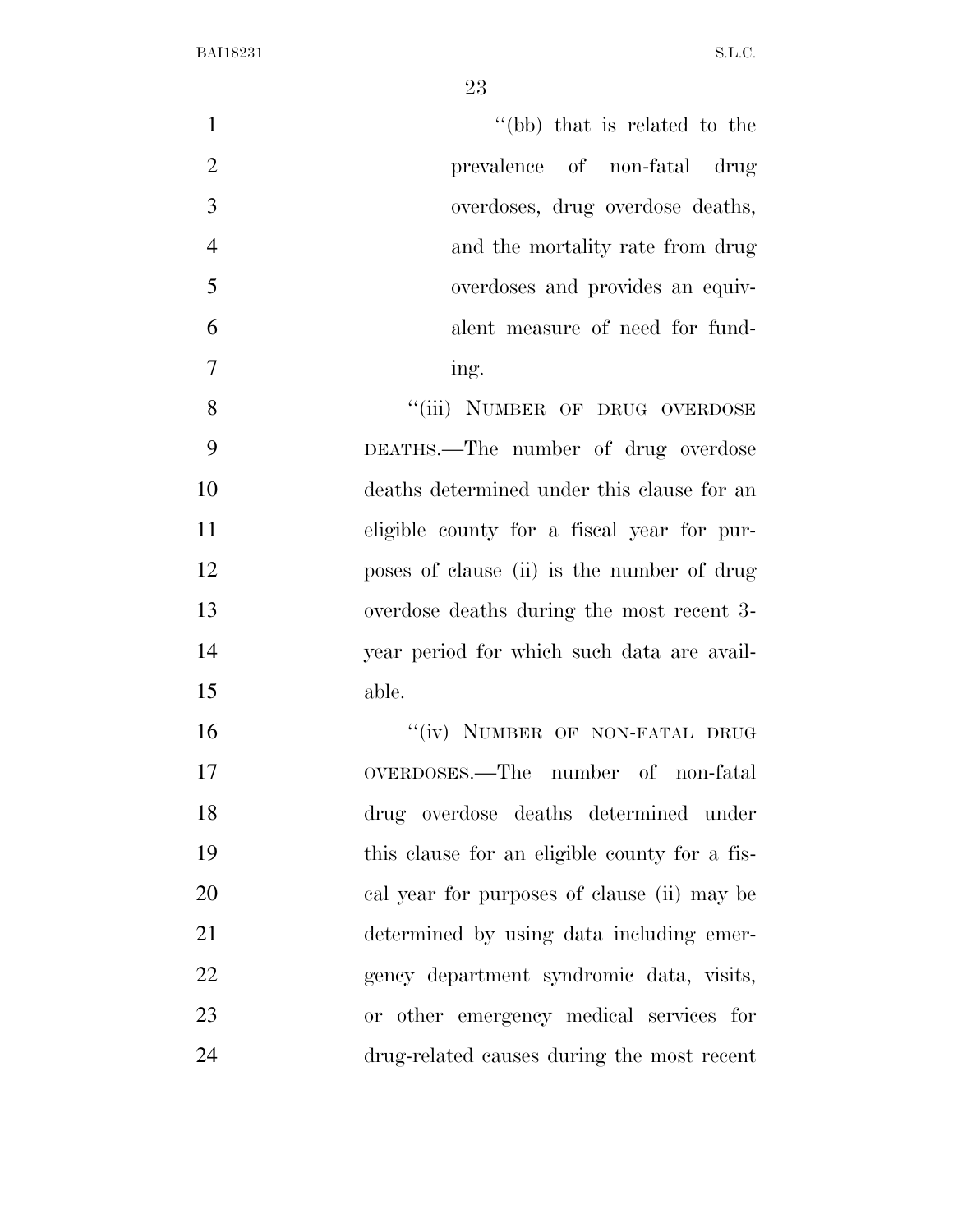3-year period for which such data are 2 available.

 ''(v) STUDY.—Not later than 3 years after the date of enactment of this title, the Comptroller General shall conduct a study to determine whether the data uti- lized for purposes of clause (ii) provide the most precise measure of local area need re- lated to substance use and addiction preva- lence in local areas and whether additional data would provide more precise measures of substance use and addiction prevalence in local areas. Such study shall identify 14 barriers to collecting or analyzing such data, and make recommendations for revis- ing the distribution factors used under such clause to determine funding levels in order to direct funds to the local areas in most need of funding to provide substance use disorder treatment services.

21 ''(vi) REDUCTIONS IN AMOUNTS.—If a local area that is an eligible local area for a year loses such eligibility in a subsequent year based on the failure to meet the re-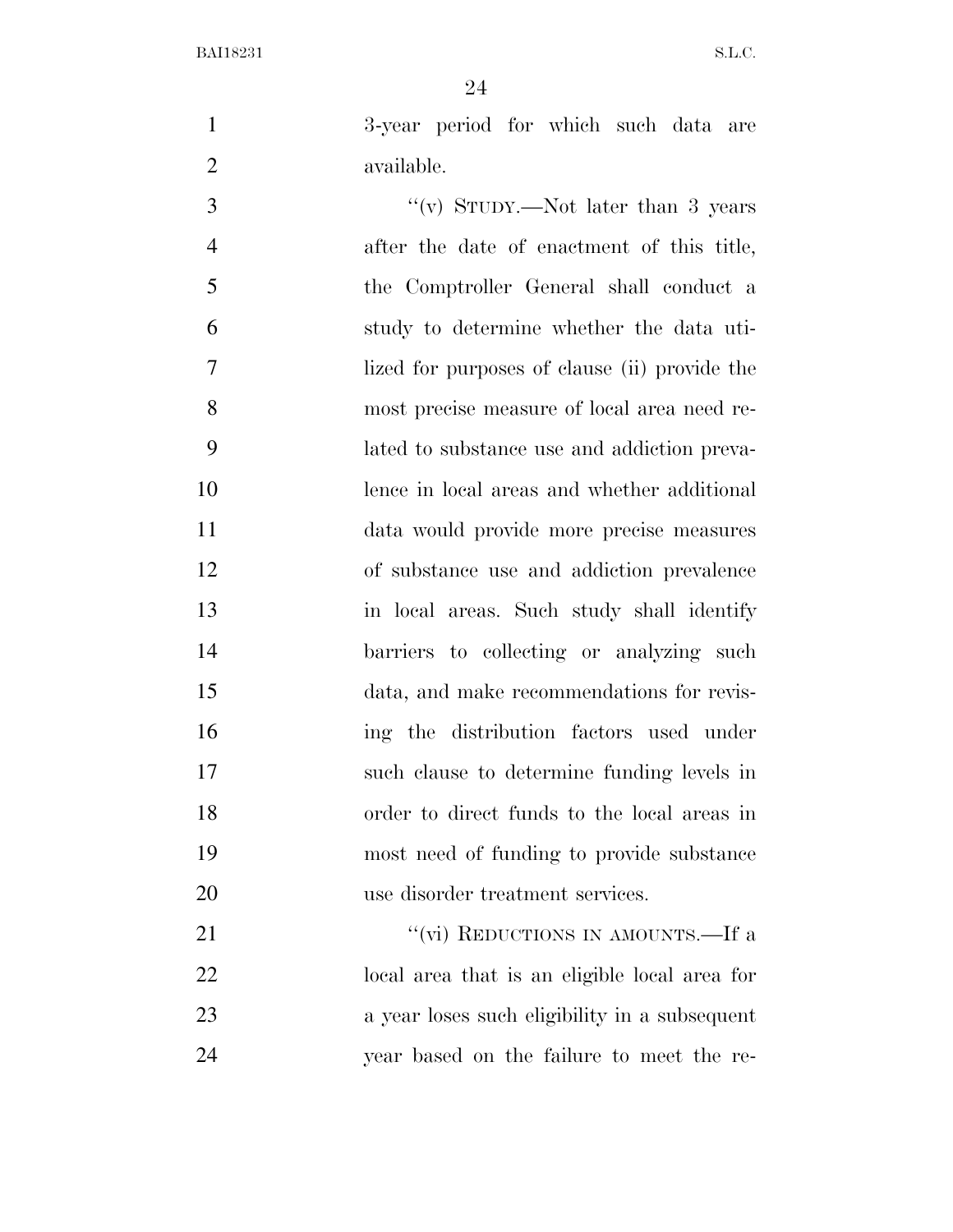| $\mathbf{1}$   | quirements of section $3401(b)(1)(A)$ , such    |
|----------------|-------------------------------------------------|
| $\overline{2}$ | area will remain eligible to receive—           |
| 3              | $\lq\lq$ (I) for such subsequent year, an       |
| $\overline{4}$ | amount equal to 80 percent of the               |
| 5              | amount received under the grant in              |
| 6              | the previous year; and                          |
| 7              | $\lq\lq$ (II) for the second such subse-        |
| 8              | quent year, an amount equal to 50               |
| 9              | percent of the amount received in the           |
| 10             | such previous year.                             |
| 11             | $"(2)$ SUPPLEMENTAL GRANTS.—                    |
| 12             | "(A) IN GENERAL.—The Secretary shall            |
| 13             | disburse the remainder of amounts not dis-      |
| 14             | bursed under paragraph (1) for such fiscal year |
| 15             | for the purpose of making grants to cities and  |
| 16             | counties whose application under section        |
| 17             | $3404-$                                         |
| 18             | "(i) contains a report concerning the           |
| 19             | dissemination of emergency relief funds         |
| 20             | under paragraph (1) and the plan for utili-     |
| 21             | zation of such funds, if applicable;            |
| 22             | "(ii) demonstrates the need in such             |
| 23             | local area, on an objective and quantified      |
| 24             | basis, for supplemental financial assistance    |
| 25             | to combat substance use disorder;               |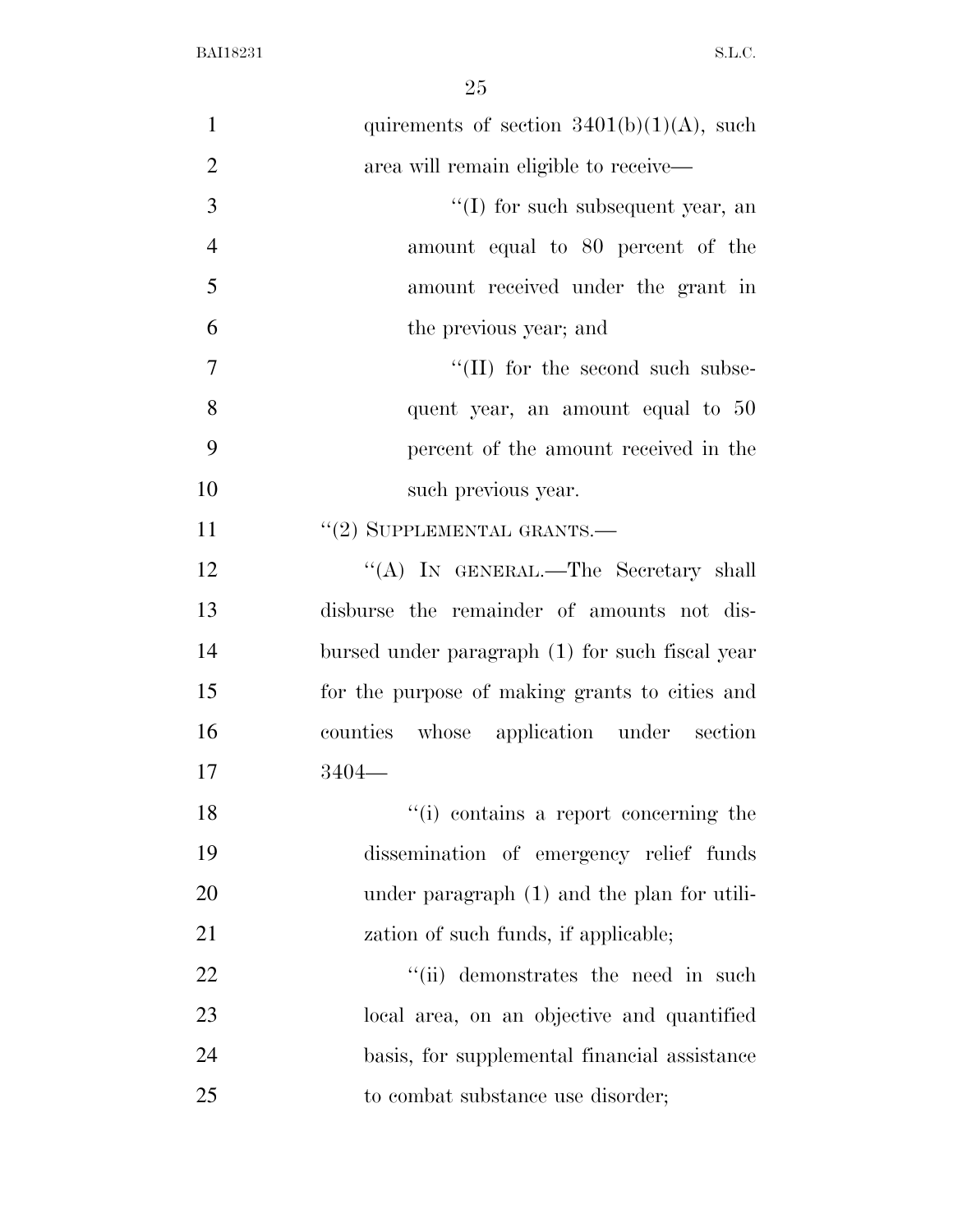| $\mathbf{1}$   | "(iii) demonstrates the existing com-             |
|----------------|---------------------------------------------------|
| $\overline{2}$ | mitment of local resources of the area,           |
| 3              | both financial and in-kind, to combating          |
| $\overline{4}$ | substance use disorder;                           |
| 5              | $``(iv)$ demonstrates the ability of the          |
| 6              | area to utilize such supplemental financial       |
| 7              | resources in a manner that is immediately         |
| 8              | responsive and cost effective;                    |
| 9              | $\mathcal{C}(v)$ demonstrates that resources will |
| 10             | be allocated in accordance with the local         |
| 11             | demographic incidence of substance use            |
| 12             | disorders and drug overdose mortality;            |
| 13             | $\lq\lq$ (vi) demonstrates the inclusiveness of   |
| 14             | affected communities and individuals with         |
| 15             | substance use disorders, including those          |
| 16             | communities and individuals that are dis-         |
| 17             | proportionately affected or historically un-      |
| 18             | derserved;                                        |
| 19             | $``(\text{vii})$ demonstrates the manner in       |
| 20             | which the proposed services are consistent        |
| 21             | with the local needs assessment and the           |
| 22             | statewide coordinated statement of need           |
| 23             | required in section $3413(e)$ ;                   |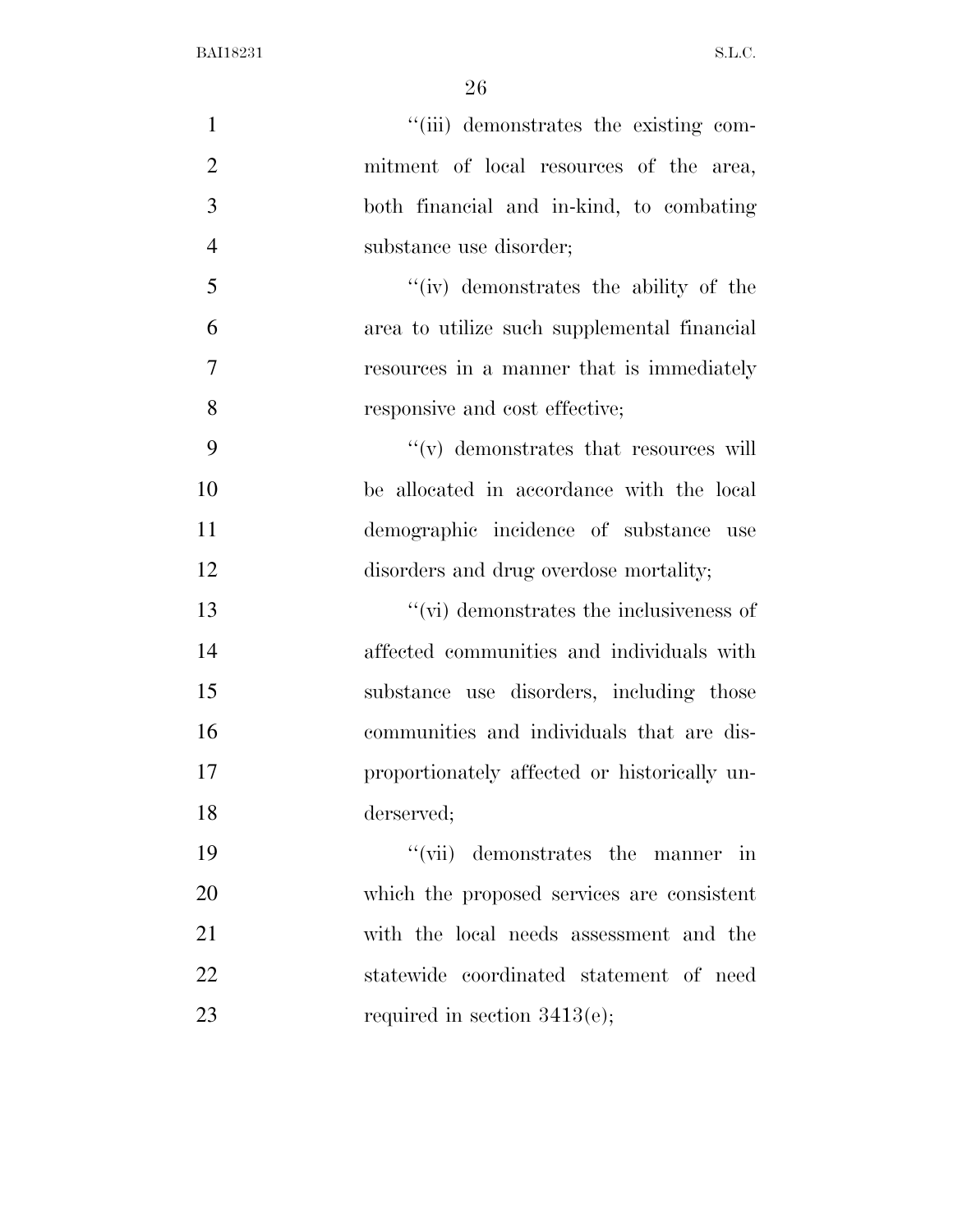| $\mathbf{1}$   | "(viii) demonstrates success in identi-      |
|----------------|----------------------------------------------|
| $\overline{2}$ | fying individuals with substance use dis-    |
| 3              | orders; and                                  |
| $\overline{4}$ | " $(ix)$ demonstrates that support for       |
| 5              | substance use disorder treatment services    |
| 6              | is organized to maximize the value to the    |
| 7              | population to be served with an appro-       |
| 8              | priate mix of substance use disorder treat-  |
| 9              | ment services and attention to transition in |
| 10             | care.                                        |
| 11             | $\lq$ <sup>"</sup> (B) AMOUNT.—              |
| 12             | "(i) IN GENERAL.—The amount of               |
| 13             | each grant made for purposes of this para-   |
| 14             | graph shall be determined by the Sec-        |
| 15             | retary. In making such determination, the    |
| 16             | Secretary shall consider—                    |
| 17             | $\lq\lq$ the rate of drug overdose           |
| 18             | deaths per $100,000$ population in the       |
| 19             | eligible local area; and                     |
| 20             | $\lq\lq$ (II) the increasing need for sub-   |
| 21             | stance use disorder treatment serv-          |
| 22             | ices, including relative rates of in-        |
| 23             | in the<br>number of drug<br>crease           |
| 24             | overdoses or drug overdose deaths, re-       |
| 25             | cent increases in drug overdoses or          |
|                |                                              |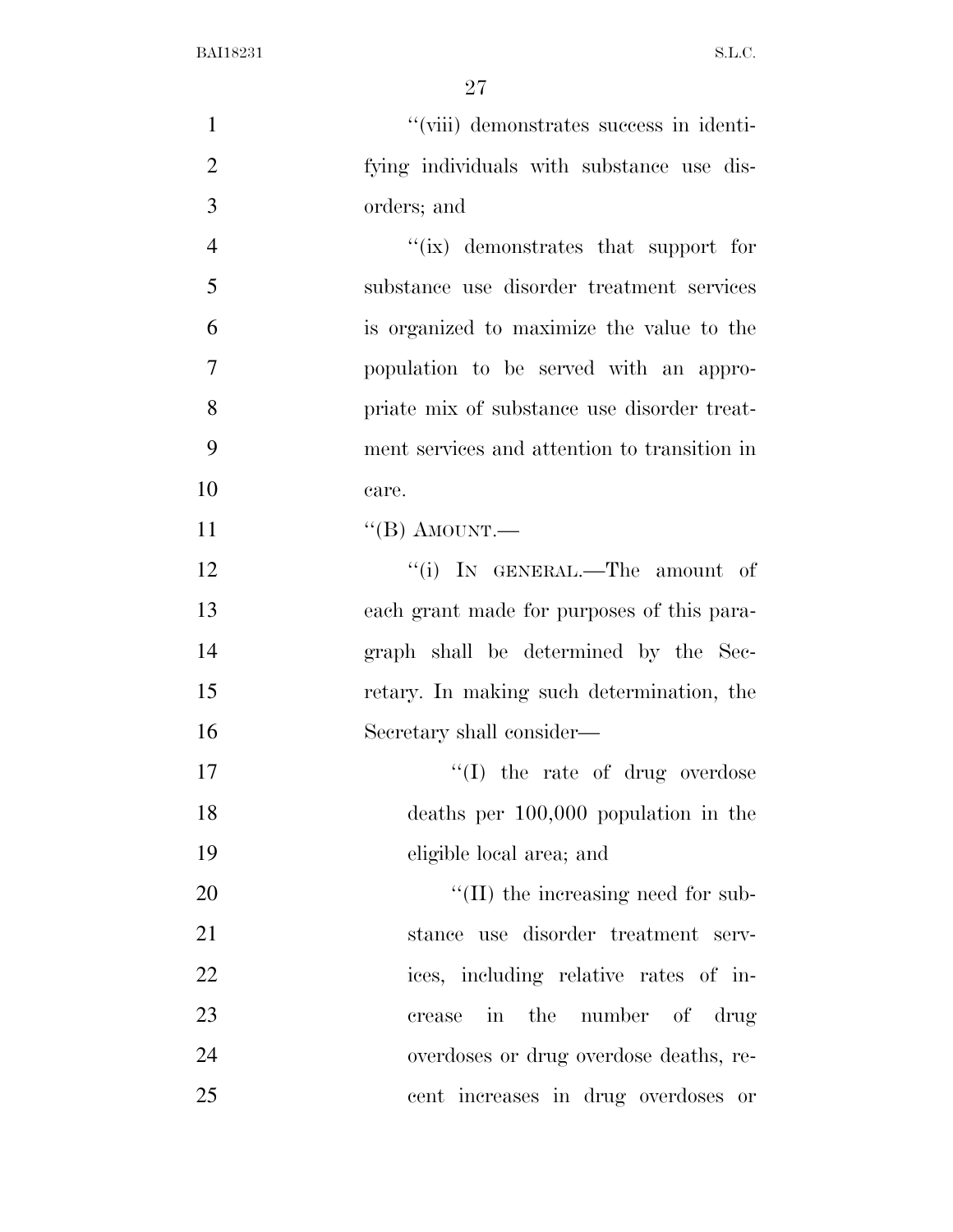| $\mathbf{1}$   | drug overdose deaths since data was          |
|----------------|----------------------------------------------|
| $\overline{2}$ | provided under section $3401(b)$ , if ap-    |
| 3              | plicable.                                    |
| $\overline{4}$ | "(ii) DEMONSTRATED NEED.—The                 |
| 5              | factors considered by the Secretary in de-   |
| 6              | termining whether a local area has a dem-    |
| $\overline{7}$ | onstrated need for purposes of clause        |
| 8              | $(i)(II)$ may include any or all of the fol- |
| 9              | lowing:                                      |
| 10             | $\lq\lq$ (I) The unmet need for sub-         |
| 11             | stance use disorder treatment serv-          |
| 12             | ices, including factors identified in        |
| 13             | subparagraph $(B)(i)(II)$ .                  |
| 14             | "(II) Relative rates of increase in          |
| 15             | the number of drug overdoses or drug         |
| 16             | overdose deaths.                             |
| 17             | "(III) The relative rates of in-             |
| 18             | crease in the number of drug                 |
| 19             | overdoses or drug overdose deaths            |
| 20             | within new or emerging subpopula-            |
| 21             | tions.                                       |
| 22             | $\lq\lq$ (IV) The current prevalence of      |
| 23             | substance use disorders.                     |
| 24             | $\lq\lq(V)$ Relevant factors related to      |
| 25             | the cost and complexity of delivering        |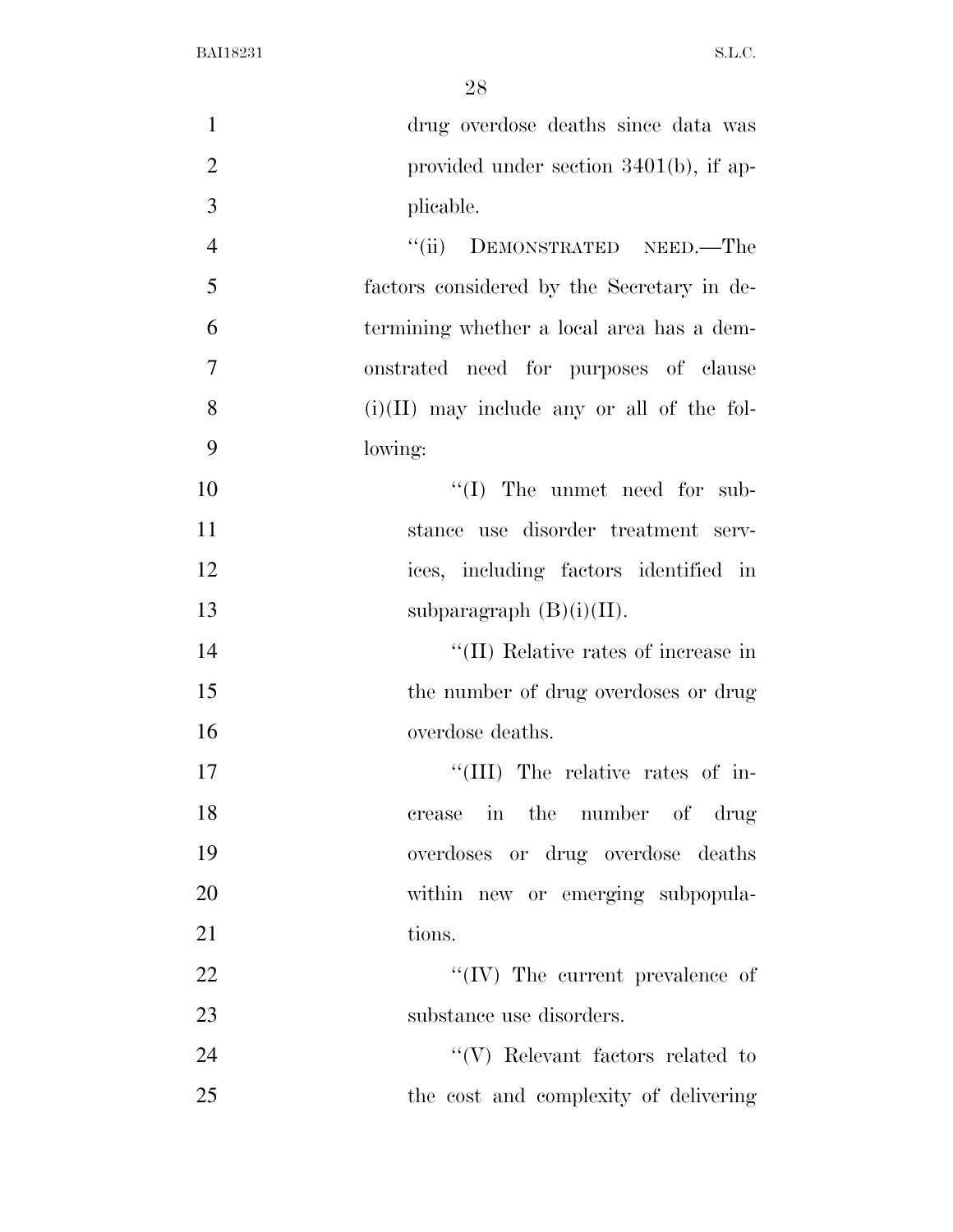| $\mathbf{1}$   | substance use disorder treatment serv-    |
|----------------|-------------------------------------------|
| $\overline{2}$ | ices to individuals in the eligible local |
| 3              | area.                                     |
| $\overline{4}$ | "(VI) The impact of co-morbid             |
| 5              | factors, including co-occurring condi-    |
| 6              | tions, determined relevant by the Sec-    |
| $\overline{7}$ | retary.                                   |
| 8              | "(VII) The prevalence of home-            |
| 9              | lessness among individuals with sub-      |
| 10             | stance use disorders.                     |
| 11             | "(VIII) The relevant factors that         |
| 12             | limit access to health care, including    |
| 13             | geographic variation, adequacy of         |
| 14             | health insurance coverage, and lan-       |
| 15             | guage barriers.                           |
| 16             | "(IX) The impact of a decline in          |
| 17             | the amount received pursuant to para-     |
| 18             | graph (1) on substance use disorder       |
| 19             | treatment services available to all in-   |
| 20             | dividuals with substance use disorders    |
| 21             | identified and eligible under this sub-   |
| 22             | title.                                    |
| 23             | $\lq\lq$ (X) The increasing incidence in  |
| 24             | conditions related to substance use,      |
| 25             | including hepatitis C, human immuno-      |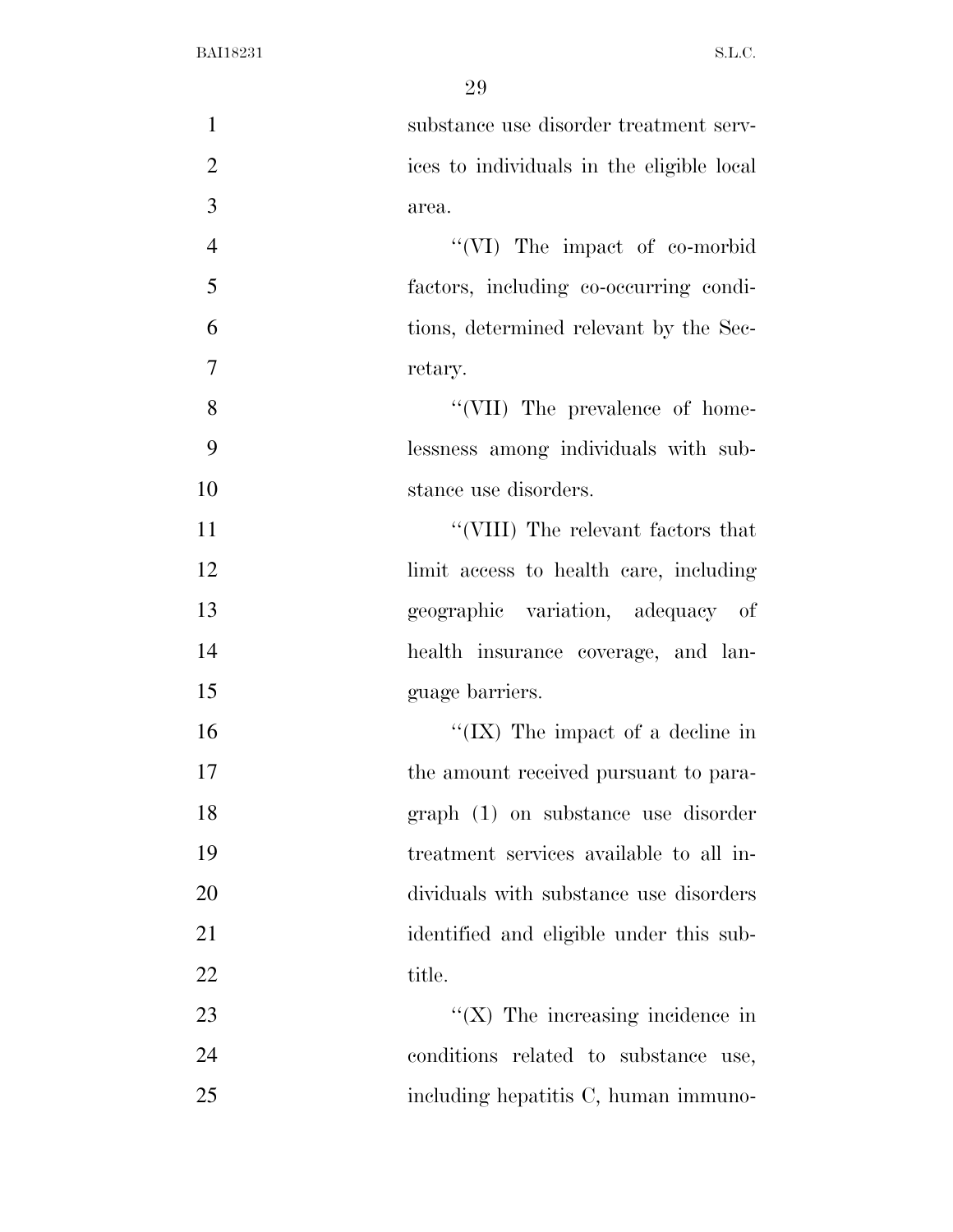| $\mathbf{1}$   | deficiency virus, hepatitis B and other           |
|----------------|---------------------------------------------------|
| $\overline{2}$ | infections associated with injection              |
| 3              | drug use.                                         |
| $\overline{4}$ | "(C) APPLICATION OF PROVISIONS.— $A$              |
| 5              | local area that receives a grant under this para- |
| 6              | $graph$ —                                         |
| $\overline{7}$ | "(i) shall use amounts received in ac-            |
| 8              | cordance with subsection (b);                     |
| 9              | "(ii) shall not have to meet the eligi-           |
| 10             | ble criteria in section $3401(b)$ ; and           |
| 11             | "(iii) shall not have to establish a              |
| 12             | planning council under section 3402.              |
| 13             | "(3) AMOUNT OF GRANT TO TRIBAL GOVERN-            |
| 14             | MENTS.                                            |
| 15             | "(A) INDIAN TRIBES.—In this section, the          |
| 16             | term 'Indian tribe' has the meaning given such    |
| 17             | term in section 4 of the Indian Self-Determina-   |
| 18             | tion and Education Assistance Act.                |
| 19             | "(B) FORMULA GRANTS.—The Secretary,               |
| 20             | acting through the Indian Health Service, shall   |
| 21             | use 10 percent of the amount available under      |
| 22             | section 3406 for each fiscal year to provide for- |
| 23             | mula grants to Indian tribes disproportionately   |
| 24             | affected by substance use, in an amount deter-    |
| 25             | mined pursuant to a formula and eligibility cri-  |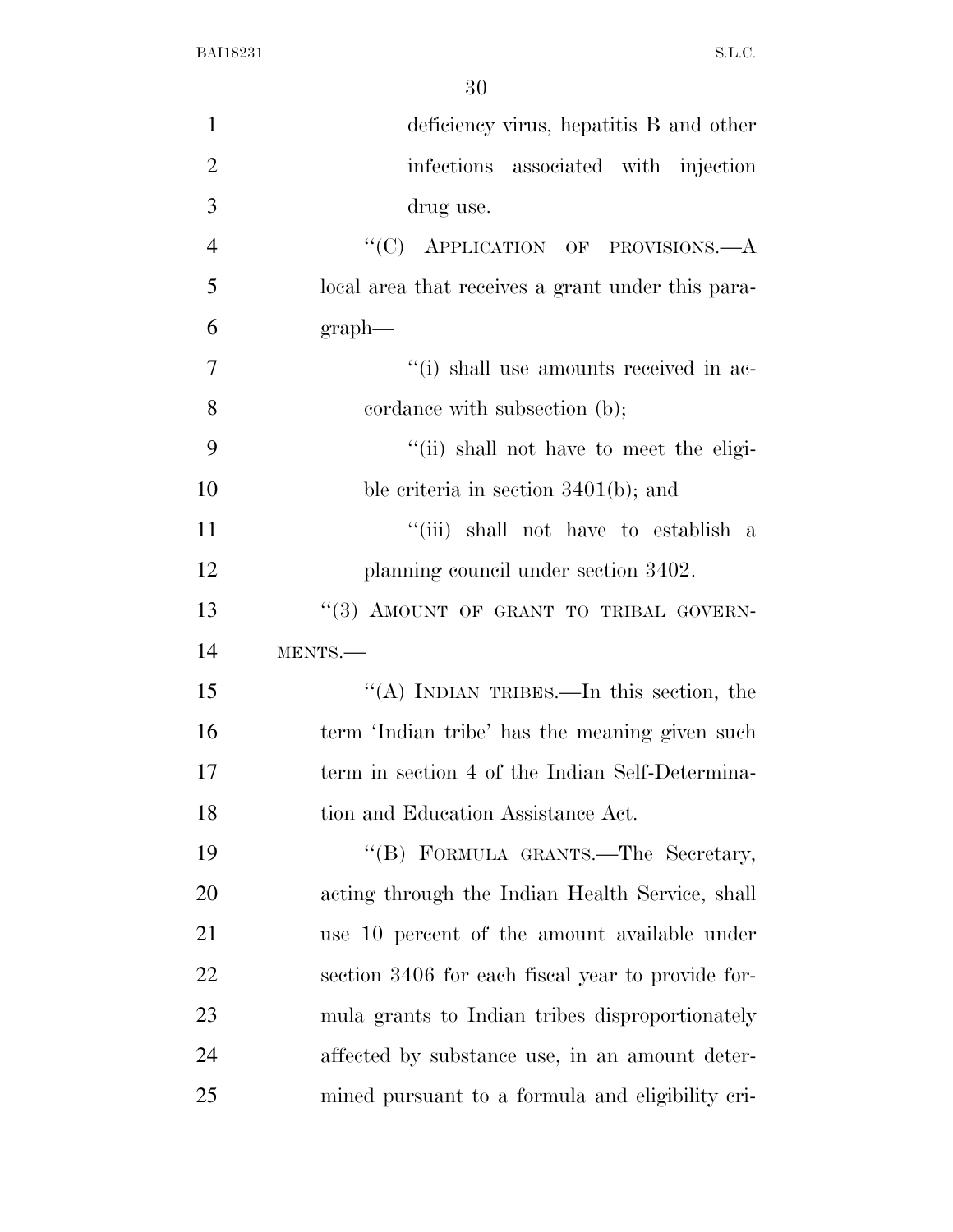teria developed by the Secretary in consultation with Indian tribes, for the purposes of address- ing substance use. 4 "'(C) USE OF AMOUNTS.—Notwithstanding any requirements in this section, an Indian tribe may use amounts provided under grants awarded under this paragraph for the uses identified in subsection (b) and any other activi- ties determined appropriate by the Secretary, in consultation with Indian tribes. 11 "(b) USE OF AMOUNTS.— 12 "(1) REQUIREMENTS.—The Secretary may not make a grant under section 3401 to an eligible local area unless the chief elected official of the area agrees that—  $\langle A \rangle$  the allocation of funds and services within the area under the grant will be made in accordance with the priorities established by the substance use disorder treatment services plan- ning council; and 21 ''(B) funds provided under this grant will be expended for—  $\frac{1}{1}$  prevention services described in paragraph (3);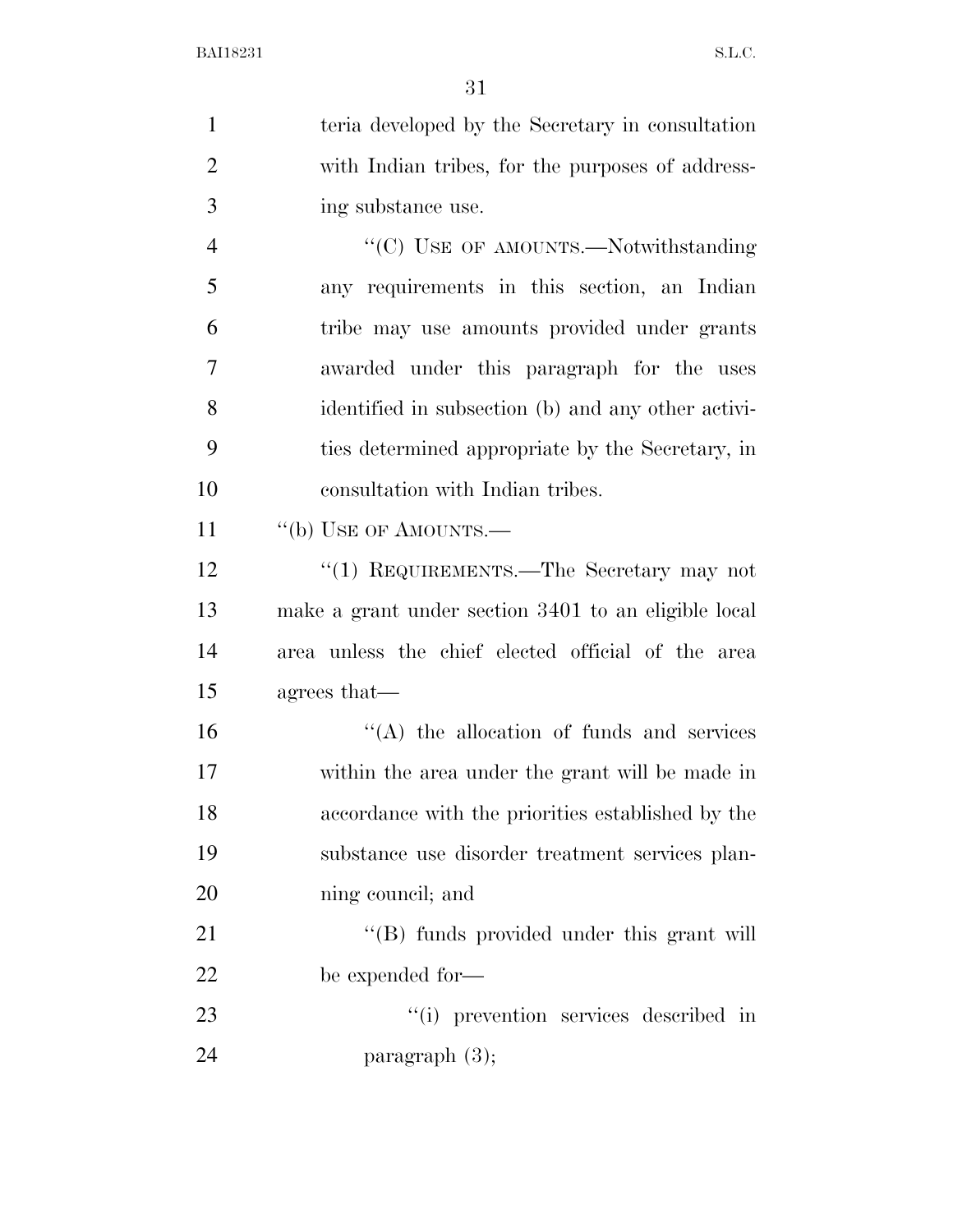| $\mathbf{1}$   | "(ii) core medical services described in             |
|----------------|------------------------------------------------------|
| $\overline{2}$ | paragraph $(4)$ ;                                    |
| 3              | "(iii) recovery and support services                 |
| $\overline{4}$ | described in paragraph $(5)$ ;                       |
| 5              | "(iv) early intervention and engage-                 |
| 6              | ment services described in paragraph $(6)$ ;         |
| 7              | $``(v)$ harm reduction services described            |
| 8              | in paragraph $(7)$ ;                                 |
| 9              | "(vi) financial assistance with health               |
| 10             | insurance described in paragraph (8); and            |
| 11             | "(vii) administrative expenses<br>de-                |
| 12             | scribed in paragraph $(10)$ .                        |
| 13             | $``(2)$ DIRECT FINANCIAL ASSISTANCE.—                |
| 14             | "(A) IN GENERAL.—An eligible local area              |
| 15             | shall use amounts received under a grant under       |
| 16             | section 3401 to provide direct financial assist-     |
| 17             | ance to eligible entities for the purpose of pro-    |
| 18             | viding prevention services, core medical services,   |
| 19             | recovery and support services, harm reduction        |
| 20             | services, and early intervention and engagement      |
| 21             | services.                                            |
| 22             | "(B) APPROPRIATE ENTITIES.—Direct fi-                |
| 23             | nancial assistance may be provided under sub-        |
| 24             | paragraph $(A)$ to public or nonprofit private en-   |
| 25             | tities, or private for-profit entities if such enti- |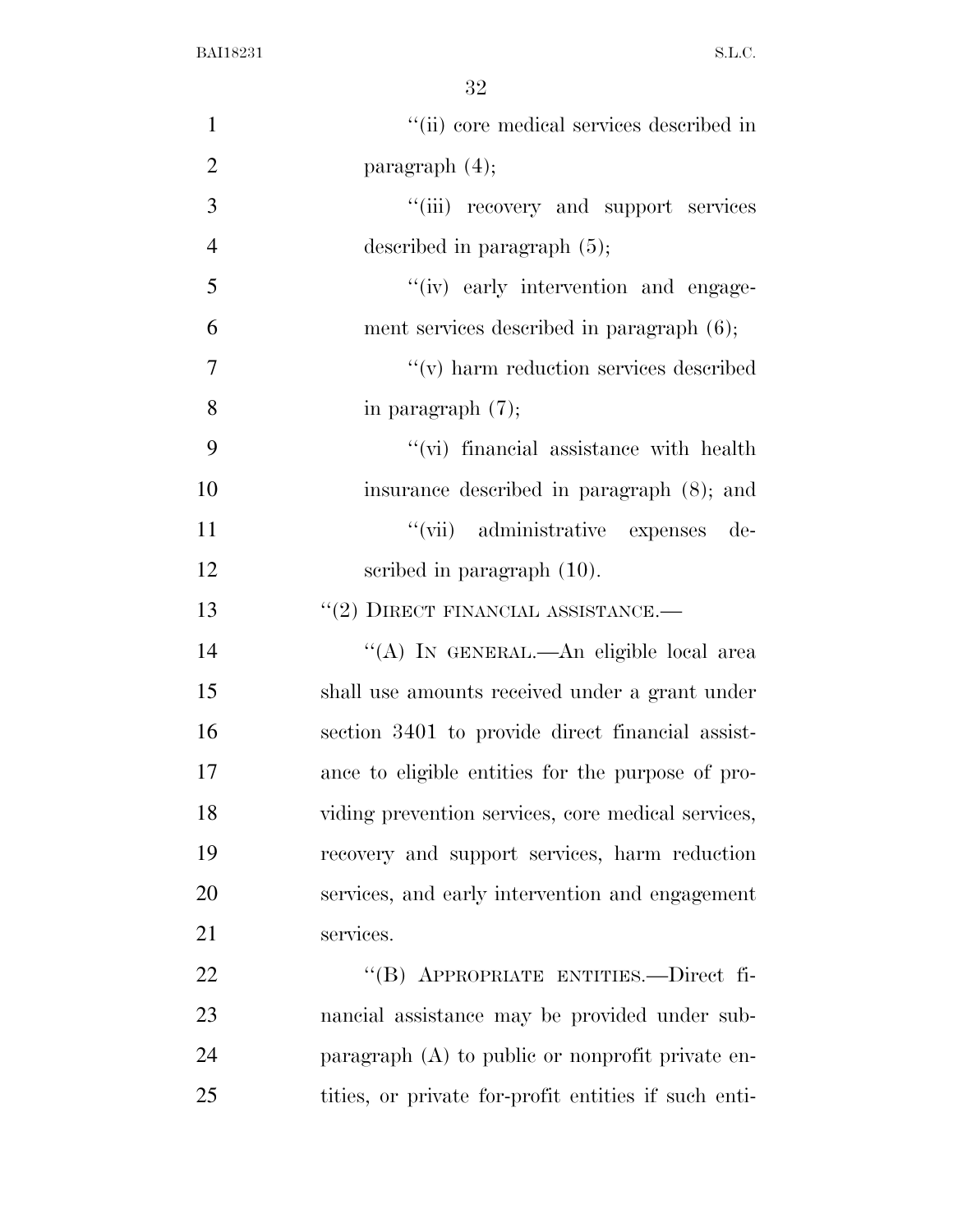1 ties are the only available provider of quality substance use disorder treatment services in the area.

4  $((3)$  PREVENTION SERVICES.—

 $\mathcal{F}$   $\mathcal{F}(A)$  In GENERAL.—For purposes of this subsection, the term 'prevention services' means services, programs, or multi-sector strategies to prevent substance use disorder (such as evi- dence-based education campaigns, community- based prevention programs, opioid diversion, collection and disposal or unused opioids, and services to at-risk populations.

 ''(B) LIMIT.—An eligible local area may use not to exceed 20 percent of the amount of the grant under section 3401 for prevention services. An eligible local area may apply to the Secretary for a waiver of this subparagraph.

18 "(4) CORE MEDICAL SERVICES.—For purposes of this subsection, the term 'core medical services' means the following evidence-based services provided to individuals with substance use disorder or at risk for developing substance use disorder:

23 "(A) Substance use disorder treatments, including clinical stabilization services, with-drawal management and detoxification, inten-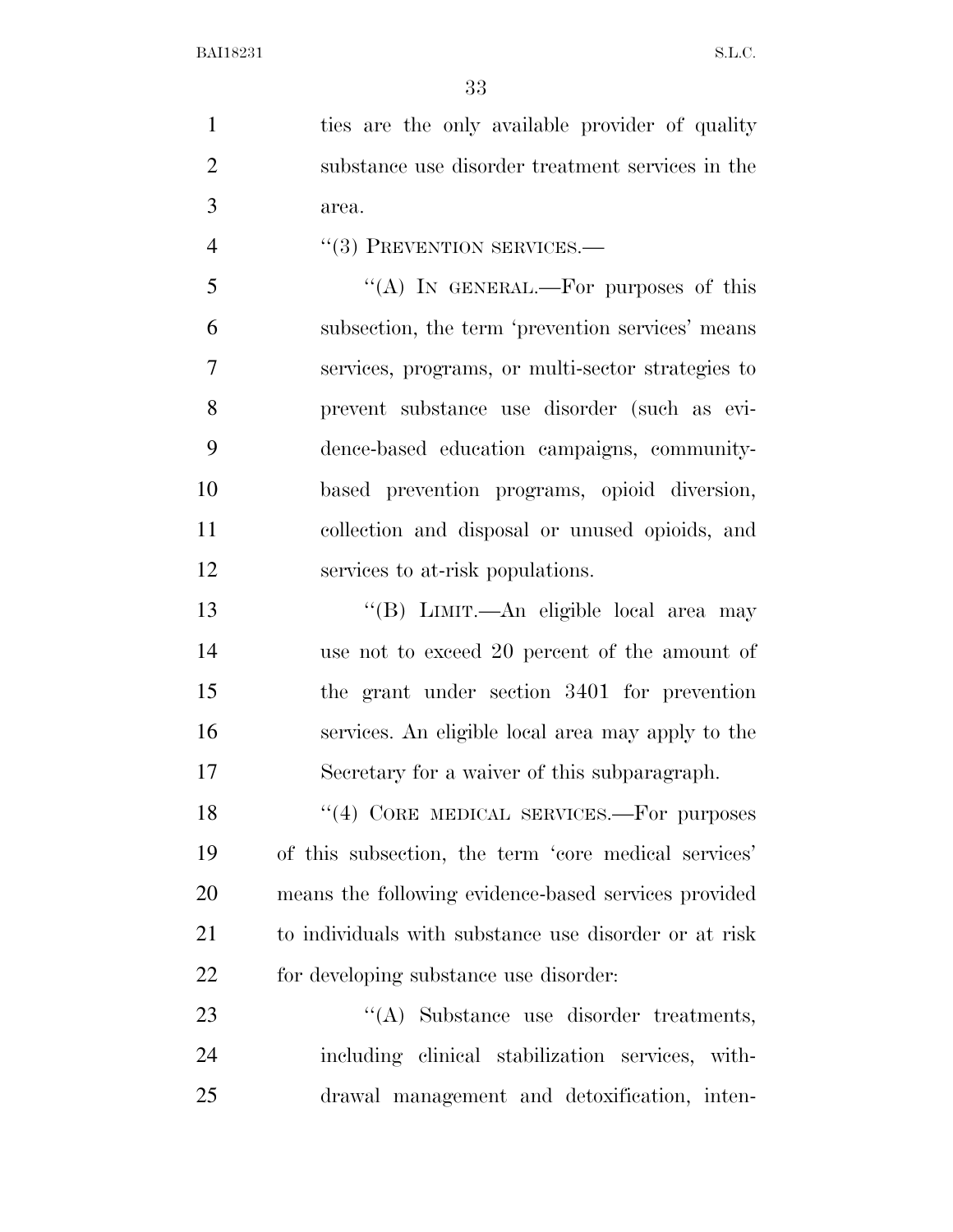| $\mathbf{1}$   | sive inpatient treatment, intensive outpatient          |
|----------------|---------------------------------------------------------|
| $\overline{2}$ | treatment, all forms of Federally approved              |
| 3              | medication-assisted treatment, outpatient treat-        |
| $\overline{4}$ | ment, and residential recovery treatment.               |
| 5              | "(B) Outpatient and ambulatory health                   |
| 6              | services, including those administered by Feder-        |
| $\overline{7}$ | ally qualified health centers and rural health          |
| 8              | clinics.                                                |
| 9              | $\lq\lq$ (C) Hospice services.                          |
| 10             | $\lq\lq$ (D) Mental health services.                    |
| 11             | "(E) Naloxone procurement, distribution,                |
| 12             | and training.                                           |
| 13             | "(F) Pharmaceutical assistance and diag-                |
| 14             | nostic testing related to the management of             |
| 15             | substance-use disorders a co-morbid conditions.         |
| 16             | $\lq\lq (G)$ Home and community based health            |
| 17             | services.                                               |
| 18             | "(H) Comprehensive Case Management,                     |
| 19             | including substance use disorder treatment ad-          |
| 20             | herence services.                                       |
| 21             | "(I) Health insurance enrollment and cost-              |
| 22             | sharing assistance in accordance with para-             |
| 23             | $graph(8)$ .                                            |
| 24             | "(5) RECOVERY AND SUPPORT SERVICES.-For                 |
| 25             | purposes of paragraph $(1)(B)(ii)$ , the term 'recovery |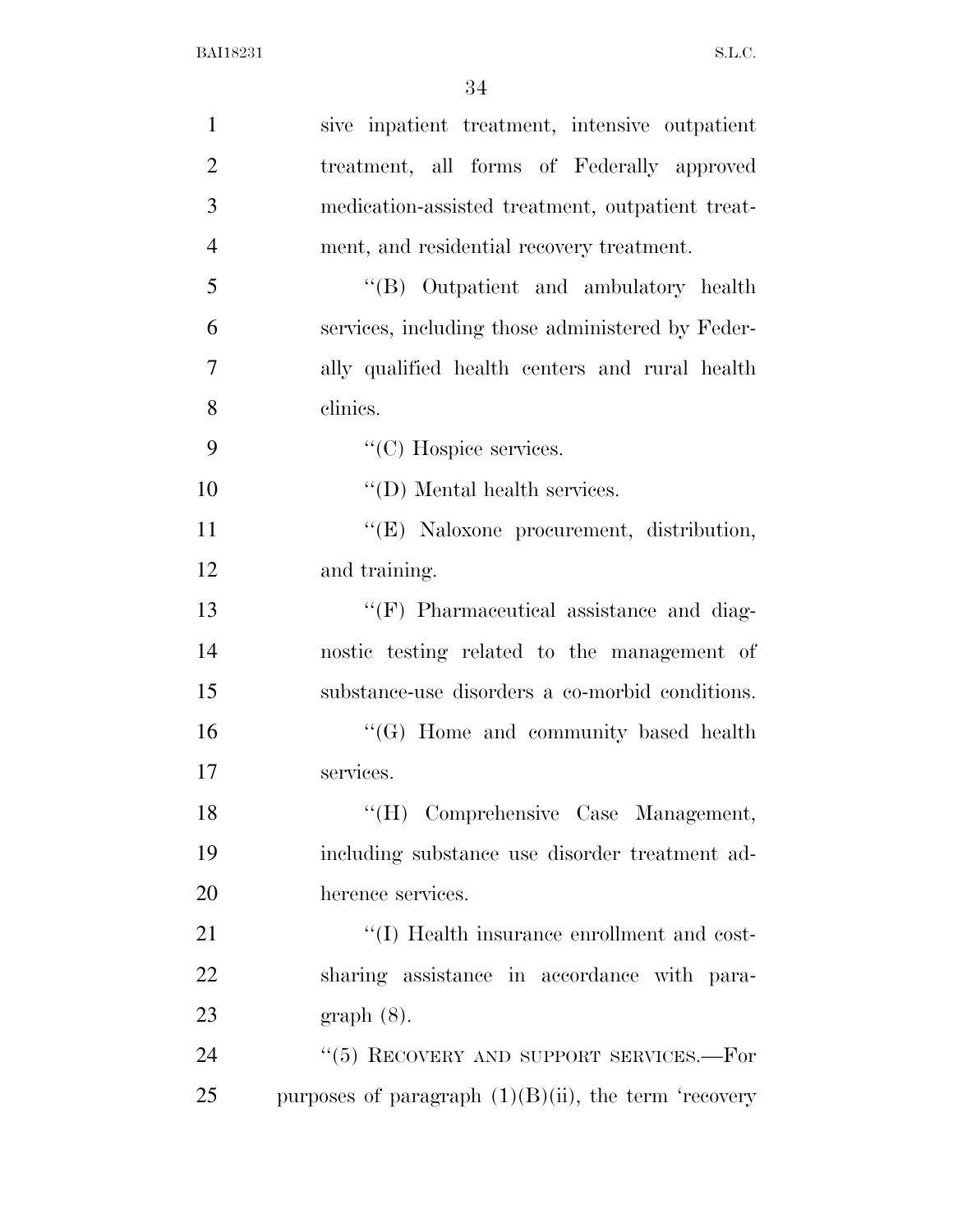and support services' means services, subject to the approval of the Secretary, that are provided to indi- viduals with substance use disorder, including resi- dential recovery treatment and housing, including for individuals receiving medication-assisted treat- ment, long term recovery services, 24/7 hotline crisis center support, medical transportation services, res- pite care for persons caring for individuals with sub- stance use disorder, child care and family services while an individual is receiving inpatient treatment services or at the time of outpatient services, out- reach services, peer recovery services, nutrition serv- ices, and referrals for job training and career serv- ices, housing, legal services, and child care and fam-ily services.

16 "(6) EARLY INTERVENTION AND ENGAGEMENT SERVICES.—For purposes of this section, the term 'early intervention and engagement services' means services to provide rapid access to substance use dis- order treatment, counseling provided to individuals who have misused substances, who have experienced an overdose, or are at risk of developing substance use disorder, and the provision of referrals to facili- tate the access of such individuals to core medical services or recovery and support services. The enti-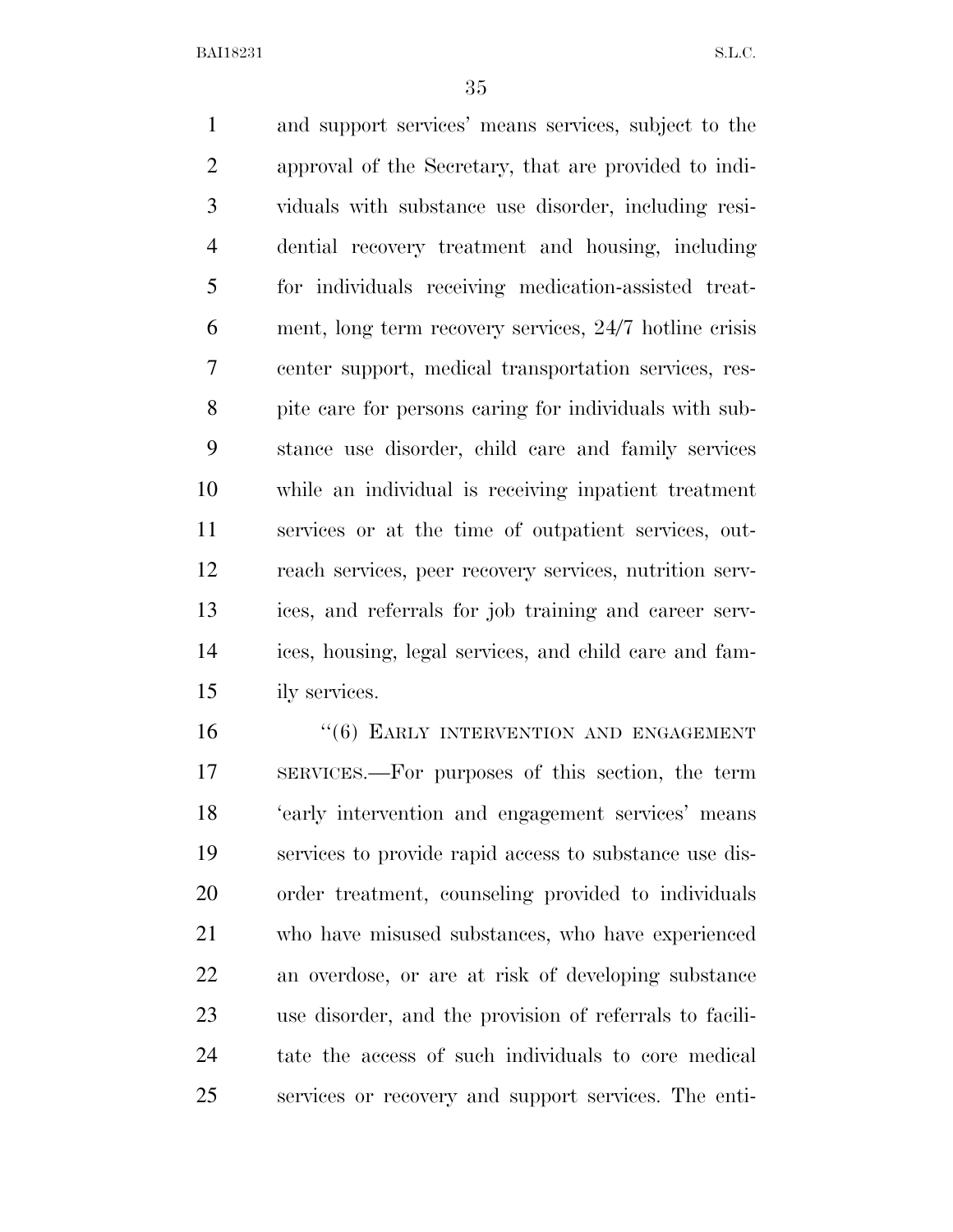ties through which such services may be provided in- clude emergency rooms, fire departments and emer- gency medical services, detention facilities, homeless shelters, law enforcement agencies, health care points of entry specified by eligible local areas, Fed- erally qualified health centers, and rural health clin-ics.

8 "(7) HARM REDUCTION SERVICES.—For pur- poses of this section, the term 'harm reduction serv- ices' means evidence-based services provided to indi- viduals engaging in substance use that reduce the risk of infectious disease transmission, overdose, or death, including by increasing access to health care. 14 "(8) AFFORDABLE HEALTH INSURANCE COV- ERAGE.—An eligible local area may use amounts provided under a grant awarded under section 3401 to establish a program of financial assistance to as- sist eligible individuals with substance use disorder in—

20  $\langle (A)$  enrolling in health insurance cov-erage; or

22  $\langle (B)$  affording health care services, includ- ing assistance paying cost-sharing amounts, in-cluding premiums.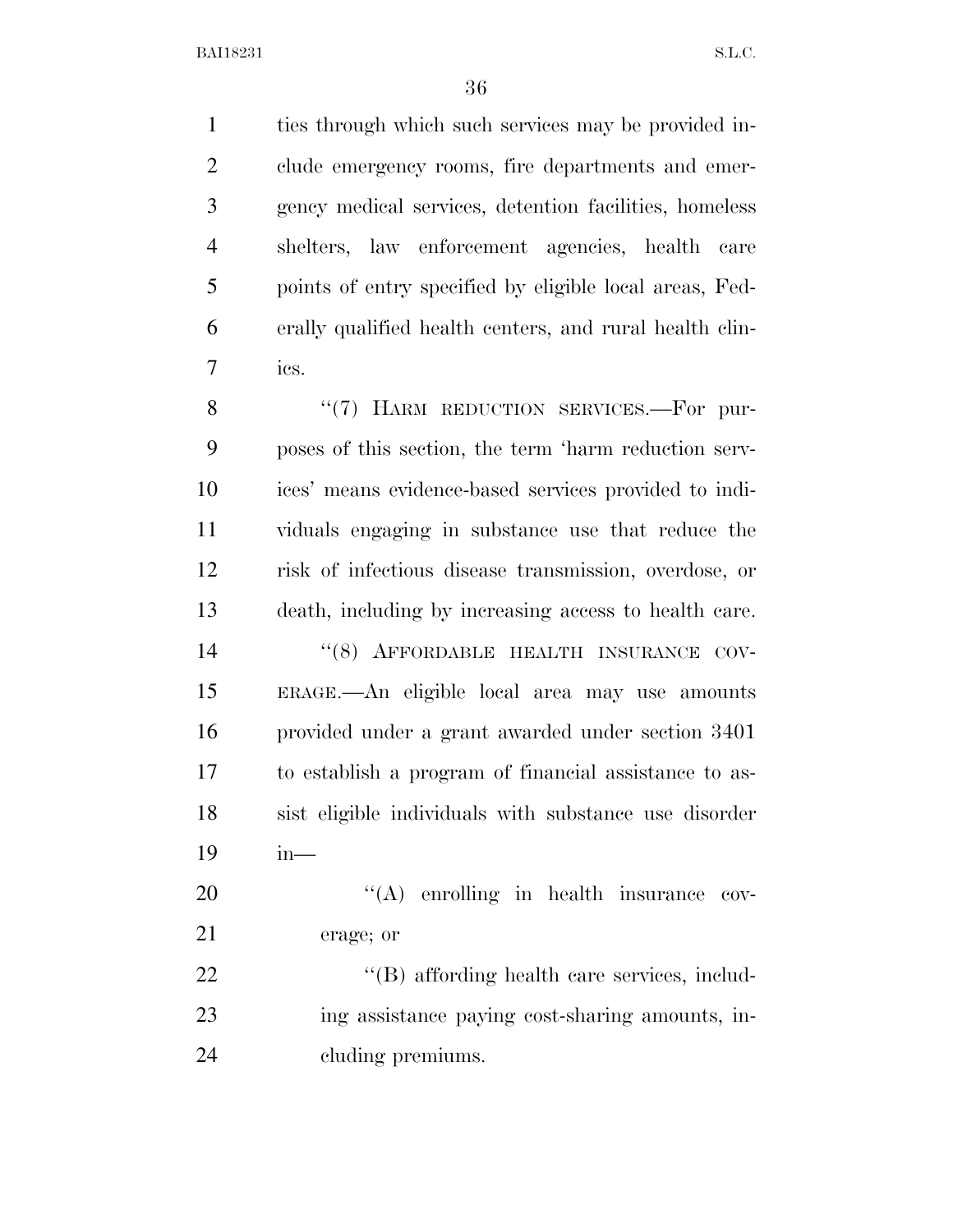1 "(9) REQUIREMENT OF STATUS AS MEDICAID PROVIDER.—

 ''(A) PROVISION OF SERVICE.—Subject to paragraph (2), the Secretary may not make a grant under section 3401 for the provision of substance use disorder treatment services under this section in an eligible local area unless, in the case of any such service that is available pursuant to the State plan approved under title XIX of the Social Security Act for the State—

 $\frac{1}{10}$  the political subdivision involved will provide the service directly, and the political subdivision has entered into a par- ticipation agreement under the State plan and is qualified to receive payments under such plan; or

 $\frac{1}{10}$  the eligible local area involved will enter into an agreement with a public or nonprofit private entity under which the entity will provide the service, and the enti- ty has entered into such a participation agreement and is qualified to receive such payments.

''(B) WAIVER.—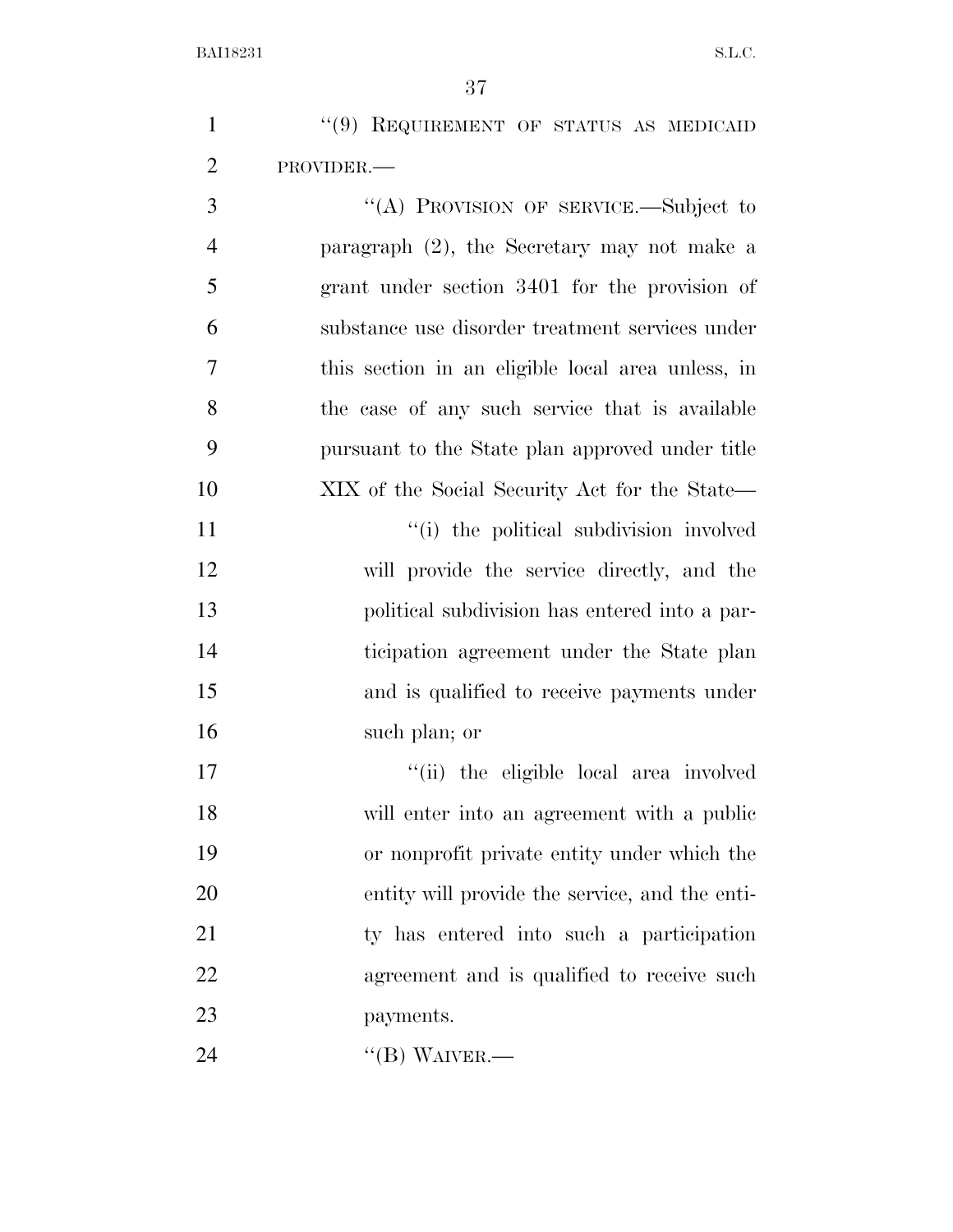1 ''(i) In GENERAL.—In the case of an entity making an agreement pursuant to 3 subparagraph  $(A)(ii)$  regarding the provi- sion of substance use disorder treatment services, the requirement established in such subparagraph shall be waived by the substance use planning council for the area involved if the entity does not, in providing health care services, impose a charge or ac- cept reimbursement available from any third-party payor, including reimbursement 12 under any insurance policy or under any Federal or State health benefits program.  $''(ii)$  DETERMINATION.—A determina-15 tion by the substance use planning council of whether an entity referred to in clause (i) meets the criteria for a waiver under such clause shall be made without regard to whether the entity accepts voluntary do- nations for the purpose of providing serv-21 ices to the public. 22 "(10) ADMINISTRATION AND PLANNING.—An eligible local area shall not use in excess of 10 per- cent of amounts received under a grant under sec-tion 3401 for administration, accounting, reporting,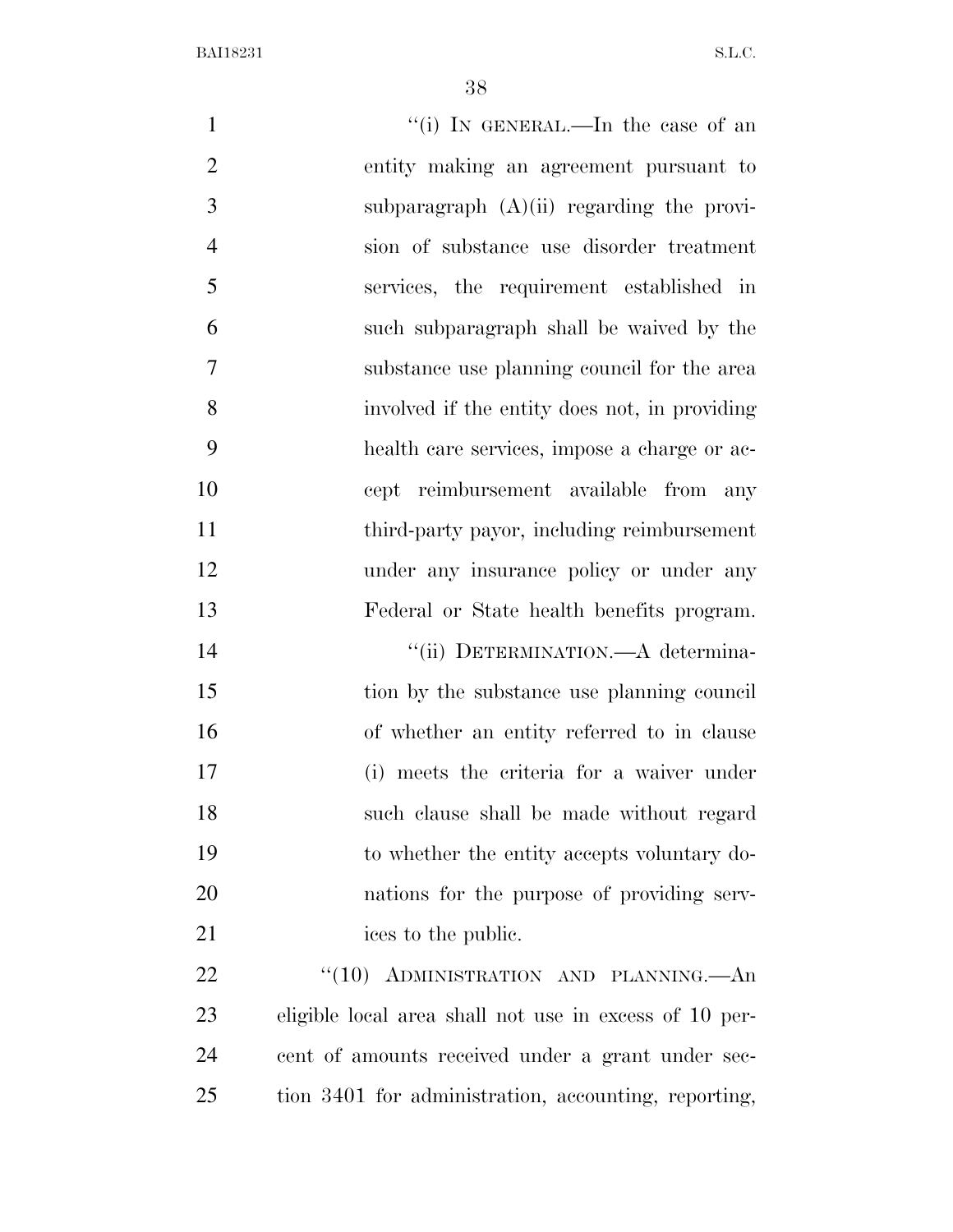and program oversight functions, including the de- velopment of systems to improve data collection and data sharing.

4 "(11) INCARCERATED INDIVIDUALS.—Amounts received under a grant under section 3401 may be used to provide substance use disorder treatment services to currently incarcerated individuals.

#### **''SEC. 3404. APPLICATION.**

 ''(a) IN GENERAL.—To be eligible to receive a grant under section 3401, an eligible local area shall prepare and submit to the Secretary an application in such form, and containing such information, as the Secretary shall re-quire, including—

 ''(1) a complete accounting of the disbursement of any prior grants received under this subtitle by 16 the applicant and the results achieved through such disbursements;

18 ''(2) a demonstration of the extent of local need for the funds under the grant and a plan for pro- posed substance use disorder treatment services that is consistent with local needs, including a com- prehensive plan for the use of the grant funds devel- oped by the planning council established under sec-tion 3402, except that the planning council require-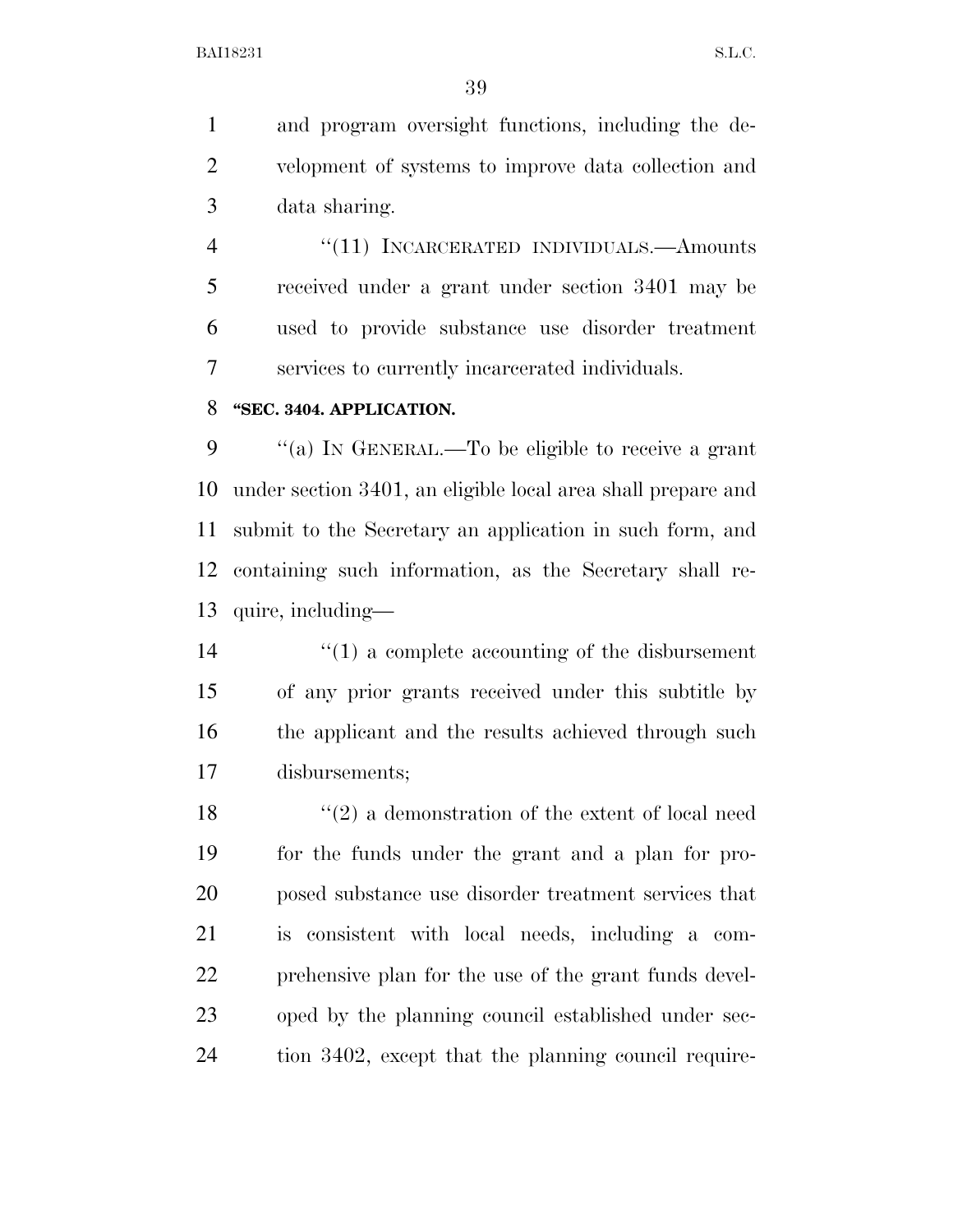| $\mathbf{1}$   | ment shall not apply with respect to areas receiving         |
|----------------|--------------------------------------------------------------|
| $\overline{2}$ | supplemental grant funds under section $3403(a)(2)$ ;        |
| 3              | $(3)$ a demonstration that the area will use                 |
| $\overline{4}$ | funds in a manner that provides substance use dis-           |
| 5              | order treatment services compliant with the evi-             |
| 6              | dence-based standards developed in accordance with           |
| 7              | section 3434, including all forms of Federally-ap-           |
| 8              | proved medication-assisted treatments;                       |
| 9              | $\cdot$ (4) information on the number of individuals         |
| 10             | likely to be served by the funds sought, including de-       |
| 11             | mographic data on the populations to be served;              |
| 12             | $\lq(5)$ key outcomes that will be measured by all           |
| 13             | entities that receive assistance, as well as an expla-       |
| 14             | nation of how the outcomes will be measured;                 |
| 15             | $\cdot\cdot\cdot(6)$ a demonstration that resources provided |
| 16             | under the grant will be allocated in accordance with         |
| 17             | the local demographic incidence of substance use, in-        |
| 18             | cluding allocations for services for children, youths,       |
| 19             | and women;                                                   |
| 20             | $\lq(7)$ a demonstration that funds received from            |
| 21             | a grant under this subtitle in any prior year were ex-       |
| 22             | pended in accordance with the priorities established         |
| 23             | by the planning council;                                     |
| 24             | $\cdot\cdot$ (8) a demonstration that at least one rep-      |
| 25             | resentative from Indian tribes located within any eli-       |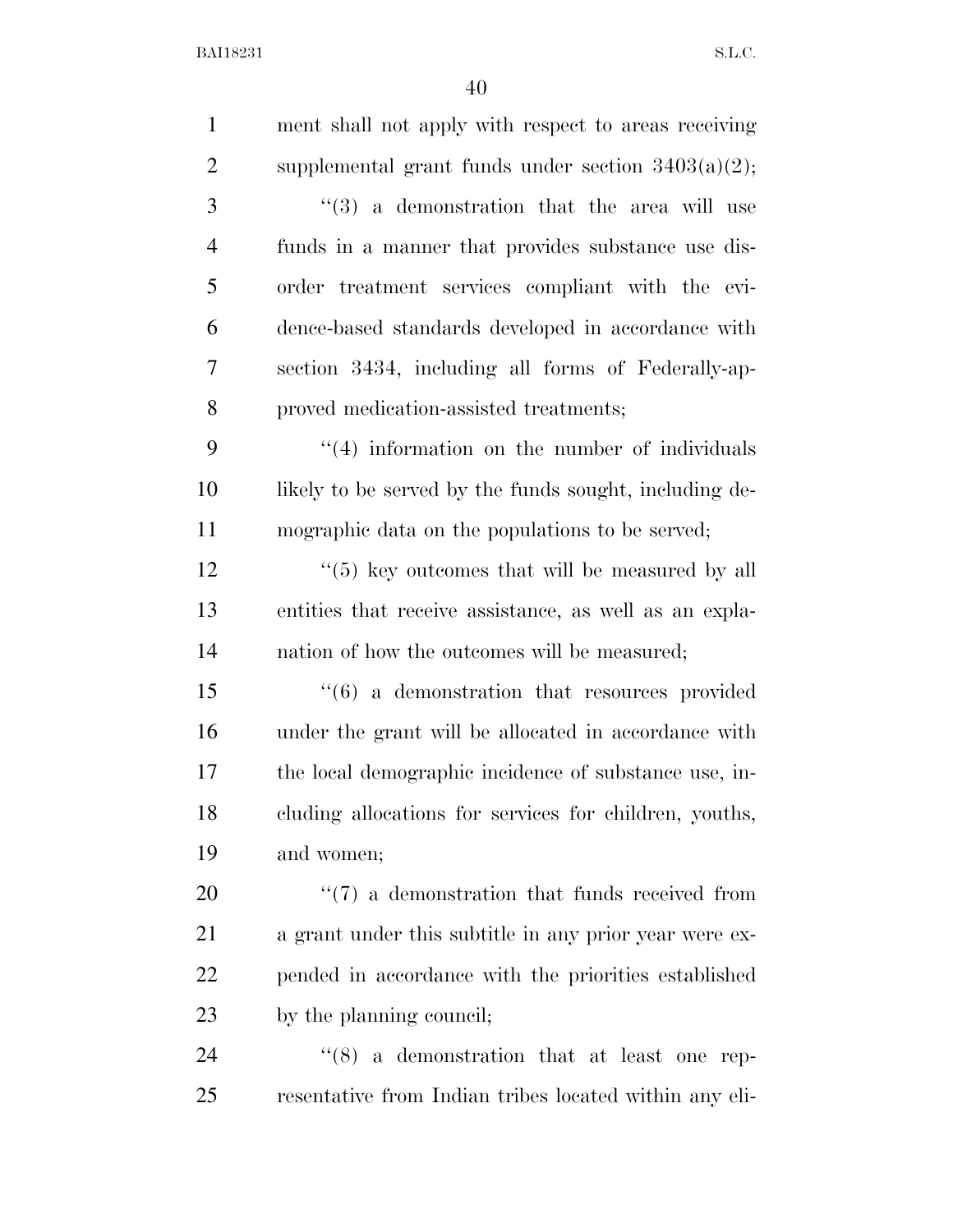| $\mathbf{1}$   | gible local area are included in the membership of a                |
|----------------|---------------------------------------------------------------------|
| $\overline{2}$ | planning council;                                                   |
| 3              | $\cdot$ (9) a demonstration that the confidentiality of             |
| $\overline{4}$ | individuals receiving substance use disorder treat-                 |
| 5              | ment services will be maintained in a manner not in-                |
| 6              | consistent with applicable law; and                                 |
| 7              | $\cdot\cdot(10)$ an explanation of how income, asset, and           |
| 8              | medical expense criteria will be established and ap-                |
| 9              | plied to those who qualify for assistance under the                 |
| 10             | program under this subtitle.                                        |
| 11             | "(b) ASSURANCES.—To be eligible to receive a grant                  |
| 12             | under section 3401, the application submitted by the eligi-         |
| 13             | ble local area shall include assurances adequate to en-             |
| 14             | $sure-$                                                             |
| 15             | $\cdot$ (1) that funds received under the grant will be             |
| 16             | utilized to supplement not supplant other State or                  |
| 17             | local funds made available in the year for which the                |
| 18             | grant is awarded to provide substance use disorder                  |
| 19             | treatment services;                                                 |
| 20             | $\cdot\cdot\cdot(2)$ that the political subdivisions within the el- |
| 21             | igible local area will maintain the level of expendi-               |
| 22             | tures by such political subdivisions for substance                  |
| 23             | use-related services at a level that is equal to the                |
| 24             | level of such expenditures by such political subdivi-               |
| 25             | sions for the preceding fiscal year;                                |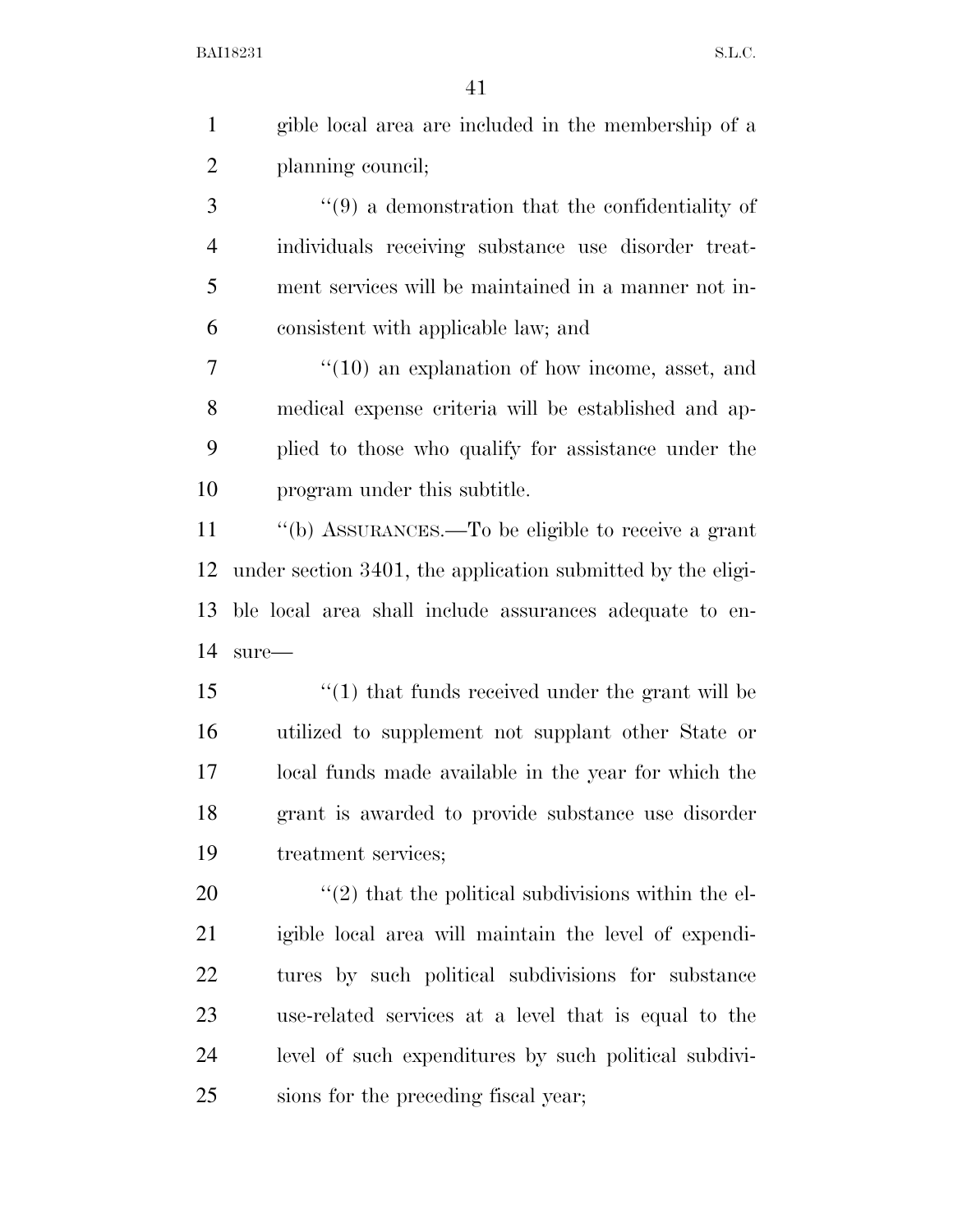| $\mathbf{1}$   | "(3) that political subdivisions within the eligi-             |
|----------------|----------------------------------------------------------------|
| $\overline{2}$ | ble local area will not use funds received under a             |
| 3              | grant awarded under section 3401 in maintaining                |
| $\overline{4}$ | the level of substance use disorder treatment services         |
| 5              | as required in paragraph $(2)$ ;                               |
| 6              | $\cdot$ (4) that substance use disorder treatment              |
| 7              | services provided with assistance made available               |
| 8              | under the grant will be provided without regard—               |
| 9              | "(A) to the ability of the individual to pay                   |
| 10             | for such services; and                                         |
| 11             | $\lq\lq (B)$ to the current or past health condi-              |
| 12             | tion of the individual to be served;                           |
| 13             | that substance use disorder treatment<br>(5)                   |
| 14             | services will be provided in a setting that is acces-          |
| 15             | sible to low-income individuals with substance use             |
| 16             | disorder, and to individuals with substance use dis-           |
| 17             | order residing in rural areas;                                 |
| 18             | $(6)$ that a program of outreach will be pro-                  |
| 19             | vided to low-income individuals with substance use             |
| 20             | disorder to inform such individuals of substance use           |
| 21             | disorder treatment services, and to individuals with           |
| 22             | substance use disorder residing in rural areas; and            |
| 23             | $\cdot\cdot\cdot(7)$ that funds received under a grant awarded |
| 24             | under this subtitle will not be utilized to make pay-          |
| 25             | ments for any item or service to the extent that pay-          |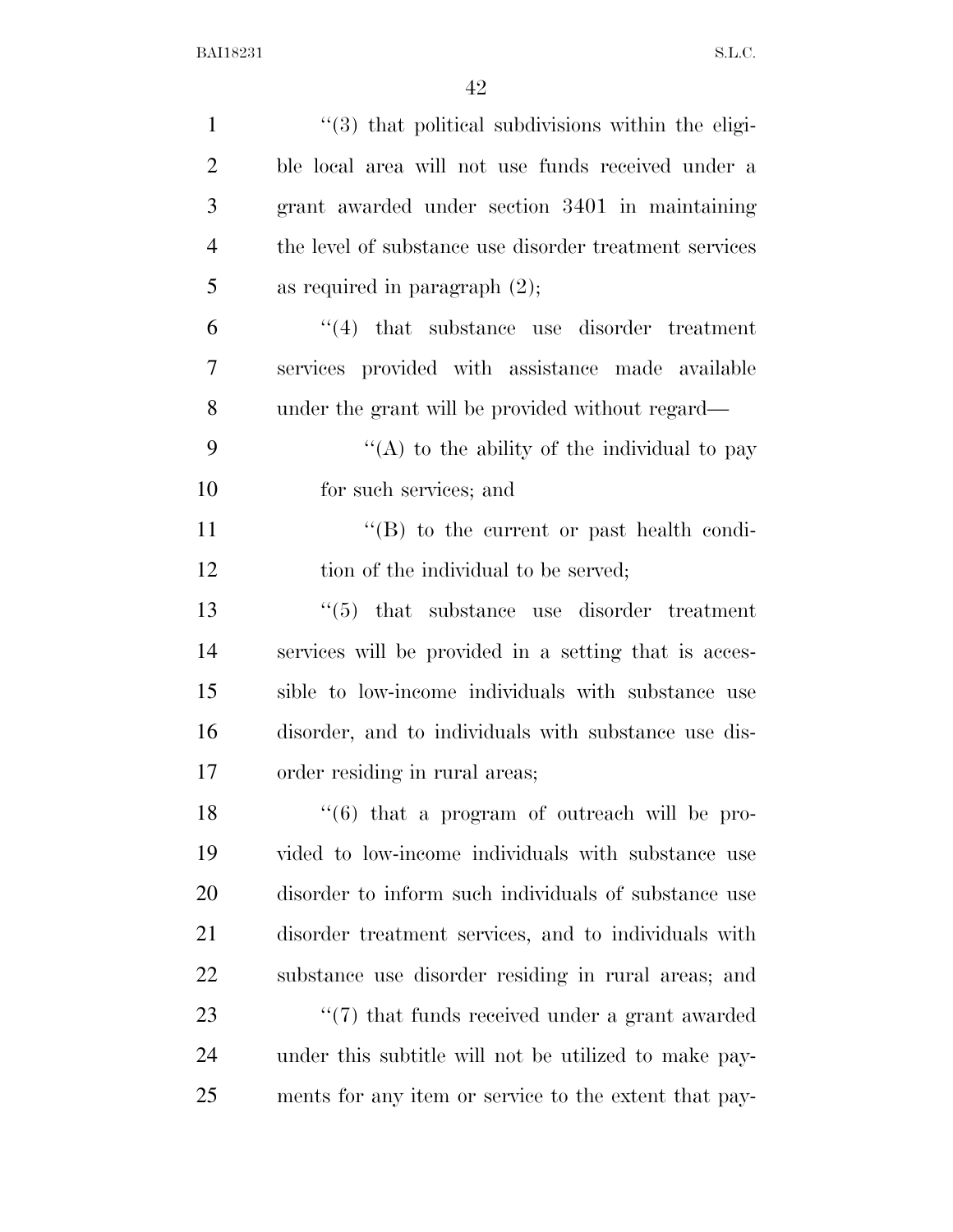ment has been made, or can reasonably be expected to be made, with respect to that item or service under any State compensation program, under an insurance policy, or under any Federal or State health benefits program (except for a program ad- ministered by, or providing the services of, the In-dian Health Service).

8 "(c) REQUIREMENTS REGARDING IMPOSITION OF CHARGES FOR SERVICES.—

 ''(1) IN GENERAL.—The Secretary may not make a grant under section 3401 to an eligible local area unless the eligible local area provides assur- ances that in the provision of substance use disorder treatment services with assistance provided under the grant —

 ''(A) in the case of individuals with an in- come less than or equal to 138 percent of the official poverty level, the provider will not im- pose charges on any such individual for the services provided under the grant;

 $\langle$  (B) in the case of individuals with an in- come greater than 138 percent of the official poverty level, the provider will impose a charge on each such individual according to a schedule of charges made available to the public;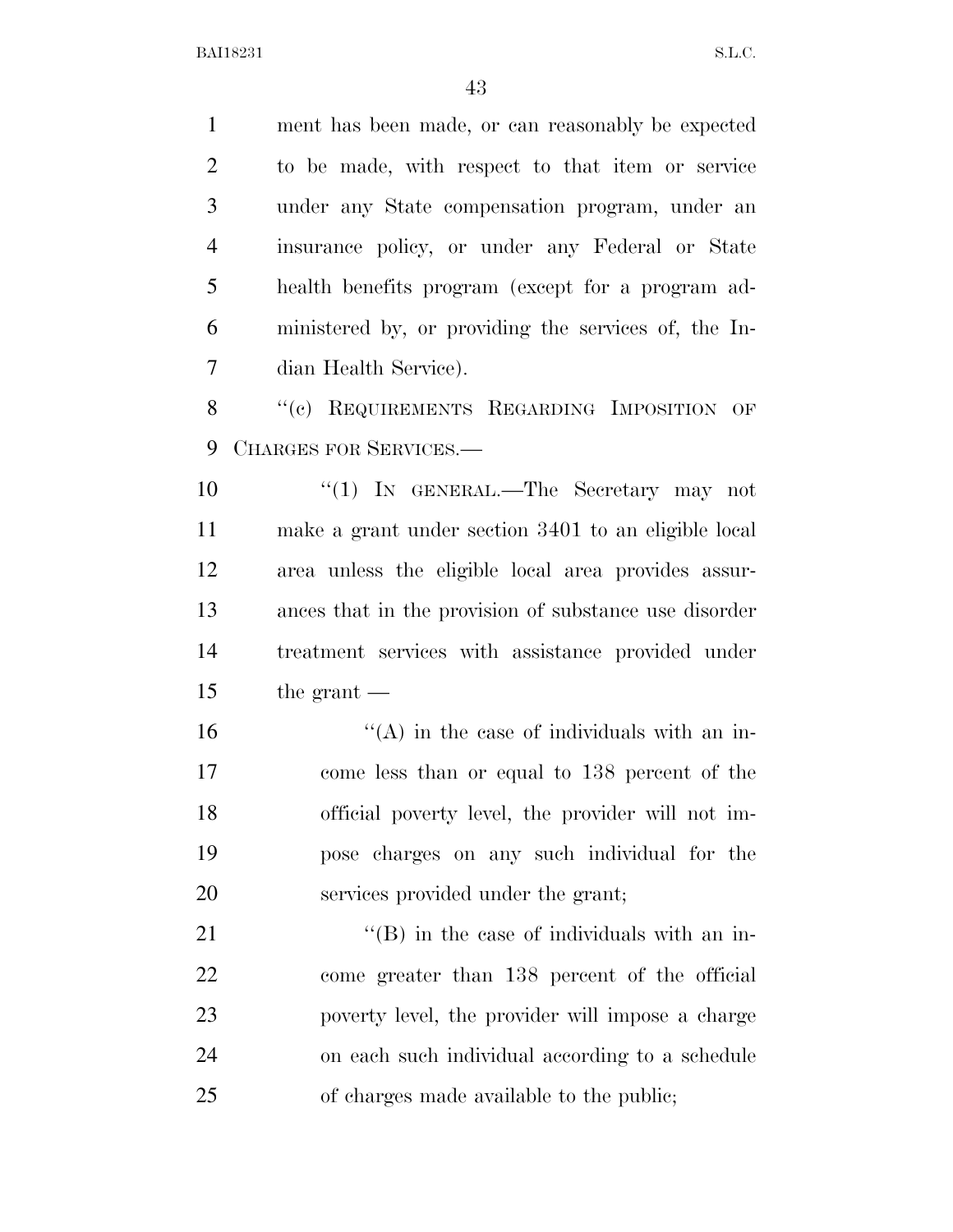$'$ (C) in the case of individuals with an in- come greater than 138 percent of the official poverty level but not exceeding 200 percent of such poverty level, the provider will not, for an calendar year, impose charges in an amount ex- ceeding 5 percent of the annual gross income of the individual; ''(D) in the case of individuals with an in- come greater than 200 percent of the official poverty level but not exceeding 300 percent of 11 such poverty level, the provider will not, for any calendar year, impose charges in an amount ex- ceeding 7 percent of the annual gross income of 14 the individual involved;  $\mathcal{L}^{\left(1\right)}$   $\mathcal{L}^{\left(1\right)}$  in the case of individuals with an in- come greater than 300 percent of the official poverty level, the provider will not, for any cal- endar year, impose charges in an amount ex- ceeding 15 percent of the annual gross income of the individual involved; and  $"({\rm F})$  in the case of eligible American In-

 dian and Alaska Native individuals as defined by section 447.50 of title 42, Code of Federal Regulations (as in effect on July 1, 2010), the provider will not impose any charges for sub-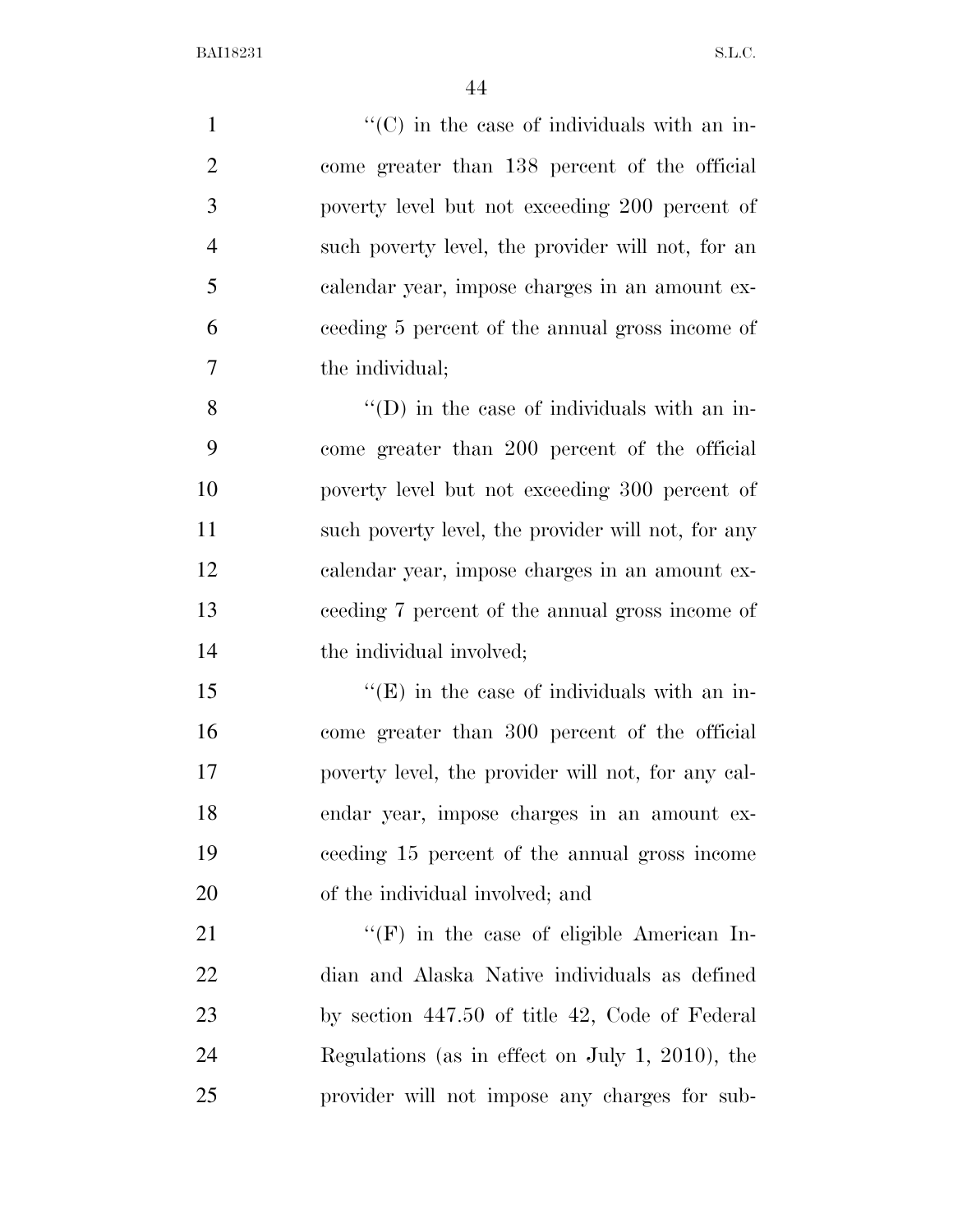| $\mathbf{1}$   | stance use disorder treatment services, includ-        |
|----------------|--------------------------------------------------------|
| $\overline{2}$ | ing any charges or cost-sharing prohibited by          |
| 3              | section $1402(d)$ of the Patient Protection and        |
| $\overline{4}$ | Affordable Care Act.                                   |
| 5              | "(2) CHARGES.—With respect to compliance               |
| 6              | with the assurances made under paragraph (1), an       |
| 7              | eligible local area may, in the case of individuals    |
| 8              | subject to a charge—                                   |
| 9              | "(A) assess the amount of the charge in                |
| 10             | the discretion of the area, including imposing         |
| 11             | only a nominal charge for the provision of sub-        |
| 12             | stance use disorder treatment services, subject        |
| 13             | to the provisions of the paragraph regarding           |
| 14             | public schedules and regarding limitations on          |
| 15             | the maximum amount of charges and;                     |
| 16             | $\lq\lq$ take into consideration the total med-        |
| 17             | ical expenses of individuals in assessing the          |
| 18             | amount of the charge, subject to such provi-           |
| 19             | sions.                                                 |
| 20             | AGGREGATE CHARGES.-The Secretary<br>(3)                |
| 21             | may not make a grant under section 3401 to an eli-     |
| 22             | gible local area unless the area agrees that the limi- |
| 23             | tations on charges for substance use disorder treat-   |
| 24             | ment services under this subsection applies to the     |
| 25             | annual aggregate of charges imposed for such serv-     |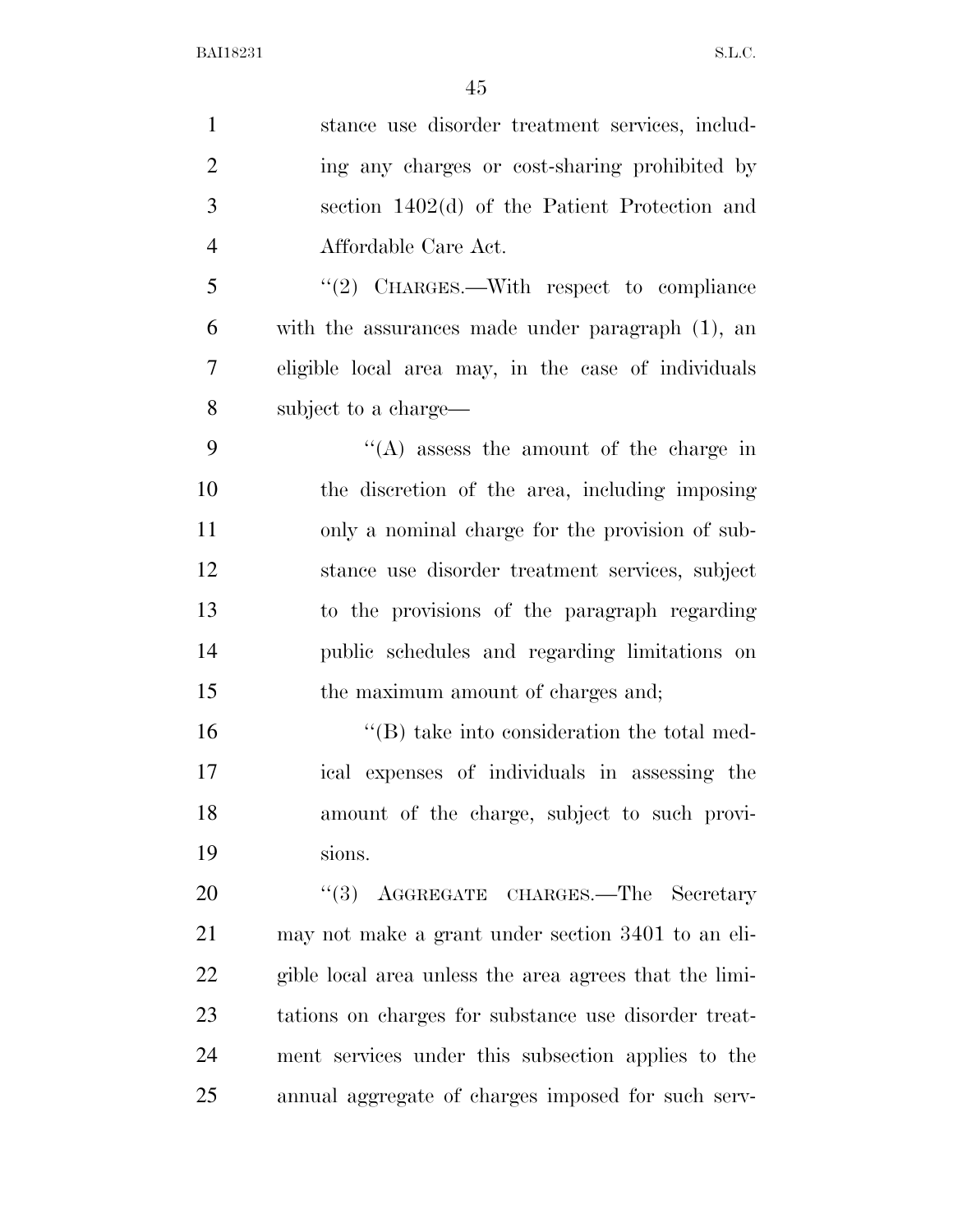ices, however the charges are characterized, includes enrollment fees, premiums, deductibles, cost sharing, co-payments, co-insurance costs, or any other charges.

 ''(d) INDIAN TRIBES.—Any application requirements for grants distributed in accordance with section 3403(a)(3) shall be developed by the Secretary in con-sultation with Indian tribes.

# **''SEC. 3405. TECHNICAL ASSISTANCE.**

 ''The Secretary shall, beginning on the date of enact- ment of this title, provide technical assistance, including assistance from other grantees, contractors or subcontrac- tors under this title to assist newly eligible local areas in the establishment of planning councils and, to assist enti- ties in complying with the requirements of this subtitle in order to make such areas eligible to receive a grant under this subtitle. The Secretary may make planning grants available to eligible local areas, in an amount not to exceed \$75,000 for any area, that is projected to be eligible for funding under section 3401 in the following fiscal year. Such grant amounts shall be deducted from the first year formula award to eligible local areas accept-ing such grants.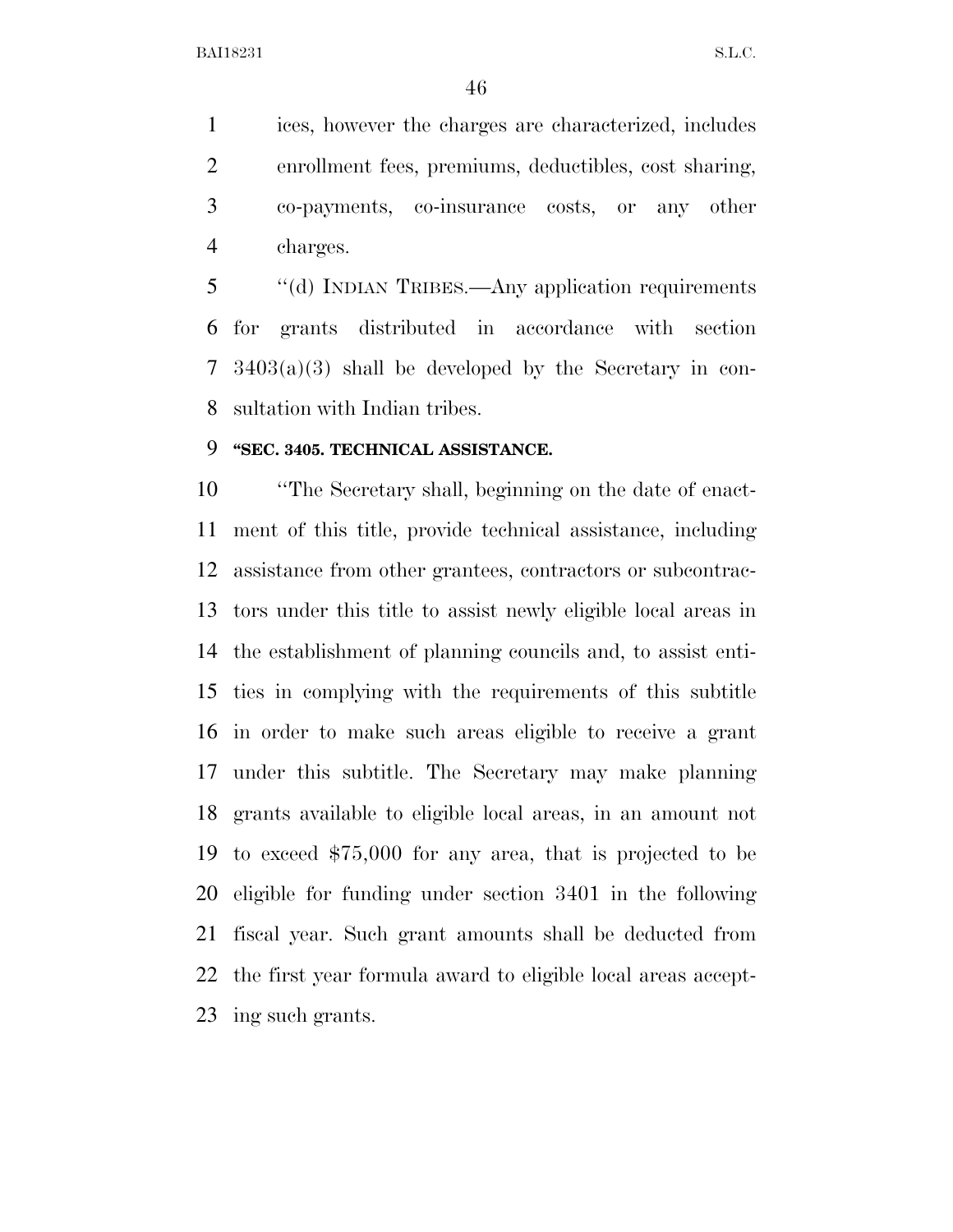### **''SEC. 3406. AUTHORIZATION OF APPROPRIATIONS.**

 ''There is authorized to be appropriated to carry out this subtitle—

| $\overline{4}$ | $(1)$ \$2,700,000,000 for fiscal year 2019;        |
|----------------|----------------------------------------------------|
| 5              | "(2) $\text{$}2,700,000,000$ for fiscal year 2020; |
| 6              | "(3) $$2,700,000,000$ for fiscal year 2021;        |
| 7              | "(4) $$2,700,000,000$ for fiscal year 2022;        |
| 8              | $(5)$ \$2,700,000,000 for fiscal year 2023;        |
| 9              | $(6)$ \$2,700,000,000 for fiscal year 2024;        |
| 10             | $\lq(7)$ \$2,700,000,000 for fiscal year 2025;     |
| 11             | $(8)$ \$2,700,000,000 for fiscal year 2026;        |
| 12             | "(9) $$2,700,000,000$ for fiscal year 2027; and    |
| 13             | $(10)$ \$2,700,000,000 for fiscal year 2028.       |
| 14             | "Subtitle B—State and Tribal Sub-                  |
| 15             | stance Use Disorder Prevention                     |
| 16             | Intervention Grant Pro-<br>and                     |
| 17             | gram                                               |

## **''SEC. 3411. ESTABLISHMENT OF PROGRAM OF GRANTS.**

 ''The Secretary, acting in coordination with the Di- rector of the Office of National Drug Control Policy, shall award grants to States, territories, and tribal governments for the purpose of addressing substance use within such States.

## **''SEC. 3412. AMOUNT OF GRANT AND USE OF AMOUNTS.**

 ''(a) AMOUNT OF GRANT TO STATES AND TERRI-TORIES.—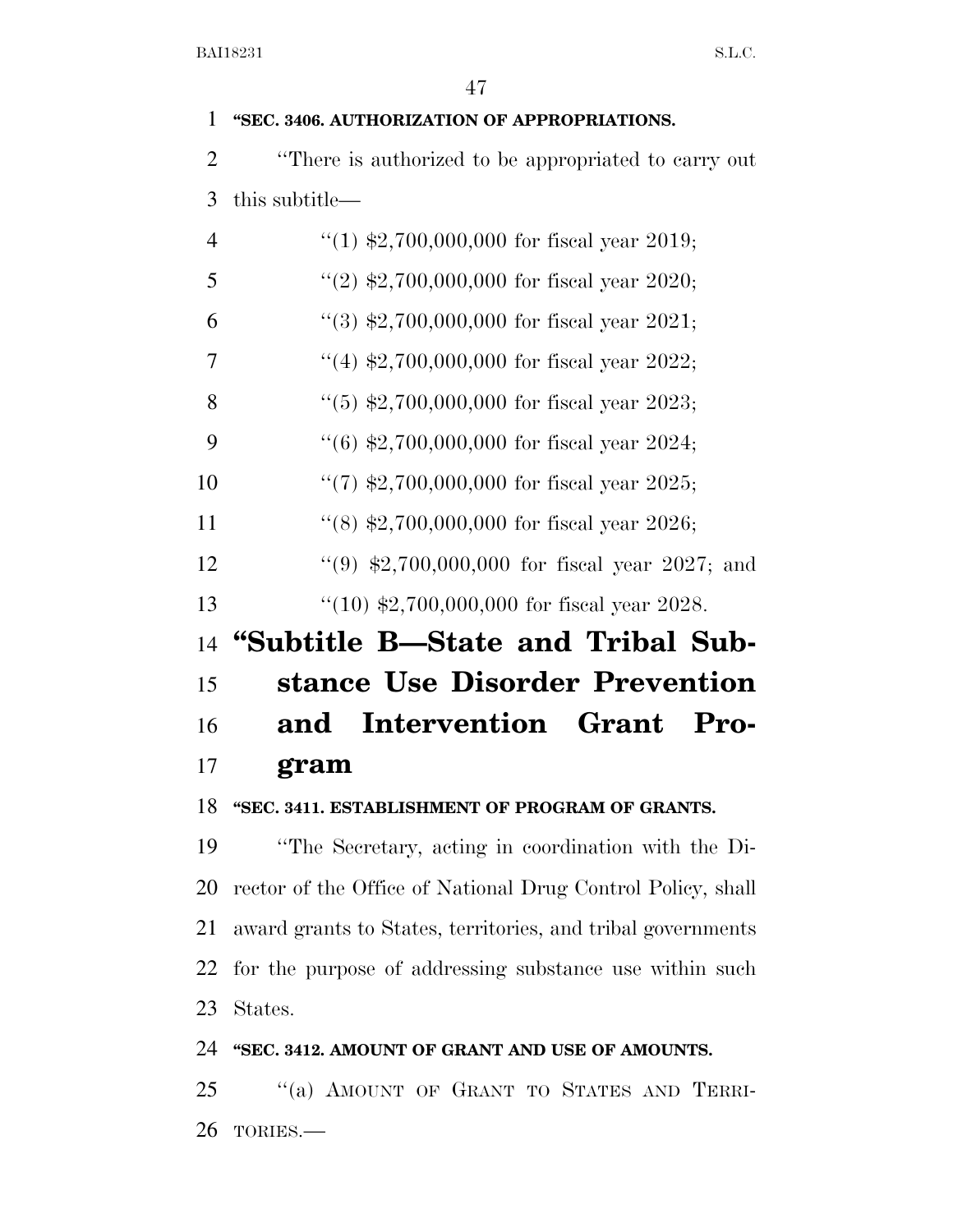| 1              | $``(1)$ IN GENERAL.—                             |
|----------------|--------------------------------------------------|
| $\overline{2}$ | "(A) EXPEDITED DISTRIBUTION.—Not                 |
| 3              | later than 90 days after an appropriation be-    |
| $\overline{4}$ | comes available, the Secretary shall disburse 50 |
| 5              | percent of the amount made available under       |
| 6              | section 3415 for carrying out this subtitle for  |
| $\overline{7}$ | such fiscal year through grants to States under  |
| 8              | section 3411, in accordance with subparagraphs   |
| 9              | $(B)$ and $(C)$                                  |
| 10             | "(B) MINIMUM ALLOTMENT.—Subject to               |
| 11             | the amount made available under section 3415,    |
| 12             | the amount of a grant under section 3411 for-    |
| 13             | $\lq\lq$ (i) each of the 50 States, the District |
| 14             | of Columbia, and Puerto Rico for a fiscal        |
| 15             | year shall be the greater of—                    |
| 16             | $\lq(1)$ \$2,000,000; or                         |
| 17             | ``(II)<br>an amount determined                   |
| 18             | under the subparagraph $(C)$ ; and               |
| 19             | "(ii) each territory other than Puerto"          |
| 20             | Rico for a fiscal year shall be the greater      |
| 21             | $of$ —                                           |
| 22             | "(I) $$500,000$ ; or                             |
| 23             | $``(\Pi)$<br>amount determined<br>an             |
| 24             | under the subparagraph $(C)$ .                   |
| 25             | "(C) DETERMINATION.—                             |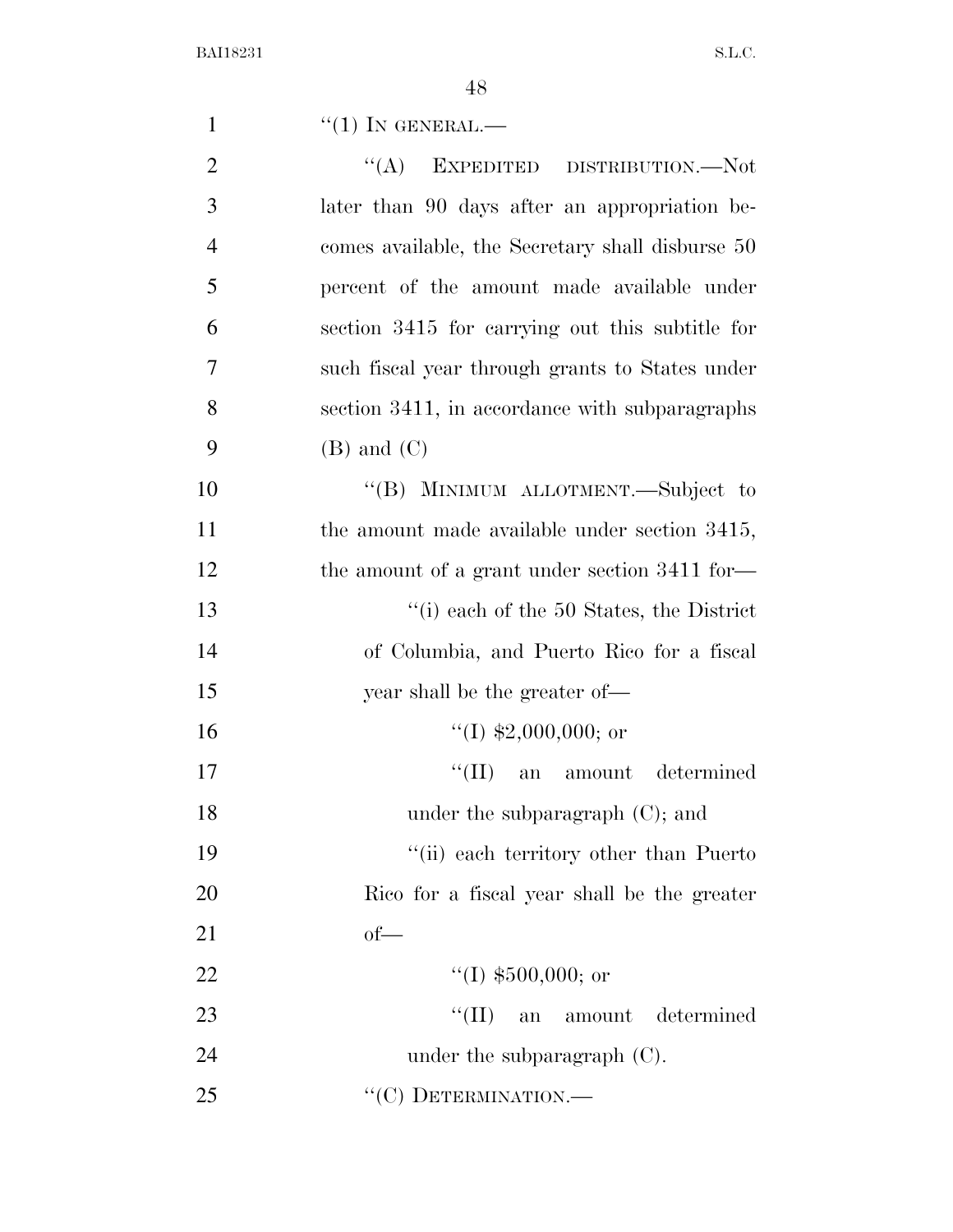| $\mathbf{1}$   | "(i) FORMULA.—For purposes of sub-          |
|----------------|---------------------------------------------|
| $\overline{2}$ | paragraph $(B)$ , the amount referred to in |
| 3              | this subparagraph for a State (including a  |
| $\overline{4}$ | territory) for a fiscal year is—            |
| 5              | $\lq\lq$ (I) an amount equal to the         |
| 6              | amount made available under section         |
| $\overline{7}$ | 3415 for the fiscal year involved for       |
| 8              | grants pursuant to subparagraph $(B)$ ;     |
| 9              | and                                         |
| 10             | "(II) the percentage constituted            |
| 11             | by the sum of-                              |
| 12             | "(aa) the product of $0.85$                 |
| 13             | and the ratio of the State dis-             |
| 14             | tribution factor for the State or           |
| 15             | territory to the sum of the re-             |
| 16             | spective distribution factors for           |
| 17             | all States; and                             |
| 18             | "(bb) the product of $0.15$                 |
| 19             | and the ratio of the non-local dis-         |
| 20             | tribution factor for the State or           |
| 21             | territory (as determined under              |
| 22             | clause $(iv)$ to the sum of the re-         |
| 23             | spective<br>non-local distribution          |
| 24             | factors for all States or terri-            |
| 25             | tories.                                     |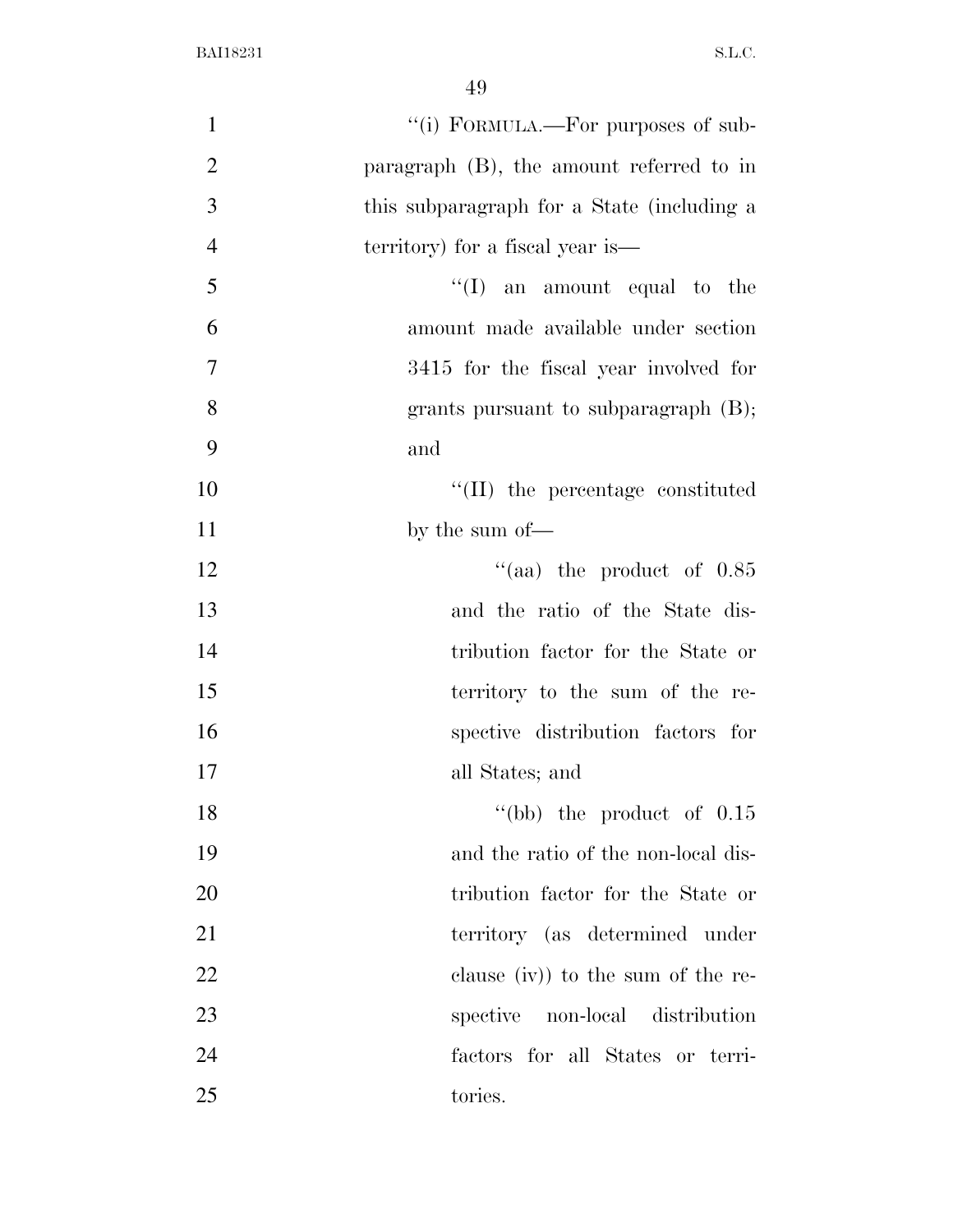| $\mathbf{1}$   | "(ii) STATE DISTRIBUTION FACTOR.-               |
|----------------|-------------------------------------------------|
| $\overline{2}$ | For purposes of clause $(i)(II)(aa)$ , the term |
| 3              | distribution factor' means<br>'State<br>an      |
| $\overline{4}$ | amount equal to-                                |
| 5              | $\lq\lq$ (I) the estimated number of            |
| 6              | drug overdose deaths in the State, as           |
| 7              | determined under clause (iii); or               |
| 8              | $\lq\lq$ (II) the number of non-fatal           |
| 9              | drug overdoses in the State, as deter-          |
| 10             | mined under clause (iv);                        |
| 11             | as determined by the Secretary based on         |
| 12             | which distribution factor (subclause (I) or     |
| 13             | (II)) will result in the State receiving the    |
| 14             | greatest amount of funds.                       |
| 15             | "(iii) NUMBER<br>OF<br>DRUG                     |
| 16             | OVERDOSES.—For purposes of clause (ii),         |
| 17             | the number of drug overdose deaths deter-       |
| 18             | mined under this clause for a State for a       |
| 19             | fiscal year is the number of drug overdose      |
| 20             | deaths during the most recent 3-year pe-        |
| 21             | riod for which such data are available.         |
| 22             | "(iv) NUMBER OF NON-FATAL DRUG                  |
| 23             | OVERDOSES.—For purposes of clause (ii),         |
| 24             | the number of non-fatal drug overdose           |
| 25             | deaths determined under this clause for         |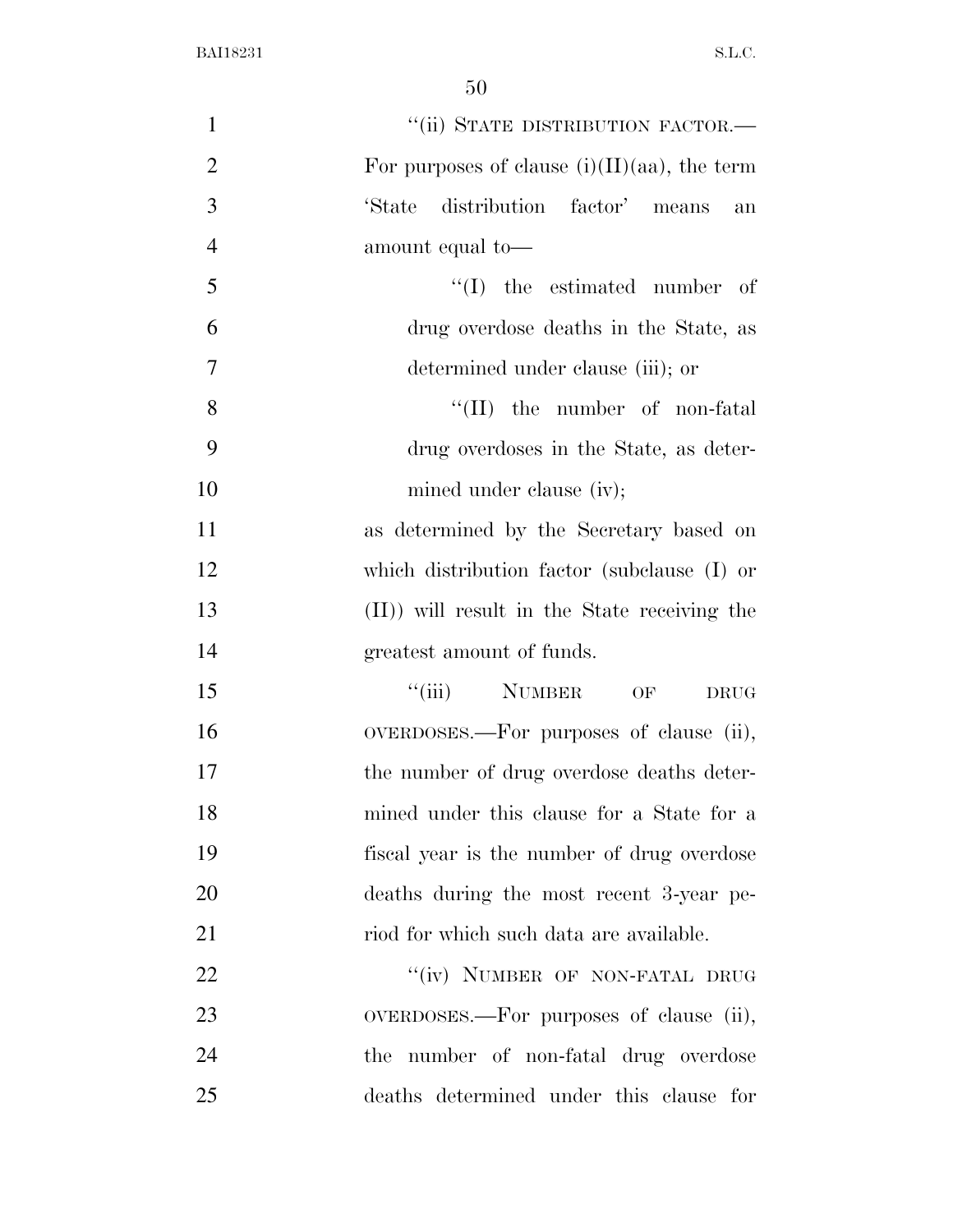| $\mathbf{1}$   | State for a fiscal year for purposes of      |
|----------------|----------------------------------------------|
| $\overline{2}$ | clause (ii) may be determined by using       |
| 3              | data including emergency department          |
| $\overline{4}$ | syndromic data, visits, or other emergency   |
| 5              | medical services for drug-related causes     |
| 6              | during the most recent 3-year period for     |
| $\overline{7}$ | which such data are available.               |
| 8              | "(v) NON-LOCAL DISTRIBUTION FAC-             |
| 9              | TORS.—For purposes of clause $(i)(II)(bb)$ , |
| 10             | the term 'non-local distribution factor'     |
| 11             | means an amount equal to the sum of—         |
| 12             | $\lq\lq$ (I) the number of drug              |
| 13             | overdoses deaths in the State involved,      |
| 14             | as determined under clause (iii), or         |
| 15             | number of non-fatal drug<br>the              |
| 16             | overdoses in the State, based on the         |
| 17             | criteria used by the State under             |
| 18             | clause (ii); less                            |
| 19             | $``(II)$ the total number of drug            |
| 20             | overdose deaths or non-fatal drug            |
| 21             | overdoses that are within areas in           |
| 22             | such State or territory that are eligi-      |
| 23             | ble counties under section 3401.             |
| 24             | "(vi) STUDY.—Not later than 3 years          |
| 25             | after the date of enactment of this title,   |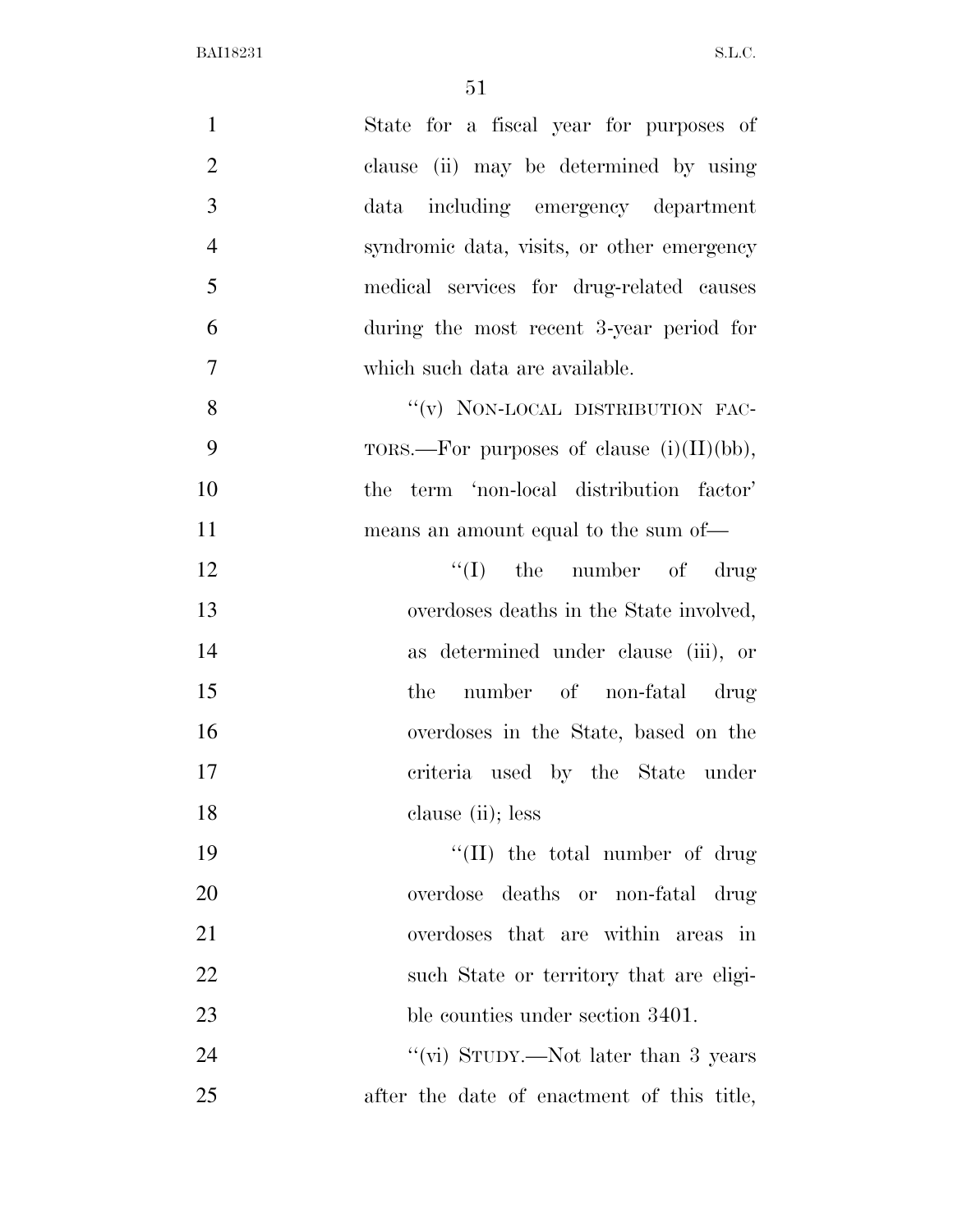| $\mathbf{1}$   | the Comptroller General shall conduct a            |
|----------------|----------------------------------------------------|
| $\overline{2}$ | study to determine whether the data uti-           |
| 3              | lized for purposes of clause (ii) provides         |
| $\overline{4}$ | the most precise measure of State need re-         |
| 5              | lated to substance use and addiction preva-        |
| 6              | lence and whether additional data would            |
| 7              | provide more precise measures the levels of        |
| 8              | substance use and addiction prevalent in           |
| 9              | States. Such study shall identify barriers         |
| 10             | to collecting or analyzing such data, and          |
| 11             | make recommendations for revising the              |
| 12             | distribution factors used under such clause        |
| 13             | to determine funding levels in order to di-        |
| 14             | rect funds to the States in most need of           |
| 15             | funding to provide substance use disorder          |
| 16             | treatment services.                                |
| 17             | $``(2)$ SUPPLEMENTAL GRANTS.—                      |
| 18             | "(A) IN GENERAL.—Subject to subpara-               |
| 19             | graph $(C)$ , the Secretary shall disburse the re- |
| 20             | mainder of amounts not disbursed under para-       |
| 21             | $graph(1)$ for such fiscal year for the purpose    |
| 22             | of making grants to States whose application—      |
| 23             | "(i) contains a report concerning the              |
| 24             | dissemination of emergency relief funds            |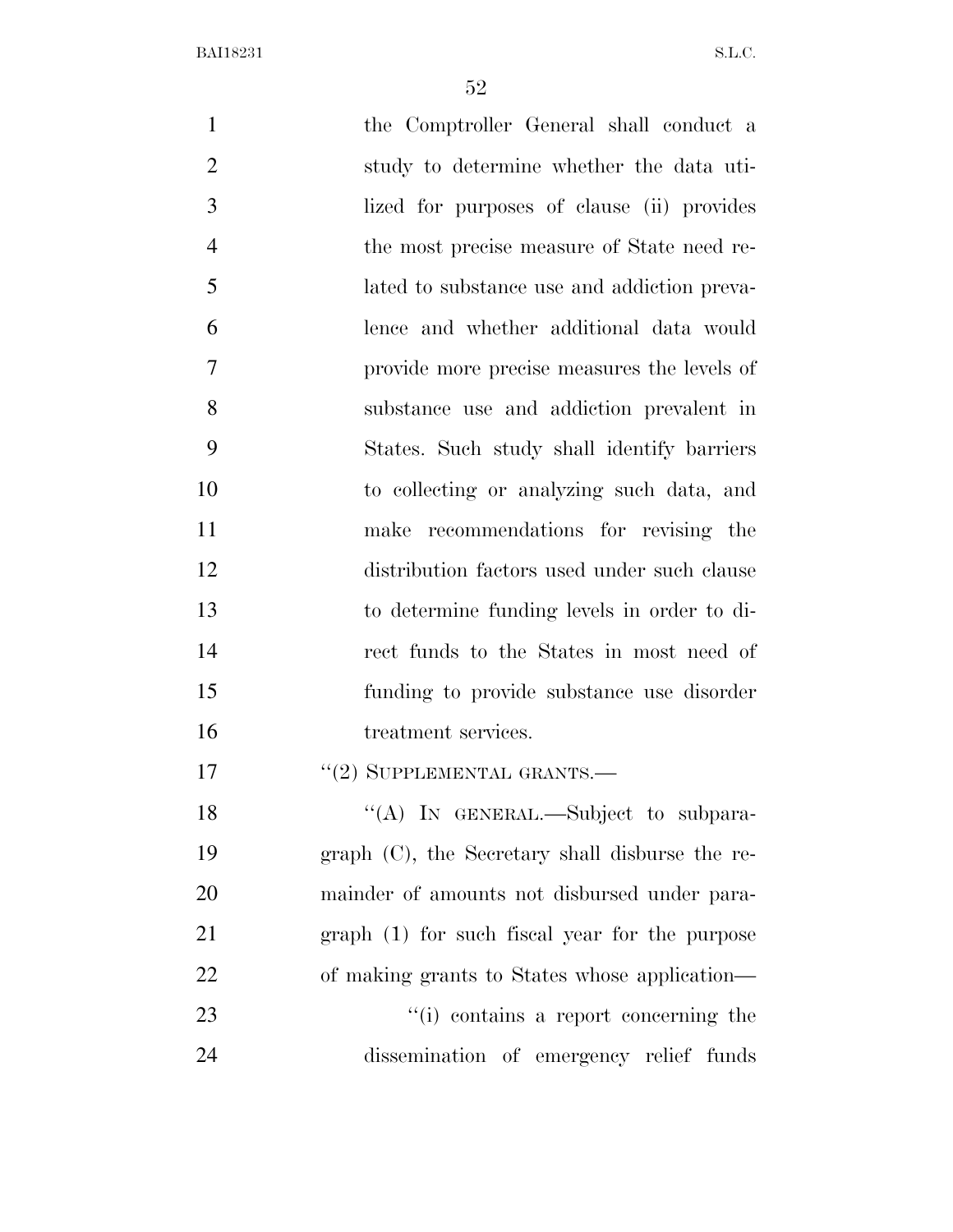| $\mathbf{1}$   | under paragraph (1) and the plan for utili-     |
|----------------|-------------------------------------------------|
| $\overline{2}$ | zation of such funds;                           |
| 3              | "(ii) demonstrates the need in such             |
| $\overline{4}$ | State, on an objective and quantified basis,    |
| 5              | for supplemental financial assistance to        |
| 6              | combat substance use disorder;                  |
| $\tau$         | "(iii) demonstrates the existing com-           |
| 8              | mitment of local resources of the State,        |
| 9              | both financial and in-kind, to combating        |
| 10             | substance use disorder;                         |
| 11             | "(iv) demonstrates the ability of the           |
| 12             | State to utilize such supplemental financial    |
| 13             | resources in a manner that is immediately       |
| 14             | responsive and cost effective;                  |
| 15             | $``(v)$ demonstrates that resources will        |
| 16             | be allocated in accordance with the local       |
| 17             | demographic incidence of substances use         |
| 18             | disorders and drug overdose mortality;          |
| 19             | $\lq\lq$ (vi) demonstrates the inclusiveness of |
| 20             | affected communities and individuals with       |
| 21             | substance use disorders, including those        |
| 22             | communities and individuals that are dis-       |
| 23             | proportionately affected or historically un-    |
| 24             | derserved;                                      |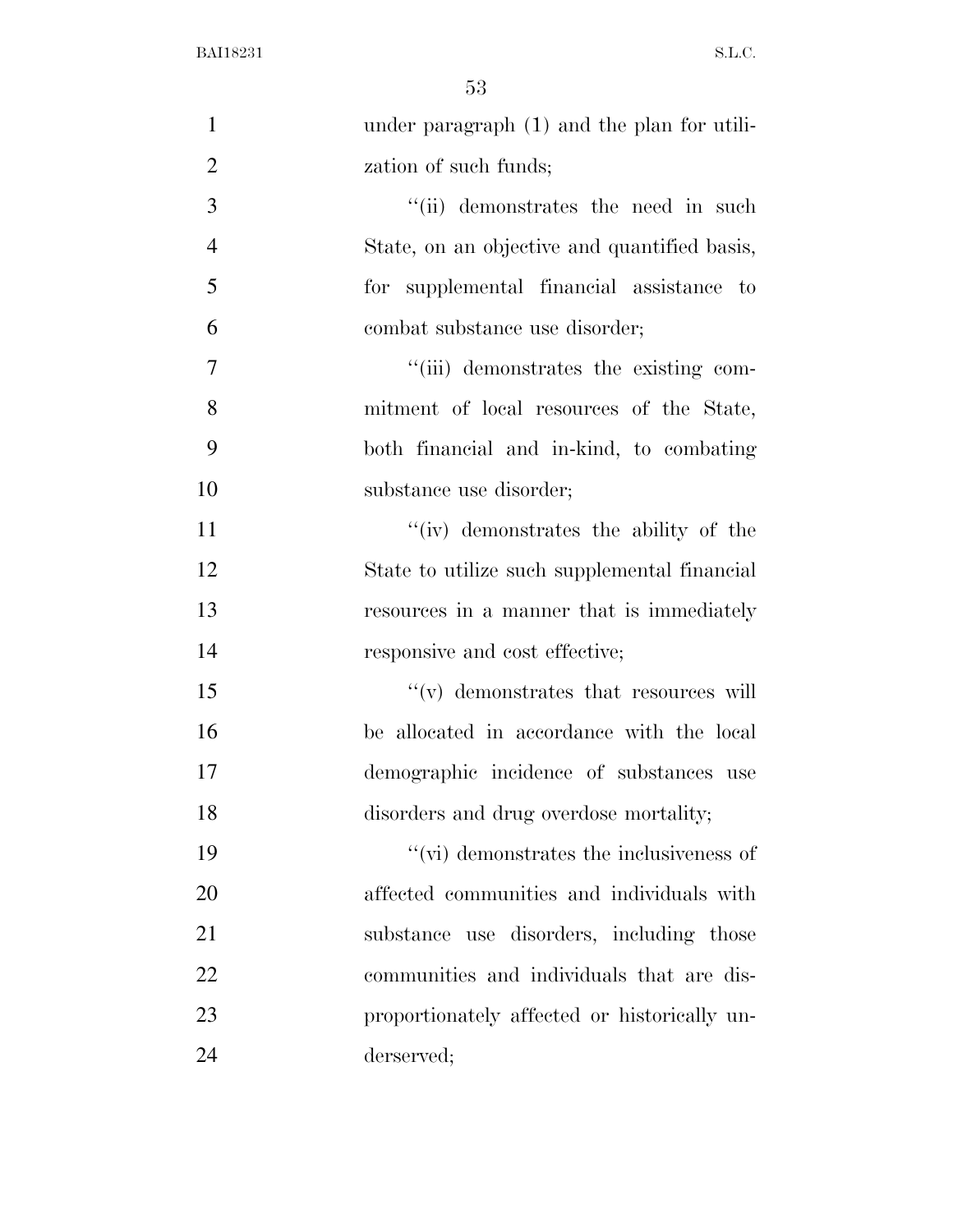| $\mathbf{1}$   | "(vii) demonstrates the manner in            |
|----------------|----------------------------------------------|
| $\overline{2}$ | which the proposed services are consistent   |
| 3              | with the local needs assessment and the      |
| $\overline{4}$ | statewide coordinated statement of need      |
| 5              | required under section $3413(e)$ ;           |
| 6              | "(viii) demonstrates success in identi-      |
| $\tau$         | fying individuals with substance use dis-    |
| 8              | orders; and                                  |
| 9              | "(ix) demonstrates that support for          |
| 10             | substance use disorder treatment services    |
| 11             | is organized to maximize the value to the    |
| 12             | population to be served with an appro-       |
| 13             | priate mix of substance use disorder treat-  |
| 14             | ment services and attention to transition in |
| 15             | care.                                        |
| 16             | "(B) AMOUNT.—                                |
| 17             | "(i) IN GENERAL.—The amount of               |
| 18             | each grant made for purposes of this para-   |
| 19             | graph shall be determined by the Sec-        |
| 20             | retary. In making such determination, the    |
| 21             | Secretary shall consider:                    |
| 22             | "(I) the rate of drug overdose               |
| 23             | deaths per $100,000$ population in the       |
| 24             | State; and                                   |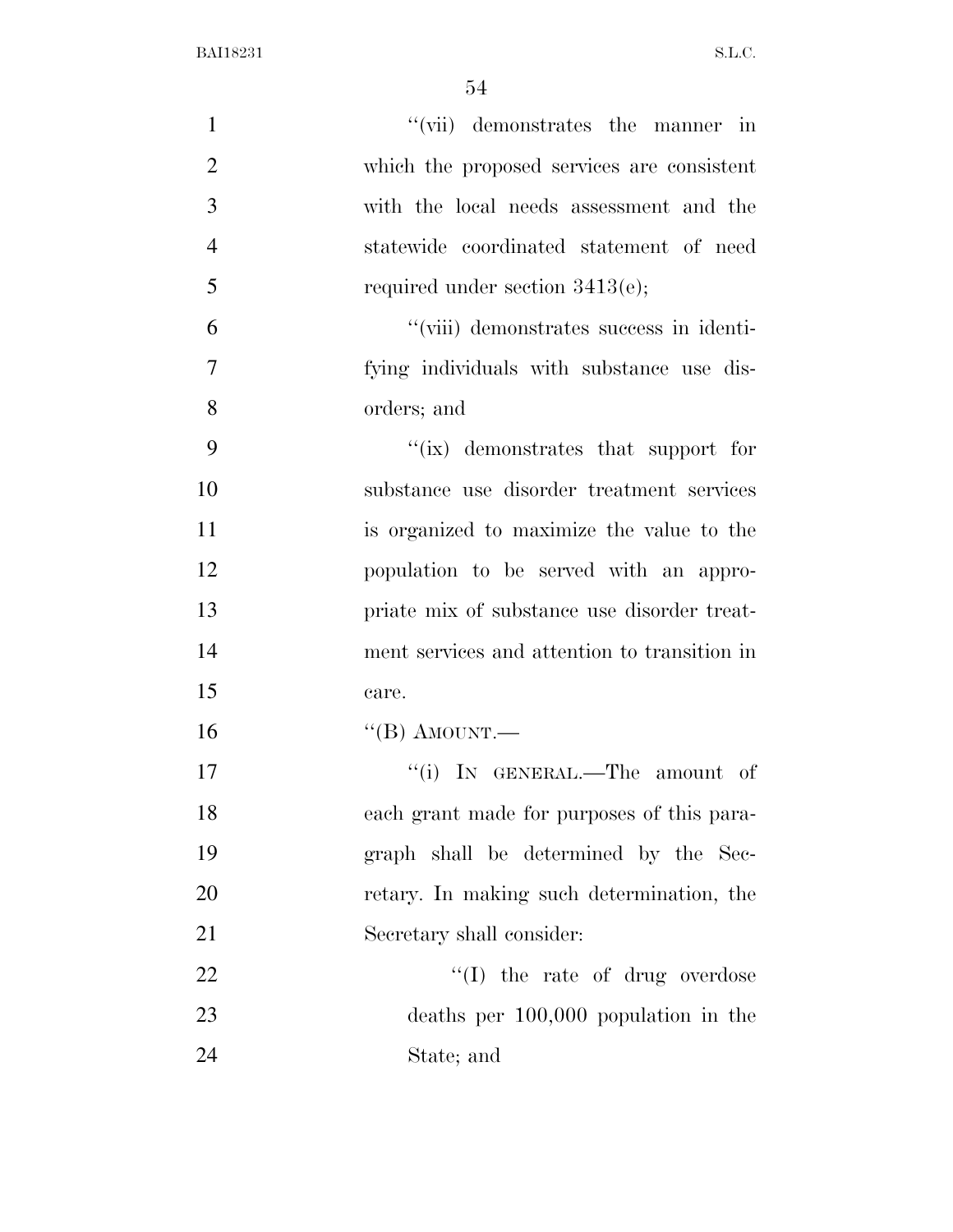| $\mathbf{1}$   | $\lq\lq$ (II) the increasing need for sub-        |
|----------------|---------------------------------------------------|
| $\overline{2}$ | stance use disorder treatment serv-               |
| 3              | ices, including relative rates of in-             |
| $\overline{4}$ | in the number of drug<br>crease                   |
| 5              | overdoses or drug overdose deaths, or             |
| 6              | recent increases in drug overdoses or             |
| $\overline{7}$ | drug overdose deaths since the data               |
| 8              | was reported under section 3413.                  |
| 9              | DEMONSTRATED NEED.—The<br>``(ii)                  |
| 10             | factors considered by the Secretary in de-        |
| 11             | termining whether a State has a dem-              |
| 12             | onstrated need for purposes of subpara-           |
| 13             | graph $(A)(ii)$ may include any or all of the     |
| 14             | following:                                        |
| 15             | $\lq\lq$ (I) The unmet need for such              |
| 16             | services, including the factors identi-           |
| 17             | fied in clause $(i)(II)$ .                        |
| 18             | $\lq\lq(\text{II})$ Relative rates of increase in |
| 19             | the number of drug overdoses or drug              |
| 20             | overdose deaths.                                  |
| 21             | "(III) The relative rates of in-                  |
| 22             | crease in the number of drug deaths               |
| 23             | within new or emerging subpopula-                 |
| 24             | tions.                                            |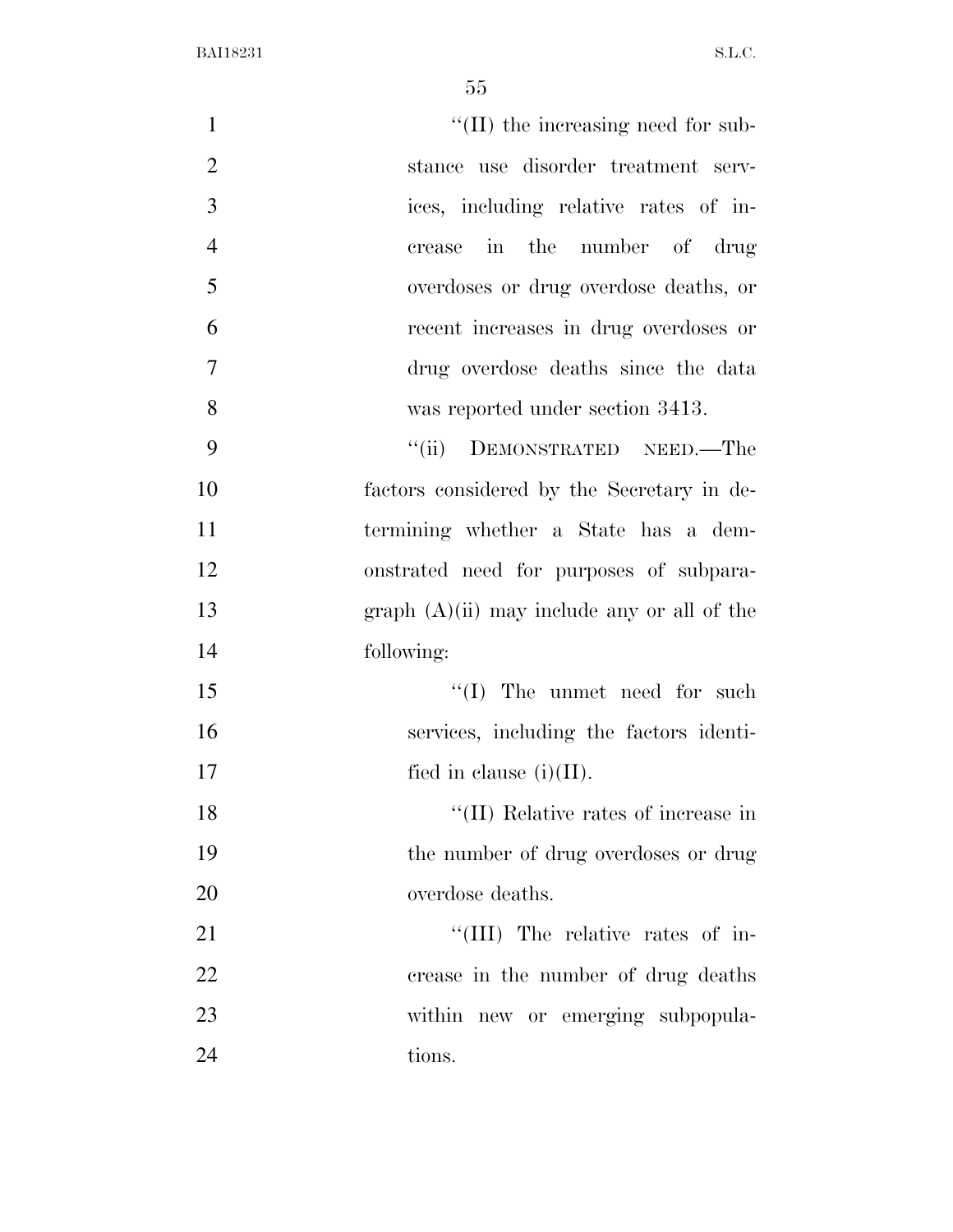| $\mathbf{1}$   | $``(IV)$ The current prevalence of      |
|----------------|-----------------------------------------|
| $\overline{2}$ | substance use disorders.                |
| 3              | $\lq\lq(V)$ Relevant factors related to |
| $\overline{4}$ | the cost and complexity of delivering   |
| 5              | substance use disorder treatment serv-  |
| 6              | ices to individuals in the State.       |
| 7              | $\lq\lq$ (VI) The impact of co-morbid   |
| 8              | factors, including co-occurring condi-  |
| 9              | tions, determined relevant by the Sec-  |
| 10             | retary.                                 |
| 11             | "(VII) The prevalence of home-          |
| 12             | lessness among individuals with sub-    |
| 13             | stance use disorder.                    |
| 14             | "(VIII) The relevant factors that       |
| 15             | limit access to health care, including  |
| 16             | geographic variation, adequacy of       |
| 17             | health insurance coverage, and lan-     |
| 18             | guage barriers.                         |
| 19             | "(IX) The impact of a decline in        |
| 20             | the amount received pursuant to para-   |
| 21             | graph (1) on substance use disorder     |
| 22             | treatment services available to all in- |
| 23             | dividuals with substance use disorders  |
| 24             | identified and eligible under this sub- |
| 25             | title.                                  |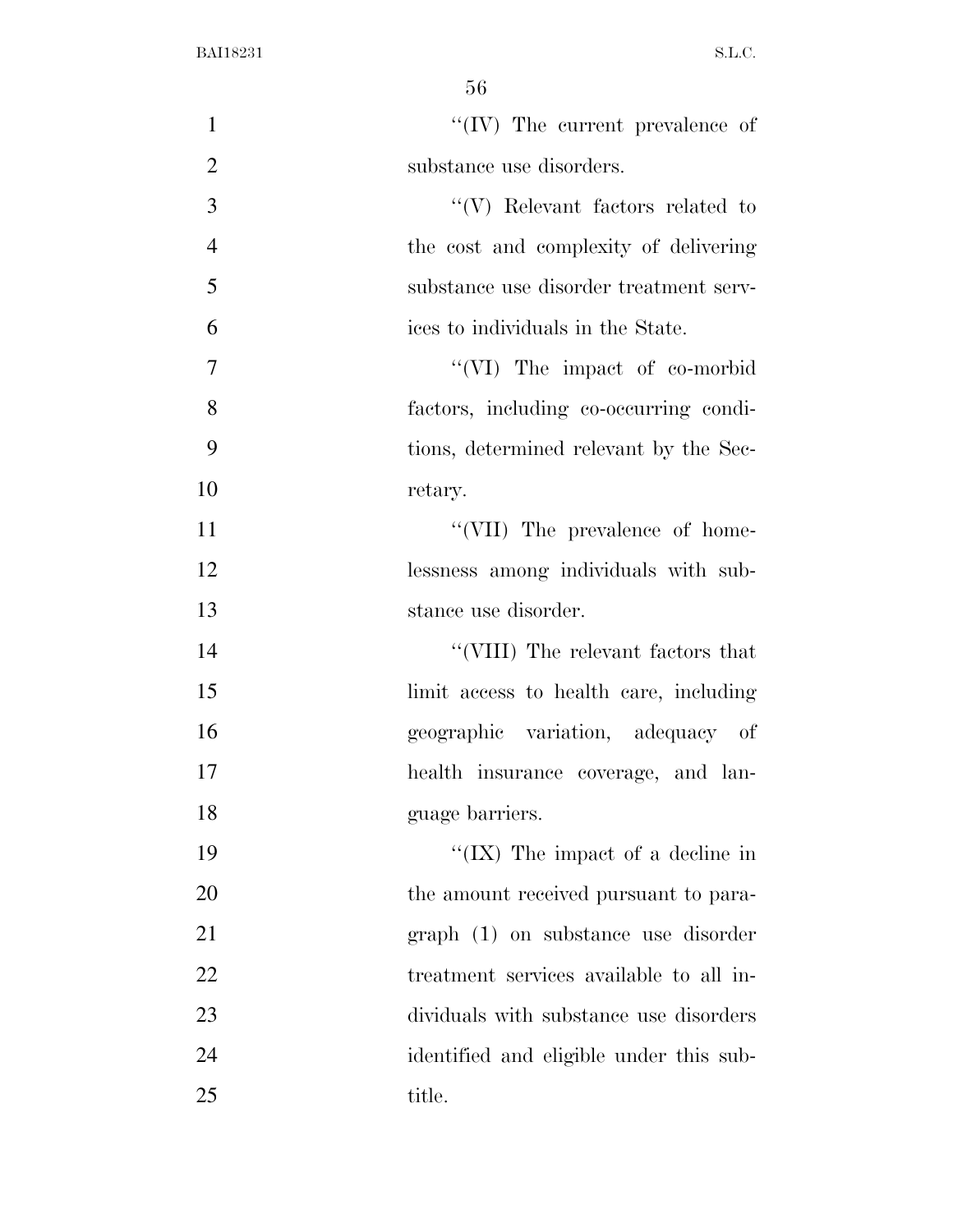| $\mathbf{1}$   | $\lq (X)$ The increasing incidence in          |
|----------------|------------------------------------------------|
| $\overline{2}$ | conditions related to substance use,           |
| 3              | including hepatitis C, human immuno-           |
| $\overline{4}$ | deficiency virus, hepatitis B and other        |
| 5              | infections associated with injection           |
| 6              | drug use.                                      |
| $\overline{7}$ | $``(C)$ MODEL STANDARDS.—                      |
| 8              | "(i) PREFERENCE.—In determining                |
| 9              | whether a State will receive funds under       |
| 10             | paragraph, except as provided in<br>this       |
| 11             | clause (ii), the Secretary shall give pref-    |
| 12             | erence to States that have adopted the         |
| 13             | model standards developed in accordance        |
| 14             | with section 3434.                             |
| 15             | "(ii) REQUIREMENT.—Effective begin-            |
| 16             | ning in fiscal year 2025, the Secretary        |
| 17             | shall not award a grant under this para-       |
| 18             | graph to a State unless that State has         |
| 19             | adopted the model standards developed in       |
| 20             | accordance with section 3434.                  |
| 21             | "(3) AMOUNT OF GRANT TO TRIBAL GOVERN-         |
| 22             | MENTS.                                         |
| 23             | "(A) INDIAN TRIBES.—In this section, the       |
| 24             | term 'Indian tribe' has the meaning given such |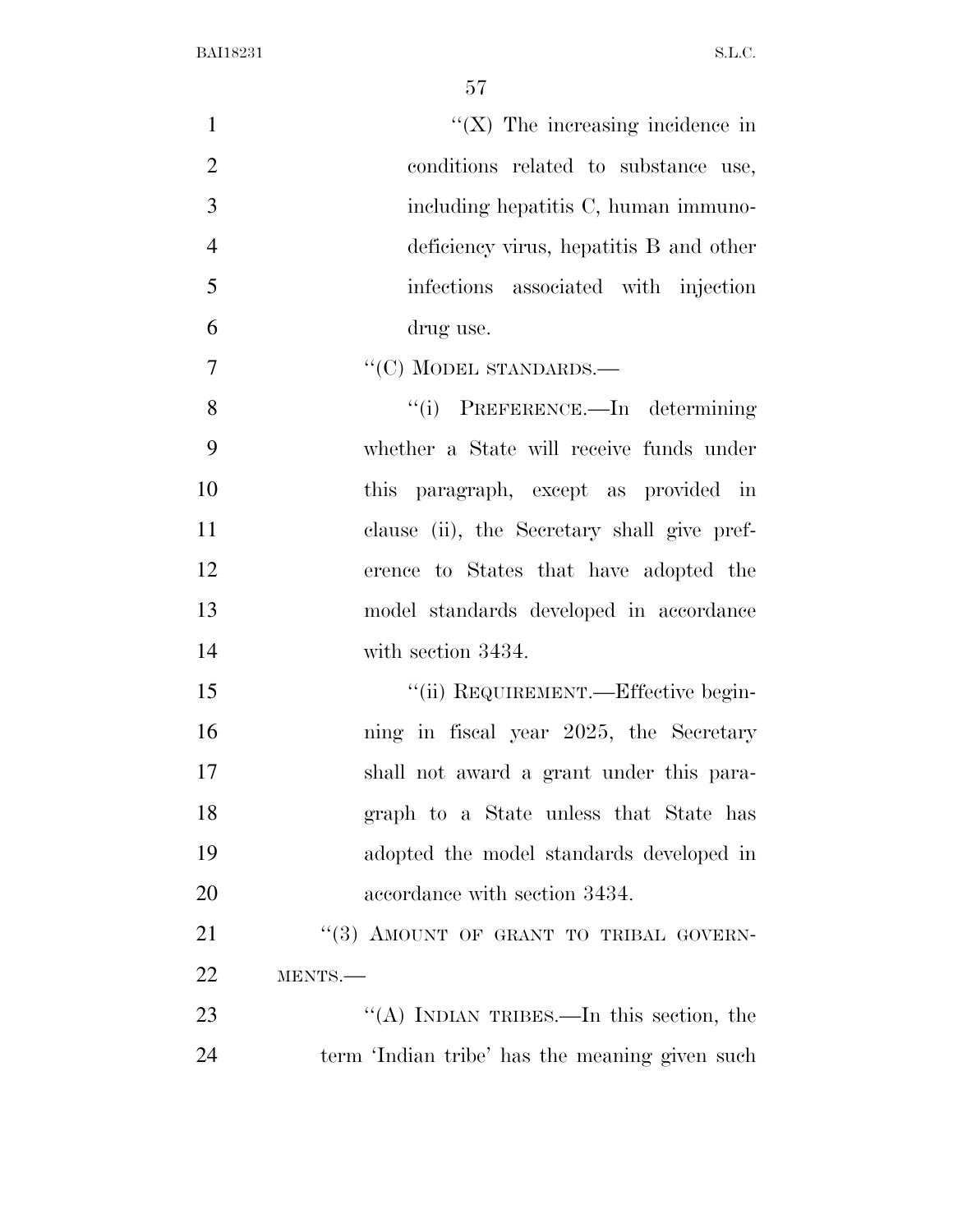| $\mathbf{1}$   | term in section 4 of the Indian Self-Determina-    |
|----------------|----------------------------------------------------|
| $\mathbf{2}$   | tion and Education Assistance Act.                 |
| 3              | "(B) FORMULA GRANTS.—The Secretary,                |
| $\overline{4}$ | acting through the Indian Health Service, shall    |
| 5              | use 10 percent of the amount available under       |
| 6              | section 3415 for each fiscal year to provide for-  |
| $\tau$         | mula grants to Indian tribes in an amount de-      |
| 8              | termined pursuant to a formula and eligibility     |
| 9              | criteria developed by the Secretary in consulta-   |
| 10             | tion with Indian tribes, for the purposes of ad-   |
| 11             | dressing substance use.                            |
| 12             | "(C) USE OF AMOUNTS.—Notwithstanding               |
| 13             | any requirements in this section, an Indian        |
| 14             | tribe may use amounts provided under grants        |
| 15             | awarded under this paragraph for the uses          |
| 16             | identified in subsection (b) and any other activi- |
| 17             | ties determined appropriate by the Secretary, in   |
| 18             | consultation with Indian tribes.                   |
| 19             | "(b) USE OF AMOUNTS.—                              |
| 20             | "(1) IN GENERAL.—A State may use amounts           |
| 21             | provided under grants awarded under section 3411   |
| 22             | $for-$                                             |
| 23             | "(A) prevention services described in para-        |
| 24             | graph(2);                                          |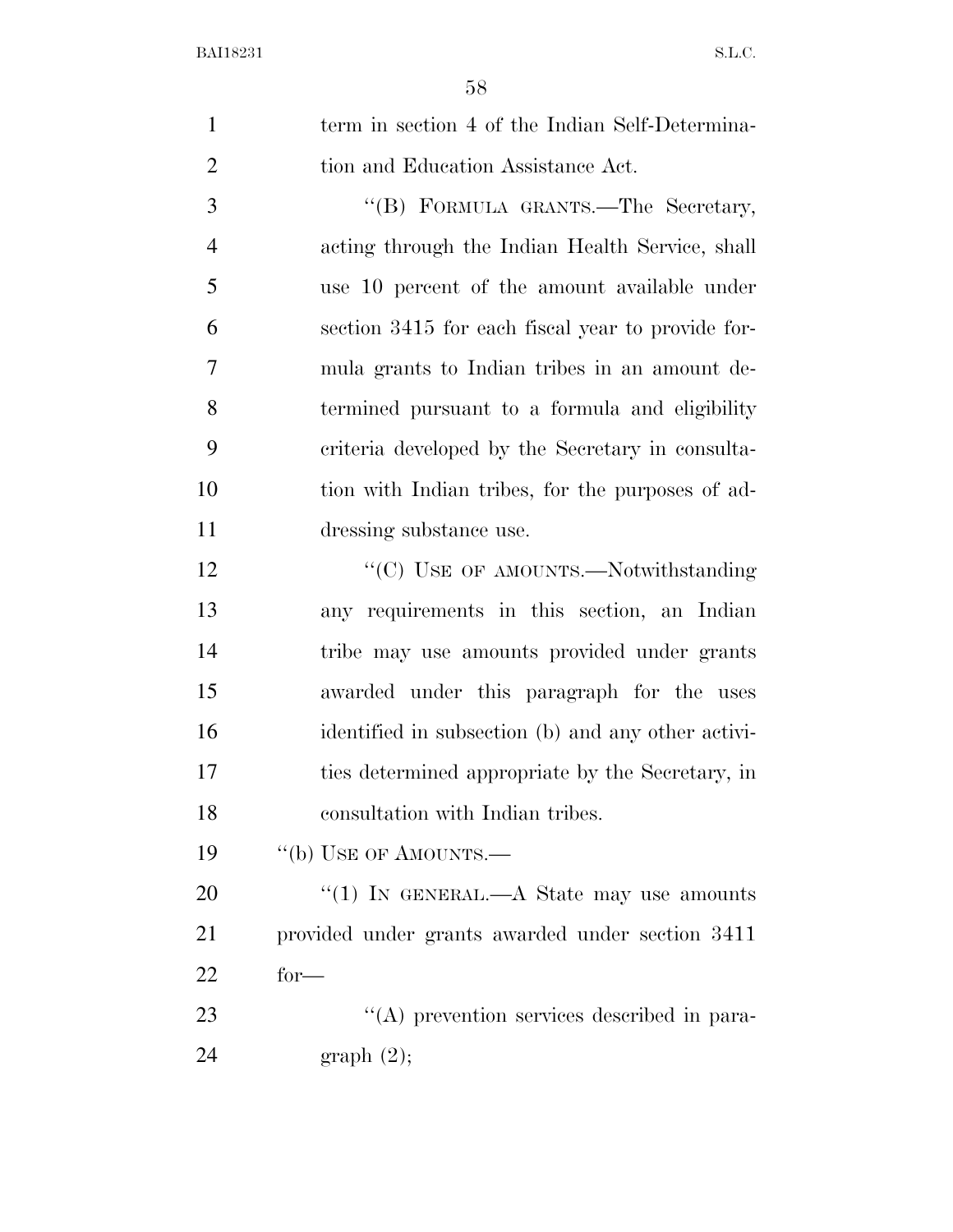| $\mathbf{1}$   | "(B) core medical services described in           |
|----------------|---------------------------------------------------|
| $\overline{2}$ | paragraph $(3)$ ;                                 |
| 3              | "(C) recovery and support services de-            |
| $\overline{4}$ | scribed in paragraph $(4)$ ;                      |
| 5              | $\lq\lq$ (D) early intervention and engagement    |
| 6              | services described in paragraph $(5)$ ;           |
| $\overline{7}$ | $\lq\lq$ (E) harm reduction services described in |
| 8              | paragraph $(6)$ ; and                             |
| 9              | $\lq\lq(F)$ administrative expenses described in  |
| 10             | $\text{param}$ (8).                               |
| 11             | $``(2)$ PREVENTION SERVICES.—                     |
| 12             | "(A) IN GENERAL.—For purposes of this             |
| 13             | subsection, the term 'prevention services' means  |
| 14             | services, programs, or multi-sector strategies to |
| 15             | prevent substance use disorder (including evi-    |
| 16             | dence-based education campaigns, community-       |
| 17             | based prevention programs, opioid diversion,      |
| 18             | collection and disposal of unused opioids, and    |
| 19             | services to at-risk populations.                  |
| 20             | "(B) LIMIT.—A State may use not to ex-            |
| 21             | ceed 20 percent of the amount of the grant        |
| 22             | under section 3411 for prevention services. A     |
| 23             | State may apply to the Secretary for a waiver     |
| 24             | of this subparagraph.                             |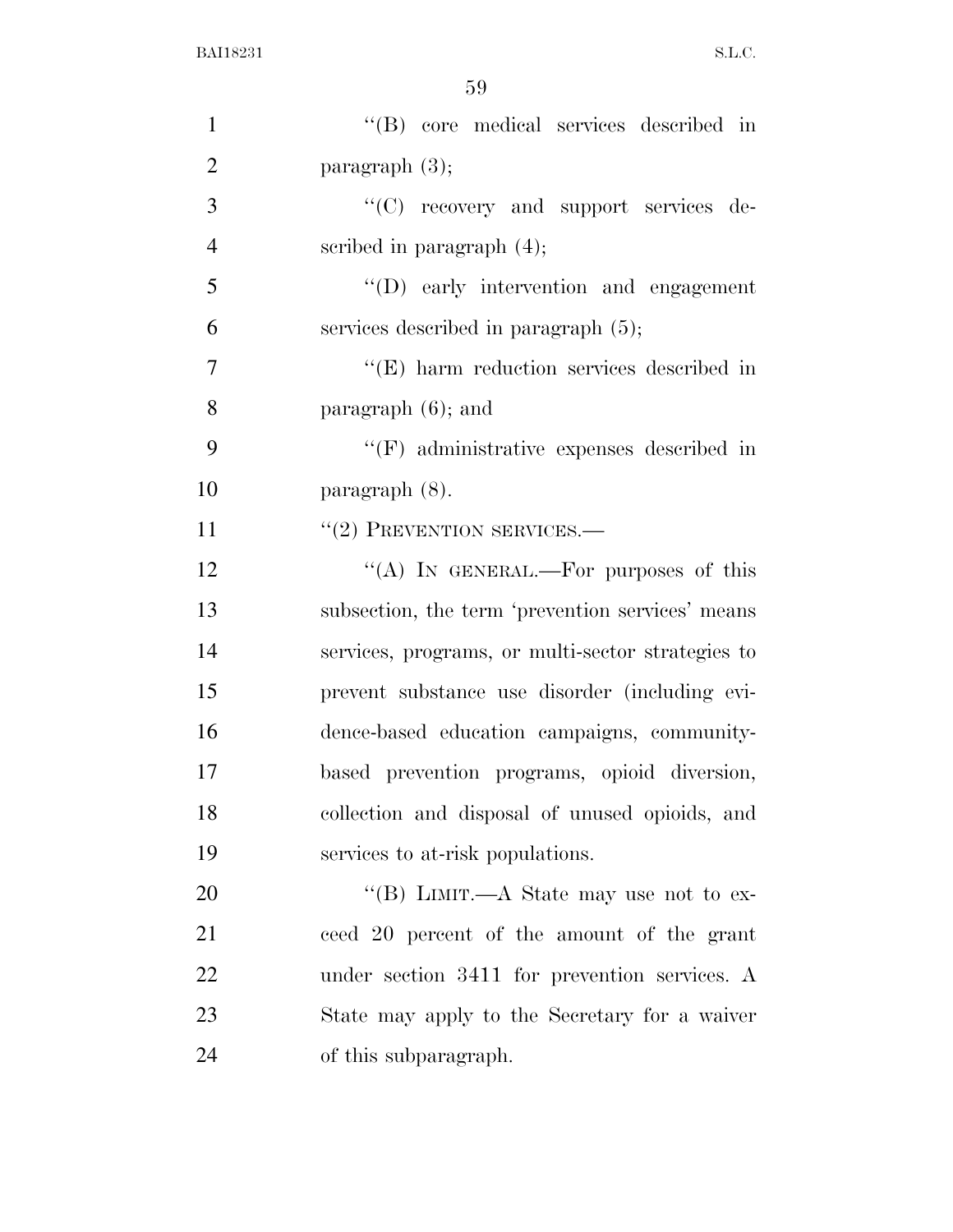| $\mathbf{1}$   | "(3) CORE MEDICAL SERVICES.—For purposes             |
|----------------|------------------------------------------------------|
| $\overline{2}$ | of this subsection, the term 'core medical services' |
| 3              | means the following evidence-based services when     |
| $\overline{4}$ | provided to individuals with substance use disorder  |
| 5              | or at risk for developing substance use disorder:    |
| 6              | $\lq\lq$ . Substance use disorder treatments,        |
| 7              | including clinical stabilization services, with-     |
| 8              | drawal management and detoxification, inten-         |
| 9              | sive inpatient treatment, intensive outpatient       |
| 10             | treatment, all forms of Federally approved           |
| 11             | medication-assisted treatment, outpatient treat-     |
| 12             | ment, and residential recovery treatment.            |
| 13             | "(B) Outpatient and ambulatory health                |
| 14             | services, including those administered by Feder-     |
| 15             | ally qualified health centers and rural health       |
| 16             | clinics.                                             |
| 17             | $\lq\lq$ (C) Hospice services.                       |
| 18             | $\lq\lq$ (D) Mental health services.                 |
| 19             | "(E) Naloxone procurement, distribution,             |
| 20             | and training.                                        |
| 21             | $\lq\lq(F)$ Pharmaceutical assistance related to     |
| 22             | the management of substance-use disorders and        |
| 23             | co-morbid conditions.                                |
| 24             | "(G) Home and community based health                 |
| 25             | services.                                            |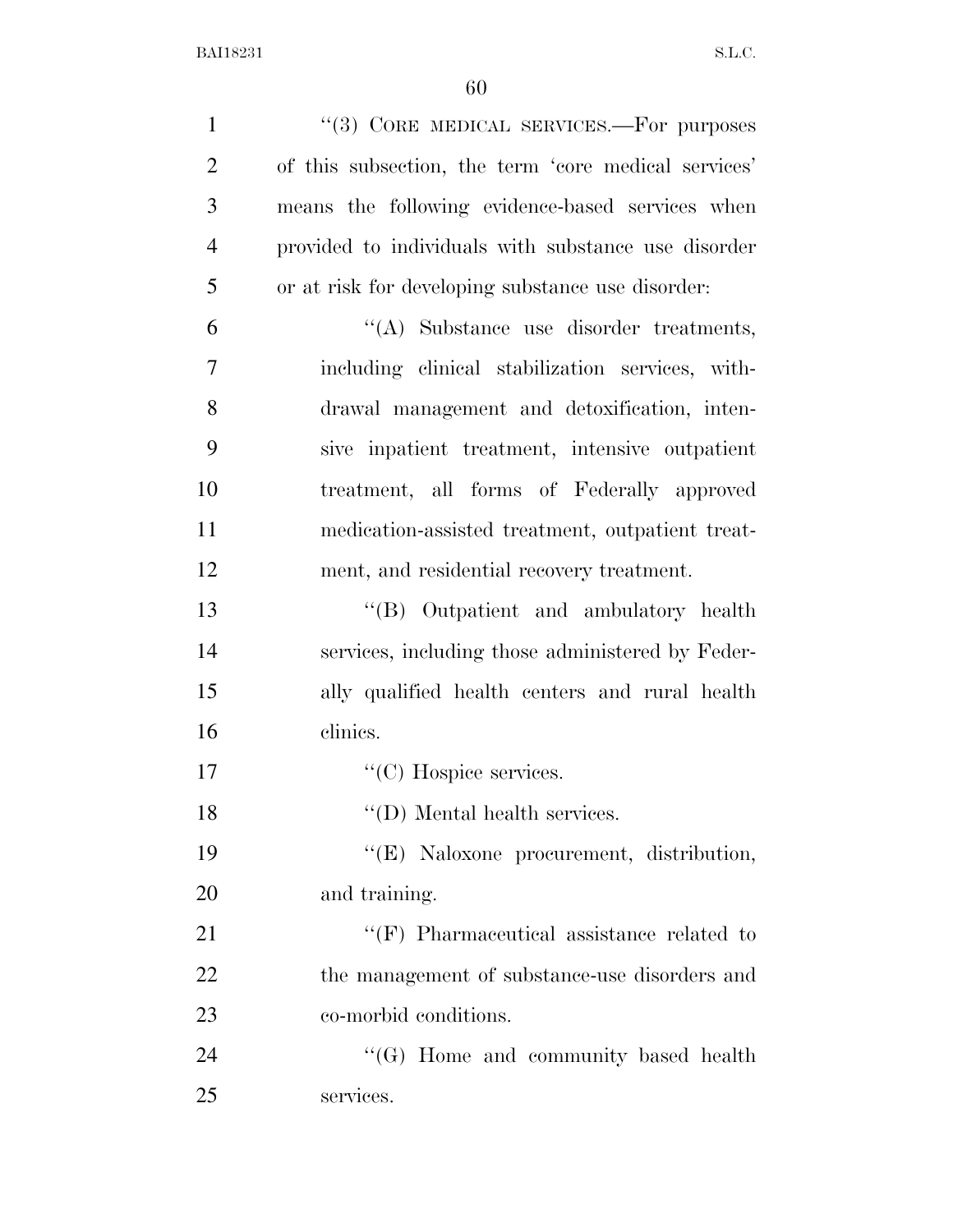''(H) Comprehensive Case Management and care coordination, including treatment ad-herence services.

 ''(I) Health insurance enrollment and cost- sharing assistance in accordance with sub-section (e).

7 "(4) RECOVERY AND SUPPORT SERVICES.—For 8 purposes of paragraph  $(1)(C)$ , the term 'recovery and support services' means services, subject to the approval of the Secretary, that are provided to indi- viduals with substance use disorder, including resi- dential recovery treatment and housing, including for individuals receiving medication-assisted treat- ment, long term recovery services, 24/7 hotline crisis center services, medical transportation services, res-16 pite care for persons caring for individuals with sub- stance use disorder, child care and family services while an individual is receiving inpatient treatment services or at the time of outpatient services, out- reach services, peer recovery services, nutrition serv- ices, and referrals for job training and career serv- ices, housing, legal services, and child care and fam-ily services.

24 "(5) EARLY INTERVENTION AND ENGAGEMENT SERVICES.—For purposes of this subsection, the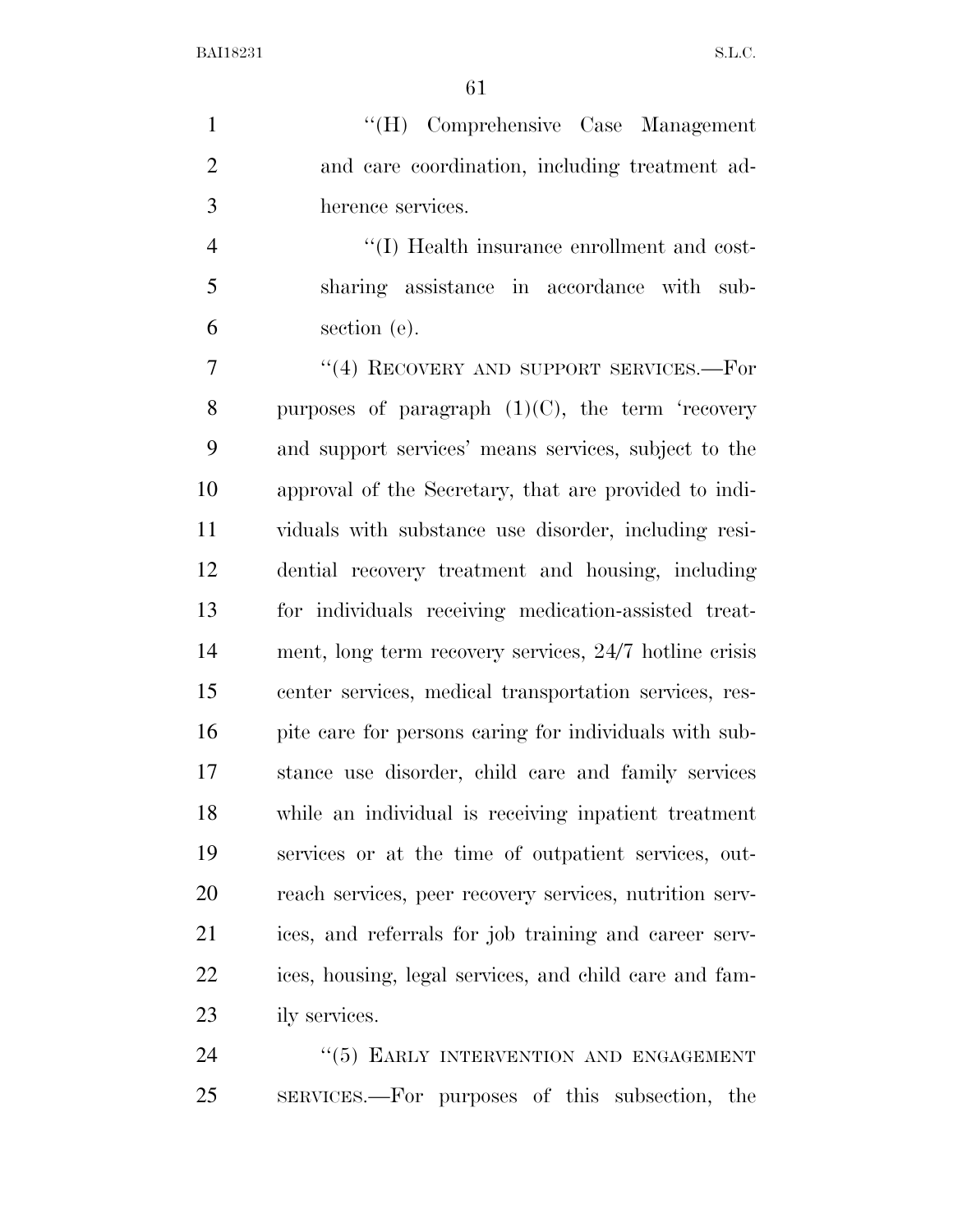term 'early intervention and engagement services' means services to provide rapid access to substance use disorder treatment services, counseling provided to individuals who have misused substances, who have experienced an overdose, or are at risk of devel- oping substance use disorder, and the provision of referrals to facilitate the access of such individuals to core medical services or recovery and support services. The entities through which such services may be provided include emergency rooms, fire de- partments and emergency medical services, detention facilities, homeless shelters, law enforcement agen- cies, health care points of entry specified by eligible areas, Federally qualified health centers, and rural health clinics.

16 "(6) HARM REDUCTION SERVICES.—For pur- poses of this subsection, the term 'harm reduction services' means evidence-based services provided to individuals engaging in substance use disorder that reduce the risk of infectious disease transmission, overdose, or death, including by increasing access to health care.

23 "(7) AFFORDABLE HEALTH INSURANCE COV- ERAGE.—A State may use amounts provided under a grant awarded under section 3411 to establish a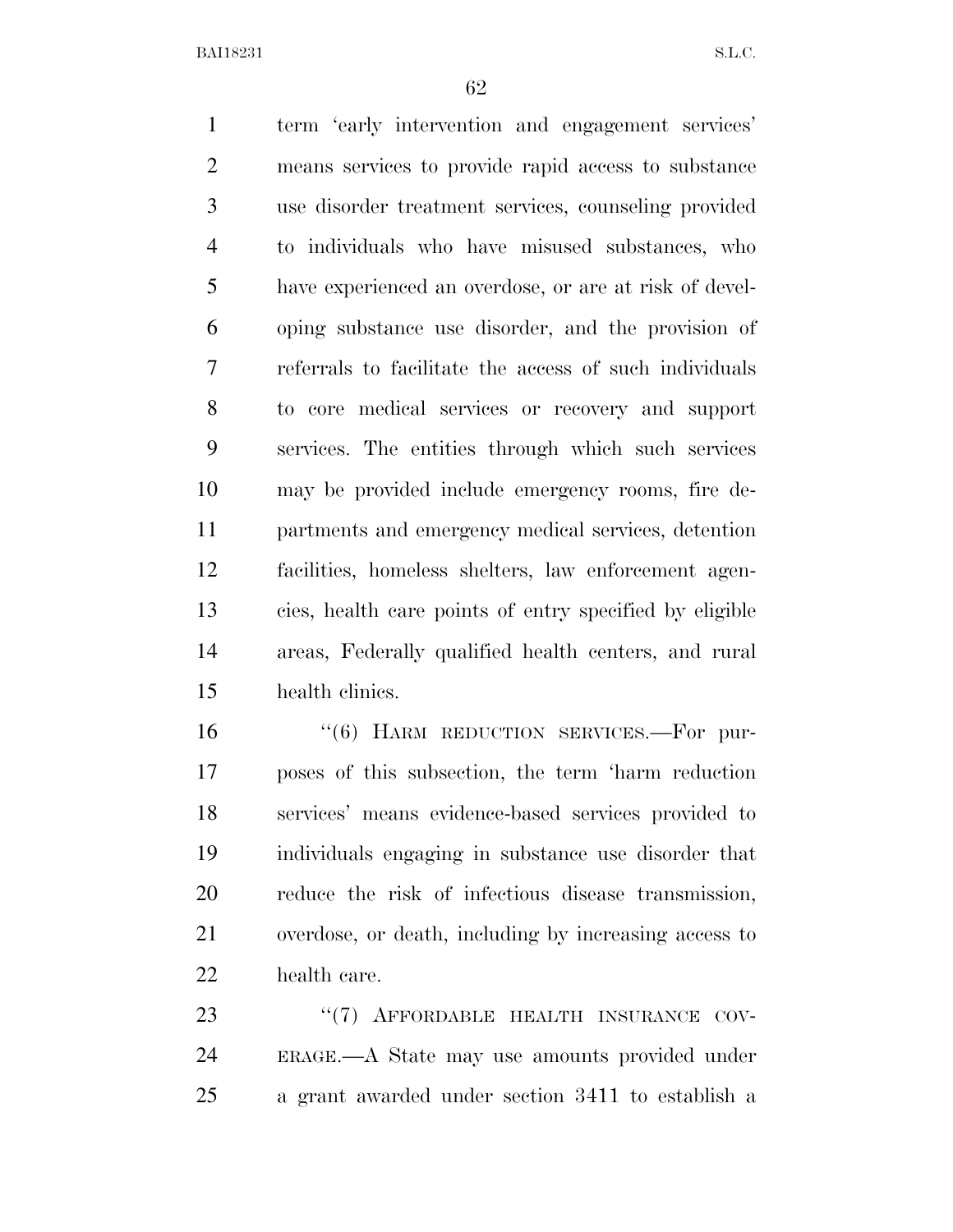| $\mathbf{1}$   | program of financial assistance to assist eligible indi-  |
|----------------|-----------------------------------------------------------|
| $\overline{2}$ | viduals with substance use disorder in—                   |
| 3              | "(A) enrolling in health insurance cov-                   |
| $\overline{4}$ | erage; or                                                 |
| 5              | "(B) affording health care services, includ-              |
| 6              | ing assistance paying cost-sharing amounts, in-           |
| 7              | cluding premiums.                                         |
| 8              | " $(8)$ ADMINISTRATION AND PLANNING.— $A$                 |
| 9              | State shall not use in excess of 10 percent of            |
| 10             | amounts received under a grant under section 3411         |
| 11             | for administration, accounting, reporting, and pro-       |
| 12             | gram oversight functions, including the development       |
| 13             | of systems to improve data collection and data shar-      |
| 14             | ing.                                                      |
| 15             | "(9) INCARCERATED INDIVIDUALS.—Amounts                    |
| 16             | received under a grant under section 3411 may be          |
| 17             | used to provide substance use disorder treatment          |
| 18             | services to currently incarcerated individuals.           |
| 19             | "SEC. 3413. APPLICATION AND LIMITATION.                   |
| 20             | "(a) APPLICATION.—To be eligible to receive a grant       |
| 21             | under section 3411, a State shall prepare and submit to   |
| 22             | the Secretary an application in such form, and containing |
| 23             | such information, as the Secretary shall require, includ- |
| 24             | $ing$ —                                                   |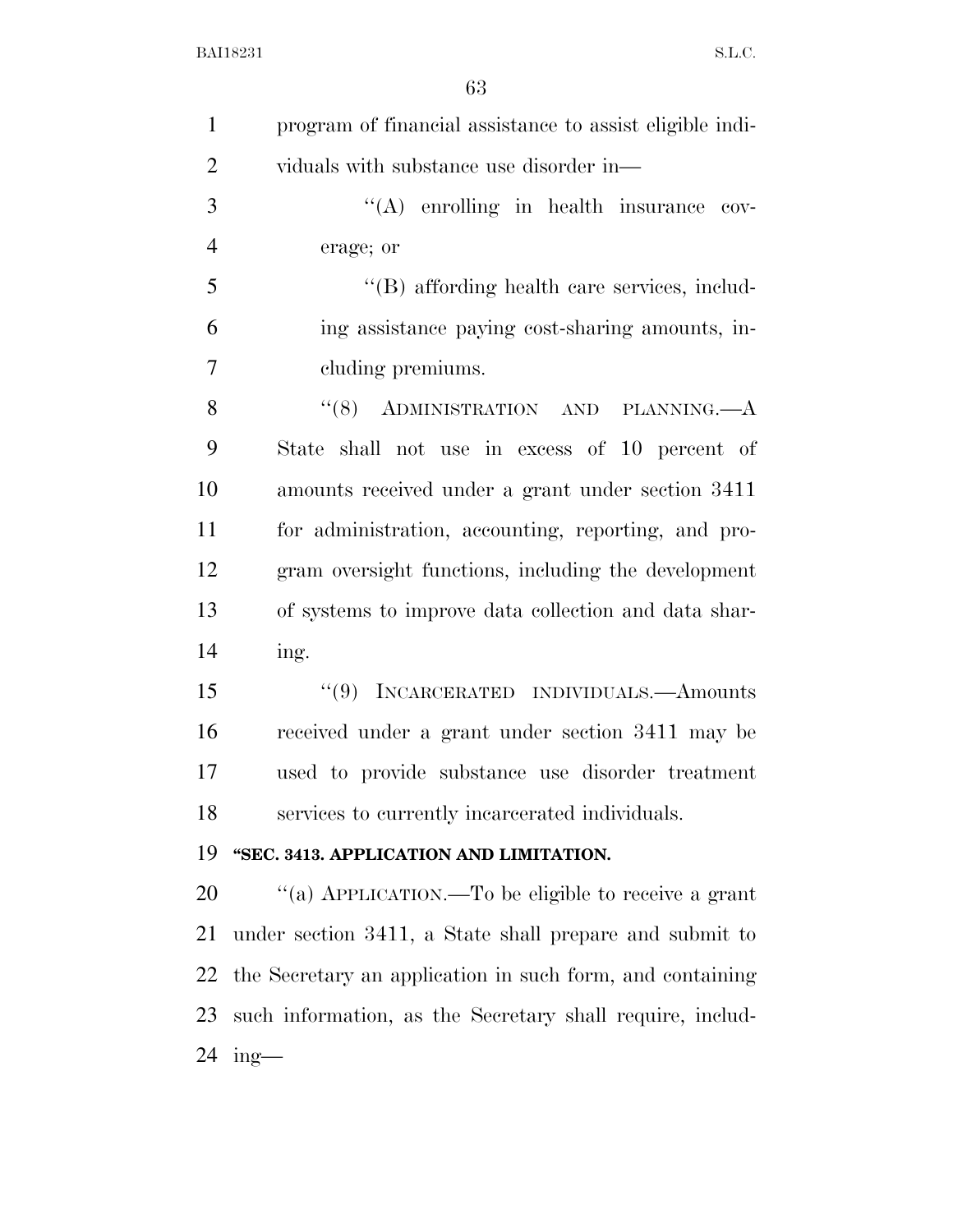$\frac{1}{1}$  <sup>(1)</sup> a complete accounting of the disbursement of any prior grants received under this subtitle by the applicant and the results achieved by these ex- penditures; ''(2) a comprehensive plan for the use of the grant, including a demonstration of the extent of local need for the funds sought and a plan for pro- posed substance use disorder treatment services that is consistent with local needs;  $(3)$  a demonstration that the State will use funds in a manner that provides substance use dis- order treatment services compliant with the evi- dence-based standards developed in accordance with section 3434, including all Federally-approved medi- cation-assisted treatments; 16 ''(4) information on the number of individuals 17 likely to be served by the funds sought, including de- mographic data on the populations to be served; 19 ''(5) an identification of key outcomes that will be measured by all entities that receive assistance, as well as an explanation of how the outcomes will be measured;

23  $\frac{1}{6}$  a demonstration that resources provided under the grant will be allocated in accordance with the local demographic incidence of substance use, in-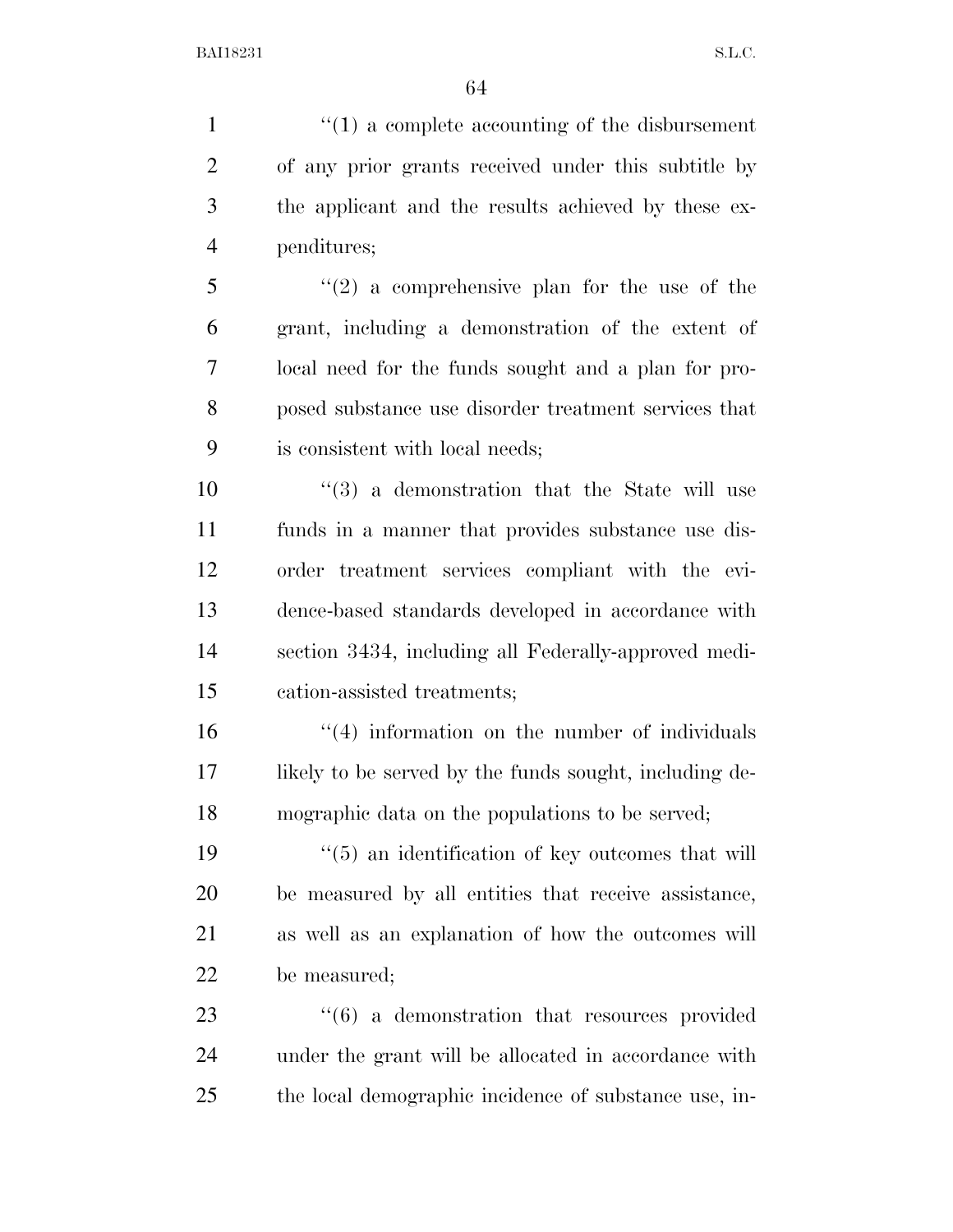| $\mathbf{1}$   | eluding allocations for services for children, youths,     |
|----------------|------------------------------------------------------------|
| $\overline{2}$ | and women;                                                 |
| 3              | $\lq(7)$ a demonstration that funds received from          |
| $\overline{4}$ | a grant under this subtitle in any prior year were ex-     |
| 5              | pended in accordance with State priorities;                |
| 6              | $\cdot$ (8) a demonstration that the confidentiality of    |
| 7              | individuals receiving substance use disorder treat-        |
| 8              | ment services will be maintained in a manner not in-       |
| 9              | consistent with applicable law; and                        |
| 10             | $(9)$ an explanation of how income, asset, and             |
| 11             | medical expense criteria will be established and ap-       |
| 12             | plied to those who qualify for assistance under the        |
| 13             | program.                                                   |
| 14             | "(b) ASSURANCES.—To be eligible to receive a grant         |
| 15             | under section 3401, the application submitted by an eligi- |
| 16             | ble State shall include assurances adequate to ensure—     |
| 17             | $"(1)$ that funds received under the grant will be         |
| 18             | utilized to supplement not supplant other State or         |
| 19             | local funds made available in the year for which the       |
| 20             | grant is awarded to provide substance use disorder         |
| 21             | treatment services to individuals with substance use       |
| 22             | disorder;                                                  |
| 23             | $"(2)$ that the political subdivisions within the          |
| 24             | State will maintain the level of expenditures by such      |
| 25             | political subdivisions for substance use disorder          |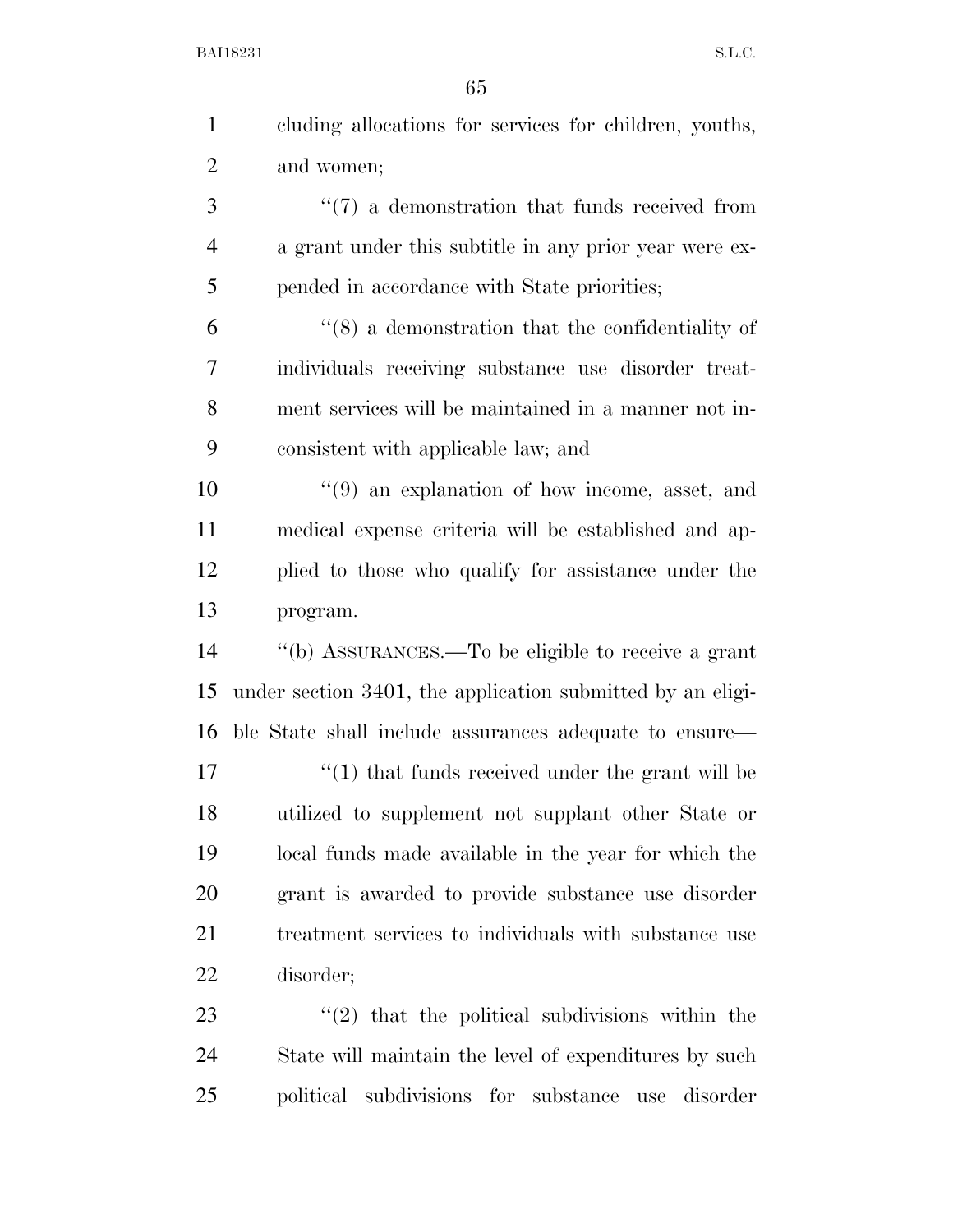| $\mathbf{1}$   | treatment services at a level that is equal to the level      |
|----------------|---------------------------------------------------------------|
| $\overline{2}$ | of such expenditures by such political subdivisions           |
| 3              | for the preceding fiscal year;                                |
| $\overline{4}$ | $\cdot\cdot$ (3) that political subdivisions within the State |
| 5              | will not use funds received under a grant awarded             |
| 6              | under section 3411 in maintaining the level of sub-           |
| 7              | stance use disorder treatment services as required in         |
| 8              | paragraph $(2)$ ;                                             |
| 9              | $\cdot$ (4) that substance use disorder treatment             |
| 10             | services provided with assistance made available              |
| 11             | under the grant will be provided without regard—              |
| 12             | "(A) to the ability of the individual to pay                  |
| 13             | for such services; and                                        |
| 14             | $\cdot$ (B) to the current or past health condi-              |
| 15             | tion of the individual to be served;                          |
| 16             | $\cdot$ (5) that substance use disorder treatment             |
| 17             | services will be provided in a setting that is acces-         |
| 18             | sible to low-income individuals with substance use            |
| 19             | disorders and to individuals with substance use dis-          |
| 20             | orders residing in rural areas;                               |
| 21             | $(6)$ that a program of outreach will be pro-                 |
| 22             | vided to low-income individuals with substance use            |
| 23             | disorders to inform such individuals of substance use         |
| 24             | disorder treatment services and to individuals with           |
| 25             | substance use disorders residing in rural areas;              |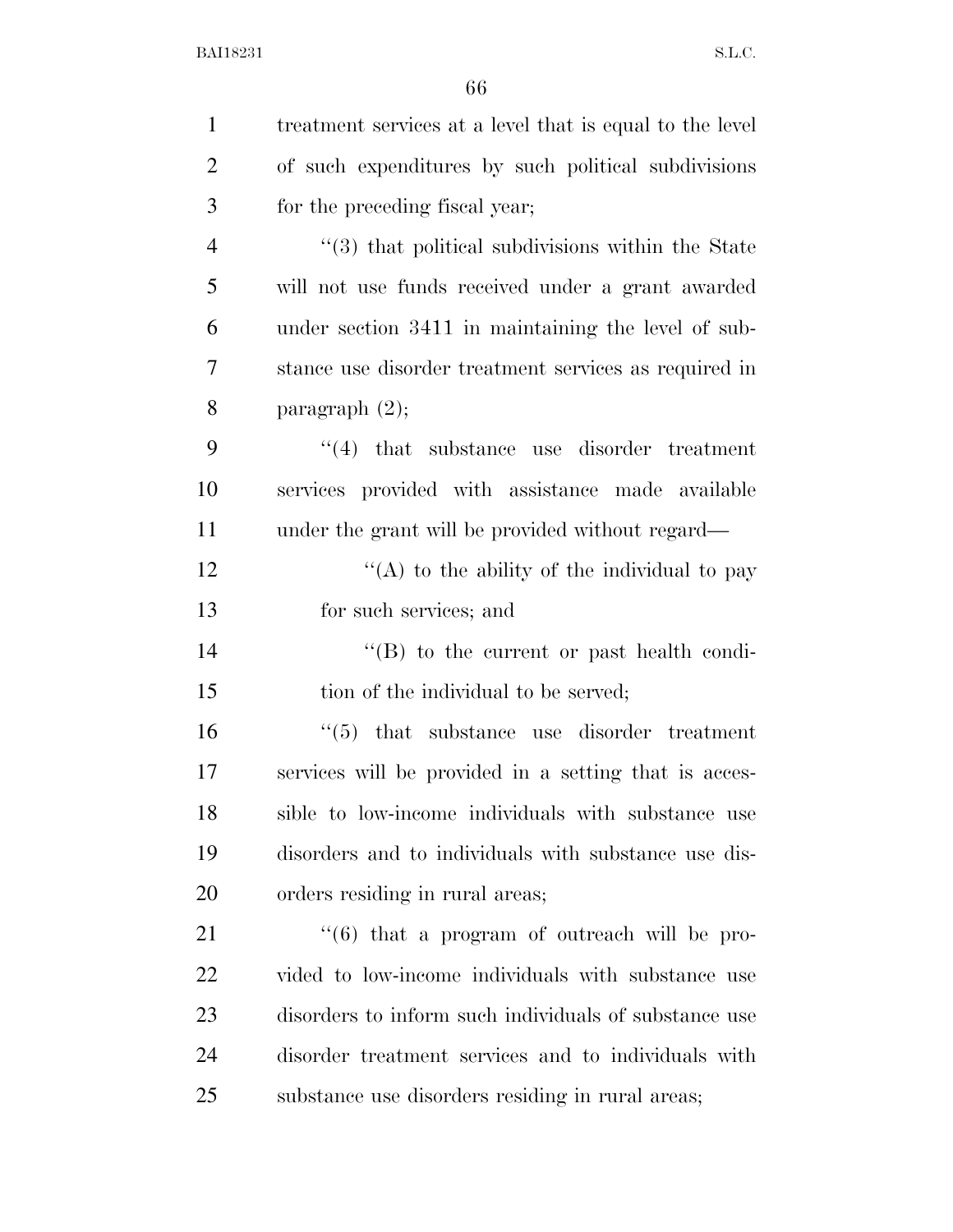$\frac{1}{2}$   $\frac{1}{2}$   $\frac{1}{2}$  that Indian tribes are included in planning for the use of grant funds and that the Federal trust responsibility is upheld at all levels of program administration; and

 ''(8) that funds received under a grant awarded under this section will not be utilized to make pay- ments for any item or service to the extent that pay- ment has been made, or can reasonably be expected to be made, with respect to that item or service under a State compensation program, under an in- surance policy, or under any Federal or State health benefits program (except for a program administered by or providing the services of the Indian Health Service).

 ''(c) MEDICAID IMD WAIVER APPLICATION RE- QUIREMENT.—A State shall not be eligible to receive a grant under this subtitle for a fiscal year unless the State—

 $\frac{1}{2}$  (1) has in effect for the year a waiver under section 1115 of the Social Security Act (42 U.S.C. 1315) to provide medical assistance under the State plan under title XIX of such Act to individuals who—

24  $\langle (A) \rangle$  have not attained age 65 (or, if the State provides the medical assistance described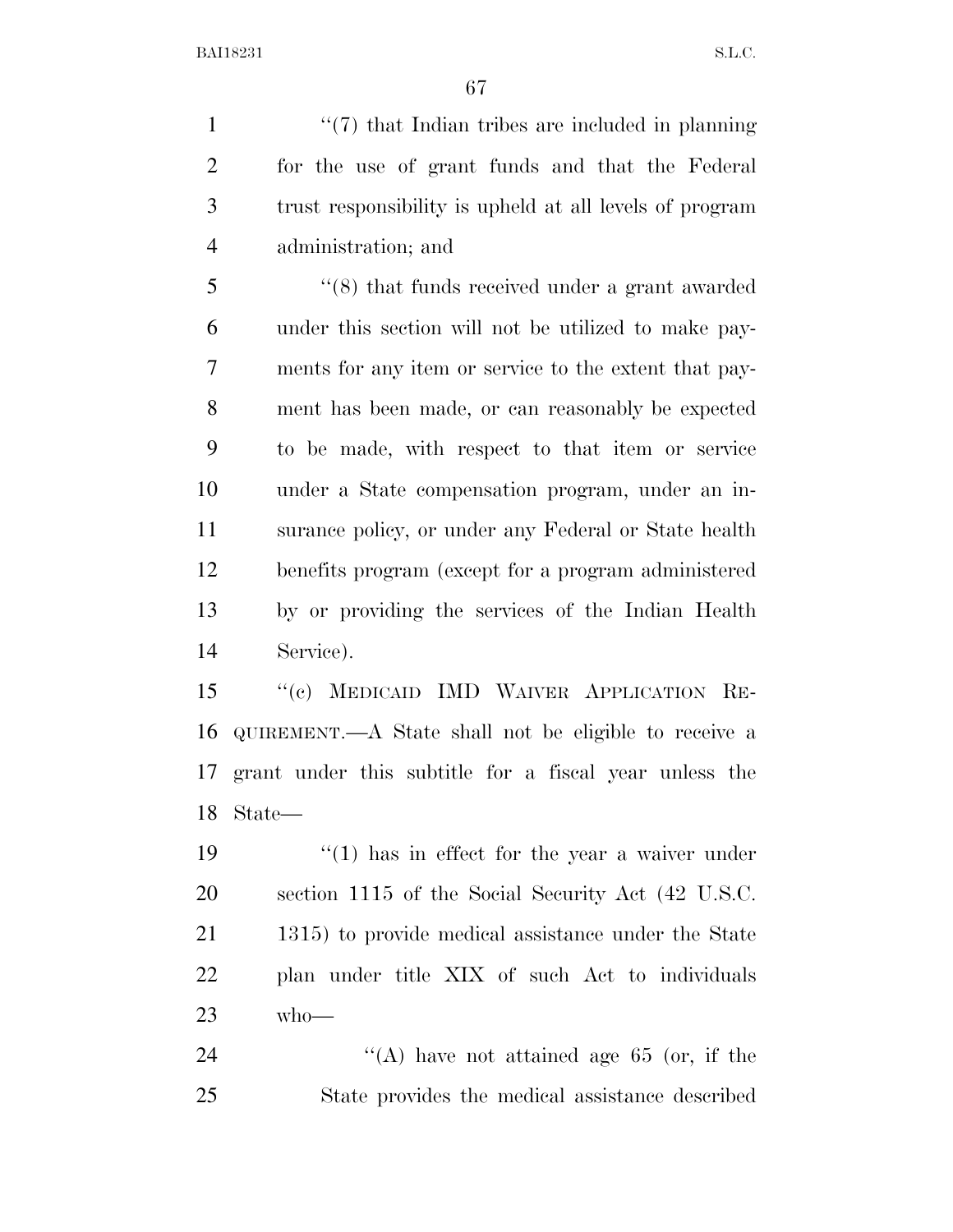| $\mathbf{1}$   | in section $1905(a)(16)$ of such Act, have at-       |
|----------------|------------------------------------------------------|
| $\overline{2}$ | tained age $21$ but have not attained age $65$ );    |
| 3              | $\lq\lq$ are patients in an institution for          |
| $\overline{4}$ | mental diseases; and                                 |
| 5              | $\lq\lq$ (C) are eligible for medical assistance     |
| 6              | under the State plan; or                             |
| $\overline{7}$ | $\lq(2)$ has submitted an application for the year   |
| 8              | for such a waiver.                                   |
| 9              | "(d) REQUIREMENTS REGARDING IMPOSITION OF            |
| 10             | CHARGES FOR SERVICES.-                               |
| 11             | "(1) IN GENERAL.—The Secretary may not               |
| 12             | make a grant under section 3411 to a State unless    |
| 13             | the State provides assurances that in the provision  |
| 14             | of services with assistance provided under the grant |
| 15             |                                                      |
| 16             | $\lq\lq$ in the case of individuals with an in-      |
| 17             | come less than or equal to 138 percent of the        |
| 18             | official poverty level, the provider will not im-    |
| 19             | pose charges on any such individual for the          |
| 20             | services provided under the grant;                   |
| 21             | $\lq\lq$ (B) in the case of individuals with an in-  |
| 22             | come greater than 138 percent of the official        |
| 23             | poverty level, the provider will impose a charge     |
| 24             | on each such individual according to a schedule      |
| 25             | of charges made available to the public;             |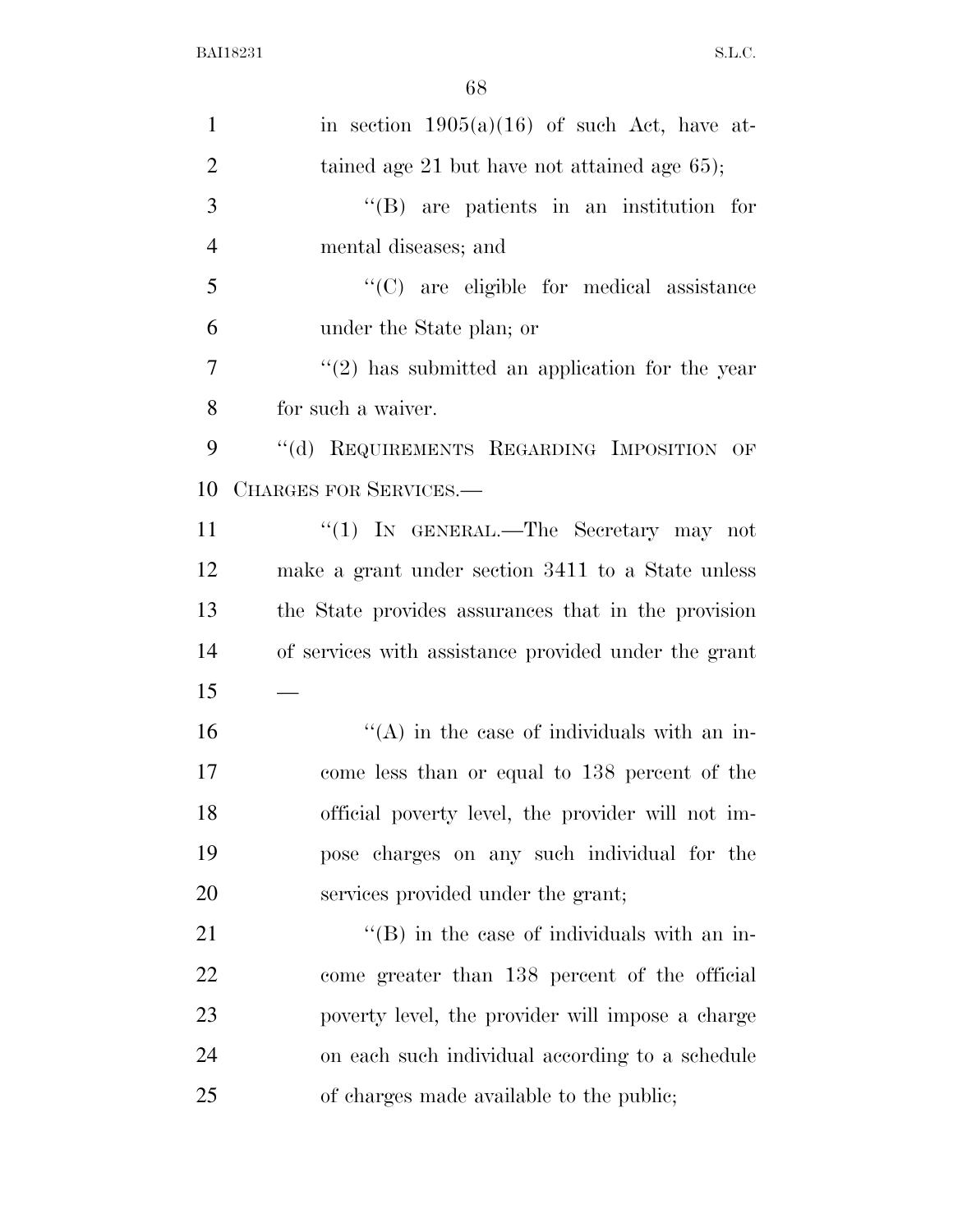$'$ (C) in the case of individuals with an in- come greater than 138 percent of the official poverty level but not exceeding 200 percent of such poverty level, the provider will not, for an calendar year, impose charges in an amount ex- ceeding 5 percent of the annual gross income of the individual; ''(D) in the case of individuals with an in- come greater than 200 percent of the official poverty level but not exceeding 300 percent of 11 such poverty level, the provider will not, for any calendar year, impose charges in an amount ex- ceeding 7 percent of the annual gross income of 14 the individual involved;  $\mathcal{L}^{\left(1\right)}$   $\mathcal{L}^{\left(1\right)}$  in the case of individuals with an in- come greater than 300 percent of the official poverty level, the provider will not, for any cal- endar year, impose charges in an amount ex- ceeding 15 percent of the annual gross income of the individual involved; and  $"({\rm F})$  in the case of eligible American In-

 dian and Alaska Native individuals as defined by section 447.50 of title 42, Code of Federal Regulations (as in effect on July 1, 2010), the provider will not impose any charges for sub-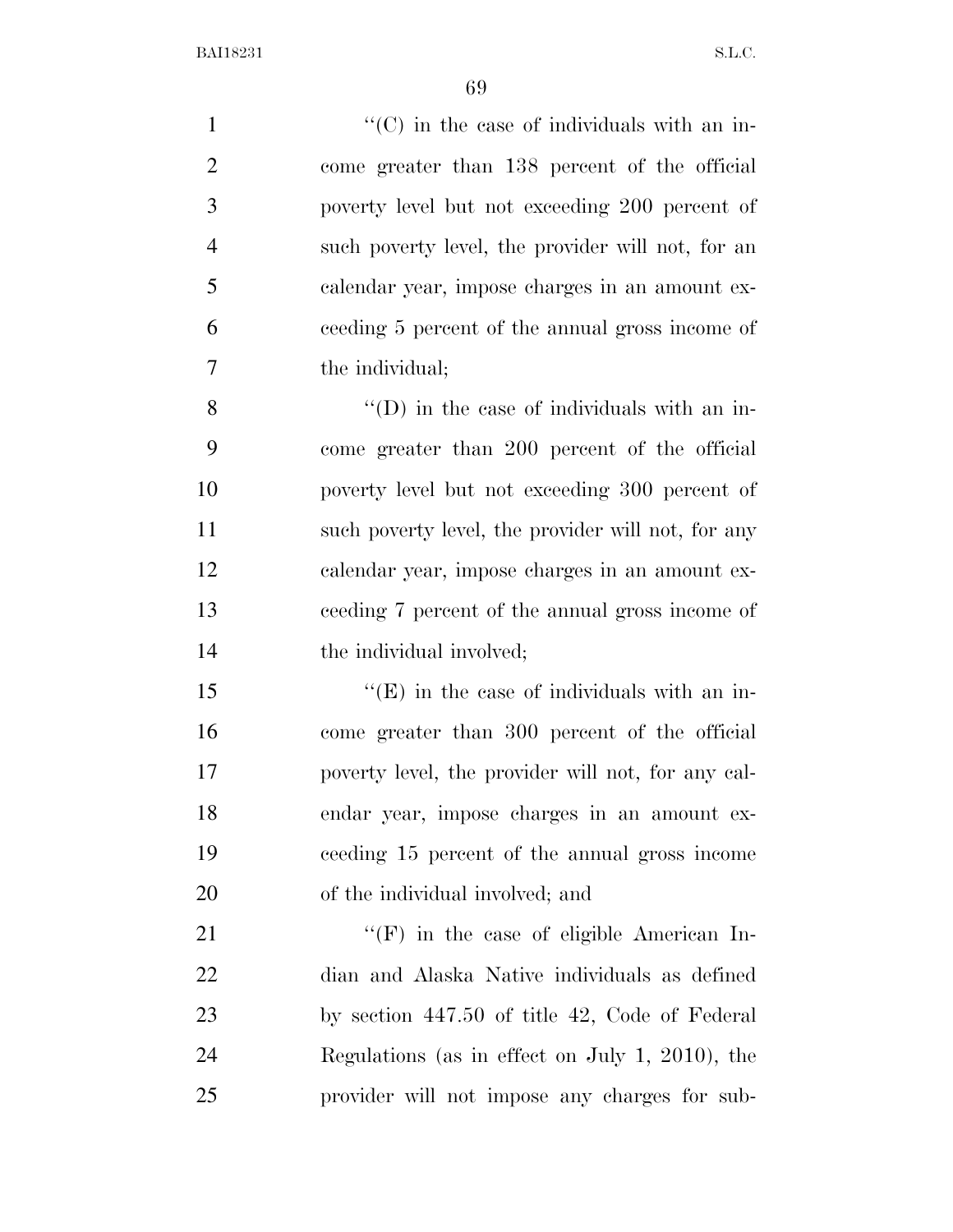| $\mathbf{1}$   | stance use disorder treatment services, includ-      |
|----------------|------------------------------------------------------|
| $\overline{2}$ | ing any charges or cost-sharing prohibited by        |
| 3              | section $1402(d)$ of the Patient Protection and      |
| $\overline{4}$ | Affordable Care Act.                                 |
| 5              | "(2) CHARGES.—With respect to compliance             |
| 6              | with the assurances made under paragraph $(1)$ , a   |
| 7              | State may, in the case of individuals subject to a   |
| 8              | charge—                                              |
| 9              | "(A) assess the amount of the charge in              |
| 10             | the discretion of the State, including imposing      |
| 11             | only a nominal charge for the provision of serv-     |
| 12             | ices, subject to the provisions of the paragraph     |
| 13             | regarding public schedules and regarding limi-       |
| 14             | tations on the maximum amount of charges             |
| 15             | and;                                                 |
| 16             | $\lq\lq$ take into consideration the total med-      |
| 17             | ical expenses of individuals in assessing the        |
| 18             | amount of the charge, subject to such provi-         |
| 19             | sions.                                               |
| 20             | "(3) AGGREGATE CHARGES.—The Secretary                |
| 21             | may not make a grant under section 3411 to a State   |
| 22             | unless the State agrees that the limitations on      |
| 23             | charges for substance use disorder treatment serv-   |
| 24             | ices under this subsection applies to the annual ag- |
| 25             | gregate of charges imposed for such services, how-   |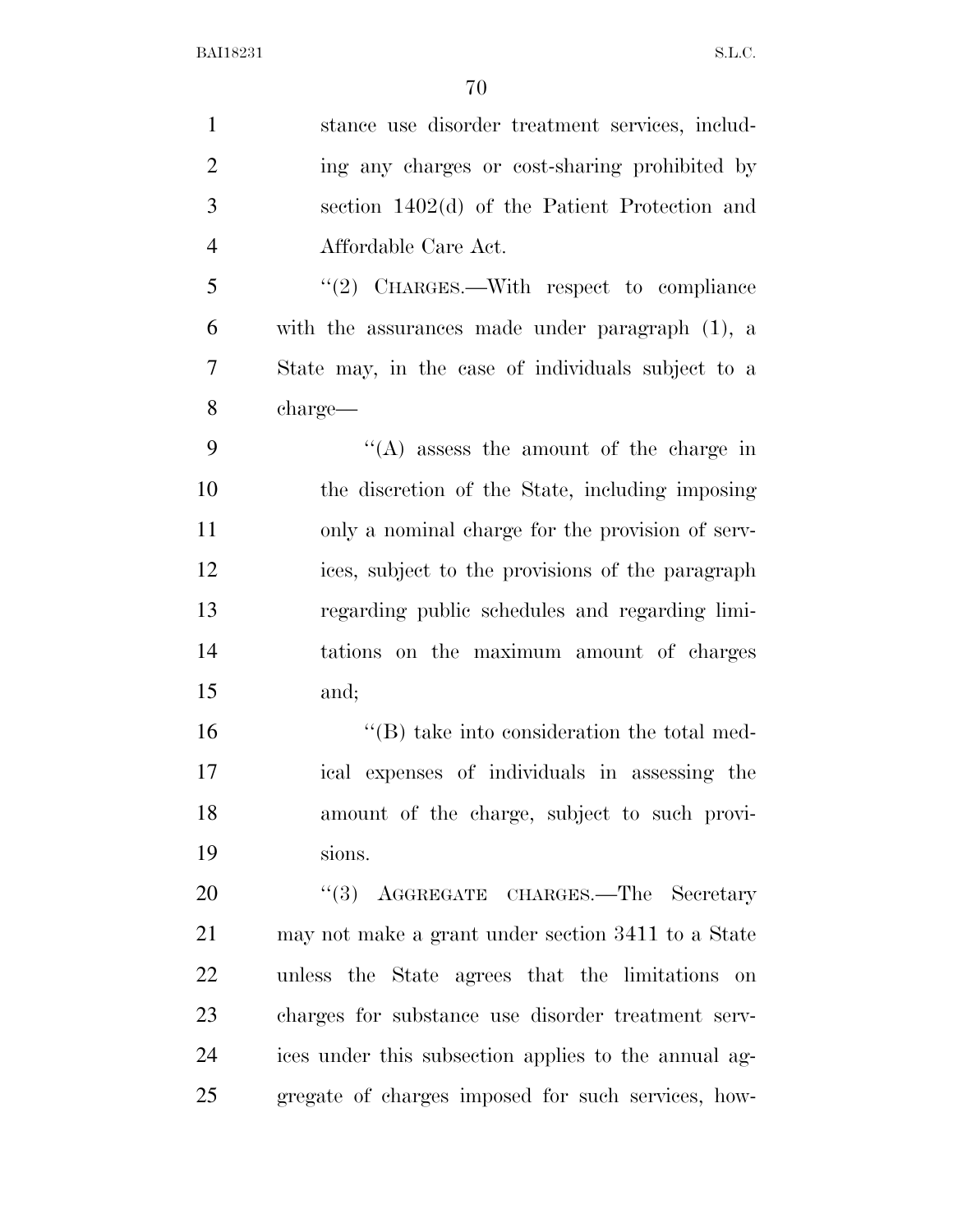ever the charges are characterized, includes enroll- ment fees, premiums, deductibles, cost sharing, co- payments, co-insurance costs, or any other charges. ''(e) STATEWIDE COORDINATED STATEMENT OF NEED.—A State shall not be eligible to receive a grant under this subtitle for a fiscal year unless the State devel- ops and publishes a statewide coordinated statement of need, including a demonstration of the extent of State need for assistance in addressing addiction and substance use disorder in the State and identifying priorities for the delivery of essential services to individuals with substance use disorder and their families.

 ''(f) INDIAN TRIBES.—Any application requirements applying to grants distributed in accordance with section 3412(c) shall be developed by the Secretary in consulta-tion with Indian tribes.

### **''SEC. 3414. TECHNICAL ASSISTANCE.**

 ''The Secretary shall provide technical assistance in administering and coordinating the activities authorized under section 3412, including technical assistance for the development of State applications for supplementary 22 grants authorized in section  $3212(a)(2)$ .

#### **''SEC. 3415. AUTHORIZATION OF APPROPRIATIONS.**

 ''There is authorized to be appropriated to carry out this subtitle—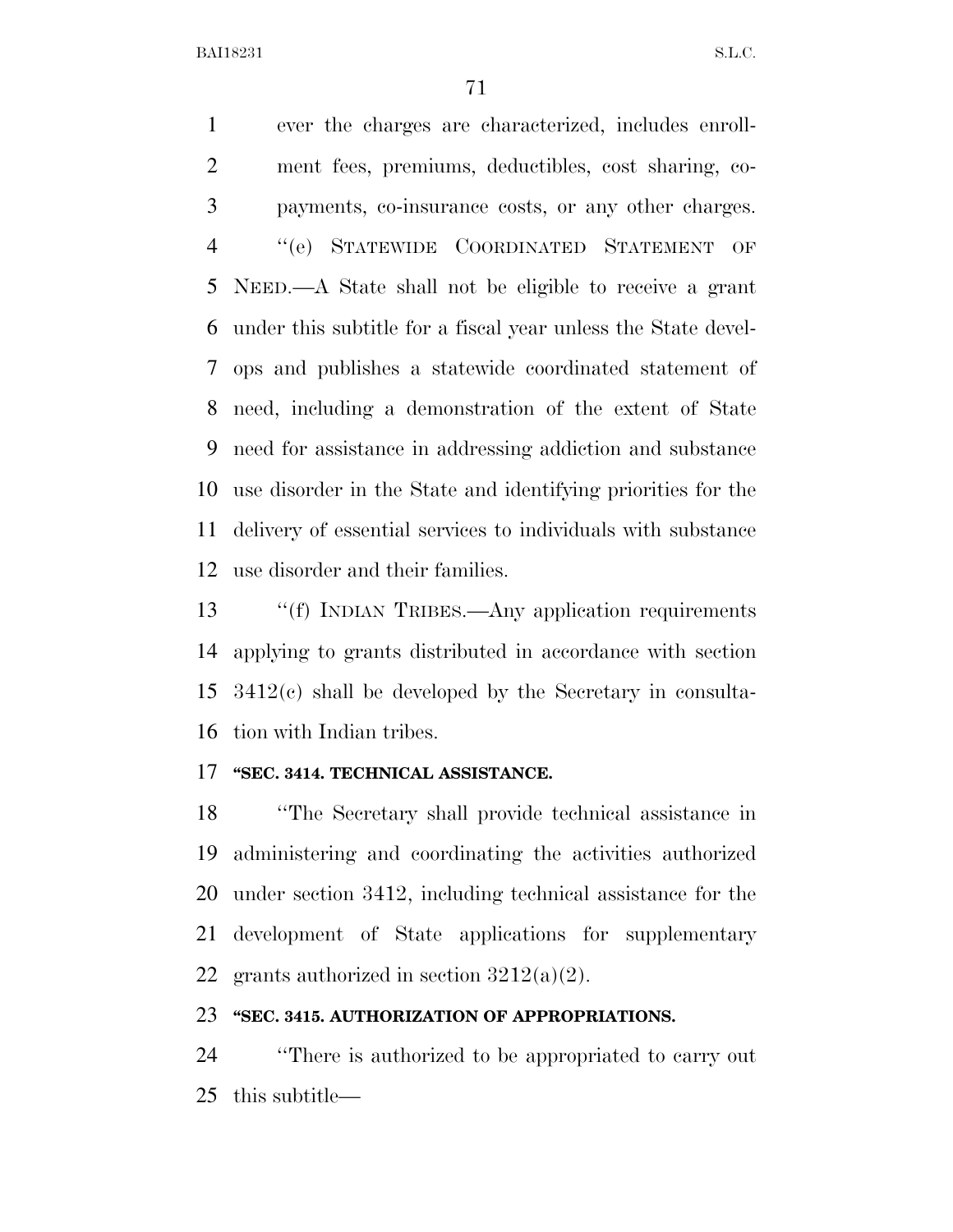| $\mathbf{1}$   | "(1) $*4,000,000,000$ for fiscal year 2019;               |
|----------------|-----------------------------------------------------------|
| $\overline{2}$ | "(2) $$4,000,000,000$ for fiscal year 2020;               |
| 3              | $(3)$ \$4,000,000,000 for fiscal year 2021;               |
| $\overline{4}$ | "(4) $$4,000,000,000$ for fiscal year 2022;               |
| 5              | $(5)$ \$4,000,000,000 for fiscal year 2023;               |
| 6              | $(6)$ \$4,000,000,000 for fiscal year 2024;               |
| 7              | "(7) $*4,000,000,000$ for fiscal year 2025;               |
| 8              | $(8)$ \$4,000,000,000 for fiscal year 2026;               |
| 9              | $(9)$ \$4,000,000,000 for fiscal year 2027; and           |
| 10             | $(10)$ \$4,000,000,000 for fiscal year 2028.              |
| 11             | "Subtitle C-Other Grant Program                           |
| 12             | "SEC. 3421. ESTABLISHMENT OF GRANT PROGRAM.               |
| 13             | "(a) IN GENERAL.—The Secretary shall award                |
| 14             | grants to public, nonprofit, and Native entities for the  |
| 15             | purpose of funding core medical services, recovery and    |
| 16             | support services, harm reduction services, administrative |
| 17             | expenses, and early intervention and engagement services  |
| 18             | in accordance with this section.                          |
| 19             | $``$ (b) ELIGIBILITY.—                                    |
| 20             | "(1) ENTITIES.—Public, nonprofit, or Native               |
| 21             | entities eligible to receive a grant under subsection     |
| 22             | (a) may include—                                          |
| 23             | $\lq\lq$ federally qualified health centers               |
| 24             | under section $1905(l)(2)(B)$ of the Social Secu-         |
| 25             | rity Act;                                                 |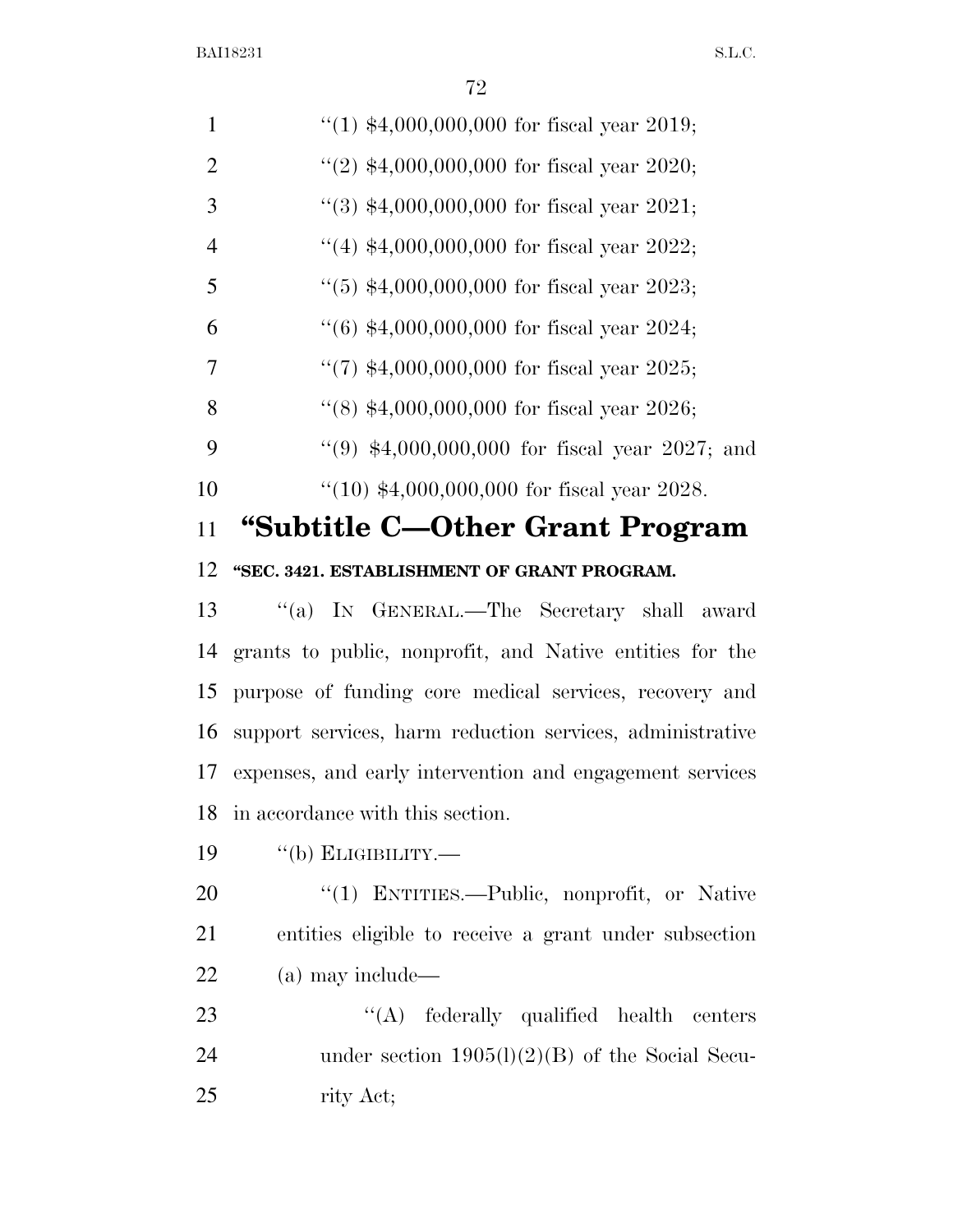| $\mathbf{1}$   | "(B) family planning clinics;                         |
|----------------|-------------------------------------------------------|
| $\overline{2}$ | $\lq\lq$ (C) rural health clinics;                    |
| 3              | "(D) Native entities, including Indian                |
| $\overline{4}$ | health programs as defined in section 4 of the        |
| 5              | Indian Health Care Improvement Act, urban             |
| 6              | Indian organizations as defined in section 4 of       |
| $\overline{7}$ | the Indian Health Care Improvement Act, and           |
| 8              | Native Hawaiian organizations as defined in           |
| 9              | section 12 of the Native Hawaiian Health Care         |
| 10             | Act of 1988;                                          |
| 11             | "(E) community-based organizations, clin-             |
| 12             | ics, hospitals, and other health facilities that      |
| 13             | provide substance use disorder treatment serv-        |
| 14             | ices;                                                 |
| 15             | $\lq\lq(F)$ other nonprofit entities that provide     |
| 16             | substance use disorder treatment services; and        |
| 17             | $\lq\lq(G)$ faith based organizations that provide    |
| 18             | substance use disorder treatment services.            |
| 19             | "(2) UNDERSERVED POPULATIONS.—Entities                |
| 20             | described in paragraph (1) shall serve underserved    |
| 21             | populations which may include minority populations    |
| 22             | and Indian populations, ex-offenders, individuals     |
| 23             | with comorbidities including HIV/AIDS, hepatitis B    |
| 24             | or C, mental illness, or other behavioral health dis- |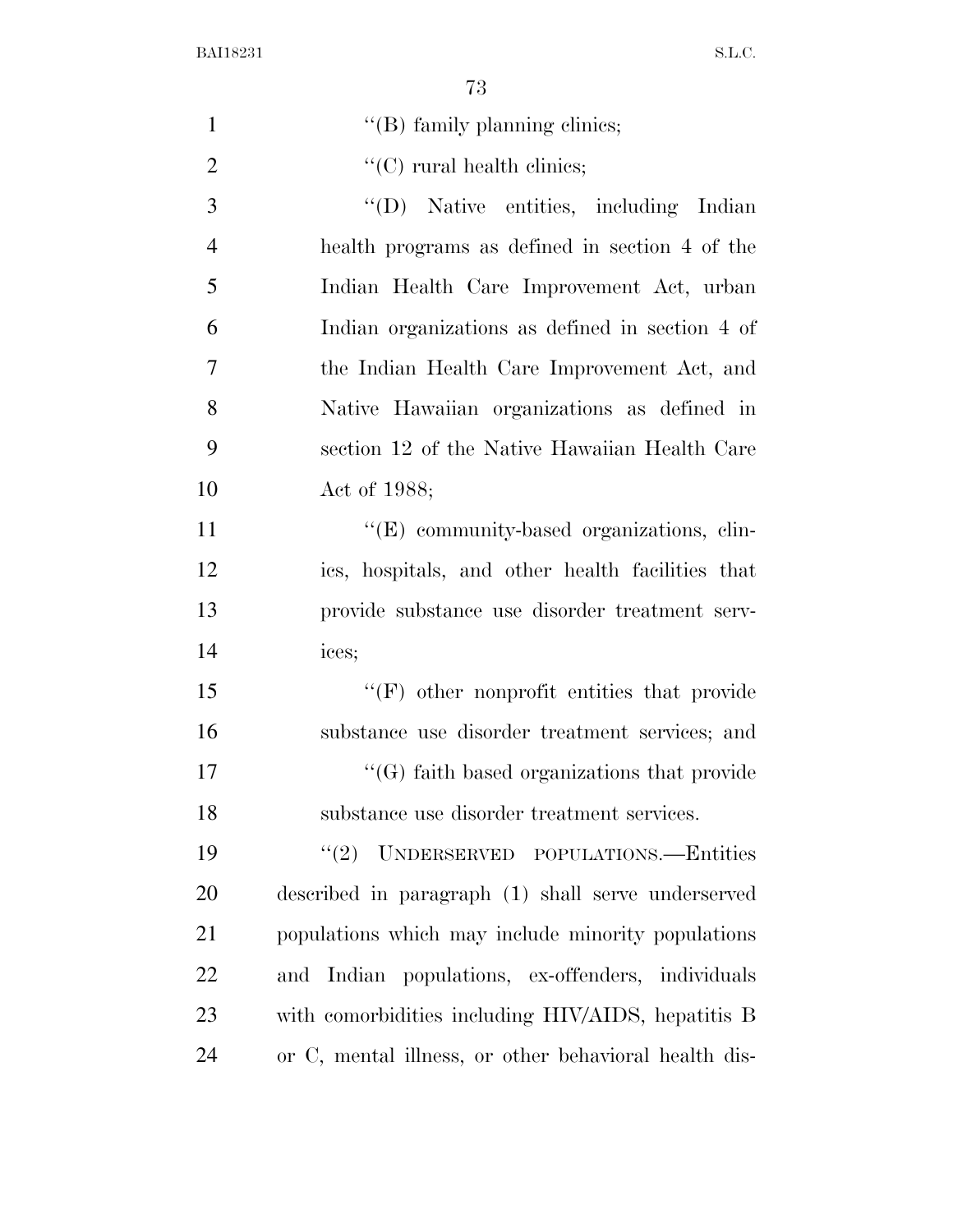| $\mathbf{1}$   | orders, low-income populations, inner city popu-       |
|----------------|--------------------------------------------------------|
| $\overline{2}$ | lations, and rural populations.                        |
| 3              | "(3) APPLICATION.—To be eligible to receive a          |
| 4              | grant under this section, a public or nonprofit entity |
| 5              | described in this subsection shall prepare and submit  |
| 6              | to the Secretary an application in such form, and      |
| 7              | containing such information, as the Secretary shall    |
| 8              | require, including—                                    |
| 9              | $\lq\lq$ a complete accounting of the dis-             |
| 10             | bursement of any prior grants received under           |
| 11             | this subtitle by the applicant and the results         |
| 12             | achieved by these expenditures;                        |
| 13             | $\lq\lq (B)$ a comprehensive plan for the use of       |
| 14             | the grant, including a demonstration of the ex-        |
| 15             | tent of local need for the funds sought and a          |
| 16             | plan for proposed substance use disorder treat-        |
| 17             | services that is consistent with local<br>ment         |
| 18             | needs;                                                 |
| 19             | $\cdot$ (C) a demonstration that the grantee will      |
| 20             | use funds in a manner that provides substance          |
| 21             | use disorder treatment services compliant with         |
| 22             | the evidence-based standards developed in ac-          |
| 23             | cordance with section 3434, including all Feder-       |
| 24             | ally-approved medication-assisted treatments;          |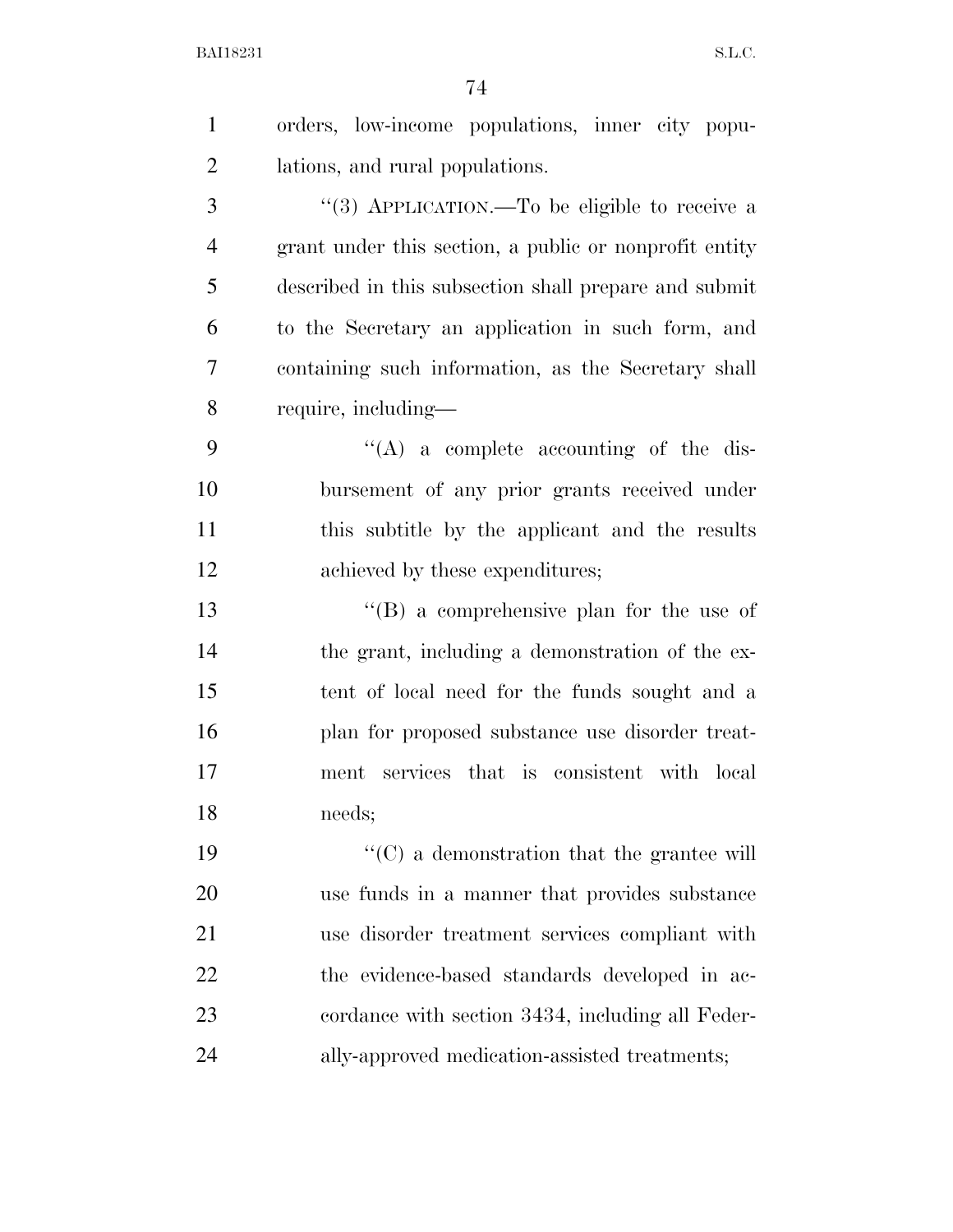$\langle ^{\prime}(D) \rangle$  information on the number of individ- uals likely to be served by the funds sought, in- cluding demographic data on the populations to be served; ''(E) an identification of key outcomes that will be measured by all entities that receive as- sistance, as well as an explanation of how the outcomes will be measured;  $\lq\lq$  (F) a demonstration that resources pro- vided under the grant will be allocated in ac- cordance with the local demographic incidence of substance use, including allocations for serv- ices for children, youths, and women; 14 ''(G) a demonstration that the confiden- tiality of individuals receiving substance use dis- order treatment services will be maintained in a manner not inconsistent with applicable law; and  $\langle H \rangle$  an explanation of how income, asset, and medical expense criteria will be established and applied to those who qualify for assistance 22 under the program. 23 "(c) REQUIREMENT OF STATUS AS MEDICAID PRO-VIDER.—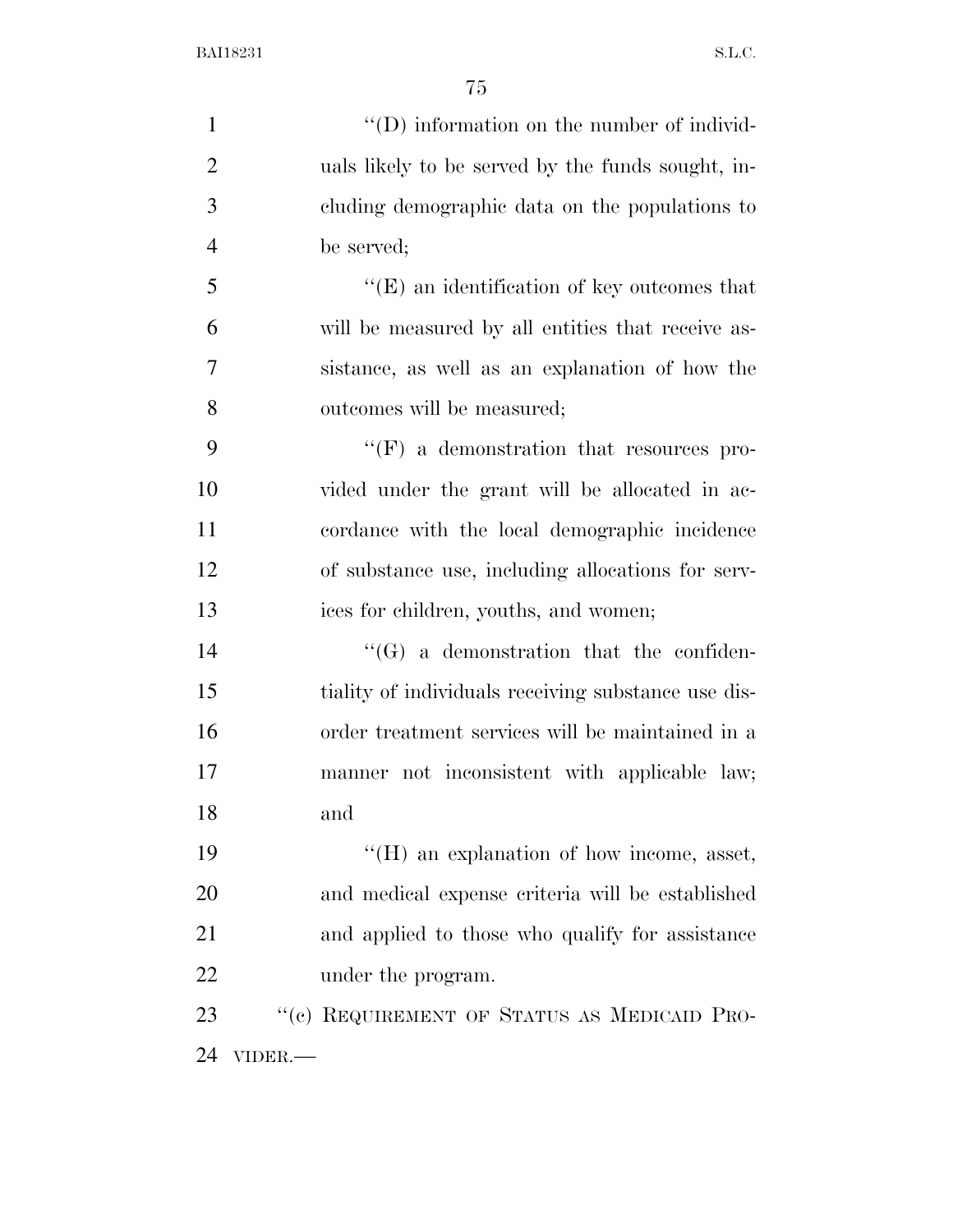| $\mathbf{1}$   | "(1) PROVISION OF SERVICE.—Subject to para-           |
|----------------|-------------------------------------------------------|
| $\overline{2}$ | graph (2), the Secretary may not make a grant         |
| 3              | under this section for the provision of substance use |
| $\overline{4}$ | disorder treatment services under this section in a   |
| 5              | State unless, in the case of any such service that is |
| 6              | available pursuant to the State plan approved under   |
| 7              | title XIX of the Social Security Act for the State—   |
| 8              | "(A) the political subdivision involved will          |
| 9              | provide the substance use disorder treatment          |
| 10             | service directly, and the political subdivision has   |
| 11             | entered into a participation agreement under          |
| 12             | the State plan and is qualified to receive pay-       |
| 13             | ments under such plan; or                             |
| 14             | "(B) the political subdivision involved will          |
| 15             | enter into an agreement with a public or non-         |
| 16             | profit private entity under which the entity will     |
| 17             | provide the substance use disorder treatment          |
| 18             | service, and the entity has entered into such a       |
| 19             | participation agreement and is qualified to re-       |
| 20             | ceive such payments.                                  |
| 21             | $"(2)$ WAIVER.—                                       |
| 22             | "(A) IN GENERAL.—In the case of an enti-              |
| 23             | ty making an agreement pursuant to paragraph          |
| 24             | $(1)(B)$ regarding the provision of substance use     |
| 25             | disorder treatment services, the requirement es-      |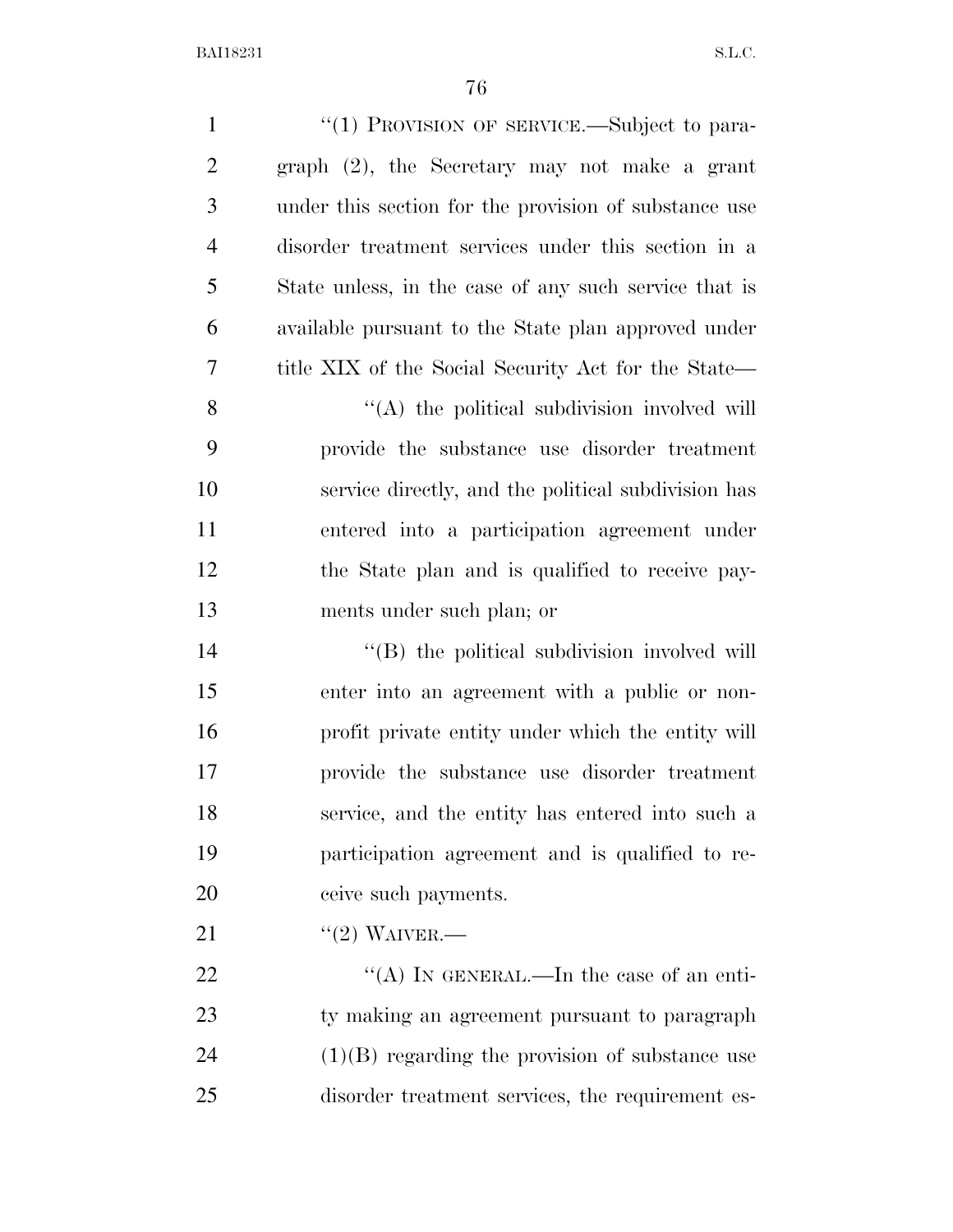| $\mathbf{1}$   | tablished in such paragraph shall be waived by        |
|----------------|-------------------------------------------------------|
| $\overline{2}$ | the State if the entity does not, in providing        |
| 3              | such services, impose a charge or accept reim-        |
| $\overline{4}$ | bursement available from any third-party payor,       |
| 5              | including reimbursement under any insurance           |
| 6              | policy or under any Federal or State health           |
| $\tau$         | benefits program.                                     |
| 8              | "(B) DETERMINATION.—A determination                   |
| 9              | by the State of whether an entity referred to in      |
| 10             | subparagraph $(A)$ meets the criteria for a waiv-     |
| 11             | er under such subparagraph shall be made              |
| 12             | without regard to whether the entity accepts          |
| 13             | voluntary donations for the purpose of pro-           |
| 14             | viding services to the public.                        |
| 15             | "(d) AMOUNT OF GRANT TO NATIVE ENTITIES.-             |
| 16             | " $(1)$ INDIAN TRIBES.—In this section, the term      |
| 17             | 'Indian tribe' has the meaning given such term in     |
| 18             | section 4 of the Indian Self-Determination and Edu-   |
| 19             | cation Assistance Act.                                |
| 20             | "(2) FORMULA GRANTS.—The Secretary, acting            |
| 21             | through the Indian Health Service, shall use 10 per-  |
| 22             | cent of the amount available under section 3425 for   |
| 23             | each fiscal year to provide grants to Native entities |
| 24             | in an amount determined pursuant to criteria devel-   |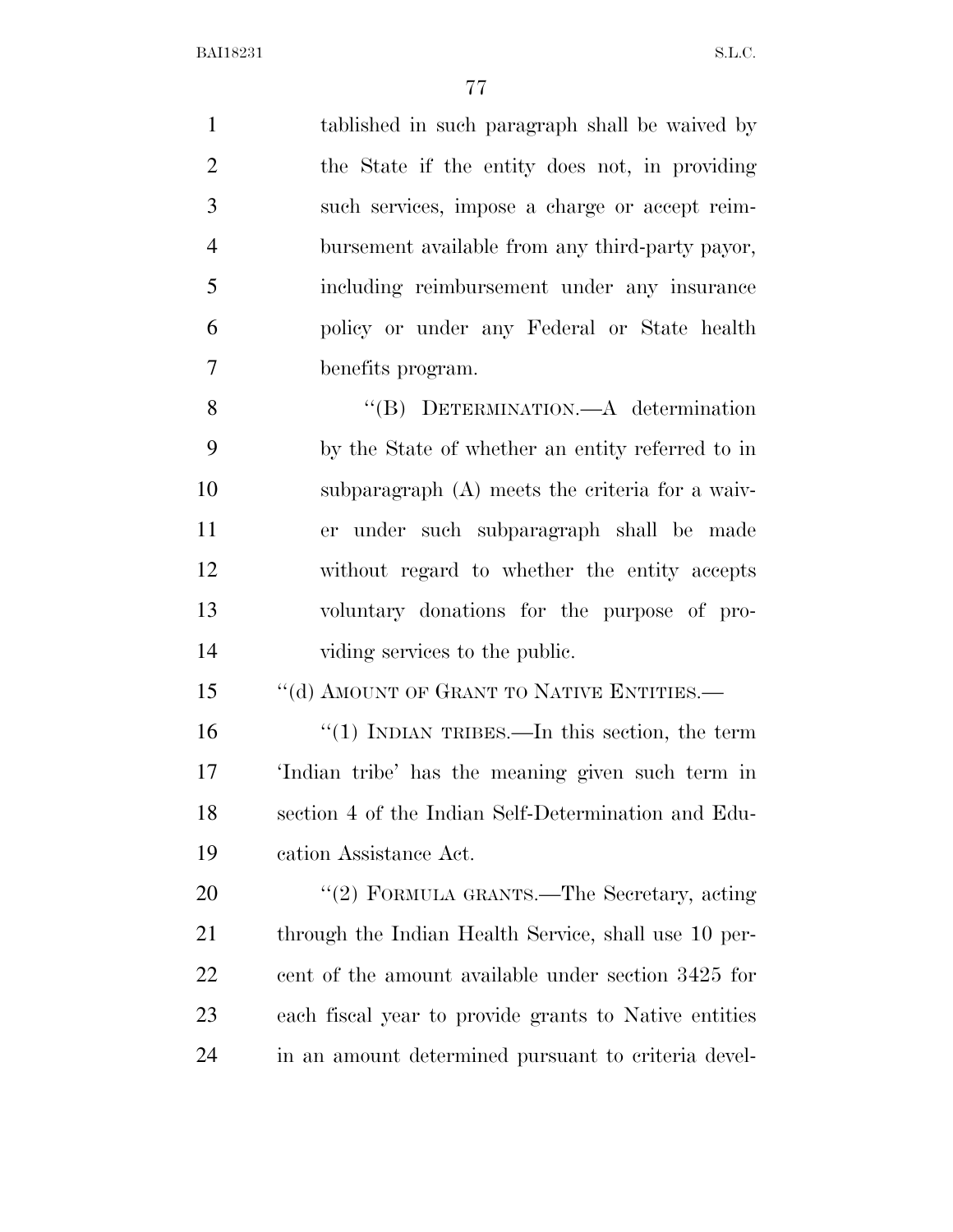| $\mathbf{1}$   | oped by the Secretary in consultation with Indian              |
|----------------|----------------------------------------------------------------|
| $\overline{2}$ | tribes, for the purposes of addressing substance use.          |
| 3              | "(3) USE OF AMOUNTS.—Notwithstanding any                       |
| $\overline{4}$ | requirements in this section, Native entities may use          |
| 5              | amounts provided under grants awarded under this               |
| 6              | section for the uses identified in section 3422 and            |
| 7              | any other activities determined appropriate by the             |
| 8              | Secretary, in consultation with Indian tribes.                 |
| 9              | "SEC. 3422. USE OF AMOUNTS.                                    |
| 10             | "(a) USE OF FUNDS.—An entity shall use amounts                 |
| 11             | received under a grant under section 3421 to provide di-       |
| 12             | rect financial assistance to eligible entities for the purpose |
| 13             | of delivering or enhancing—                                    |
| 14             | $\cdot$ (1) prevention services described in subsection        |
| 15             | (b);                                                           |
| 16             | $(2)$ core medical services described in sub-                  |
| 17             | section $(e)$ ;                                                |
| 18             | $(3)$ recovery and support services described in               |
| 19             | subsection (d);                                                |
| 20             | $\cdot$ (4) early intervention and engagement services         |
| 21             | described in subsection (e);                                   |
| 22             | $\cdot\cdot$ (5) harm reduction services described in sub-     |
| 23             | section $(f)$ ; and                                            |
| 24             | $\cdot\cdot\cdot(6)$ administrative expenses described in sub- |
| 25             | section $(g)$ .                                                |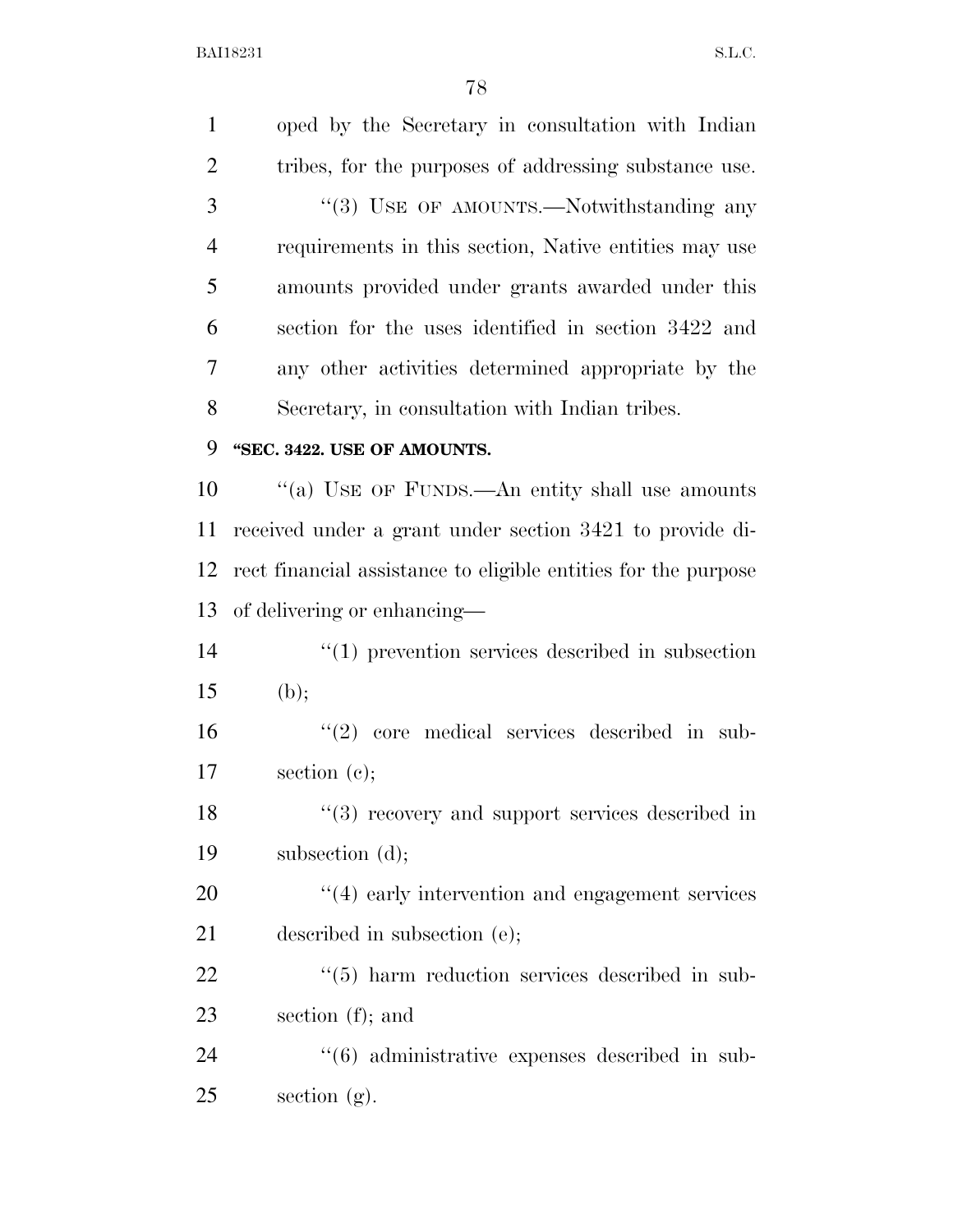''(b) PREVENTION SERVICES.—For purposes of this subsection, the term 'prevention services' means services, programs, or multi-sector strategies to prevent substance use disorder, including evidence-based education cam- paigns, community-based prevention programs, opioid di- version, collection and disposal of unused opioids, and services to at-risk populations.

8 "(c) CORE MEDICAL SERVICES.—For purposes of this section, the term 'core medical services' means the following services when provided to individuals with sub- stance use disorder or at risk for developing substance use disorder:

 ''(1) Substance use disorder treatments, includ- ing clinical stabilization services, withdrawal man- agement and detoxification, intensive inpatient treat- ment, intensive outpatient treatment, all forms of Federally-approved medication-assisted treatment, and residential recovery treatment.

19 ''(2) Outpatient and ambulatory health services, including those administered by federally qualified health centers and rural health clinics.

22  $\frac{1}{3}$  Hospice services.

23 ''(4) Mental health services.

24  $(5)$  Naloxone procurement, distribution, and training.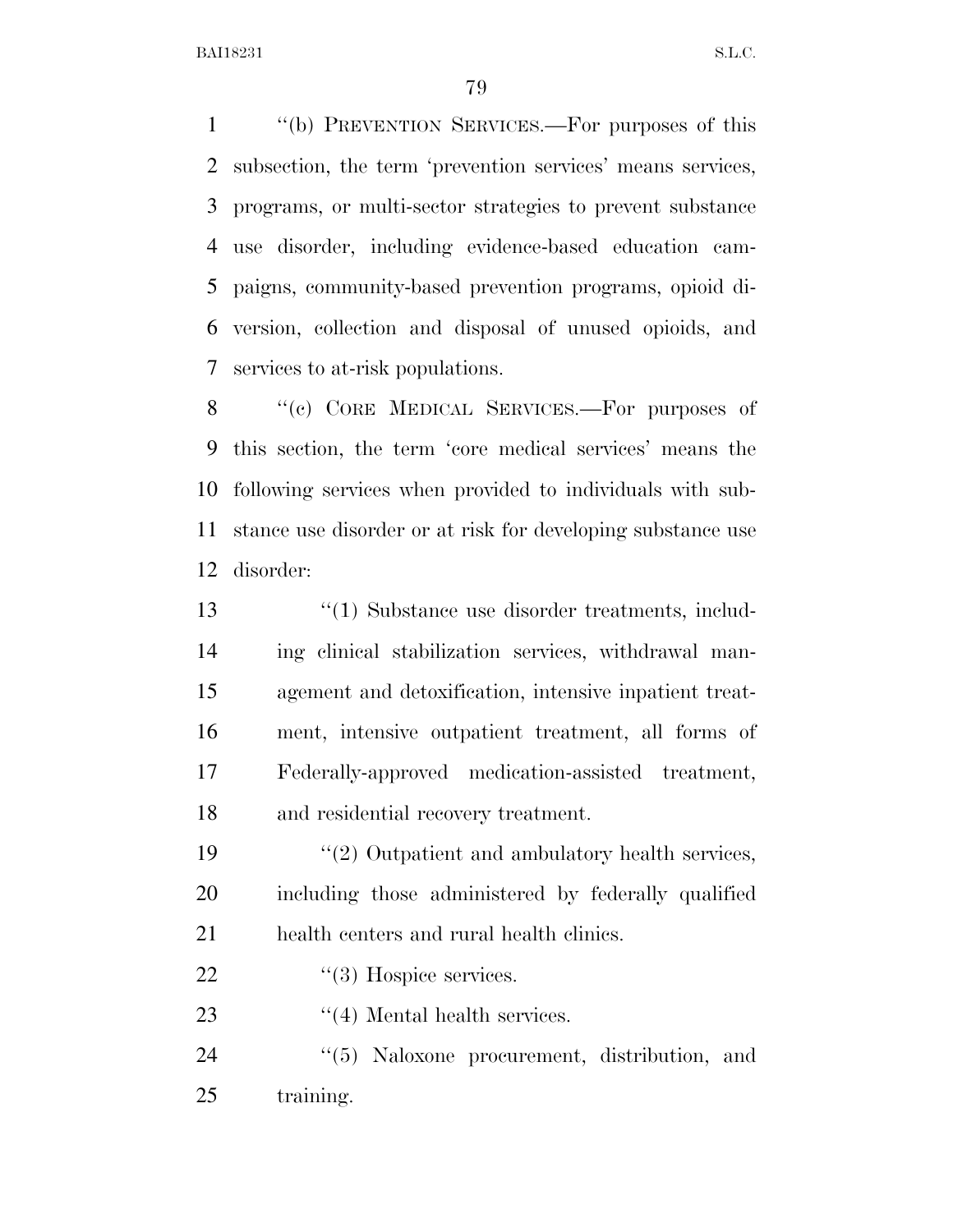1 ''(6) Pharmaceutical assistance and diagnostic testing related to the management of substance-use disorder and co-morbid conditions. 4 "(7) Home and community based health serv-

ices.

 ''(8) Comprehensive Case Management and care coordination, including treatment adherence services. 8 ''(9) Health insurance enrollment and cost- sharing assistance in accordance with section 3412. 10 "(d) RECOVERY AND SUPPORT SERVICES.—For pur- poses of subsection (a)(3), the term 'recovery and support services' means services, subject to the approval of the Secretary, that are provided to individuals with substance use disorder, including residential recovery treatment and housing, including for individuals receiving medication-as- sisted treatment, long term recovery services, 24/7 hotline services, medical transportation services, respite care for persons caring for individuals with substance use disorder, child care and family services while an individual is receiv- ing inpatient treatment services or at the time of out- patient services, outreach services, peer recovery services, nutrition services, and referrals for job training and career services, housing, legal services, and child care and family services.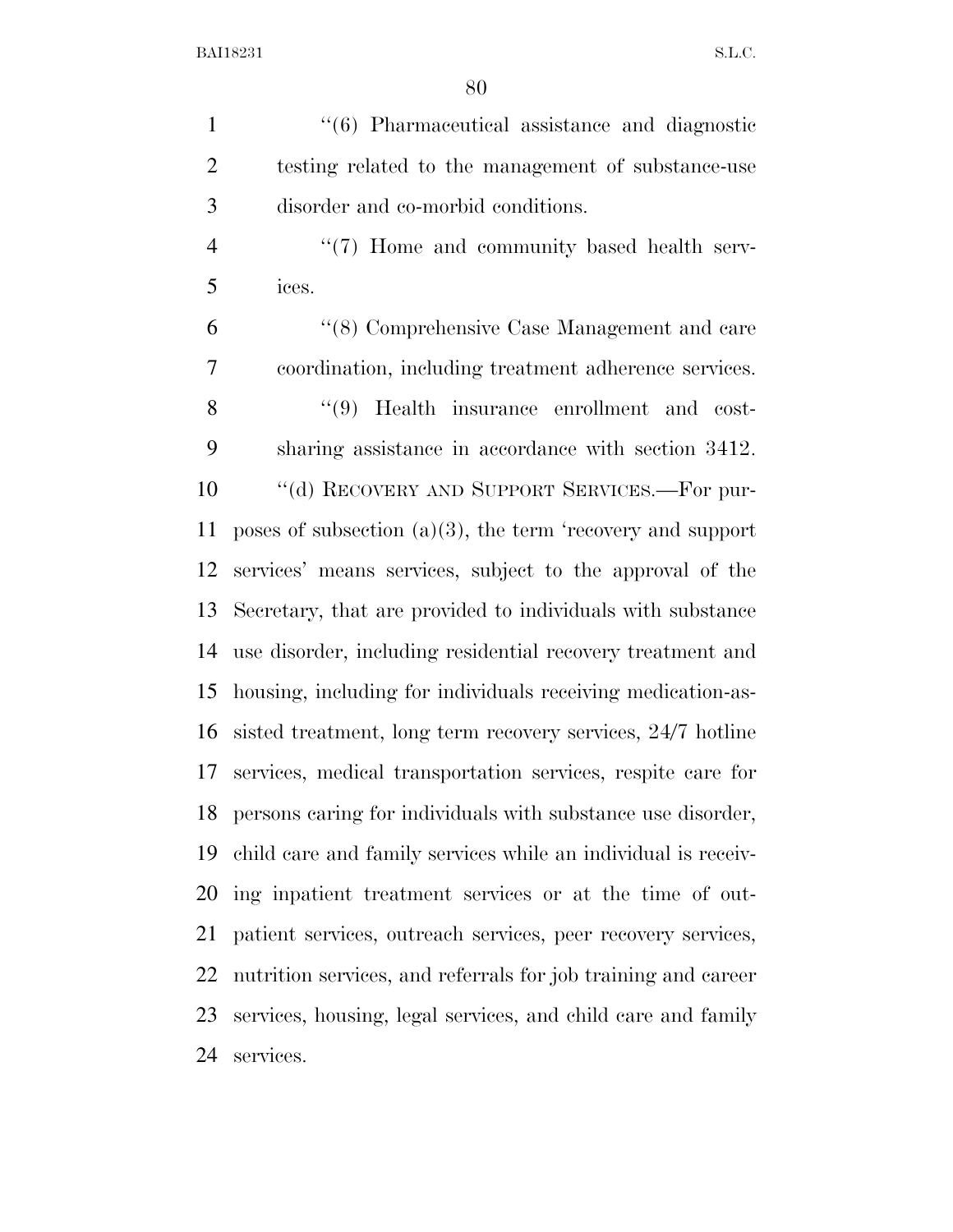''(e) EARLY INTERVENTION AND ENGAGEMENT SERVICES.—For purposes of this section, the term 'early intervention and engagement services' means services to provide rapid access to substance use disorder treatment services, counseling provided to individuals who have mis- used substances, who have experienced an overdose, or are at risk of developing substance use disorder and the provi- sion of referrals to facilitate the access of such individuals to core medical services or recovery and support services. The entities through which such services may be provided include emergency rooms, fire departments and emergency medical services, detention facilities, homeless shelters, law enforcement agencies, health care points of entry spec- ified by eligible areas, Federally qualified health centers, and rural health clinics.

 ''(f) HARM REDUCTION SERVICES.—For purposes of this subsection, the term 'harm reduction services' means evidence-based services provided to individuals engaging in substance use that reduce the risk of infectious disease transmission, overdose, or death, including by increasing access to health care.

 ''(g) ADMINISTRATION AND PLANNING.—An entity shall not use in excess of 10 percent of amounts received under a grant under section 3421 for administration, ac-counting, reporting, and program oversight functions, in-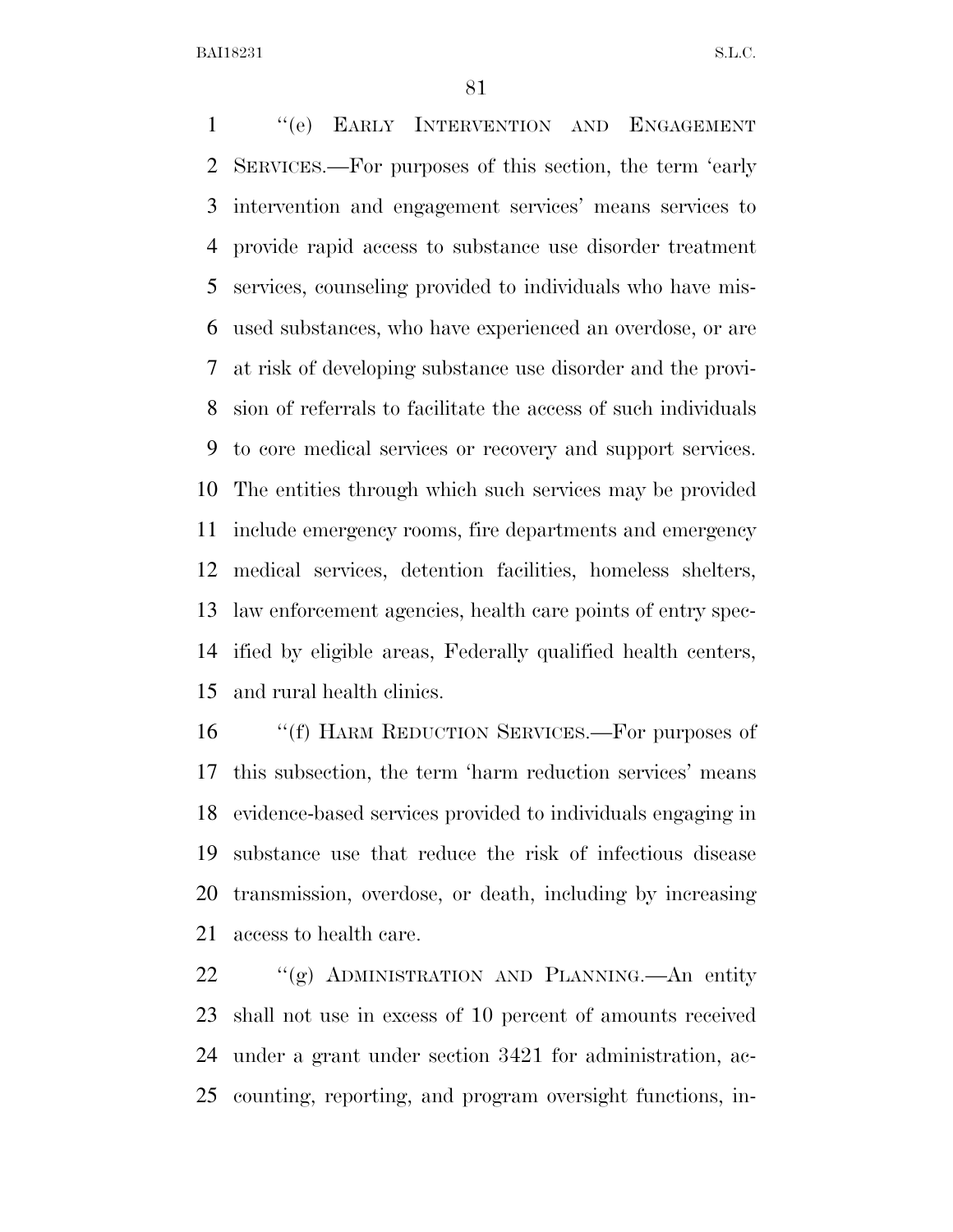cluding for the purposes of developing systems to improve data collection and data sharing.

#### **''SEC. 3423. TECHNICAL ASSISTANCE.**

 ''The Secretary may, directly or through grants or contracts, provide technical assistance to nonprofit private entities and Native entities regarding the process of sub- mitting to the Secretary applications for grants under sec- tion 3421, and may provide technical assistance with re- spect to the planning, development, and operation of any program or service carried out pursuant to such section.

## **''SEC. 3424. PLANNING AND DEVELOPMENT GRANTS.**

12 "(a) In GENERAL.—The Secretary may provide plan- ning grants to public, nonprofit private, and Native enti- ties for purposes of assisting such entities in expanding their capacity to provide substance use disorder treatment services in low-income communities and affected sub- populations that are underserviced with respect to such services.

 ''(b) AMOUNT.—A grant under this section may be made in an amount not to exceed \$150,000.

# **''SEC. 3425. AUTHORIZATION OF APPROPRIATIONS.**

 ''There is authorized to be appropriated to carry out this subtitle—

''(1) \$500,000,000 for fiscal year 2019;

''(2) \$500,000,000 for fiscal year 2020;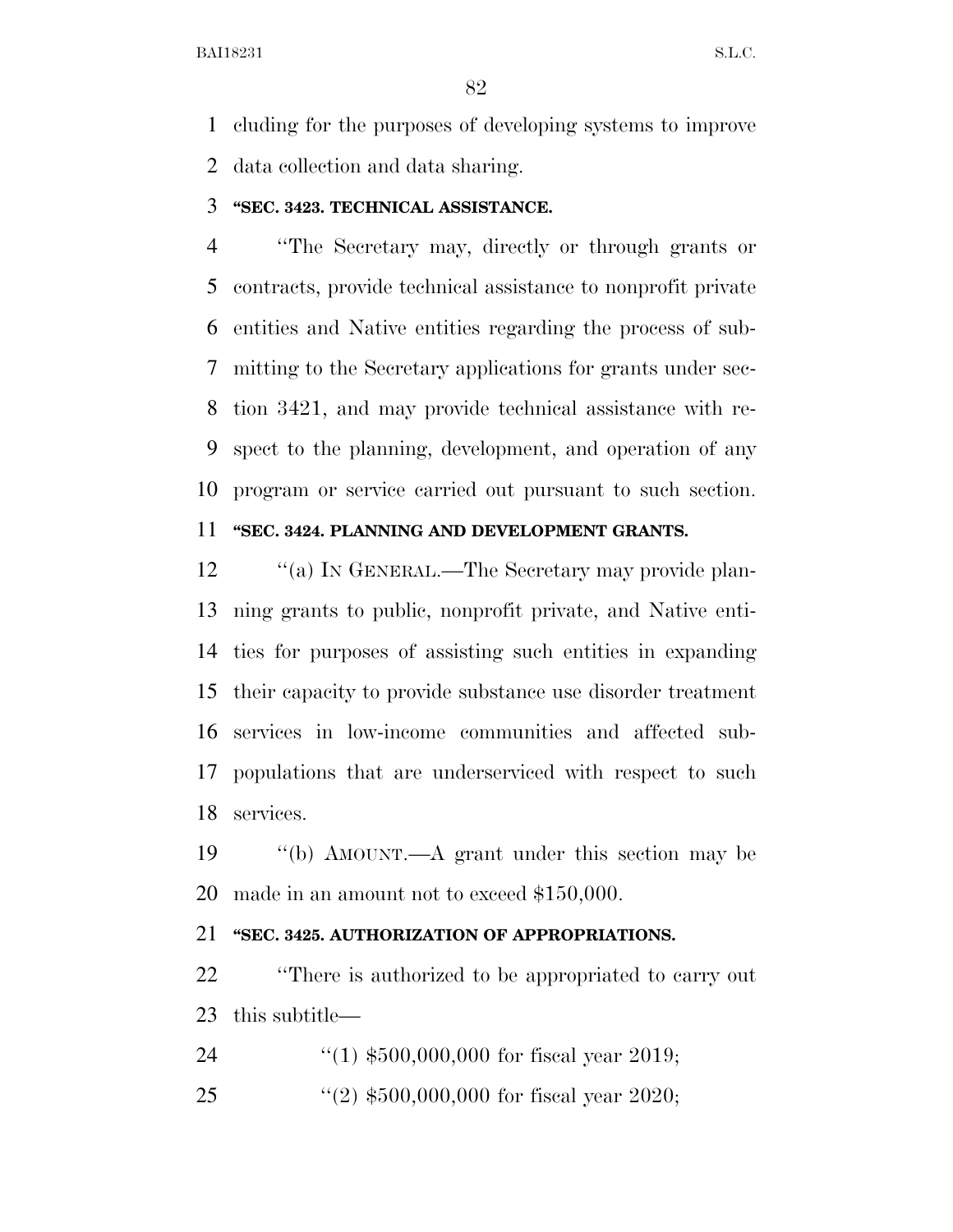| 1              | $(3)$ \$500,000,000 for fiscal year 2021;         |
|----------------|---------------------------------------------------|
| 2              | "(4) $$500,000,000$ for fiscal year 2022;         |
| 3              | "(5) $$500,000,000$ for fiscal year 2023;         |
| $\overline{4}$ | $(6)$ \$500,000,000 for fiscal year 2024;         |
| 5              | $\lq(7)$ \$500,000,000 for fiscal year 2025;      |
| 6              | $(8)$ \$500,000,000 for fiscal year 2026;         |
| 7              | $(9)$ \$500,000,000 for fiscal year 2027; and     |
| 8              | $(10)$ \$500,000,000 for fiscal year 2028.        |
| 9              | "Subtitle D—Miscellaneous                         |
| 10             | <b>Provisions</b>                                 |
| 11             | "SEC. 3431. SPECIAL PROJECTS OF NATIONAL SIGNIFI- |
| 12             | CANCE.                                            |
| 13             | "(a) IN GENERAL.—The Secretary, acting in con-    |
|                |                                                   |

 sultation with the Director of the Office of National Drug Control Policy, shall award grants to entities to administer special projects of national significance to support the de- velopment of innovative and original models for the deliv-ery of substance use disorder treatment services.

 ''(b) GRANTS.—The Secretary shall award grants under a project under subsection (a) to entities eligible for grants under subtitles A, B, and C based on newly emerging needs of individuals receiving assistance under this title.

 ''(c) REPLICATION.—The Secretary shall make infor-mation concerning successful models or programs devel-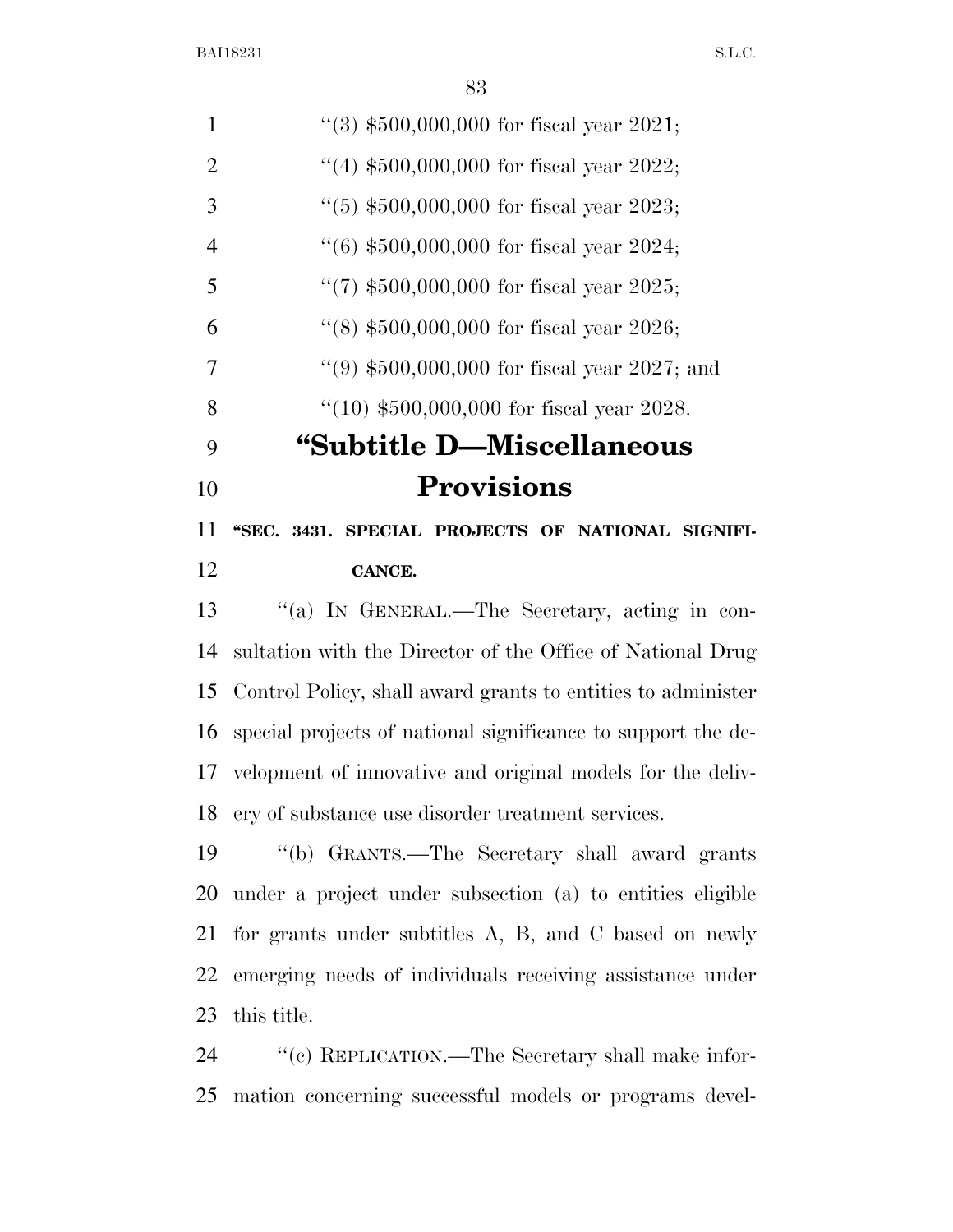oped under this section available to grantees under this title for the purpose of coordination, replication, and inte- gration. To facilitate efforts under this subsection, the Secretary may provide for peer-based technical assistance for grantees funded under this section.

''(d) GRANTS TO TRIBAL GOVERNMENTS.—

7 "(1) INDIAN TRIBES.—In this section, the term 'Indian tribe' has the meaning given such term in section 4 of the Indian Self-Determination and Edu-cation Assistance Act.

11 "(2) USE OF FUNDS.—The Secretary, acting through the Indian Health Service, shall use 10 per- cent of the amount available under this section for each fiscal year to provide grants to Indian tribes for the purposes of supporting the development of innovative and original models for the delivery of substance use disorder treatment and services, in- cluding the development of culturally-informed care models.

20 "'(e) AUTHORIZATION OF APPROPRIATIONS.—There is authorized to be appropriated to carry out this section—

- ''(1) \$500,000,000 for fiscal year 2019;
- ''(2) \$500,000,000 for fiscal year 2020;
- ''(3) \$500,000,000 for fiscal year 2021;
- ''(4) \$500,000,000 for fiscal year 2022;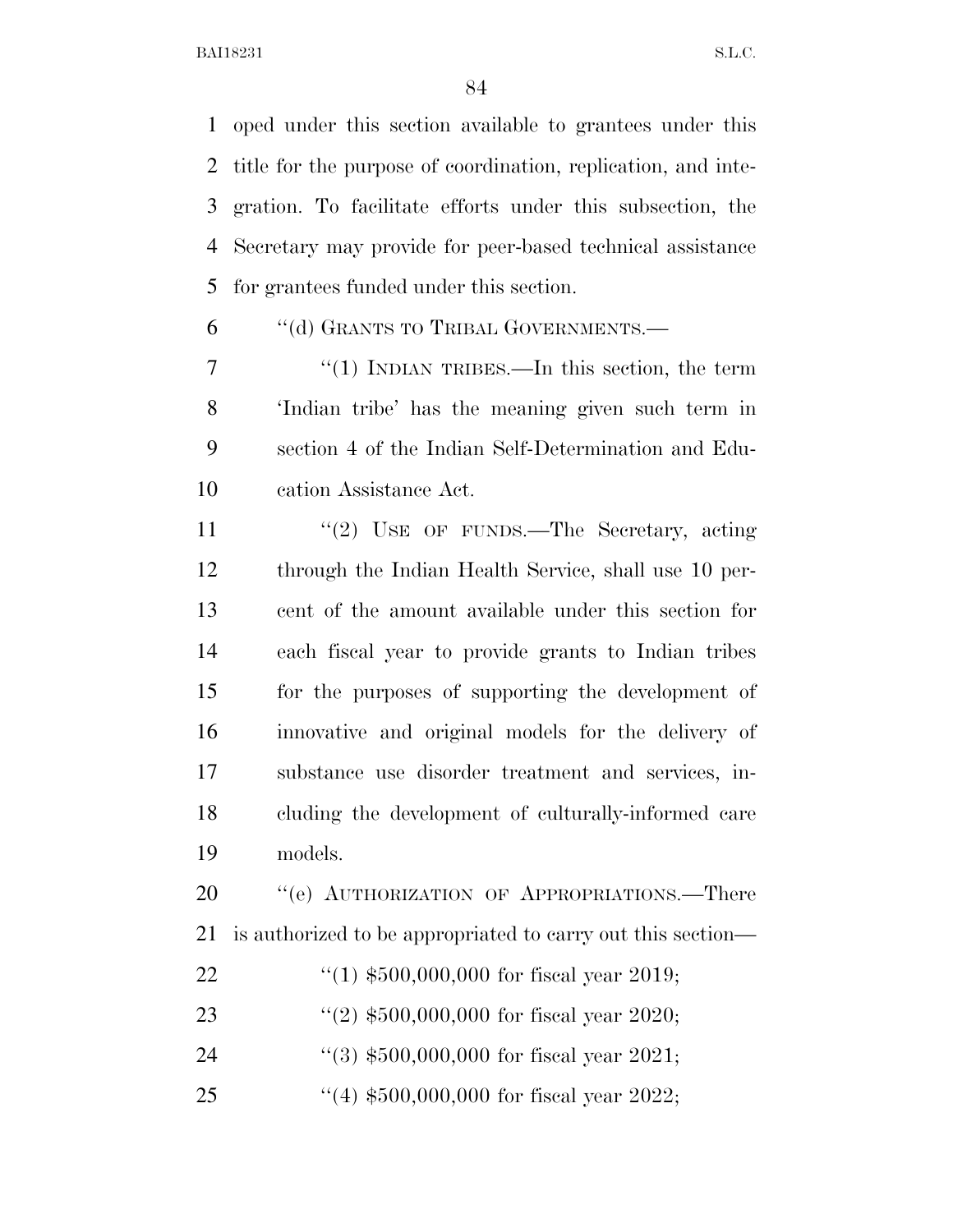$\sim$ 

|                | 85                                                           |
|----------------|--------------------------------------------------------------|
| $\mathbf{1}$   | $(5)$ \$500,000,000 for fiscal year 2023;                    |
| $\overline{2}$ | $(6)$ \$500,000,000 for fiscal year 2024;                    |
| 3              | "(7) $$500,000,000$ for fiscal year 2025;                    |
| $\overline{4}$ | $(8)$ \$500,000,000 for fiscal year 2026;                    |
| 5              | "(9) $$500,000,000$ for fiscal year 2027; and                |
| 6              | $(10)$ \$500,000,000 for fiscal year 2028.                   |
| 7              | "SEC. 3432. EDUCATION AND TRAINING CENTERS.                  |
| 8              | "(a) In GENERAL.—The Secretary may make grants               |
| 9              | and enter into contracts to assist public and nonprofit pri- |
| 10             | vate entities, and schools, and academic health centers in   |
| 11             | meeting the cost of projects—                                |
| 12             | $\lq(1)$ to train health personnel, including practi-        |
| 13             | tioners in programs under this title and other com-          |
| 14             | munity providers, including counselors, case man-            |
| 15             | agers, social workers, peer recovery coaches, and            |
| 16             | harm reduction workers, in the diagnosis, treatment,         |
| 17             | and prevention of substance use disorders, including         |
| 18             | measures for the prevention and treatment of co-oc-          |
| 19             | curring infectious diseases and other conditions, and        |

 including (as applicable to the type of health profes- sional involved), care for women, pregnant women, and children;

23  $\qquad$  ''(2) to train the faculty of schools of medicine, nursing, public health, osteopathic medicine, den-tistry, allied health, and mental health practice to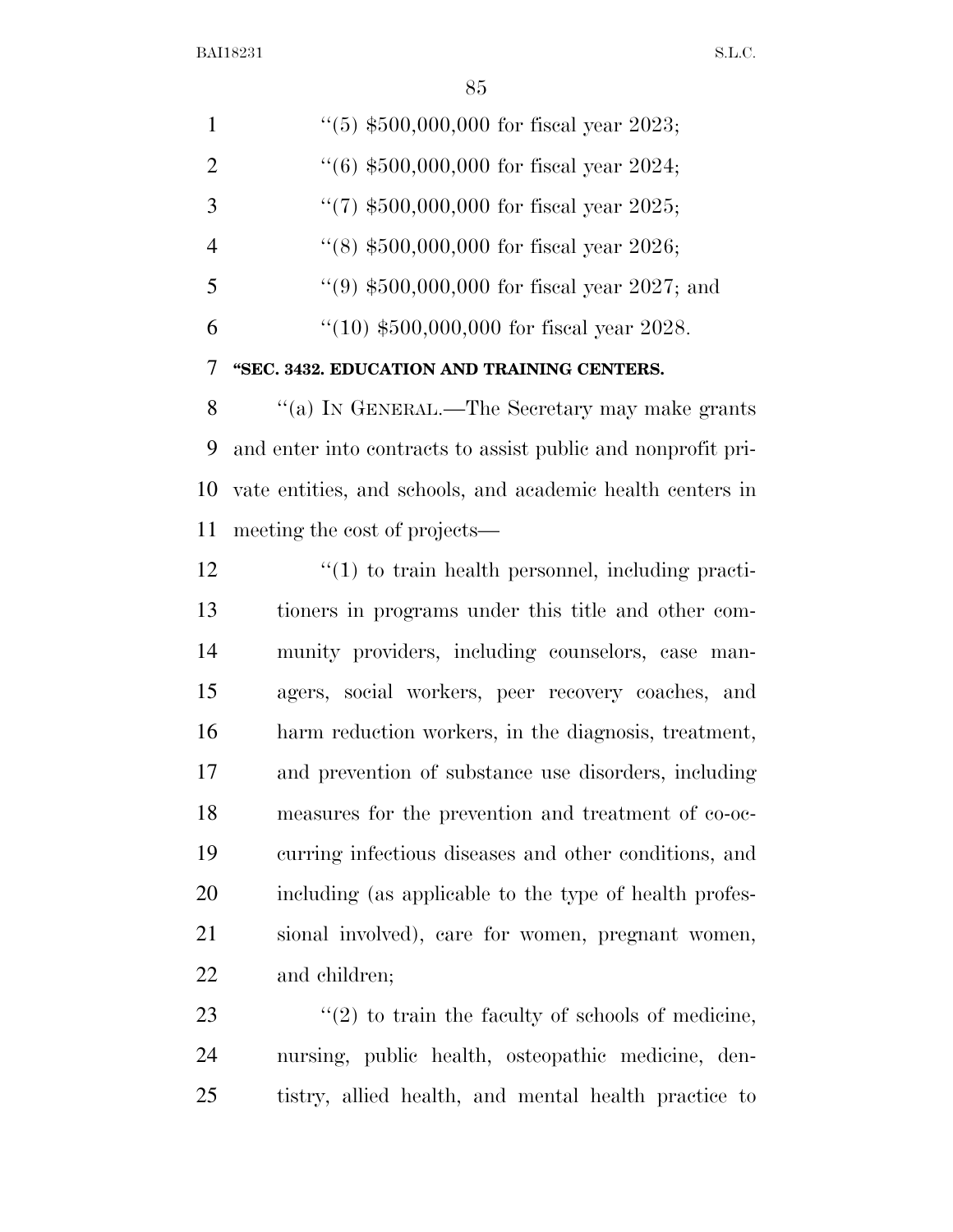| $\mathbf{1}$   | teach health professions students to screen for and           |
|----------------|---------------------------------------------------------------|
| $\overline{2}$ | provide for the needs of individuals with substance           |
| 3              | use disorders or at risk of substance use; and                |
| $\overline{4}$ | $\cdot\cdot\cdot(3)$ to develop and disseminate curricula and |
| 5              | resource materials relating to evidence-based prac-           |
| 6              | tices for the screening, prevention, and treatment of         |
| 7              | substance use disorders, including information about          |
| 8              | prescribing best practices, alternative pain therapies,       |
| 9              | and Federally-approved medication assisted treat-             |
| 10             | ment options.                                                 |
| 11             | "(b) PREFERENCE IN MAKING GRANTS.-In making                   |
| 12             | grants under subsection (a), the Secretary shall give pref-   |
| 13             | erence to qualified projects that will—                       |
| 14             | $f'(1)$ train, or result in the training of, health           |
| 15             | professionals, including counselors, case managers,           |
| 16             | social workers, peer recovery coaches, and harm re-           |
| 17             | duction workers, who will provide substance use dis-          |
| 18             | order treatments for underserved groups, including            |
| 19             | minority individuals and Indians with substance use           |
| 20             | disorder and other individuals who are at a high risk         |
| 21             | of substance use;                                             |
| 22             | $\lq(2)$ train, or result in the training of, minority        |
| 23             | health professionals and minority allied health pro-          |
| 24             | fessionals, including counselors, case managers, so-          |

cial workers, peer recovery coaches, and harm reduc-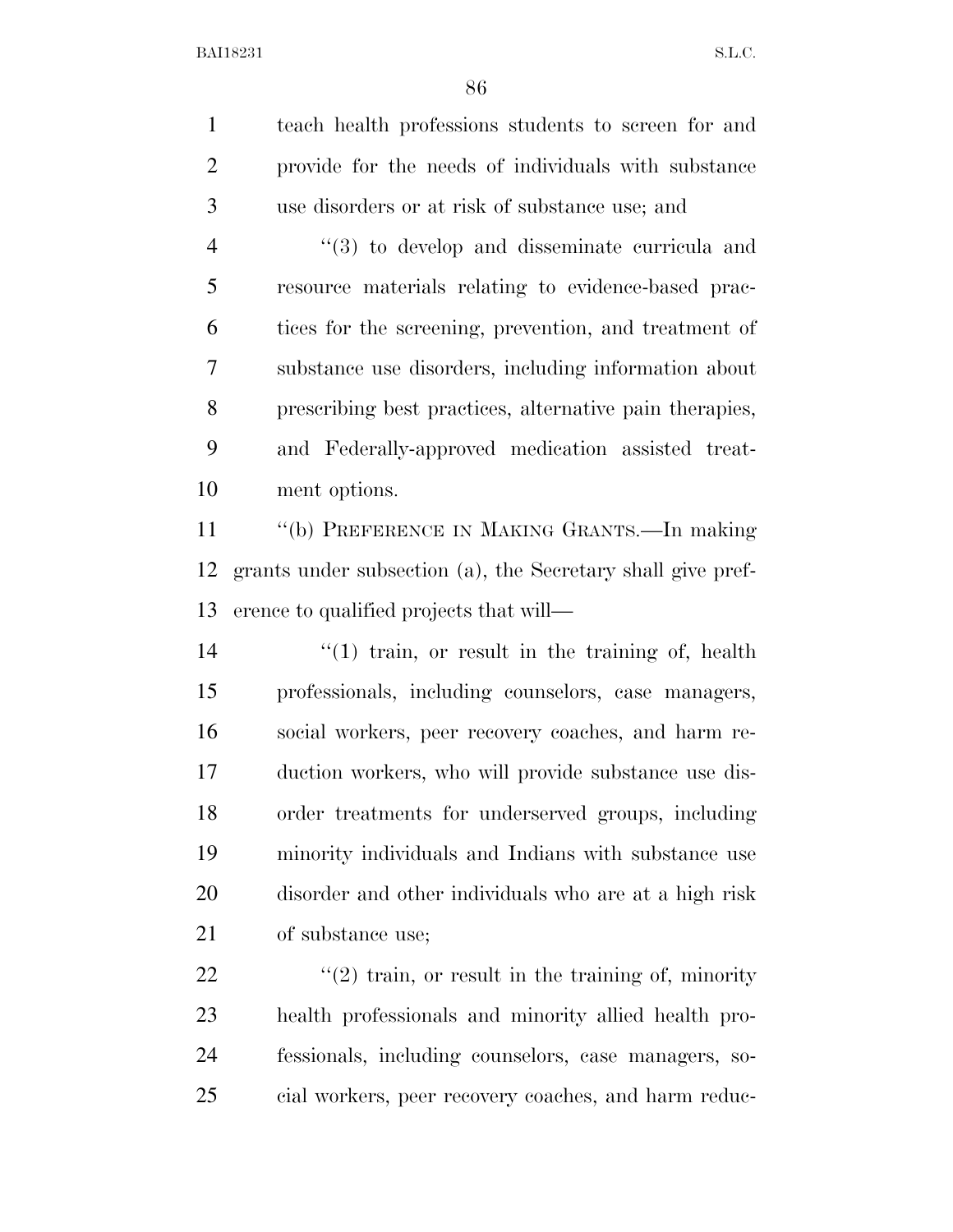|  |  | tion workers, to provide substance use disorder |  |
|--|--|-------------------------------------------------|--|
|  |  | treatment for individuals with such disease;    |  |

3 (3) train or result in the training of individ- uals, including counselors, case managers, social workers, peer recovery coaches, and harm reduction workers, who will provide substance use disorder treatment in rural or other areas that are under-served by current treatment structures; and

 ''(4) train or result in the training of health professionals and allied health professionals, includ- ing counselors, case managers, social workers, peer recovery coaches, and harm reduction workers, to provide treatment for infectious diseases and mental health conditions co-occurring with substance use disorder.

 ''(c) NATIVE EDUCATION AND TRAINING CEN- TERS.—The Secretary shall use 10 percent of the amount available under subsection (d) for each fiscal year to pro-vide grants authorized under this subtitle to—

''(1) tribal colleges and universities;

21 ''(2) Indian Health Service grant funded insti-tutions; and

23 ''(3) Native partner institutions, including insti- tutions of higher education with medical training programs that partner with one or more Indian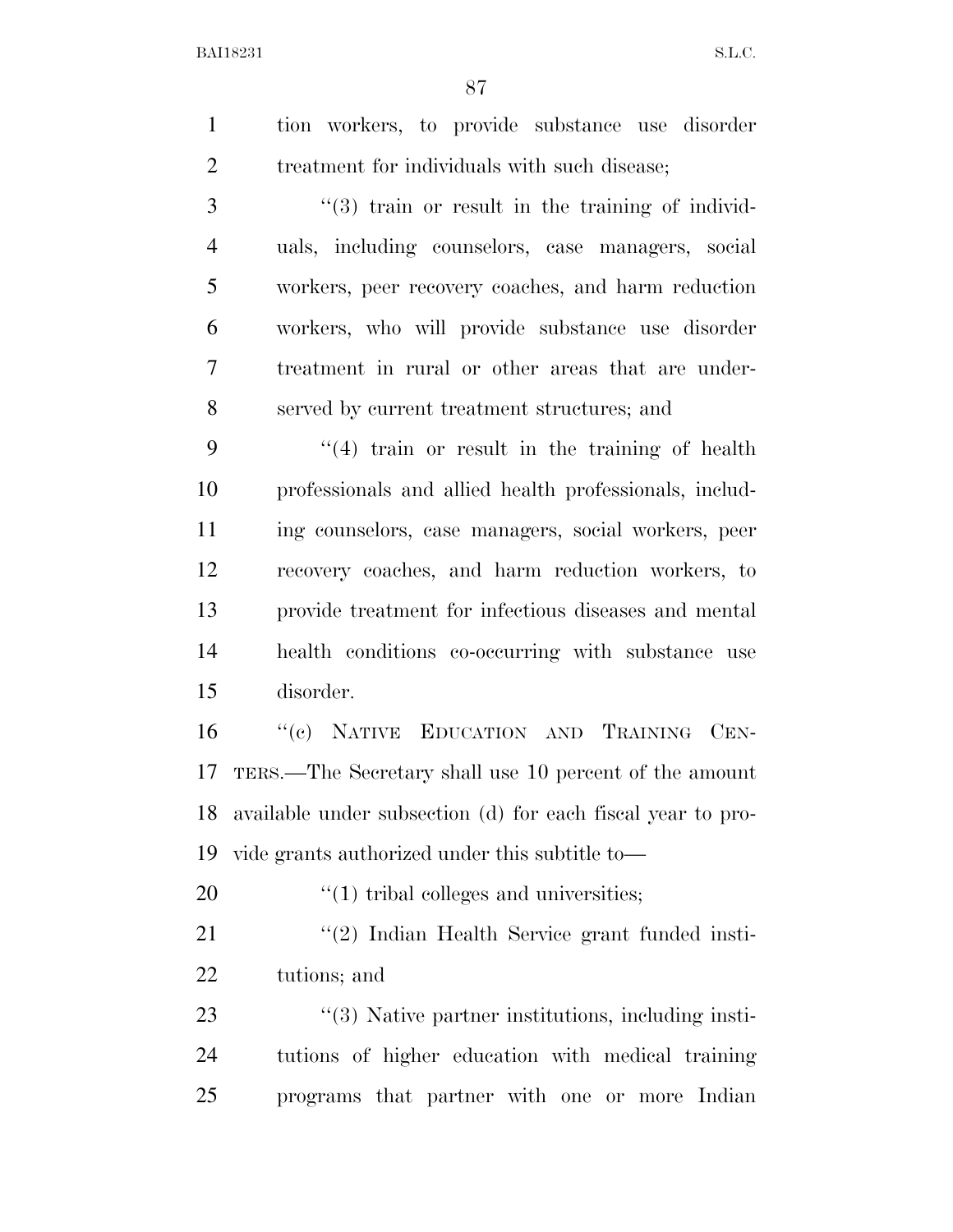| $\mathbf{1}$   | tribes, tribal organizations, Native Hawaiian organi-         |
|----------------|---------------------------------------------------------------|
| $\overline{2}$ | zations, or tribal colleges and universities to train         |
| 3              | Native health professionals that will provide sub-            |
| $\overline{4}$ | stance use disorder treatment services in Native              |
| 5              | communities.                                                  |
| 6              | "(d) AUTHORIZATION OF APPROPRIATIONS.—There                   |
| 7              | is authorized to be appropriated to carry out this section—   |
| 8              | "(1) $$400,000,000$ for fiscal year 2019;                     |
| 9              | "(2) $$400,000,000$ for fiscal year 2020;                     |
| 10             | "(3) $$400,000,000$ for fiscal year 2021;                     |
| 11             | "(4) $$400,000,000$ for fiscal year 2022;                     |
| 12             | $(5)$ \$400,000,000 for fiscal year 2023;                     |
| 13             | $(6)$ \$400,000,000 for fiscal year 2024;                     |
| 14             | "(7) $$400,000,000$ for fiscal year 2025;                     |
| 15             | "(8) $$400,000,000$ for fiscal year 2026;                     |
| 16             | "(9) $$400,000,000$ for fiscal year 2027; and                 |
| 17             | "(10) $$400,000,000$ for fiscal year 2028.                    |
|                | 18 "SEC. 3433. OTHER PROVISIONS.                              |
| 19             | "(a) MEDICATION ASSISTED TREATMENT.—The Sec-                  |
| 20             | retary may not make a grant under this title unless the       |
| 21             | applicant for the grant agrees to require all entities offer- |
| 22             | ing substance use disorder treatment services under the       |
| 23             | grant to offer all Federally approved forms of medication-    |

 assisted substance use treatment for the substance use disorders for which the applicant offers treatment.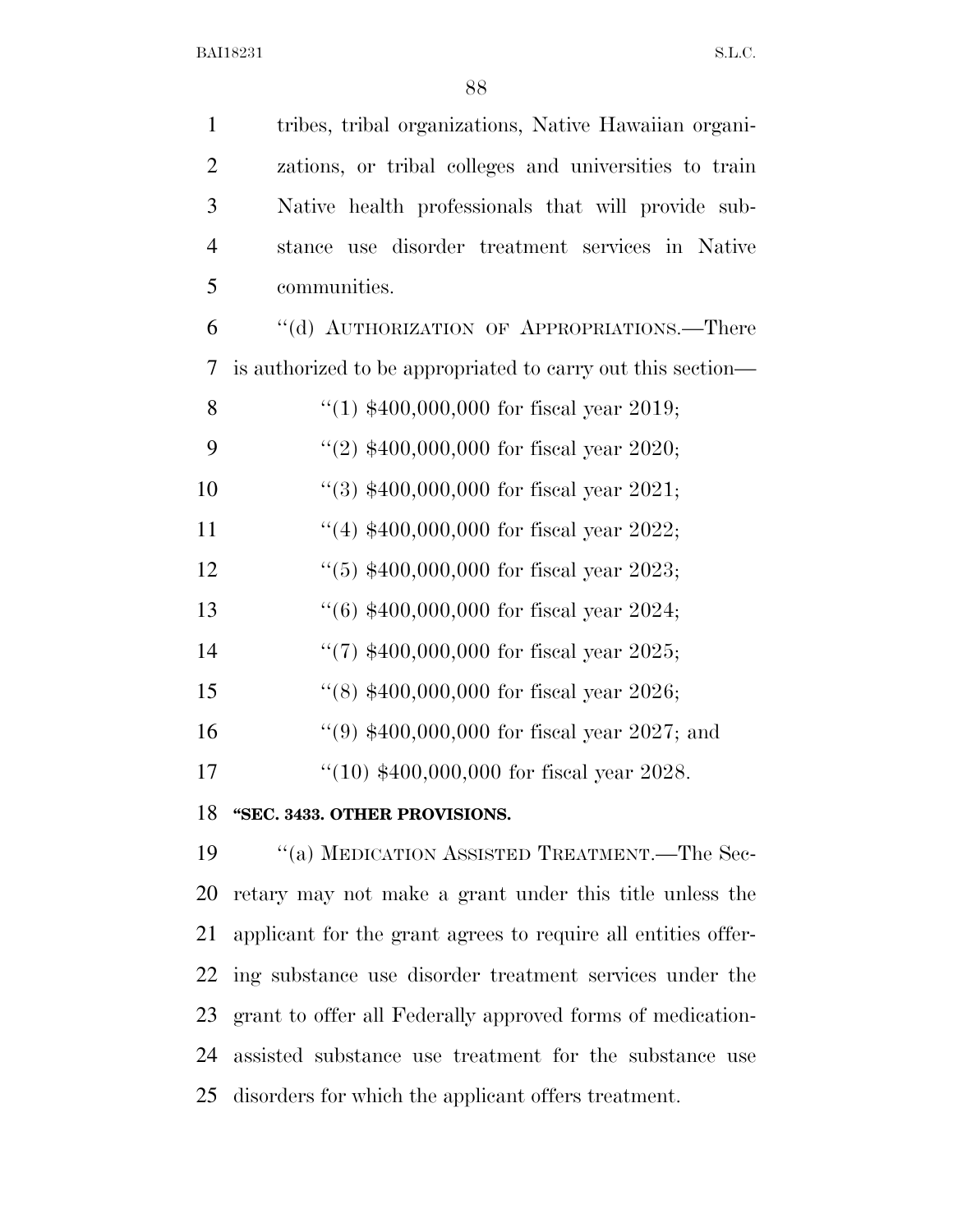| $\mathbf{1}$   | "(b) WAIVER.—The Secretary may grant a waiver              |
|----------------|------------------------------------------------------------|
| $\overline{2}$ | with respect to any requirement of this title if the grant |
| 3              | applicant involved—                                        |
| $\overline{4}$ | $\lq(1)$ submits to the Secretary a justification          |
| 5              | containing such information as the Secretary shall         |
| 6              | require; and                                               |
| 7              | $\lq(2)$ agrees to require all entities offering sub-      |
| 8              | stance use disorder treatment services under the           |
| 9              | grant                                                      |
| 10             | $\lq\lq$ to offer at least two Federally-ap-               |
| 11             | proved forms of medication-assisted treatment              |
| 12             | on site;                                                   |
| 13             | "(B) provide counseling to patients on the                 |
| 14             | benefits and risks of all forms of Federally-ap-           |
| 15             | proved medication-assisted treatments; and                 |
| 16             | $\lq\lq$ maintain an affiliation with a pro-               |
| 17             | vider that can prescribe or otherwise dispense             |
| 18             | all other forms of Federally-approved medica-              |
| 19             | tion-assisted treatment.                                   |
| 20             | "(c) GAO STUDY.—Not later than 1 year after the            |
| 21             | date of enactment of this title, the Comptroller General   |
| 22             | of the United States shall submit to Congress a com-       |
| 23             | prehensive report describing any relationship between sub- |
| 24             | stance use rates, pain management practices of the Indian  |
| 25             | Health Service, and patient request denials through the    |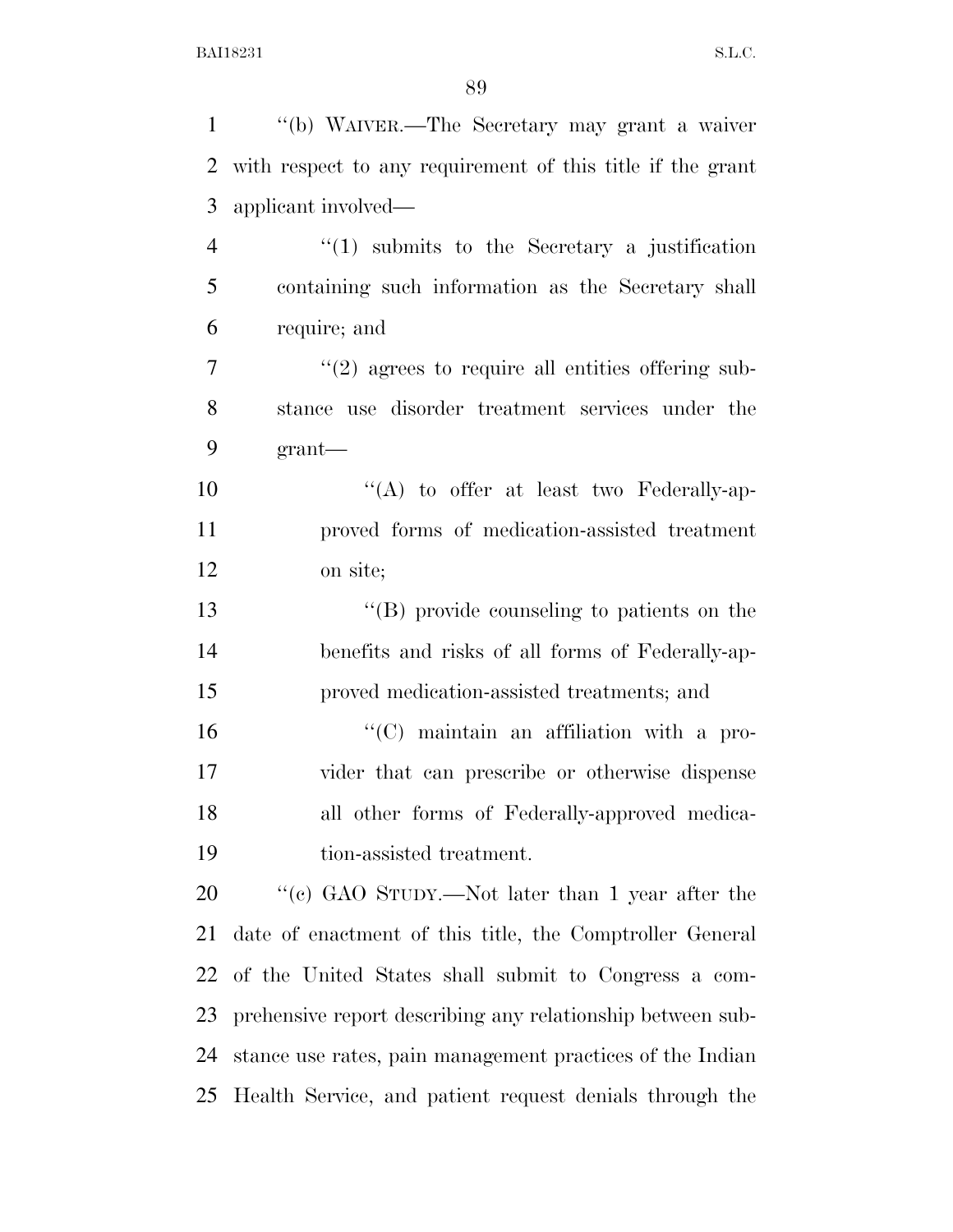purchased/referred care program of the Indian Health Service.

# **''SEC. 3434. STANDARDS FOR SUBSTANCE USE DISORDER TREATMENT AND RECOVERY FACILITIES.**

 ''(a) IN GENERAL.—Not later than 3 years after the date of enactment of this title, the Secretary, in consulta- tion with the American Society of Addiction Medicine, shall promulgate model standards for the regulation of substance use disorder treatment services.

 ''(b) CONTENTS.—The model standards promulgated under subsection (a) shall—

12 ''(1) identify the types of providers intended to be covered without regard to whether such providers participate in any Federal health care program (as defined in section 1128B(f) of the Social Security Act (42 U.S.C. 1320a–7b(f)) and shall not include a private practitioner who is already licensed by a State medical licensing board and whose practice is limited to outpatient care;

  $(2)$  require that all substance use disorder treatment services be licensed by the respective States for the levels of care which they provide;

23 ''(3) identify the professional credentials needed by each type of substance use disorder treatment professional;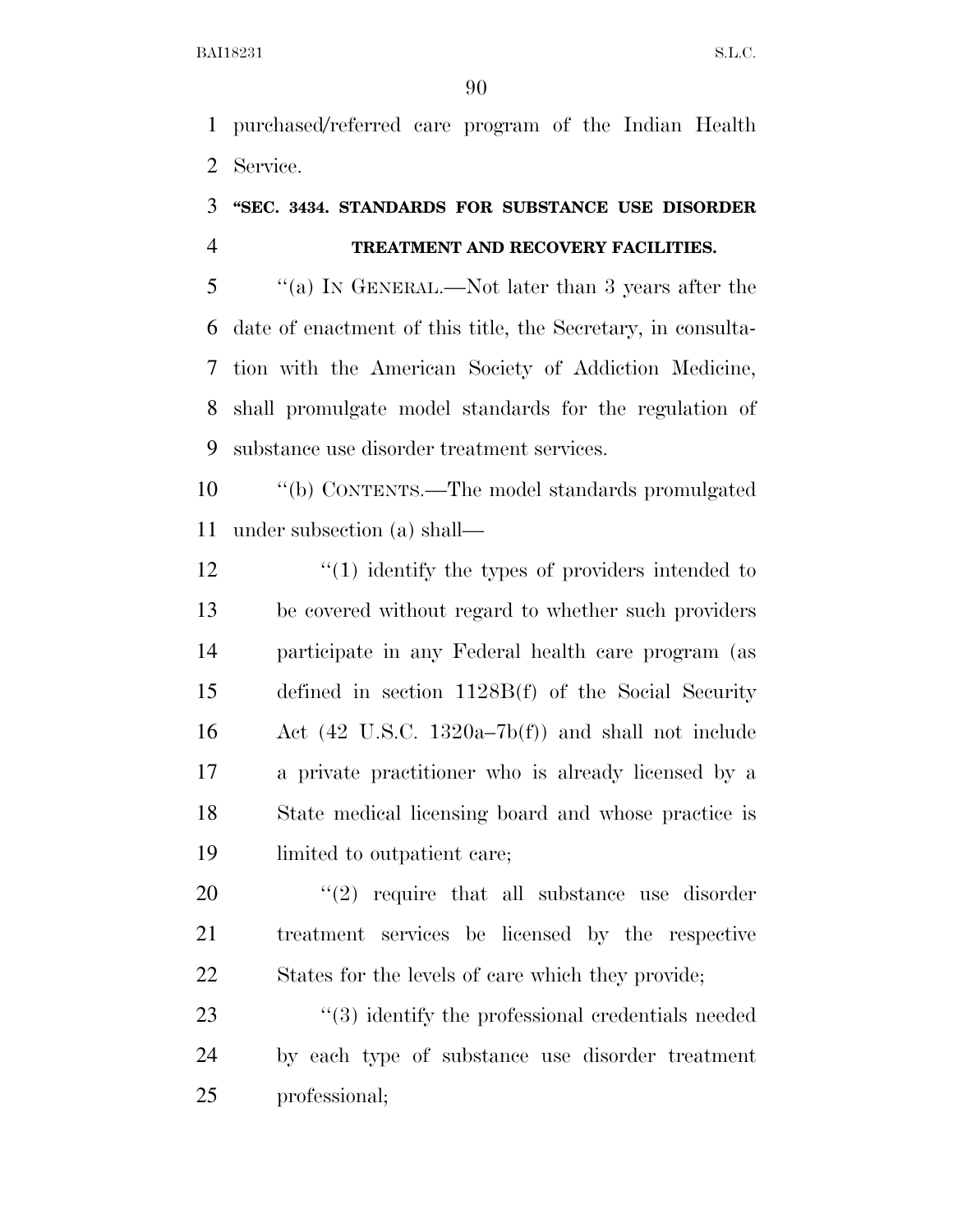1 ''(4) require that patients have access to li- censed substance use disorder treatment services, in- cluding health care providers and physicians, for in- patient and outpatient care; ''(5) identify and develop strategies for States to ensure that all substance use disorder patients re- ceive a medical assessment, including for co-occur- ring mental health issues and infectious diseases; ''(6) require States to implement a process to ensure that residential treatment provider qualifica- tions are verified by the single State agency serving as the primary regulator in the State for substance use disorder treatment services (as required in para- graph (13)) or by an independent third party with the necessary competencies to use evidence-based pa- tient placement assessment tools and nationally-rec- ognized program standards, as applicable; 18 ''(7) ensure that patients receiving substance use disorder treatment have access directly, by refer- ral, or in such other manner as determined by the Secretary, to all Federally-approved medication-as-

22 sisted treatments for substance use disorder;

23 ''(8) develop standards for data reporting and require compilation of Statewide reports;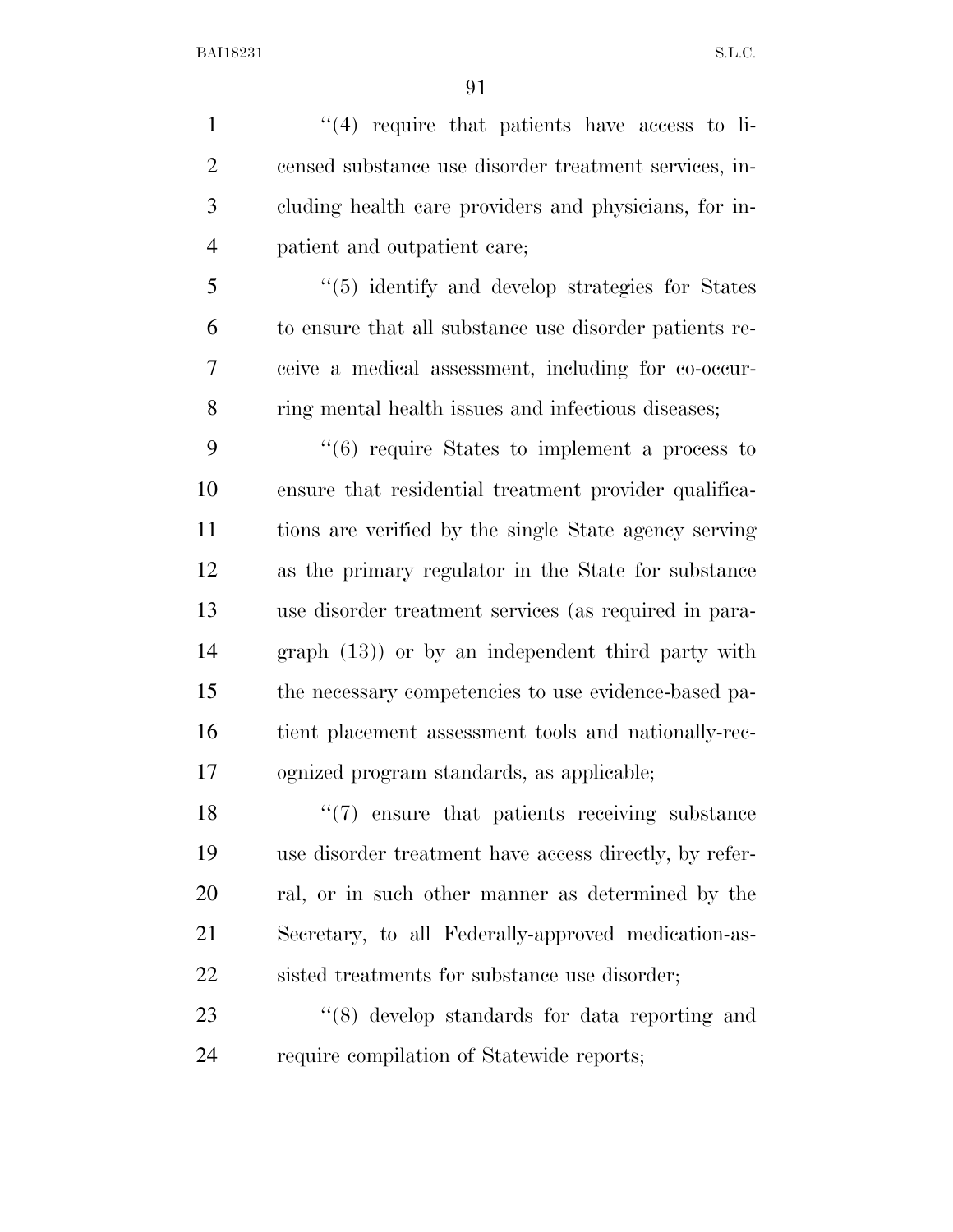| $\mathbf{1}$   | $``(9)$ develop standards for licensed providers to       |
|----------------|-----------------------------------------------------------|
| $\overline{2}$ | ensure all patients receive an outpatient treatment       |
| 3              | and discharge plan;                                       |
| $\overline{4}$ | $\degree$ (10) develop standards for the certification of |
| 5              | recovery residences that have an ongoing economic         |
| 6              | relationship with any commercial substance use dis-       |
| $\overline{7}$ | order treatment service, including any relationship       |
| 8              | with any such service that includes receiving or mak-     |
| 9              | ing referrals for substance use disorder treatment,       |
| 10             | including—                                                |
| 11             | $\lq\lq$ application, inspection, and renewal             |
| 12             | procedures for recovery residences;                       |
| 13             | $\lq\lq$ fire, safety, and health standards;              |
| 14             | $\lq\lq$ standards for equipping residences               |
| 15             | with naloxone and training residence owners,              |
| 16             | operators, and employees in the administration            |
| 17             | of naloxone;                                              |
| 18             | "(D) standards for recovery residence own-                |
| 19             | ers and operators; and                                    |
| 20             | $\lq\lq(E)$ standards to identify, disqualify from        |
| 21             | grant funding, and refer to the appropriate reg-          |
| 22             | ulatory authority any entity engaged in the so-           |
| 23             | liciting or receiving of a commission, benefit,           |
| 24             | bonus, rebate, kickback, or bribe, directly or in-        |
| 25             | directly, in cash or in kind, or engaging in any          |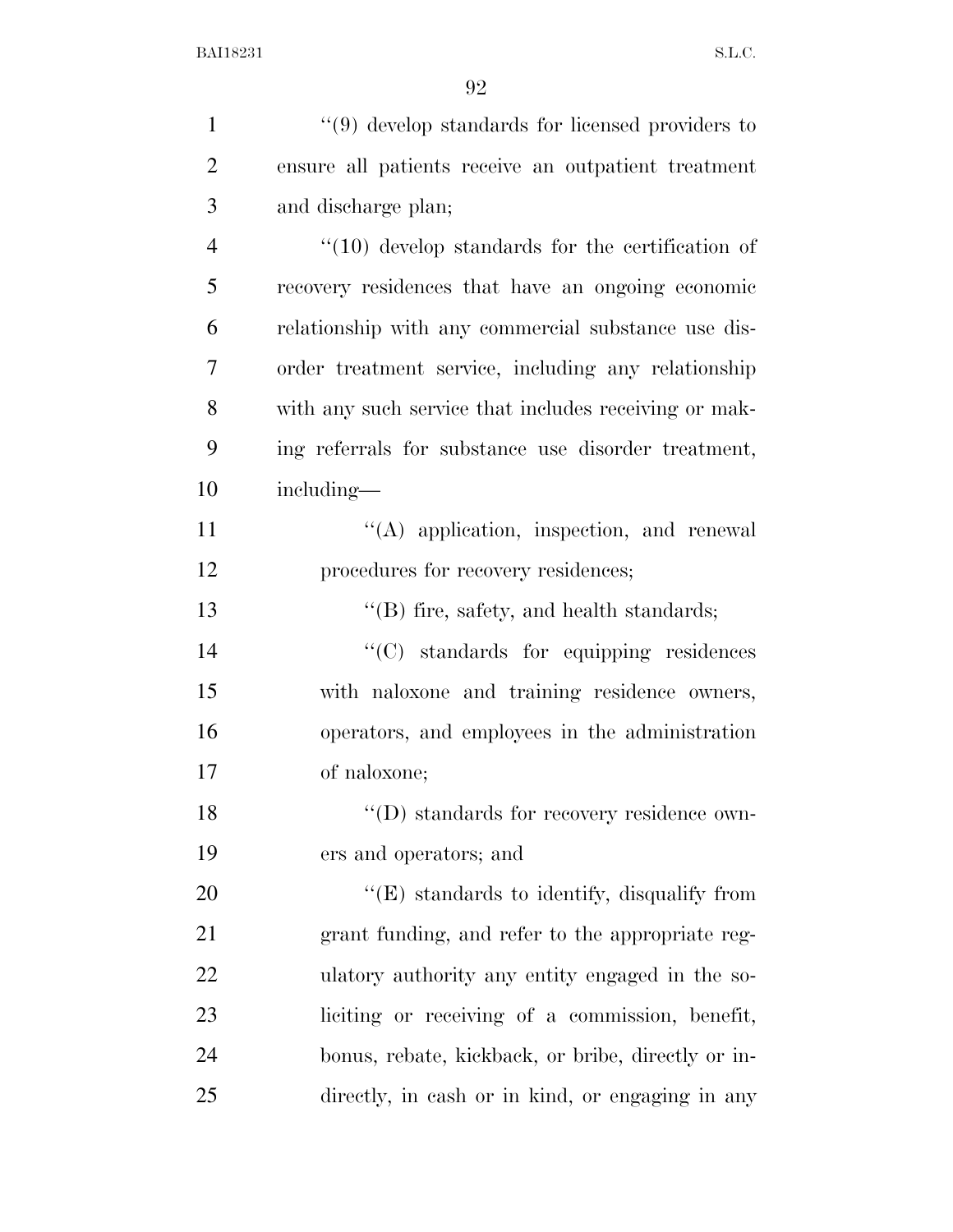| $\mathbf{1}$   | split-fee arrangement, aimed at inducing the re-         |
|----------------|----------------------------------------------------------|
| $\overline{2}$ | ferral of a patient to or from a substance use           |
| 3              | disorder treatment service;                              |
| $\overline{4}$ | $\lq(11)$ establish a toll-free telephone number to      |
| 5              | handle complaints about recovery residences;             |
| 6              | $\lq(12)$ establish and maintain on a publicly ac-       |
| 7              | cessible internet website a list of all recovery resi-   |
| 8              | dences in the State that have a certification in effect  |
| 9              | in accordance with this section;                         |
| 10             | $\degree$ (13) require the designation of a single State |
| 11             | agency to serve as the primary regulator in the          |
| 12             | State for substance use disorder treatment services;     |
| 13             | $\cdot$ (14) require a single State agency to imple-     |
| 14             | ment a process to ensure that treatment provider as-     |
| 15             | sessments for all substance use disorder treatment       |
| 16             | services, including levels of care and length-of-stay    |
| 17             | recommendations, are verified by an independent          |
| 18             | third party that has the necessary competencies to       |
| 19             | evidence-based patient placement assessment<br>use       |
| 20             | tools and nationally-recognized program standards,       |
| 21             | as applicable; and                                       |
| 22             | $"(15)$ consider existing barriers to substance          |
| 23             | use disorder treatment and service access, including     |
| 24             | capacity and infrastructure needs, as well as access     |
| 25             | to culturally attuned services.                          |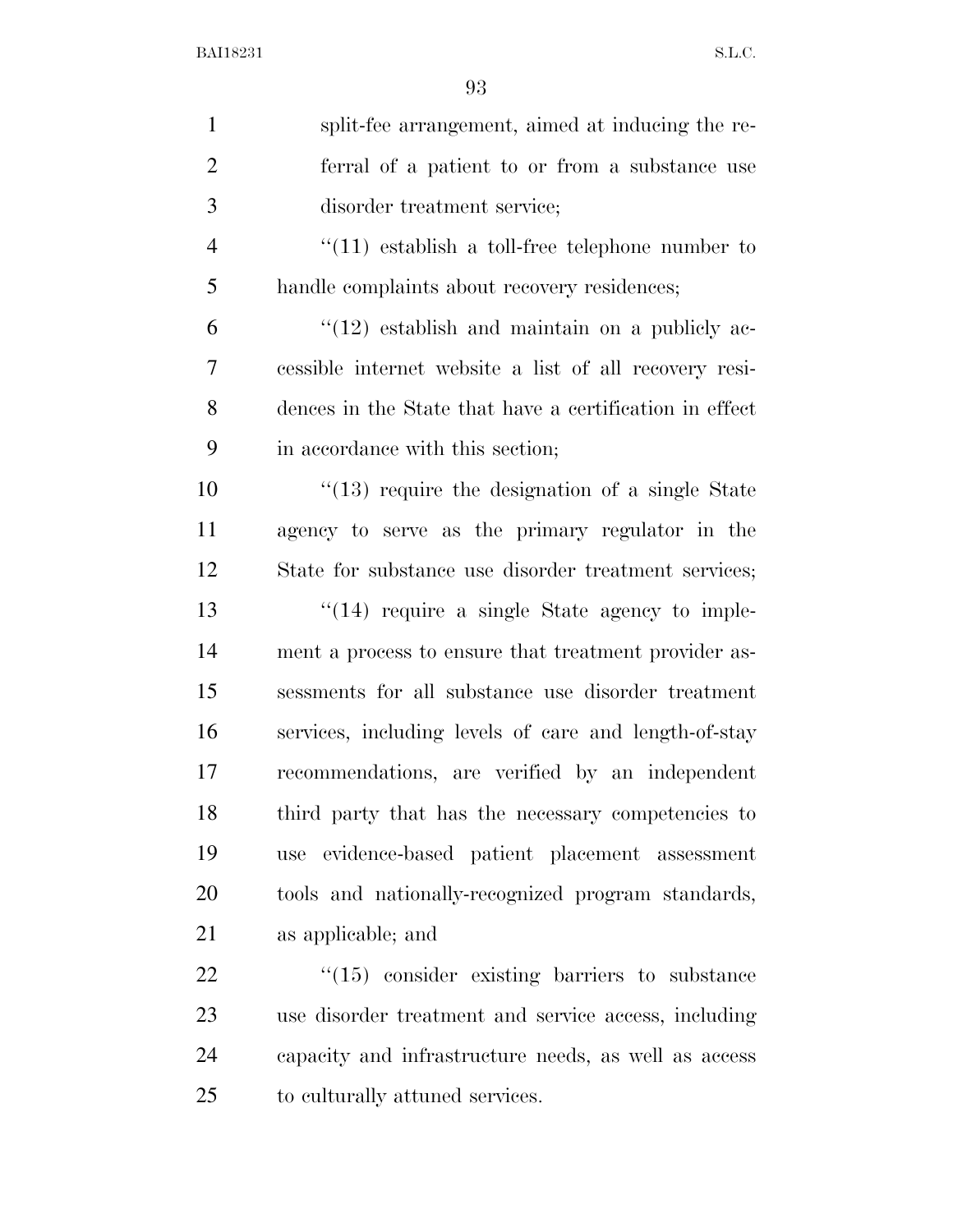''(c) ANNUAL ASSESSMENT.—Beginning with respect to fiscal year 2021, the Secretary shall make a determina- tion with respect to each State on whether the State has adopted the model standards promulgated in accordance with this section.

 ''(d) QUALITY MEASURES.—The Secretary shall en- gage a non-profit, non-partisan standards development and quality measurement organization to convene govern- ment regulators, State representatives, consumer rep- resentatives, substance use disorder treatment providers, recovery residence owners and operators, and purchasers of substance use disorder treatments exercising leadership in quality-based purchasing to develop and annually revise a set of health care quality measures for substance use disorder treatment providers and owners and operators of recovery residences.

### **''SEC. 3435. NALOXONE DISTRIBUTION PROGRAM.**

18 "(a) ESTABLISHMENT OF PROGRAM.—

19 "(1) IN GENERAL.—The Secretary shall provide 20 for the purchase and delivery of Federally-approved opioid overdose reversal drug products on behalf of each State (or Indian tribe as defined in section 4 of the Indian Health Care Improvement Act) that receives a grant under subtitle B. This paragraph constitutes budget authority in advance of appro-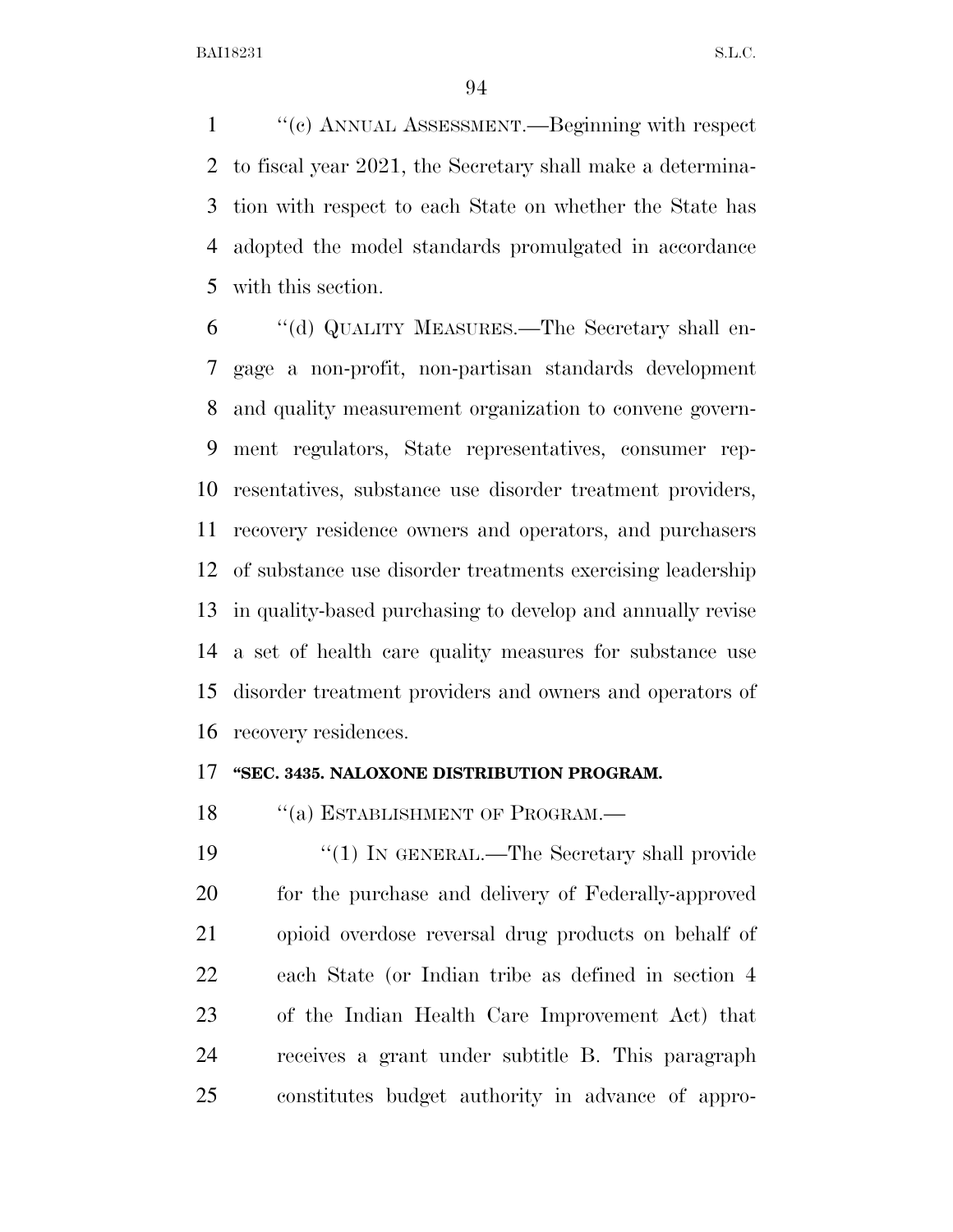priations Acts, and represents the obligation of the Federal Government to provide for the purchase and delivery to States of the opioid overdose reversal drug products in accordance with this paragraph.

5 "(2) SPECIAL RULES WHERE OPIOID OVERDOSE REVERSAL DRUG PRODUCTS ARE UNAVAILABLE.—To the extent that a sufficient quantity of opioid over- dose reversal drug products are not available for purchase or delivery under paragraph (1), the Sec- retary shall provide for the purchase and delivery of the available opioid overdose reversal drug products in accordance with priorities established by the Sec- retary, with priority given to States with at least one local area eligible for funding under section 3401(a). ''(b) NEGOTIATION OF CONTRACTS WITH MANUFAC-TURERS.—

 $\frac{17}{10}$  In GENERAL.—For the purpose of car- rying out this section, the Secretary shall negotiate and enter into contracts with manufacturers of opioid overdose reversal drug products consistent with the requirements of this subsection and, to the maximum extent practicable, consolidate such con- tracting with any other contracting activities con- ducted by the Secretary to purchase opioid overdose reversal drug products. The Secretary may enter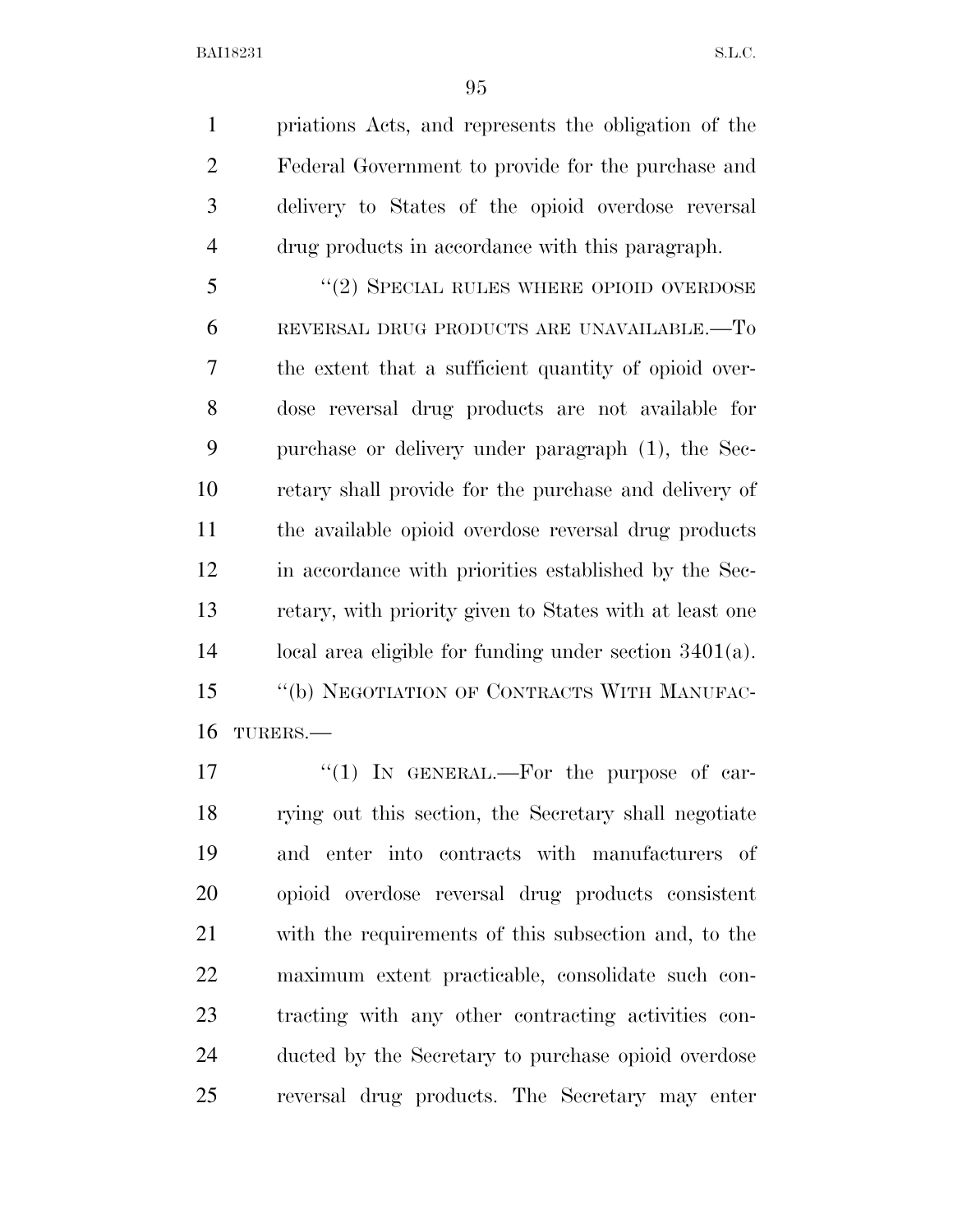into such contracts under which the Federal Govern- ment is obligated to make outlays, the budget au- thority for which is not provided for in advance in appropriations Acts, for the purchase and delivery of opioid overdose reversal drug products under sub- section (a). 7 "(2) AUTHORITY TO DECLINE CONTRACTS.— The Secretary may decline to enter into contracts under this subsection and may modify or extend such contracts. 11 "(3) CONTRACT PRICE.— 12 ""(A) IN GENERAL.—The Secretary, in ne- gotiating the prices at which opioid overdose re- versal drug products will be purchased and de- livered from a manufacturer under this sub- section, shall take into account quantities of opioid overdose reversal drug products to be purchased by States under the option under 19 paragraph  $(4)(B)$ . 20 "(B) NEGOTIATION OF DISCOUNTED PRICE FOR OPIOID OVERDOSE REVERSAL DRUG PROD- UCTS.—With respect to contracts entered into for the purchase of opioid overdose reversal drug products on behalf of States under this subsection, the price for the purchase of such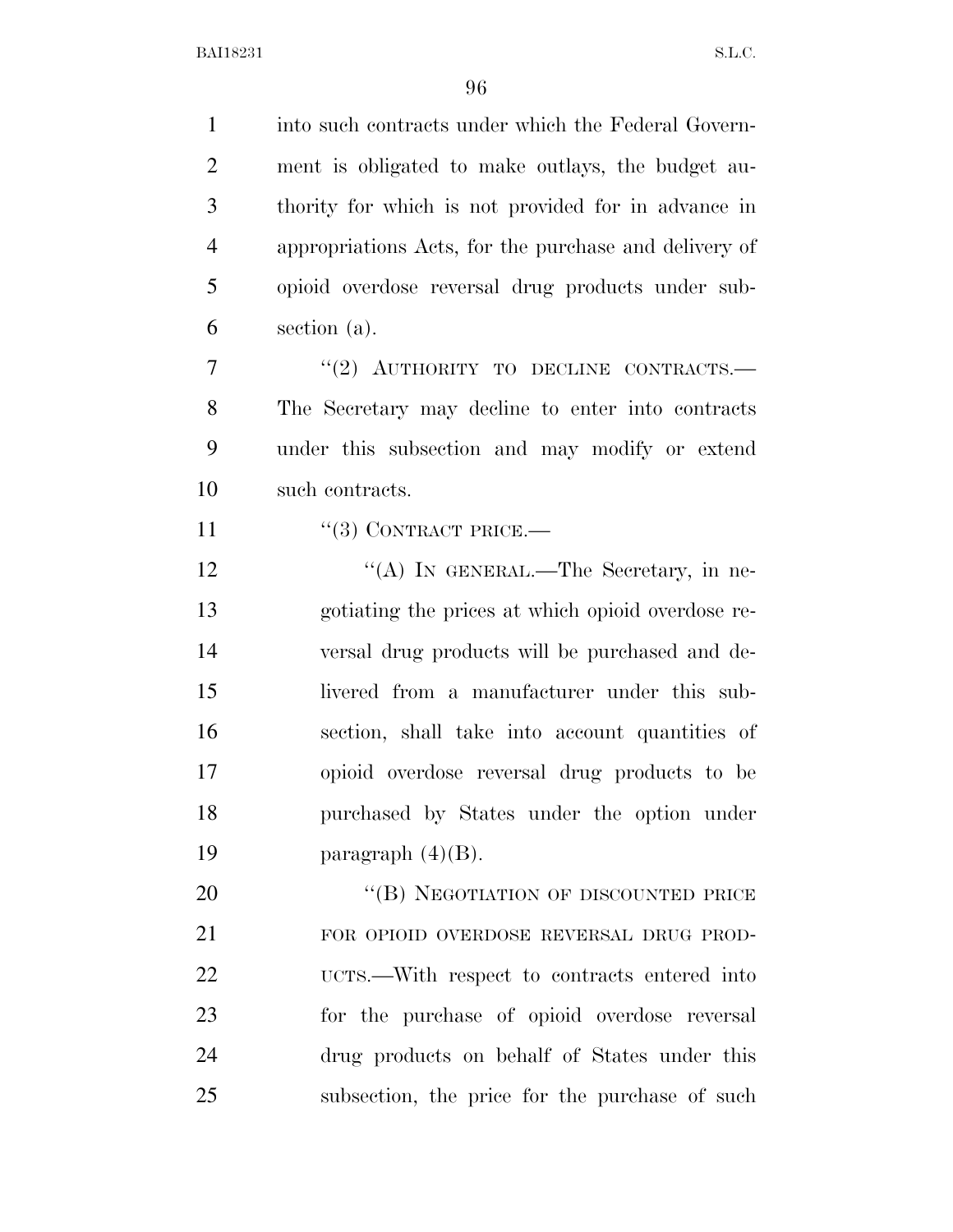| $\mathbf{1}$   | drug product shall be a discounted price nego-       |
|----------------|------------------------------------------------------|
| $\overline{2}$ | tiated by the Secretary.                             |
| 3              | "(4) PRODUCT DOSAGE.—All opioid overdose             |
| $\overline{4}$ | reversal products purchased under this section shall |
| 5              | contain—                                             |
| 6              | "(A) for each dose, the maximum amount               |
| 7              | of active pharmaceutical ingredient that acts as     |
| 8              | an opioid receptor antagonist as recommended         |
| 9              | by the Food and Drug Administration as an            |
| 10             | initial dose when administered by one of the ap-     |
| 11             | proved, labeled routes of administration in          |
| 12             | adults; and                                          |
| 13             | $\lq\lq (B)$ a minimum of two doses packaged to-     |
| 14             | gether.                                              |
| 15             | "(5) QUANTITIES AND TERMS OF DELIVERY.—              |
| 16             | Under contracts under this subsection—               |
| 17             | $\lq\lq$ the Secretary shall provide, consistent     |
| 18             | with paragraph (6), for the purchase and deliv-      |
| 19             | ery on behalf of States and Indian tribes of         |
| 20             | quantities of opioid overdose reversal drug          |
| 21             | products; and                                        |
| 22             | "(B) each State and Indian tribe, at the             |
| 23             | option of the State or tribe, shall be permitted     |
| 24             | to obtain additional quantities of opioid over-      |
| 25             | dose reversal drug products (subject to amounts)     |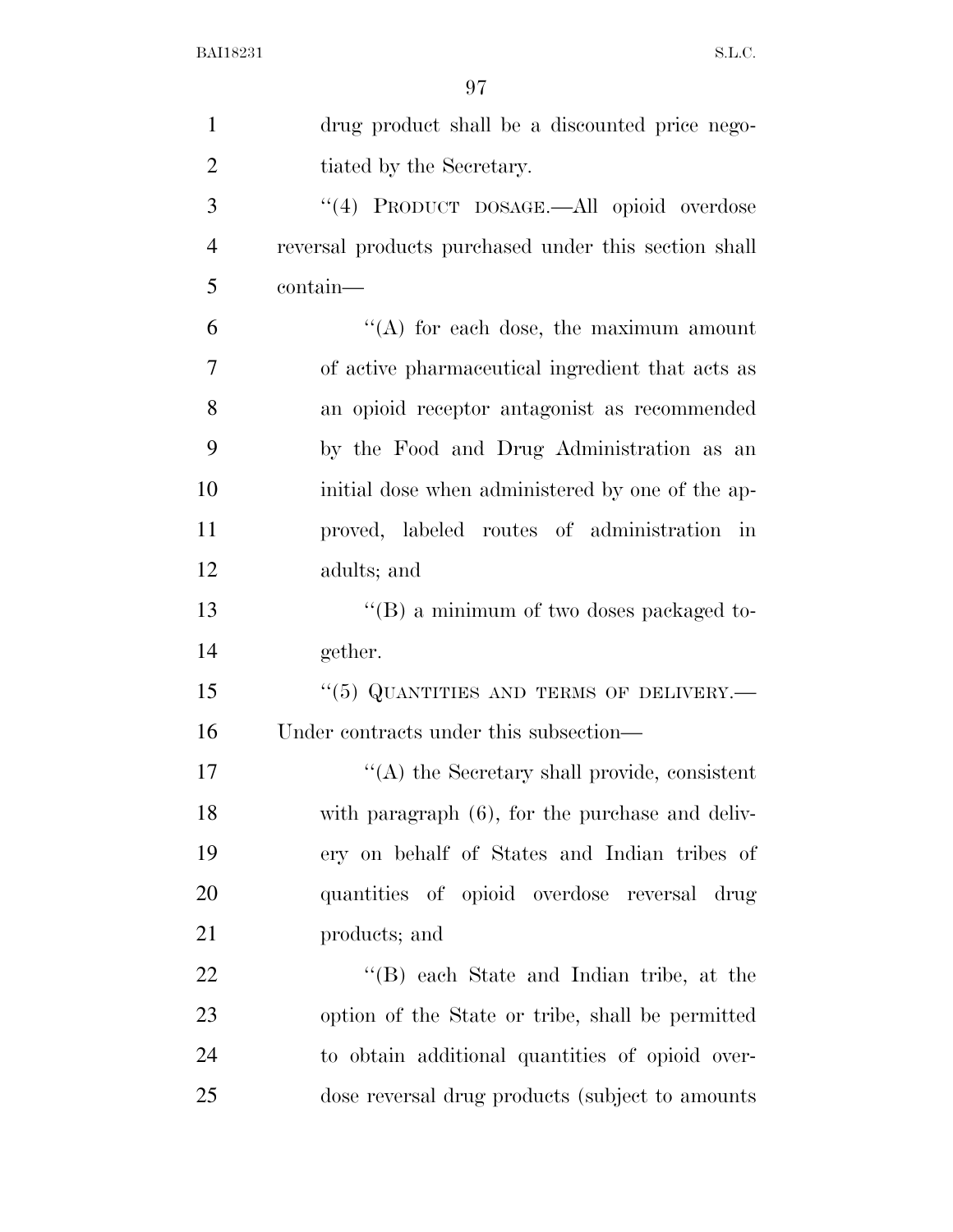specified to the Secretary by the State or tribe in advance of negotiations) through purchasing the opioid overdose reversal drug products from the manufacturers at the applicable price nego- tiated by the Secretary consistent with para- graph (3), if the State or tribe provides to the Secretary such information (at a time and man- ner specified by the Secretary, including in ad- vance of negotiations under paragraph (1)) as the Secretary determines to be necessary, to provide for quantities of opioid overdose rever- sal drug products for the State or tribe to pur- chase pursuant to this subsection and to deter- mine annually the percentage of the opioid over- dose reversal drug market that is purchased pursuant to this section and this subparagraph. The Secretary shall enter into the initial negotia- tions not later than 180 days after the date of the enactment of this title.

20 "(6) CHARGES FOR SHIPPING AND HAN- DLING.—The Secretary may enter into a contract referred to in paragraph (1) only if the manufac- turer involved agrees to submit to the Secretary such reports as the Secretary determines to be ap-propriate to assure compliance with the contract and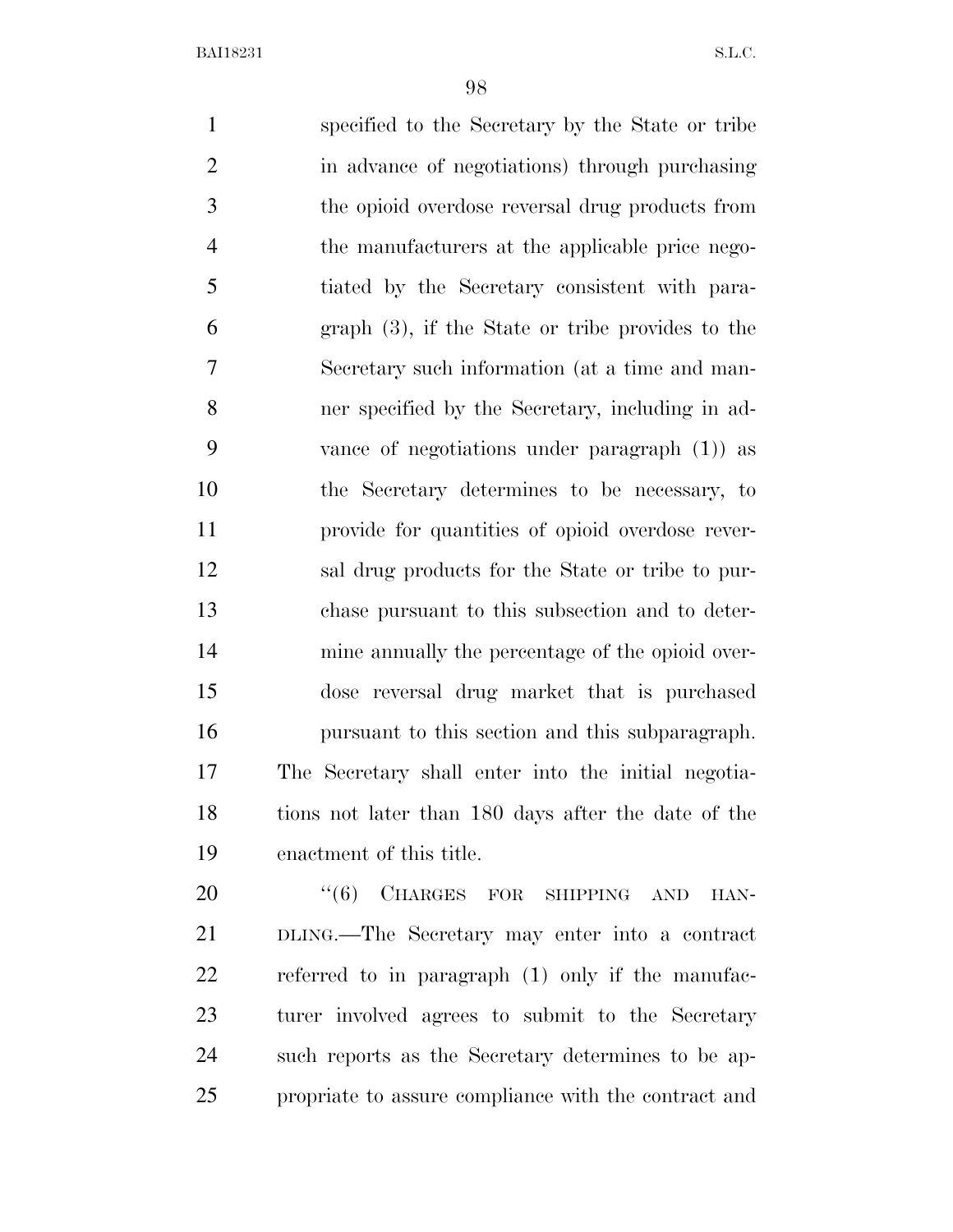if, with respect to a State program under this sec-2 tion that does not provide for the direct delivery of qualified opioid overdose reversal drug products, the manufacturer involved agrees that the manufacturer will provide for the delivery of the opioid overdose reversal drug products on behalf of the State in ac- cordance with such program and will not impose any charges for the costs of such delivery (except to the extent such costs are provided for in the price estab-lished under paragraph (3)).

11 ''(7) MULTIPLE SUPPLIERS.—In the case of the opioid overdose reversal drug product involved, the Secretary may, as appropriate, enter into a contract referred to in paragraph (1) with each manufacturer of the opioid overdose reversal drug product that meets the terms and conditions of the Secretary for an award of such a contract (including terms and conditions regarding safety and quality). With re- spect to multiple contracts entered into pursuant to this paragraph, the Secretary may have in effect dif- ferent prices under each of such contracts and, with respect to a purchase by States pursuant to para- graph (4)(B), each eligible State may choose which of such contracts will be applicable to the purchase.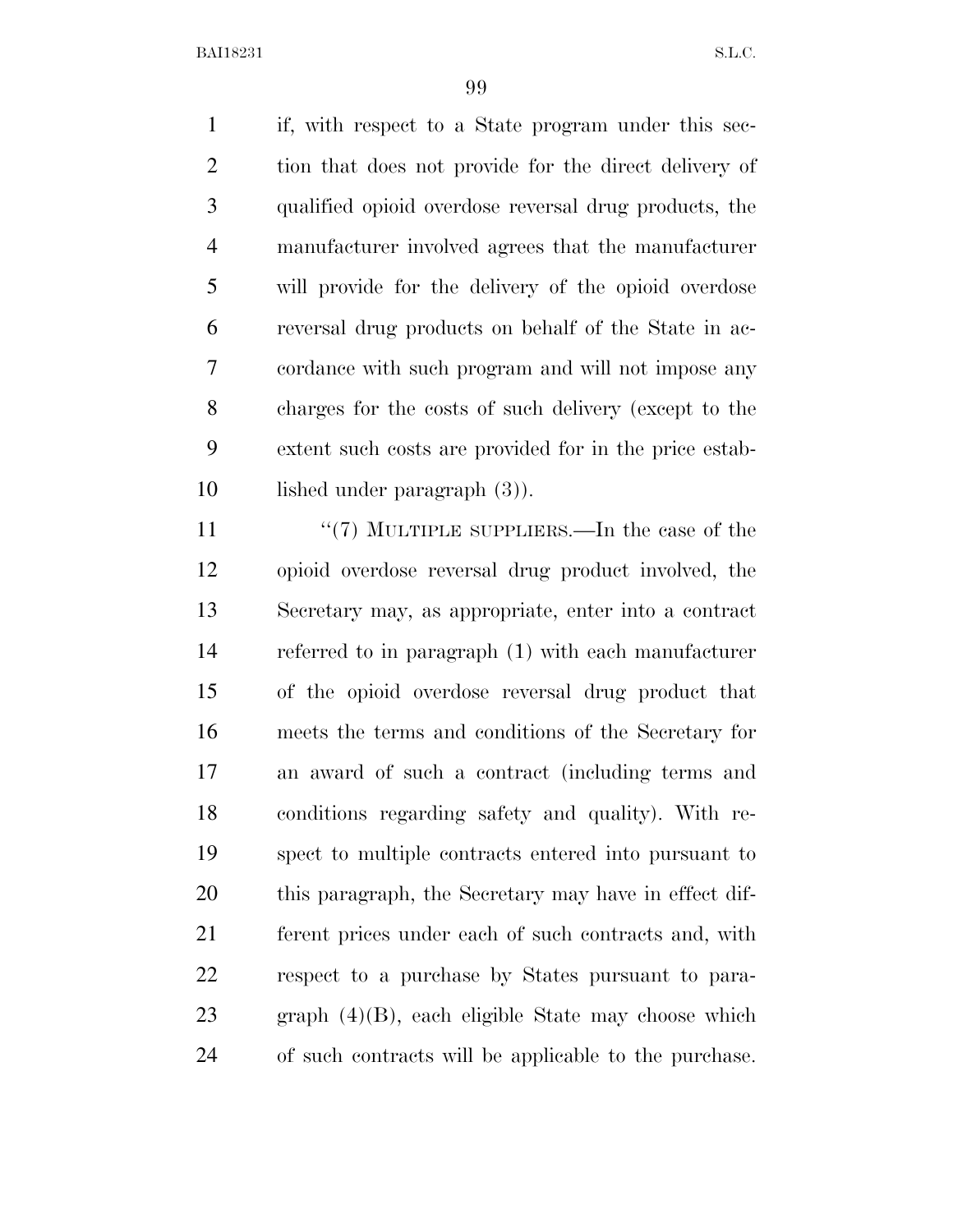1 "(c) USE OF OPIOID OVERDOSE REVERSAL DRUG PRODUCT LIST.—Beginning not later than one year after the first contract has been entered into under this section, the Secretary shall use, for the purpose of the purchase, delivery, and administration of opioid overdose reversal drug products under this section, the list established (and periodically reviewed and, as appropriate, revised) by an advisory committee, established by the Secretary and lo- cated within the Centers for Disease Control and Preven- tion, which considers the cost effectiveness of each opioid overdose reversal drug product.

12 "(d) STATE DISTRIBUTION OF OPIOID OVERDOSE REVERSAL DRUG PRODUCTS.—States shall distribute opioid overdose reversal drug products received under this section to the following:

- 16 ''(1) First Responders, including-
- 17 "'(A) all State, county, and local law en-forcement departments;
- ''(B) all Tribal police departments;

20  $\cdot$  (C) all local fire departments, including career fire departments, combination fire de-partments, and volunteer fire departments; and

23  $'(D)$  all local emergency medical services organizations, including volunteer emergency medical services organizations.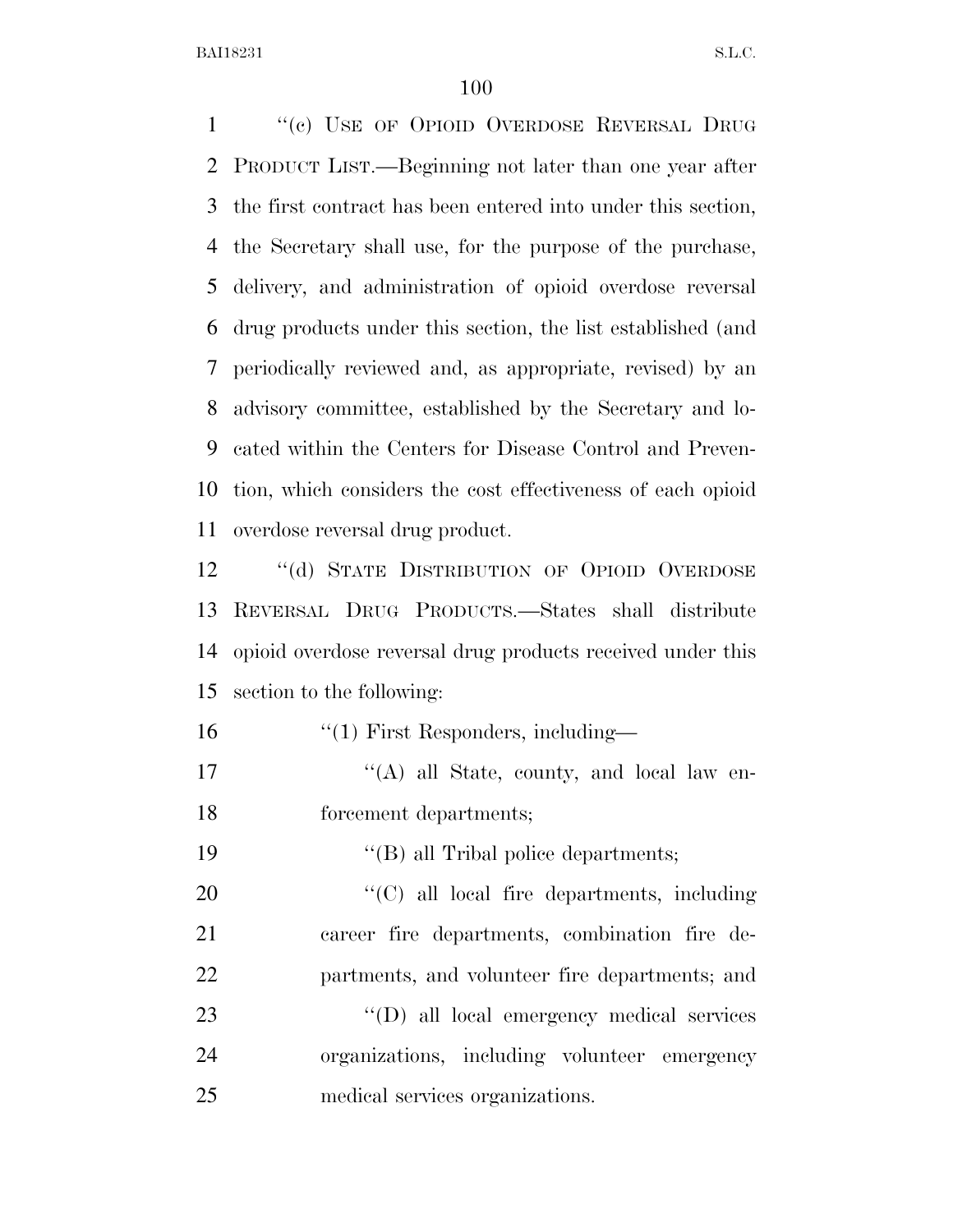| $\mathbf{1}$   | $\lq(2)$ Public entities with authority to administer    |
|----------------|----------------------------------------------------------|
| $\overline{2}$ | local public health services, including all local health |
| 3              | departments, for the purposes of making opioid over-     |
| $\overline{4}$ | dose reversal drug products available to-                |
| 5              | "(A) public and nonprofit entities, includ-              |
| 6              | $ing$ —                                                  |
| $\overline{7}$ | community-based organizations<br>``(i)                   |
| 8              | that provide substance use disorder treat-               |
| 9              | ments or harm reduction services;                        |
| 10             | "(ii) nonprofit entities that provide                    |
| 11             | substance use disorder treatments or harm                |
| 12             | reduction services; and                                  |
| 13             | "(iii) faith based organizations that                    |
| 14             | provide substance use disorder treatments                |
| 15             | or harm reduction services; and                          |
| 16             | $\lq\lq$ (B) the general public.                         |
| 17             | "(e) STATE REQUIREMENTS.—To be eligible to re-           |
| 18             | ceive opioid overdose reversal drugs under this section, |
| 19             | each State shall—                                        |
| 20             | $\cdot$ (1) establish a program for distributing opioid  |
| 21             | overdose reversal drug products to first responders      |
| 22             | and entities with authority to administer local public   |
| 23             | health services, including local health departments;     |
| 24             | $\lq(2)$ beginning in the second year of the pro-        |
| 25             | gram, demonstrate a distribution rate of a minimum       |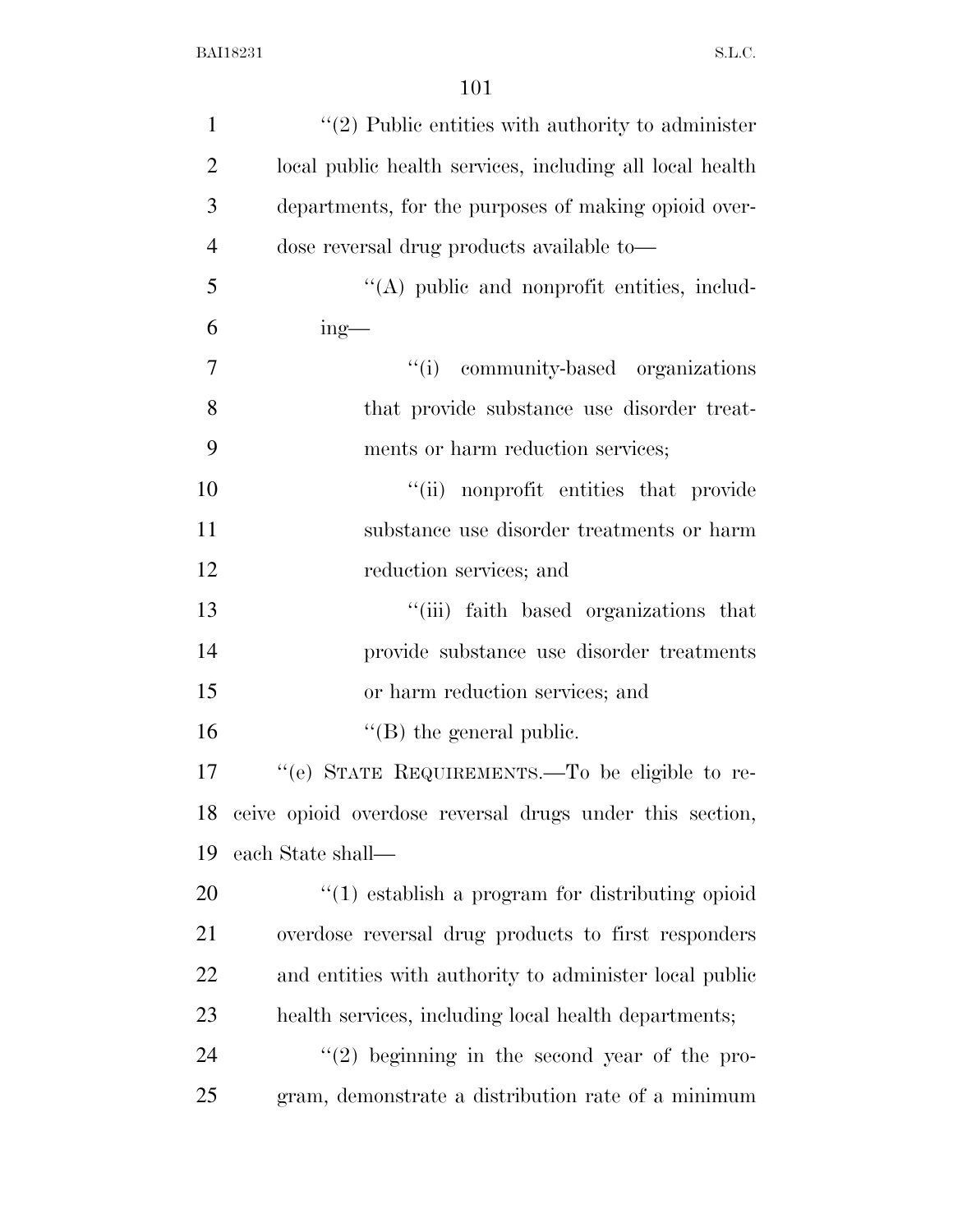of 90 percent of the opioid overdose reversal drug products received under this program; and

 ''(3) certify to the Secretary that the State has in place measures that enhance access to opioid overdose reversal drug products, such as laws that provide civil or disciplinary immunity for medical personnel who prescribe an opioid overdose reversal drug product, Good Samaritan Laws, Third Party Prescription Laws, Collaborative Practice Agree-ments, and Standing Orders.

 ''(f) INDIAN TRIBE REQUIREMENTS.—The Indian Health Service, in consultation with Indian tribes, shall determine any requirements that shall apply to Indian tribes receiving opioid overdose reversal drug products made available under this section.

''(g) DEFINITIONS.—For purposes of this section:

17 <sup>"(1)</sup> CAREER FIRE DEPARTMENT.—The term 'career fire department' means a fire department that has an all-paid force of firefighting personnel other than paid-on-call firefighters.

21 "(2) COLLABORATIVE PRACTICE AGREEMENT.— The term 'Collaborative Practice Agreement' means an agreement under which a pharmacist operates under authority delegated by another licensed practi-tioner with prescribing authority.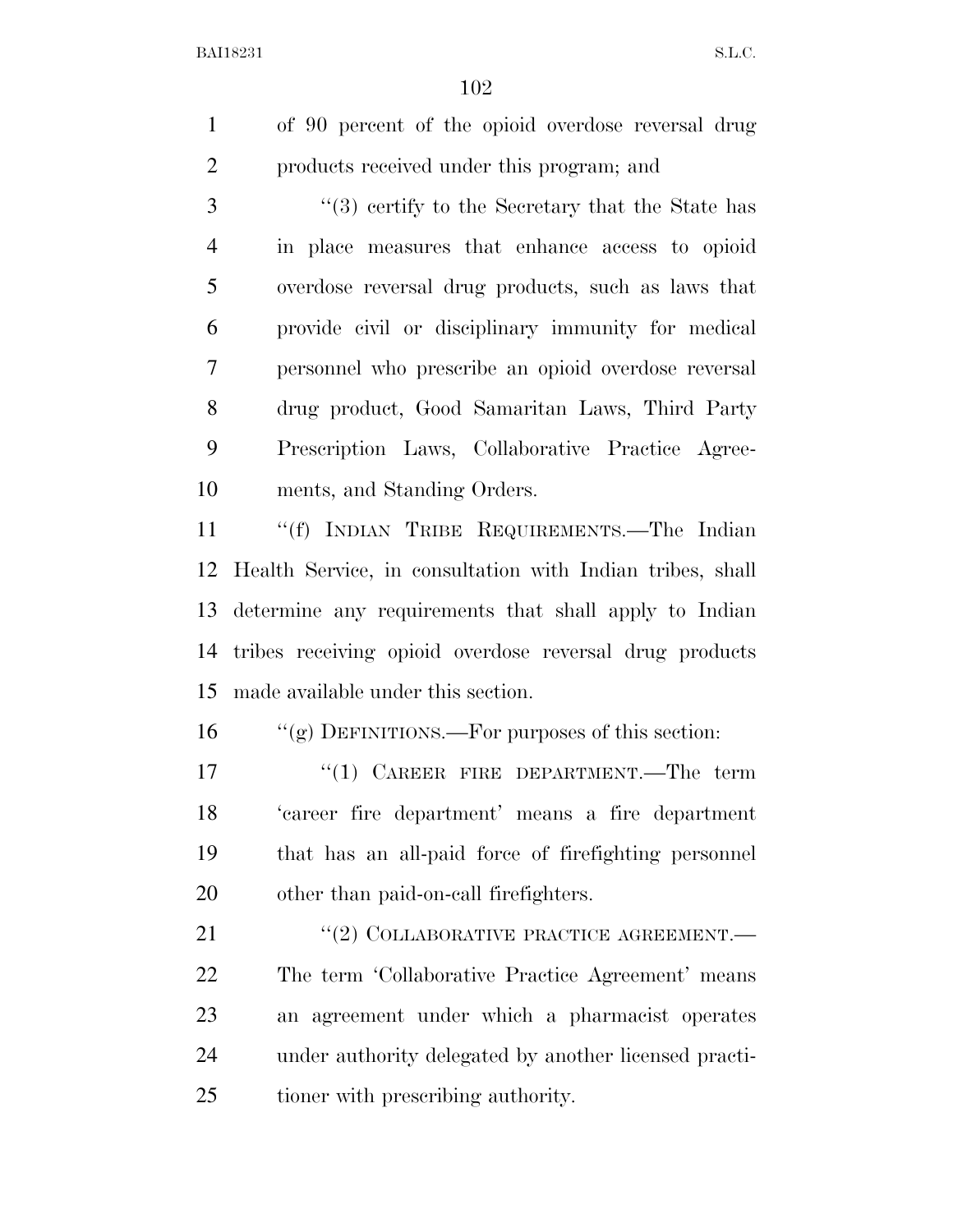1 "(3) COMBINATION FIRE DEPARTMENT.—The term 'combination fire department' means a fire de- partment that has paid firefighting personnel and volunteer firefighting personnel.

 ''(4) EMERGENCY MEDICAL SERVICE.—The term 'emergency medical service' means resources used by a public or private nonprofit licensed entity to deliver medical care outside of a medical facility under emergency conditions that occur as a result of the condition of the patient and includes services de-11 livered (either on a compensated or volunteer basis) by an emergency medical services provider or other provider that is licensed or certified by the State in- volved as an emergency medical technician, a para- medic, or an equivalent professional (as determined by the State).

17 "(5) GOOD SAMARITAN LAW.—The term 'Good Samaritan Law' means a law that provides criminal immunity for a person who administers an opioid overdose reversal drug product, a person who, in good faith, seeks medical assistance for someone ex- periencing a drug-related overdose, or a person who experiences a drug-related overdose and is in need of medical assistance and, in good faith, seeks such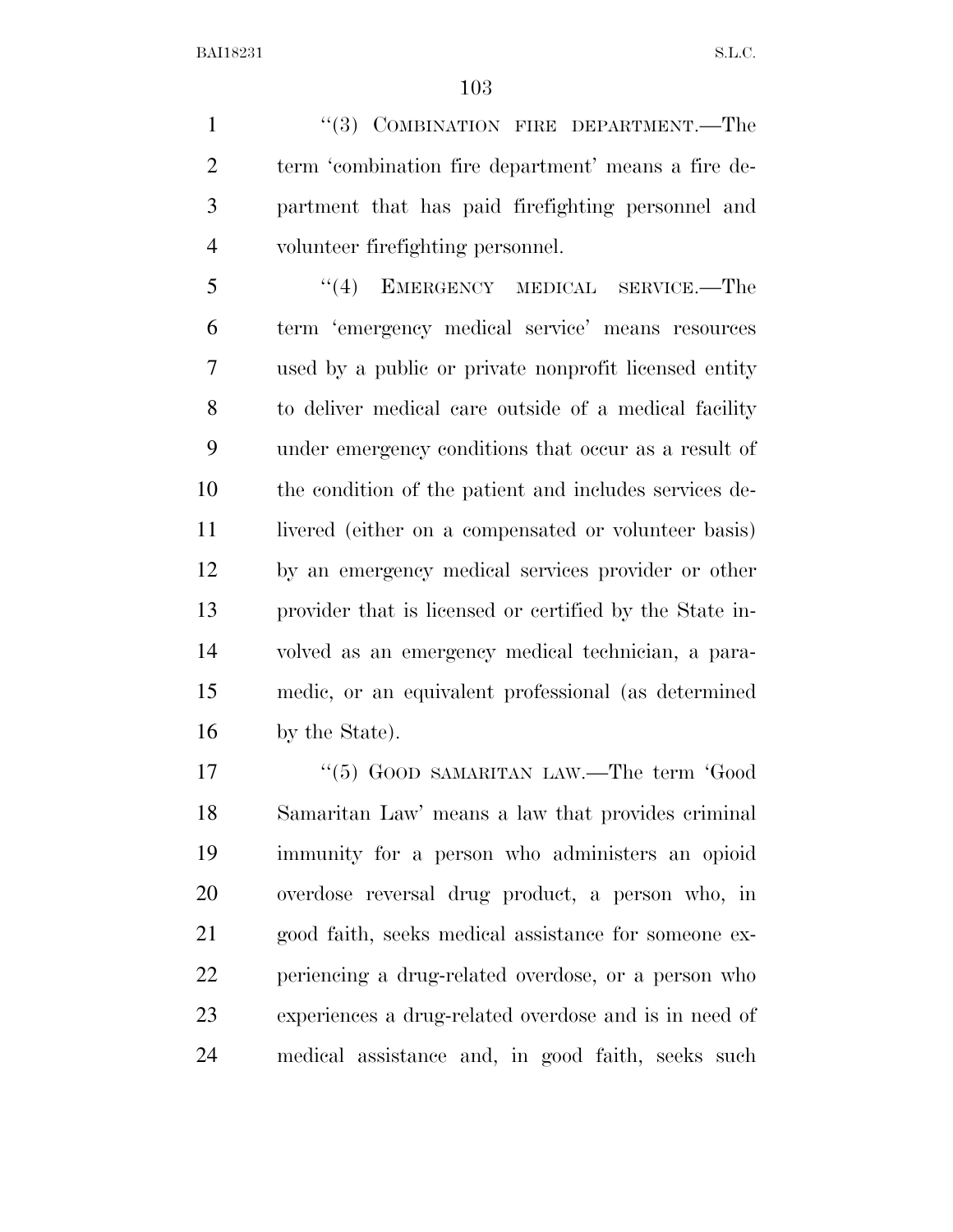medical assistance, or is the subject of such a good faith request for medical assistance.

 ''(6) INDIANS.—The terms 'Indian', 'Indian tribe', 'tribal organization', and 'Urban Indian Health Program' have the meanings given such terms in section 4 of the Indian Health Care Im-provement Act.

8 "(7) MANUFACTURER.—The term 'manufac- turer' means any corporation, organization, or insti- tution, whether public or private (including Federal, State, and local departments, agencies, and instru- mentalities), which manufactures, imports, proc- esses, or distributes under its label any opioid over- dose reversal drug product. The term 'manufacture' means to manufacture, import, process, or distribute an opioid overdose reversal drug.

17 "(8) OPIOID OVERDOSE REVERSAL DRUG PROD- UCT.—The term 'opioid overdose reversal drug prod- uct' means a finished dosage form that has been ap- proved by the Food and Drug Administration and that contains an active pharmaceutical ingredient that acts as an opioid receptor antagonist. The term 'opioid overdose reversal drug product' includes a combination product, as defined in section 3.2(e) of 25 title 21, Code of Federal Regulations.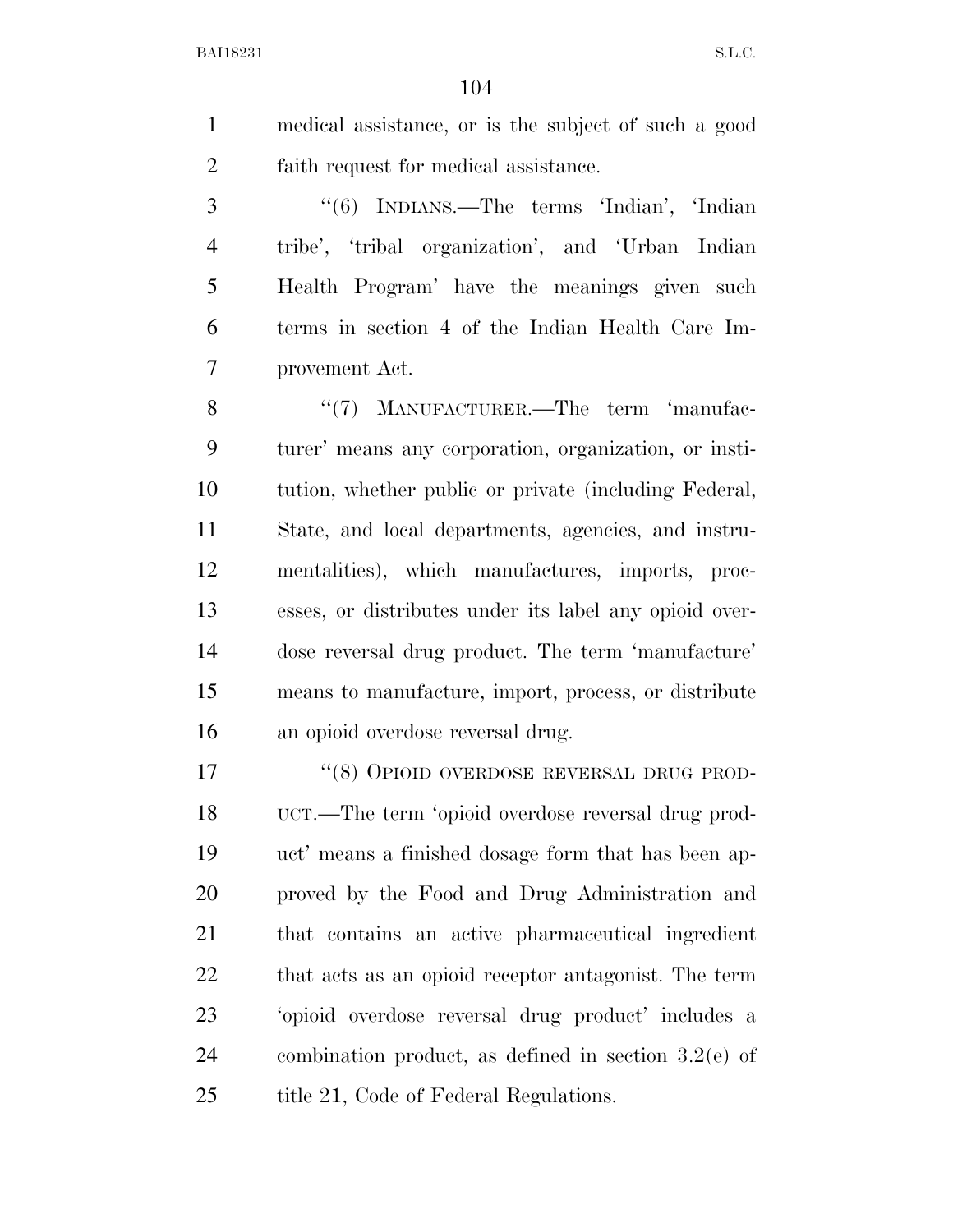''(9) STANDING ORDER.—The term 'standing order' means a non-patient-specific order covering administration of medication by others to a patient who may be unknown to the prescriber at the time of the order 6 "(10) THIRD PARTY PRESCRIPTION.—The term 'third party prescription' means an order written for medication dispensed to one person with the inten- tion that it will be administered to another person. 10 "(11) VOLUNTEER FIRE DEPARTMENT.—The term 'volunteer fire department' means a fire de- partment that has an all-volunteer force of fire- fighting personnel. ''(h) AUTHORIZATION OF APPROPRIATIONS.—There is authorized to be appropriated to carry out this suc- tion— ''(1) \$500,000,000 for fiscal year 2019; ''(2) \$500,000,000 for fiscal year 2020; ''(3) \$500,000,000 for fiscal year 2021; ''(4) \$500,000,000 for fiscal year 2022; 21 ''(5) \$500,000,000 for fiscal year 2023; ''(6) \$500,000,000 for fiscal year 2024; ''(7) \$500,000,000 for fiscal year 2025; 24 ''(8) \$500,000,000 for fiscal year 2026;

''(9) \$500,000,000 for fiscal year 2027; and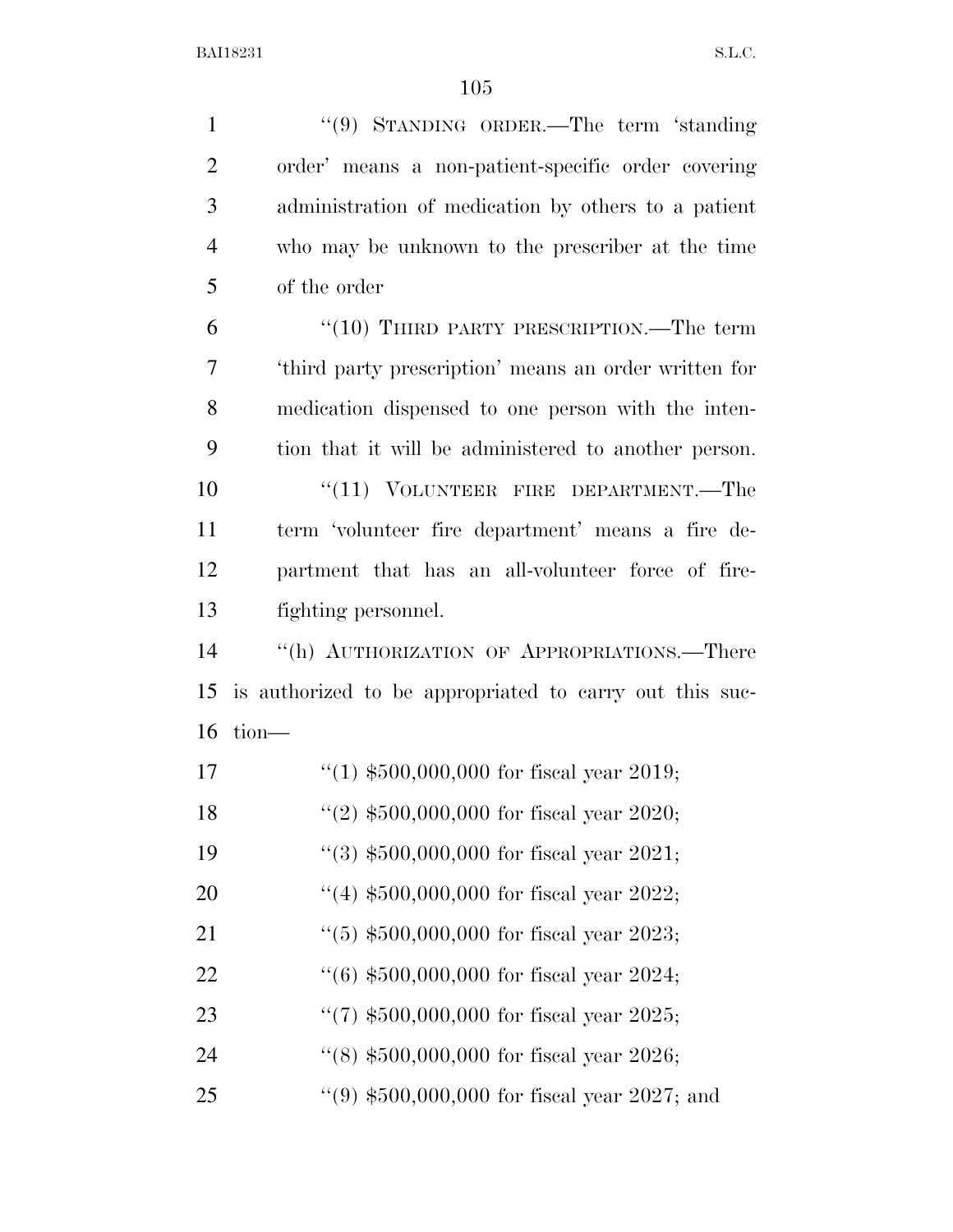| $\mathbf{1}$   | "(10) $$500,000,000$ for fiscal year 2028.                |
|----------------|-----------------------------------------------------------|
| $\overline{2}$ | "SEC. 3436. ADDITIONAL FUNDING FOR THE NATIONAL IN-       |
| 3              | STITUTES OF HEALTH.                                       |
| $\overline{4}$ | "There is authorized to be appropriated to the Na-        |
| 5              | tional Institute of Health for the purpose of conducting  |
| 6              | research on addiction and pain related to substance mis-  |
| 7              | use, including research to develop overdose reversal drug |
| 8              | products, non-addictive drug products for treating pain,  |
| 9              | and drug products used to treat substance use disorder—   |
| 10             | $(1)$ \$1,000,000,000 for fiscal year 2019;               |
| 11             | "(2) $$1,000,000,000$ for fiscal year 2020;               |
| 12             | $(3)$ \$1,000,000,000 for fiscal year 2021;               |
| 13             | "(4) $$1,000,000,000$ for fiscal year 2022;               |
| 14             | $(5)$ \$1,000,000,000 for fiscal year 2023;               |
| 15             | $(6)$ \$1,000,000,000 for fiscal year 2024;               |
| 16             | "(7) $$1,000,000,000$ for fiscal year 2025;               |
| 17             | "(8) $$1,000,000,000$ for fiscal year 2026;               |
| 18             | $(9)$ \$1,000,000,000 for fiscal year 2027; and           |
| 19             | " $(10)$ \$1,000,000,000 for fiscal year 2028.            |
| 20             | "SEC. 3437. ADDITIONAL FUNDING FOR IMPROVED DATA          |
| 21             | COLLECTION AND PREVENTION OF INFEC-                       |
| 22             | TIOUS DISEASE TRANSMISSION.                               |
| 23             | "(a) DATA COLLECTION.—The Centers for Disease             |
| 24             | Control and Prevention shall use a portion of the funding |
| 25             | appropriated under this section to ensure that all States |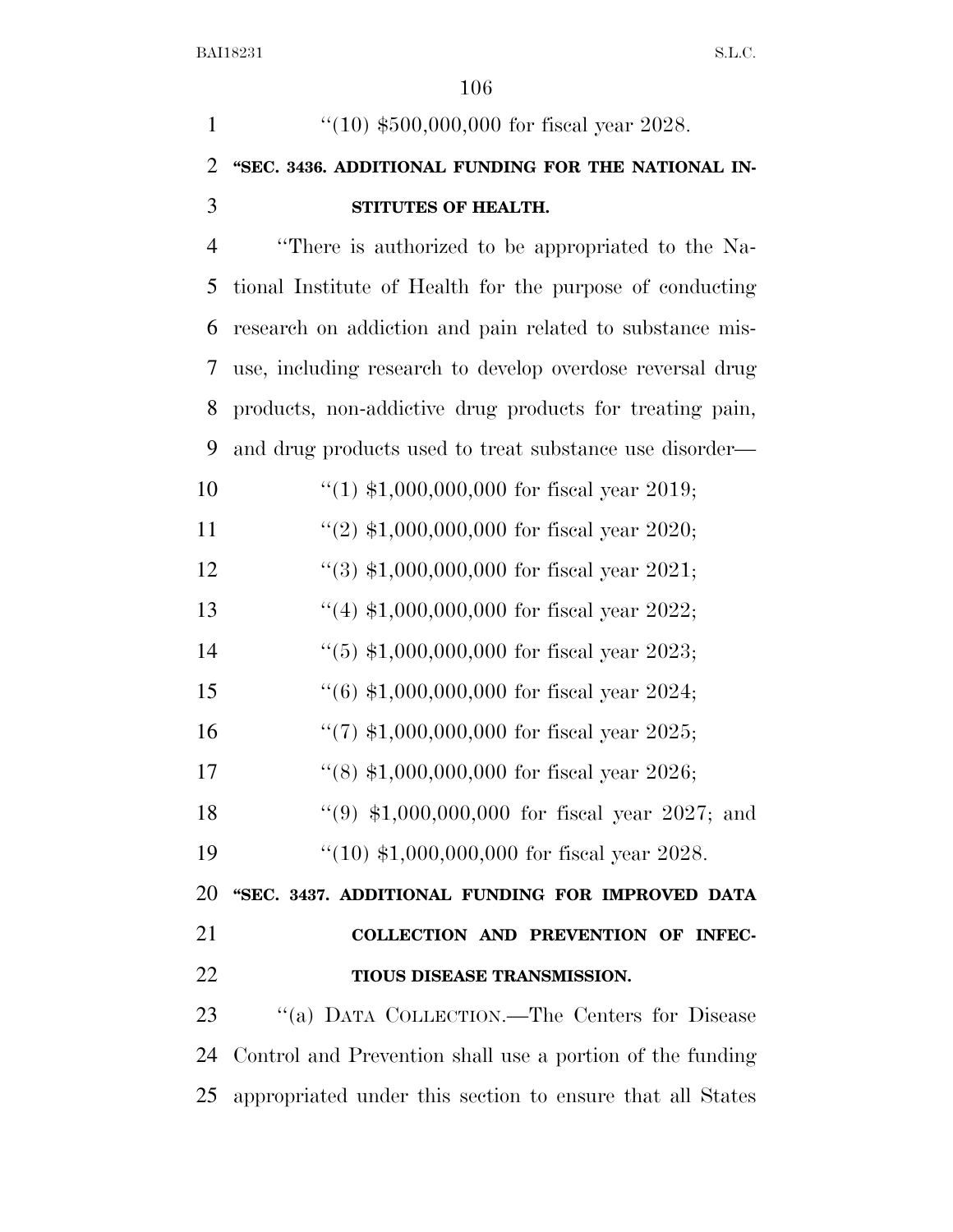participate in the Enhanced State Opioid Overdose Sur- veillance program and to provide technical assistance to medical examiners and coroners to facilitate improved data collection on fatal overdoses through such program. ''(b) CENTERS FOR DISEASE CONTROL AND PREVEN- TION.—The Centers for Disease Control and Prevention shall use amounts appropriated under this section for the purpose of improving data on drug overdose deaths and non-fatal drug overdoses, surveillance related to addiction and substance use disorder, and the prevention of trans-mission of infectious diseases related to substance use.

12 "(c) TRIBAL EPIDEMIOLOGY CENTERS.—There shall be made available to the Indian Health Service for the purpose of funding efforts by tribal epidemiology centers to improve data on drug overdose deaths and non-fatal drug overdoses and surveillance related to addiction and substance use disorder, not less than 1.5 percent of the total amount appropriated under this section for each fis-cal year.

20 "(d) AUTHORIZATION OF APPROPRIATIONS.—There is authorized to be appropriated to carry out this section—

- ''(1) \$400,000,000 for fiscal year 2019;
- ''(2) \$400,000,000 for fiscal year 2020;
- ''(3) \$400,000,000 for fiscal year 2021;
- ''(4) \$400,000,000 for fiscal year 2022;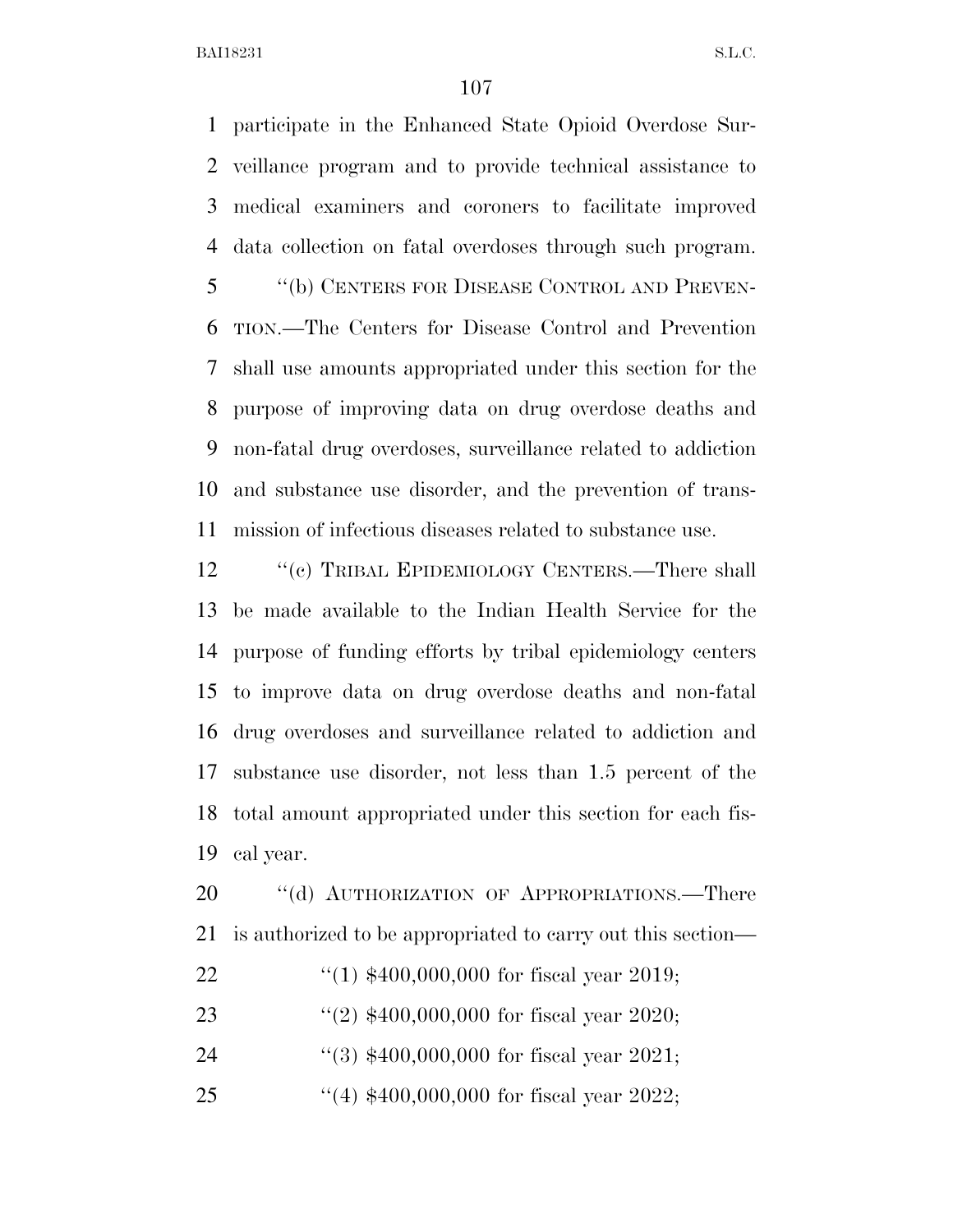| $\mathbf{1}$   | $(5)$ \$400,000,000 for fiscal year 2023;              |
|----------------|--------------------------------------------------------|
| $\overline{2}$ | $(6)$ \$400,000,000 for fiscal year 2024;              |
| 3              | "(7) $$400,000,000$ for fiscal year 2025;              |
| $\overline{4}$ | $(8)$ \$400,000,000 for fiscal year 2026;              |
| 5              | "(9) $$400,000,000$ for fiscal year 2027; and          |
| 6              | $(10)$ \$400,000,000 for fiscal year 2028.             |
| 7              | "SEC. 3438. DEFINITIONS.                               |
| 8              | "In this title:                                        |
| 9              | "(1) PLANNING COUNCIL.—The term 'planning              |
| 10             | council' means the substance use planning council      |
| 11             | established under section 3402.                        |
| 12             | $\cdot\cdot(2)$ RECOVERY RESIDENCE.—The term 'recov-   |
| 13             | ery residence' means a residential dwelling unit, or   |
| 14             | other form of group housing, that is offered or ad-    |
| 15             | vertised through any means, including oral, written,   |
| 16             | electronic, or printed means, by any individual or en- |
| 17             | tity as a residence that provides an evidence-based,   |
| 18             | peer-supported living environment for individuals un-  |
| 19             | dergoing any type of substance use disorder treat-     |
| 20             | ment or who have received any type of substance use    |
| 21             | disorder treatment in the past 3 years, including      |
| 22             | medication assisted treatment.                         |
| 23             | $``(3)$ STATE.—                                        |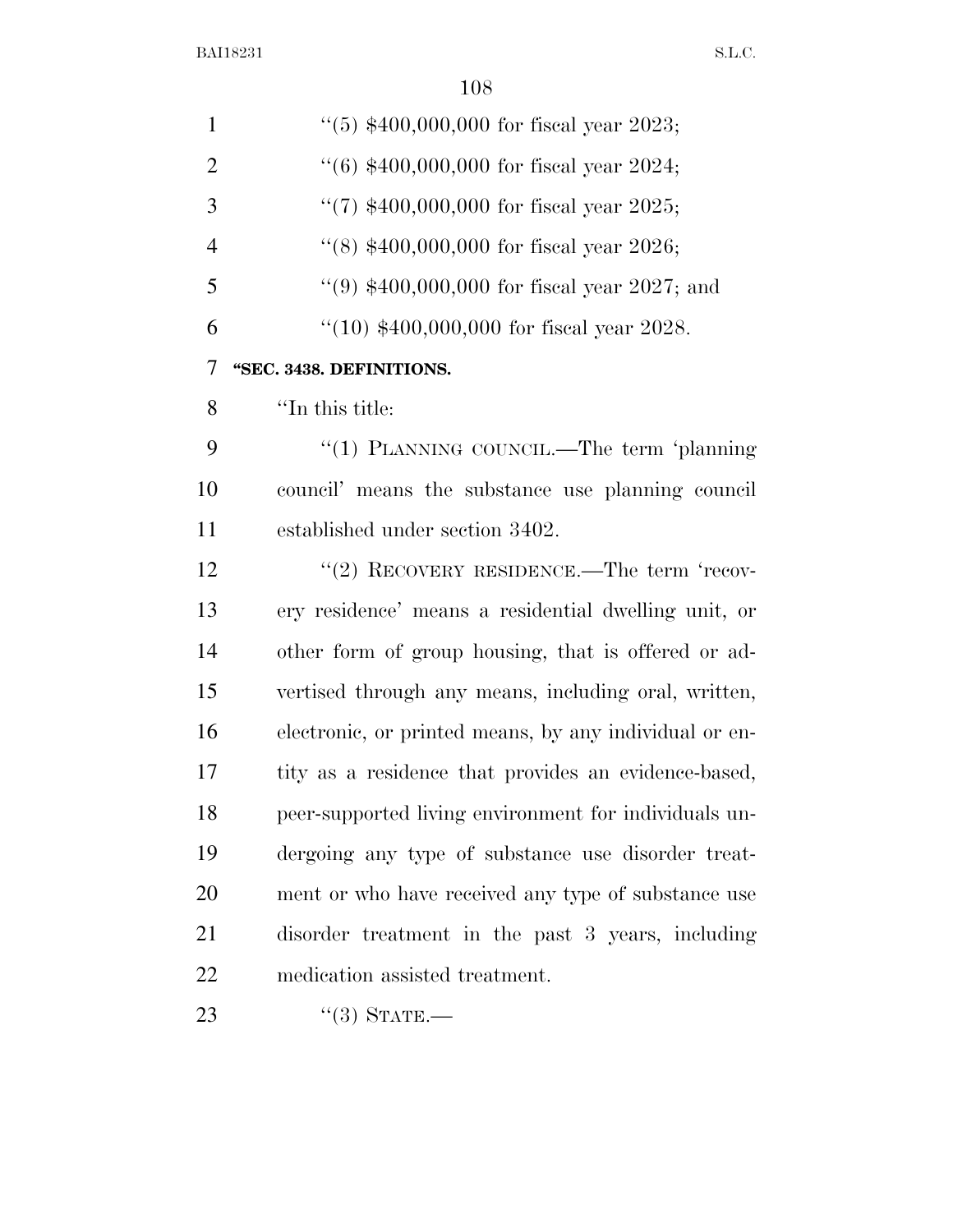1 "'(A) In GENERAL.—The term 'State' means each of the 50 States, the District of Co- lumbia, and each of the territories. ''(B) TERRITORIES.—The term 'territory' means each of American Samoa, Guam, the Commonwealth of Puerto Rico, the Common- wealth of the Northern Mariana Islands, the Virgin Islands, the Republic of the Marshall Is- lands, the Federated States of Micronesia, and Palau. 11 "(4) SUBSTANCE USE DISORDER TREAT- MENT.— 13 "(A) IN GENERAL.—The term 'substance use disorder treatment' means an evidence- based, professionally directed, deliberate, and planned regimen including evaluation, observa- tion, medical monitoring, and rehabilitative services and interventions such as pharmacotherapy, behavioral therapy, and indi- vidual and group counseling, on an inpatient or outpatient basis, to help patients with substance use disorder reach recovery. 23 "(B) TYPES OF TREATMENT.—Substance use disorder treatments shall include the fol-

lowing: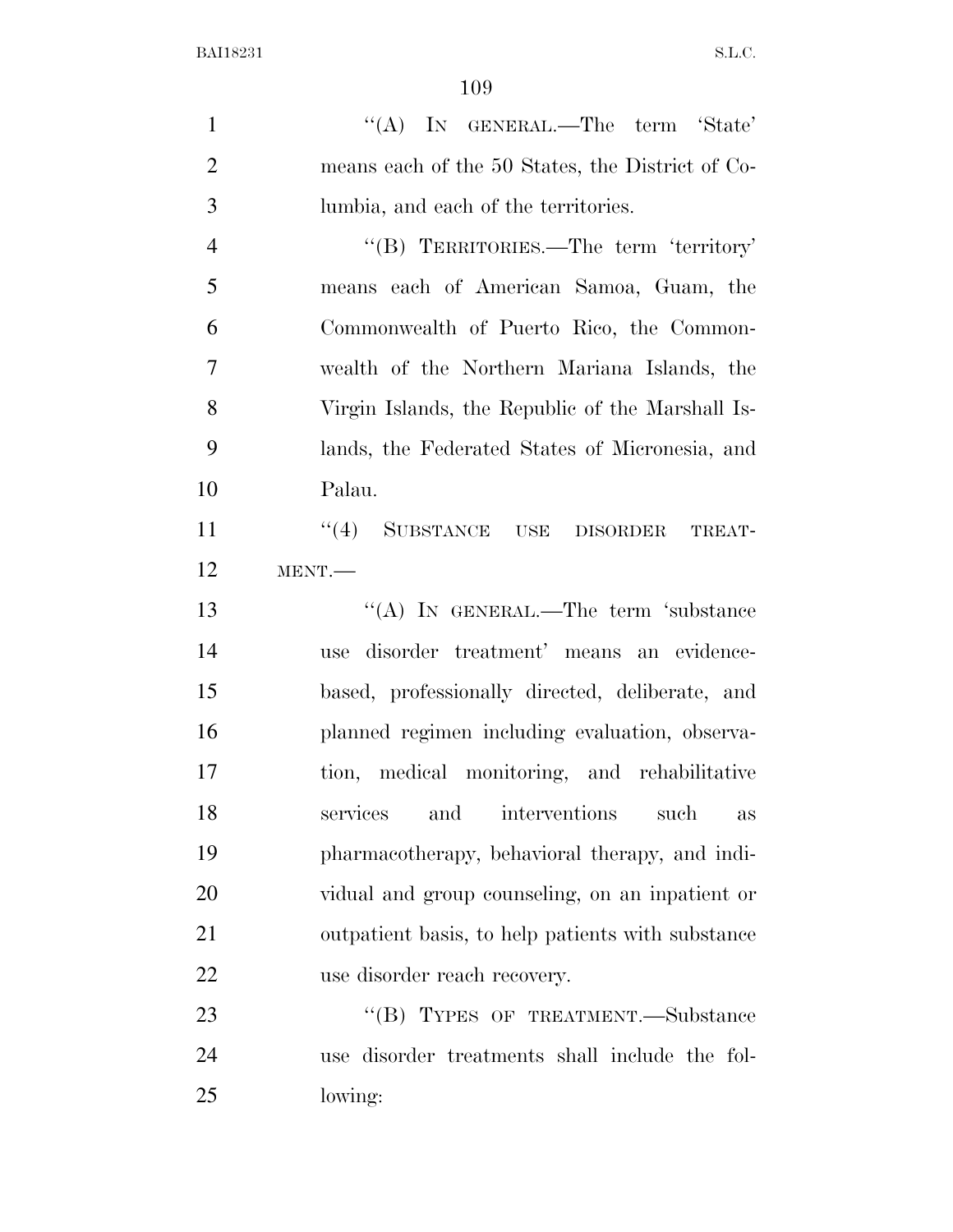| "(i) Clinical stabilization services,<br>$\mathbf{1}$         |     |
|---------------------------------------------------------------|-----|
| $\overline{2}$<br>which are evidence-based services provided  |     |
| 3<br>in secure, acute care facilities (which may              |     |
| $\overline{4}$<br>be referred to as 'addictions receiving fa- |     |
| 5<br>cilities') that, at a minimum—                           |     |
| "(I) provide detoxification and<br>6                          |     |
| 7<br>stabilization services;                                  |     |
| 8<br>$\lq$ (II) are operated 24 hours per                     |     |
| 9<br>day, 7 days per week; and                                |     |
| 10<br>"(III) that serve individuals                           |     |
| 11<br>found to be substance use impaired.                     |     |
| 12<br>These can also be referred to as 'Ad-                   |     |
| 13<br>dictions receiving facilities.'                         |     |
| 14<br>"(ii) Withdrawal management and de-                     |     |
| 15<br>toxification, which is a service that is pro-           |     |
| 16<br>vided on an inpatient or an outpatient                  |     |
| 17<br>basis to assist individuals manage the                  |     |
| 18<br>process of withdrawing from the physio-                 |     |
| 19<br>logical and psychological effects of sub-               |     |
| 20<br>stance use disorder.                                    |     |
| 21<br>"(iii) Intensive inpatient treatment,                   |     |
| <u>22</u><br>which is a service that provides a planned       |     |
| 23<br>regimen of evidence-based evaluation, ob-               |     |
| 24<br>servation, medical monitoring, and evi-                 |     |
| 25<br>dence-based rehabilitative services                     | and |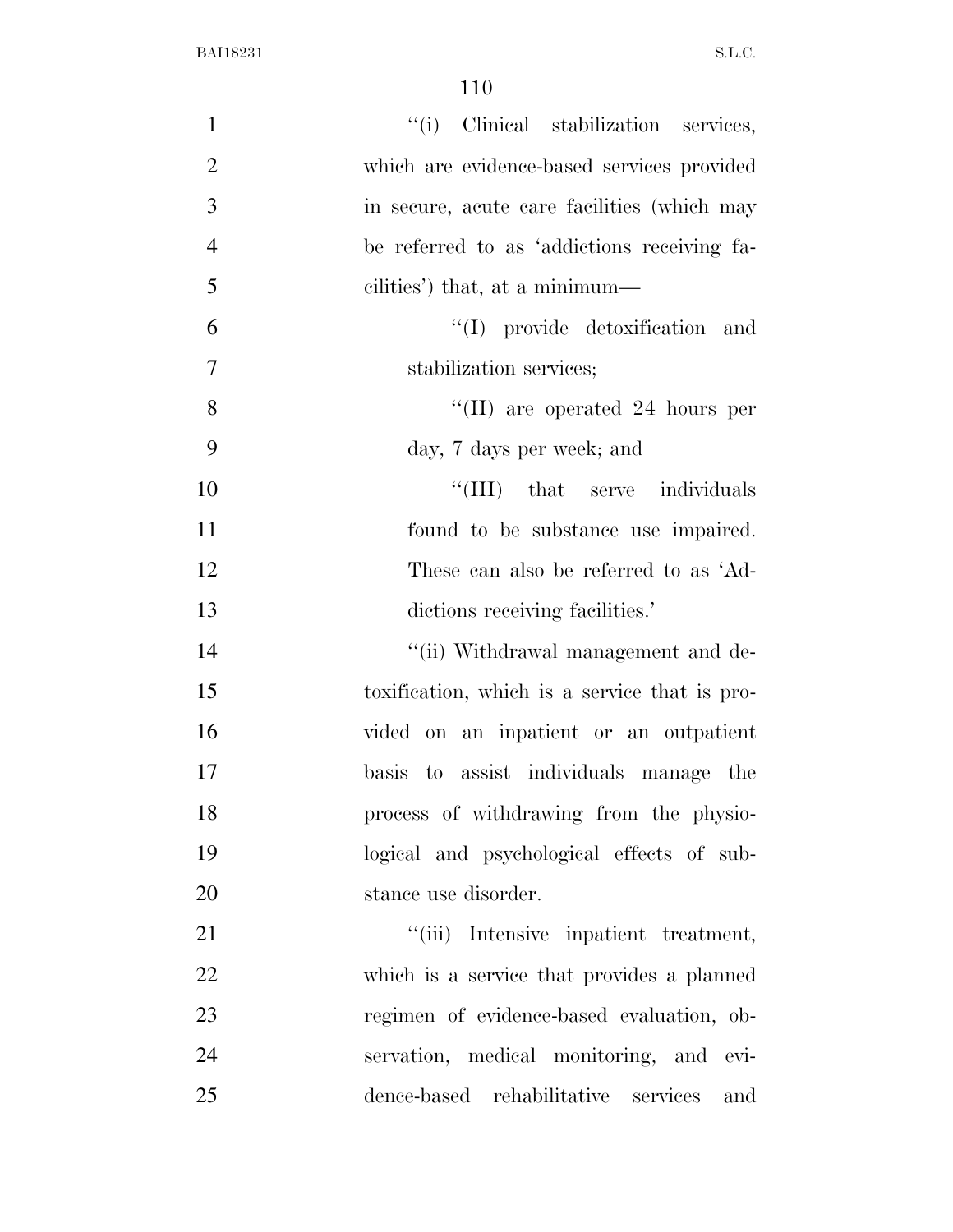$BAI18231$  S.L.C.

1 interventions such as pharmacotherapy, be-2 havioral therapy, and counseling, 24 hours per day, 7 days per week, in a highly structured, residential environment. ''(iv) Intensive outpatient treatment, which is a service that provides a planned regimen of evidence-based evaluation, ob- servation, medical monitoring, and evi- dence-based rehabilitative services and interventions such as pharmacotherapy, be- havioral therapy, and counseling, in a structured, nonresidential environment at a higher level of intensity and duration than outpatient treatment. ''(v) Medication-assisted treatment, which is a service that uses Federally ap-proved medication as authorized by Fed-

 eral and State law, in combination with evidence-based medical, rehabilitative, and counseling services, in the treatment of in- dividuals who suffer from substance use disorder.

23 ''(vi) Outpatient treatment, which is a service that provides a planned regimen of evidence-based evaluation, observation,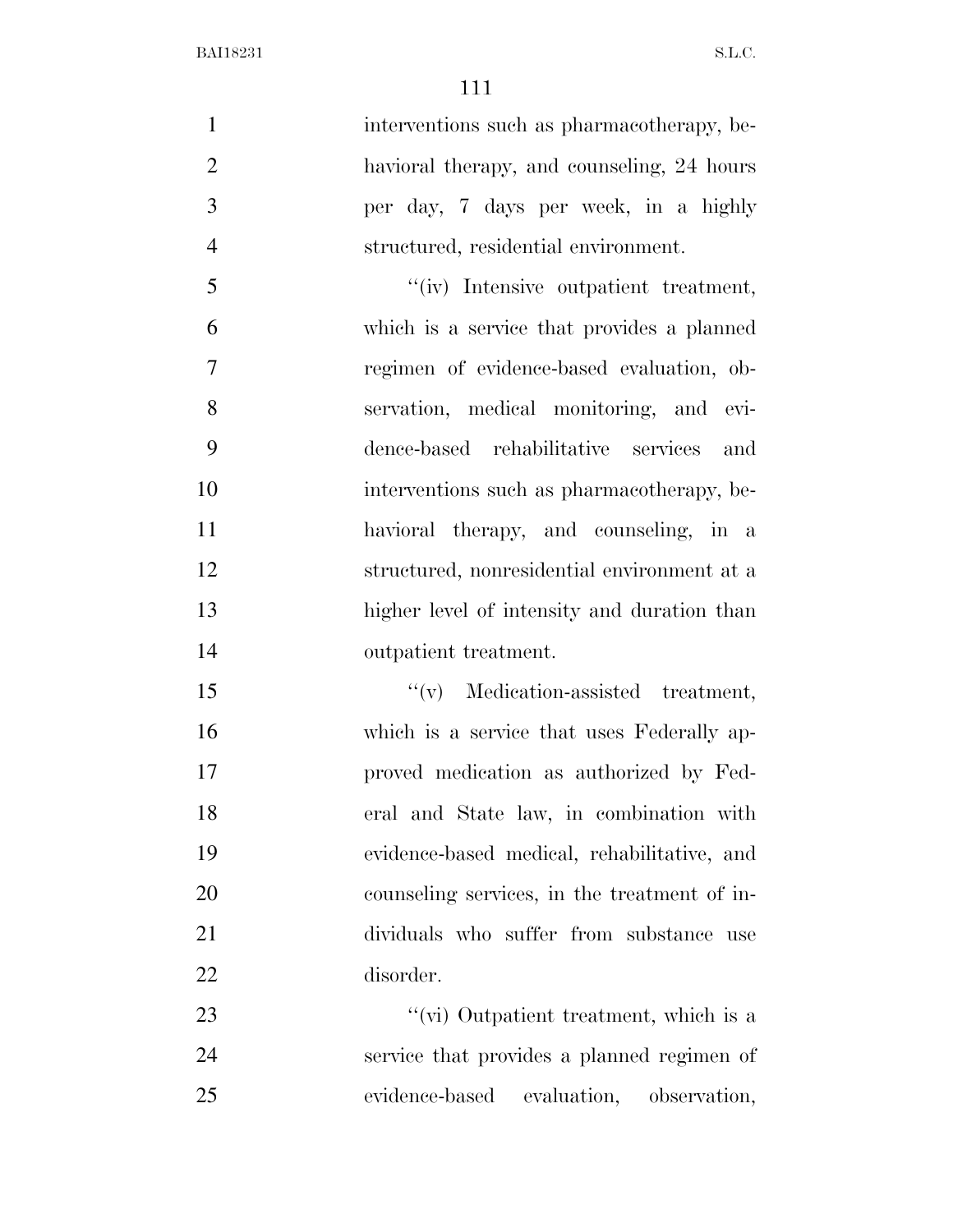BAI18231 S.L.C.

| $\mathbf{1}$   | medical monitoring, and evidence-based re-        |
|----------------|---------------------------------------------------|
| $\overline{2}$ | habilitative services and interventions such      |
| 3              | as pharmacotherapy, behavioral therapy,           |
| $\overline{4}$ | and counseling in a structured, nonresiden-       |
| 5              | tial environment by appointment during            |
| 6              | scheduled operating hours.                        |
| 7              | "(vii) Residential recovery treatment,            |
| 8              | which is a service that provides a planned        |
| 9              | regimen of evidence-based evaluation, ob-         |
| 10             | servation, medical monitoring, and evi-           |
| 11             | dence-based rehabilitative services<br>and        |
| 12             | interventions such as pharmacotherapy, be-        |
| 13             | havioral therapy, and counseling provided         |
| 14             | in a structured, live-in environment within       |
| 15             | a nonhospital setting on a 24-hours-per-          |
| 16             | day, 7-days-per-week basis.                       |
| 17             | $\lq\lq (C)$ LIMITATION.—Substance use disorder   |
| 18             | treatment providers shall not include—            |
| 19             | "(i) prevention only providers; and               |
| 20             | "(ii) a private practitioner who is li-           |
| 21             | censed by a State medical licensing board         |
| 22             | and whose practice is limited to outpatient       |
| 23             | care.                                             |
| 24             | "(5) SUBSTANCE USE DISORDER TREATMENT             |
| 25             | SERVICES.—The term 'substance use disorder treat- |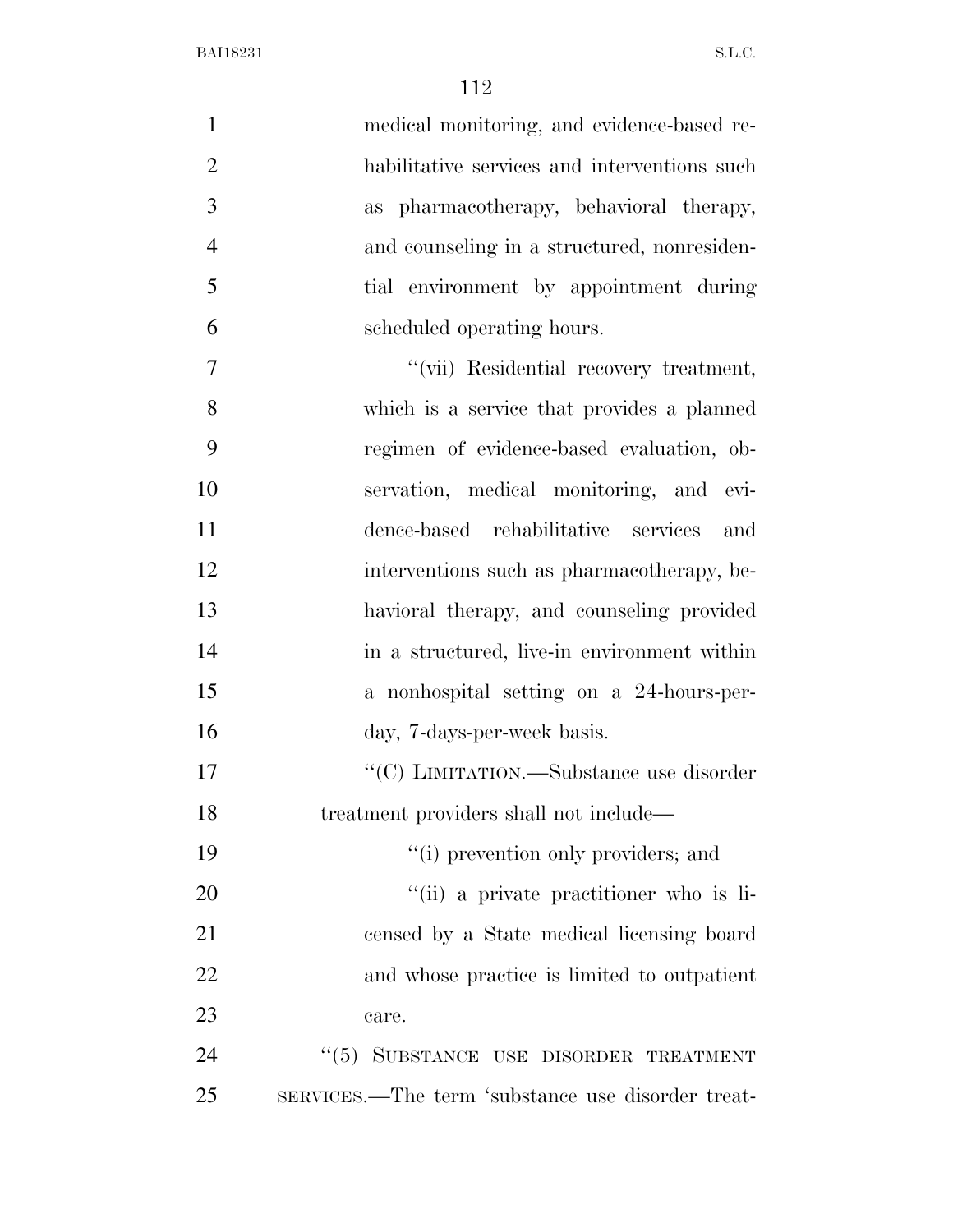| $\mathbf{1}$   | ment services' means any prevention services, core       |
|----------------|----------------------------------------------------------|
| $\overline{2}$ | medical services, recovery and support services, early   |
| 3              | intervention and engagement services, and harm re-       |
| $\overline{4}$ | duction services authorized under this title.".          |
| 5              | SEC. 4. AMENDMENTS TO THE CONTROLLED SUBSTANCES          |
| 6              | ACT.                                                     |
| $\overline{7}$ | (a) CERTIFICATIONS.—Part C of the Controlled Sub-        |
| 8              | stances Act (21 U.S.C. 821 et seq.) is amended by adding |
| 9              | at the end the following:                                |
| 10             | "CERTIFICATIONS RELATING TO DIVERSION CONTROLS           |
| 11             | AND MISBRANDING                                          |
| 12             | "SEC. 312. (a) DEFINITIONS.—In this section—             |
| 13             | $\cdot\cdot(1)$ the term 'covered dispenser'—            |
| 14             | $\lq\lq$ means a dispenser—                              |
| 15             | "(i) that is required to register under                  |
| 16             | section $302(a)(2)$ ; and                                |
| 17             | "(ii) dispenses a controlled substance                   |
| 18             | in schedule II; and                                      |
| 19             | "(B) does not include a dispenser that is—               |
| 20             | ``(i)<br>registered to dispense<br>opioid                |
| 21             | agonist treatment medication under section               |
| 22             | $303(g)(1)$ ; and                                        |
| 23             | "(ii) operating in that capacity;                        |
| 24             | $\lq(2)$ the term 'covered distributor' means a dis-     |
| 25             | tributor—                                                |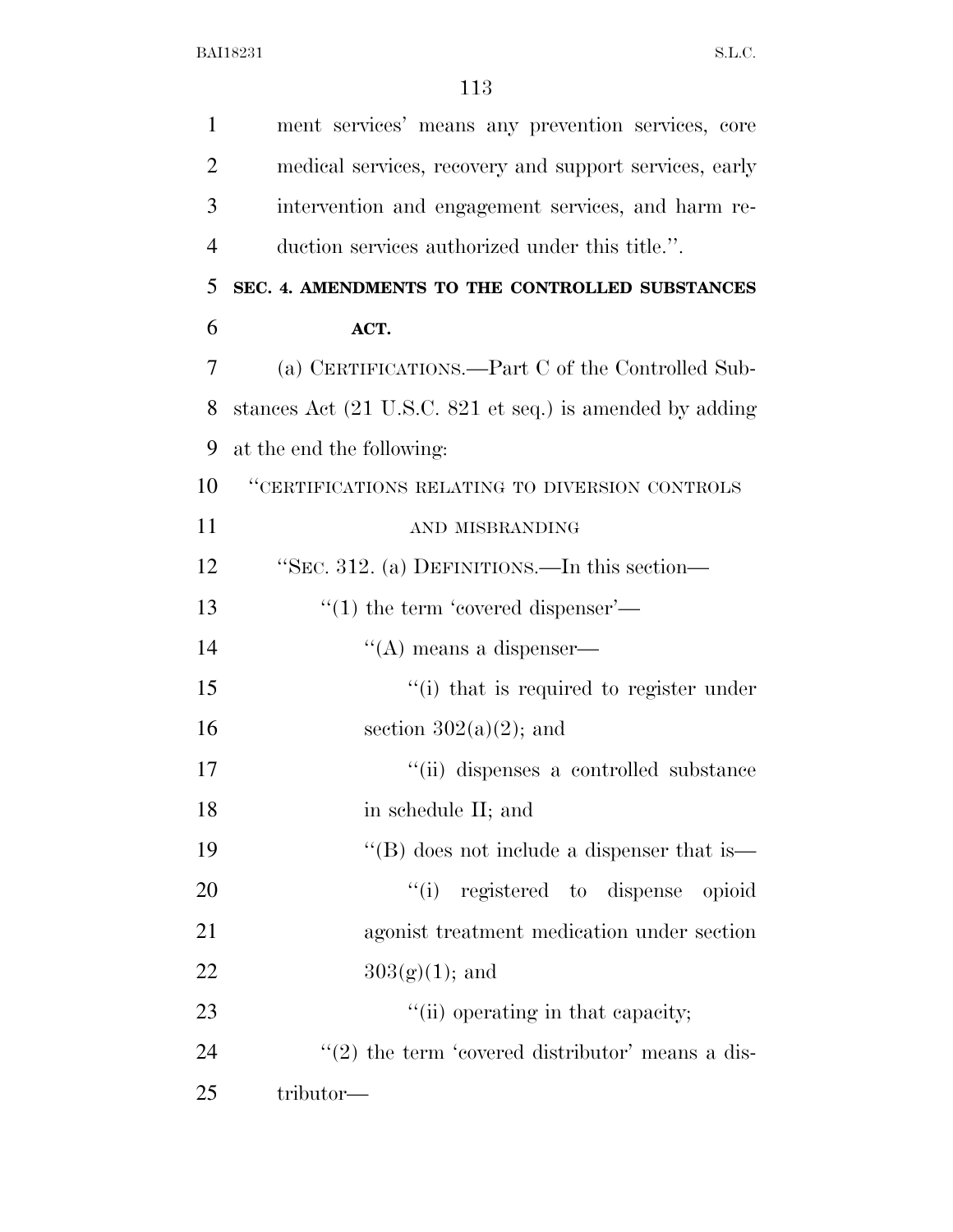| $\mathbf{1}$   | $\cdot$ (A) that is required to register under sec-  |
|----------------|------------------------------------------------------|
| $\overline{2}$ | tion $302(a)(1)$ ; and                               |
| 3              | "(B) distributes a controlled substance in           |
| $\overline{4}$ | schedule II;                                         |
| 5              | $(3)$ the term 'covered manufacturer' means a        |
| 6              | manufacturer—                                        |
| 7              | $\cdot$ (A) that is required to register under sec-  |
| 8              | tion $302(a)(1)$ ; and                               |
| 9              | "(B) manufactures a controlled substance             |
| 10             | in schedule II;                                      |
| 11             | $\lq(4)$ the term 'covered officer', with respect to |
| 12             | a covered person means—                              |
| 13             | "(A) in the case of a covered person that            |
| 14             | is not an individual—                                |
| 15             | "(i) the chief executive officer of the              |
| 16             | covered person;                                      |
| 17             | "(ii) the president of the covered per-              |
| 18             | son;                                                 |
| 19             | "(iii) the chief medical officer of the              |
| 20             | covered person; and                                  |
| 21             | "(iv) the chief counsel of the covered               |
| 22             | person; and                                          |
| 23             | "(B) in the case of a covered person that            |
| 24             | is an individual, that individual; and               |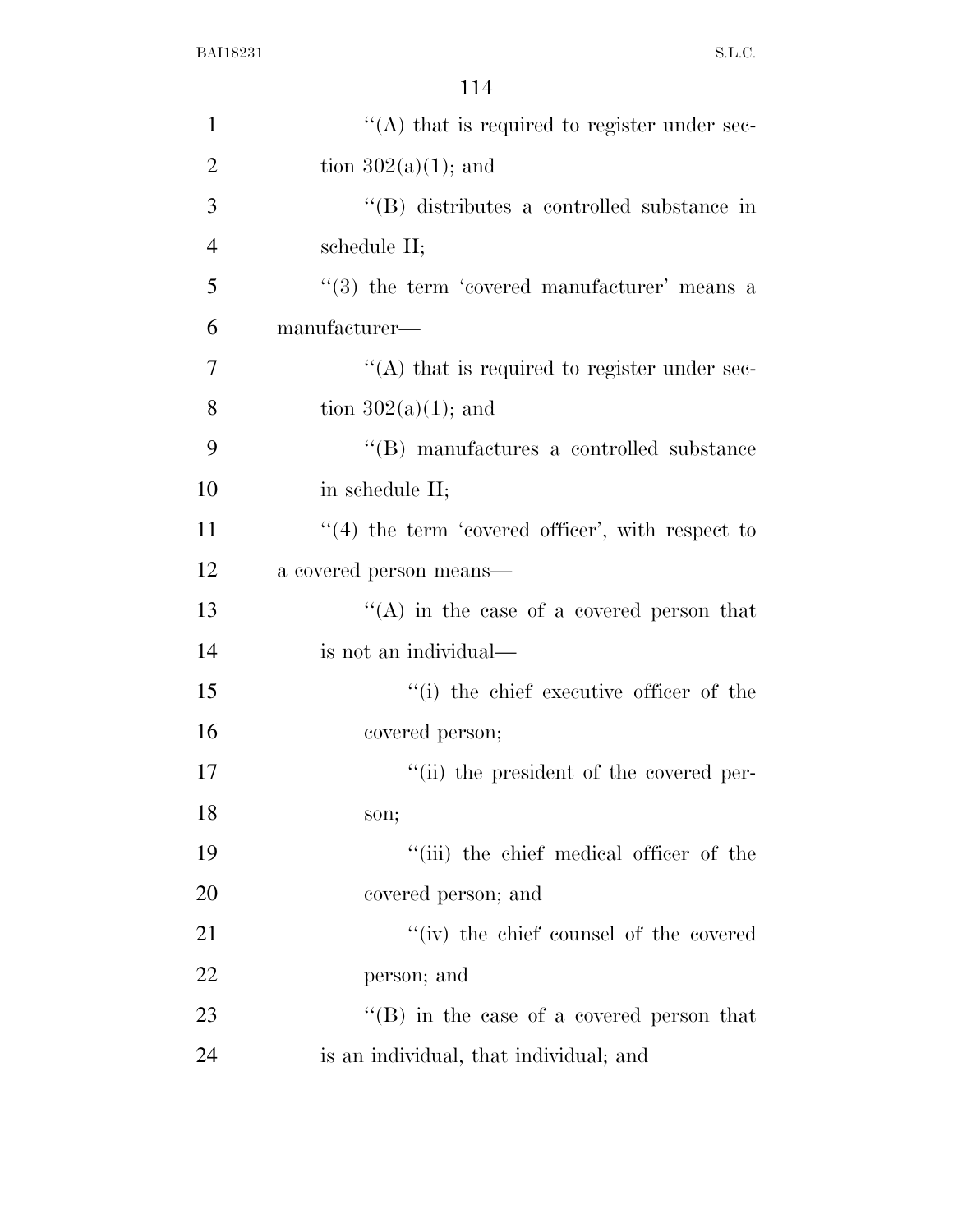1 ''(5) the term 'covered person' means a covered dispenser, a covered distributor, or a covered manu-facturer.

 ''(b) CERTIFICATIONS RELATING TO DIVERSION CONTROLS.—Not later than 180 days after the date of enactment of this section, and each year thereafter, each covered officer of a covered person shall submit to the At- torney General, for each controlled substance in schedule II dispensed, distributed, or manufactured by the covered person, a certification—

- 11  $\frac{1}{2}$  (1) signed by the covered officer; and
- 12  $\frac{1}{2}$  ertifying that—
- ''(A) the covered person maintains effective controls against diversion of the controlled sub- stance into channels other than legitimate med-ical, scientific, research, or industrial channels;

 $\langle$  (B) all information contained in any record, inventory, or report required to be kept or submitted to the Attorney General by the covered person under section 307, or under any regulation issued under that section, is accu-rate; and

23 "'(C) the covered person is in compliance with all applicable requirements under Federal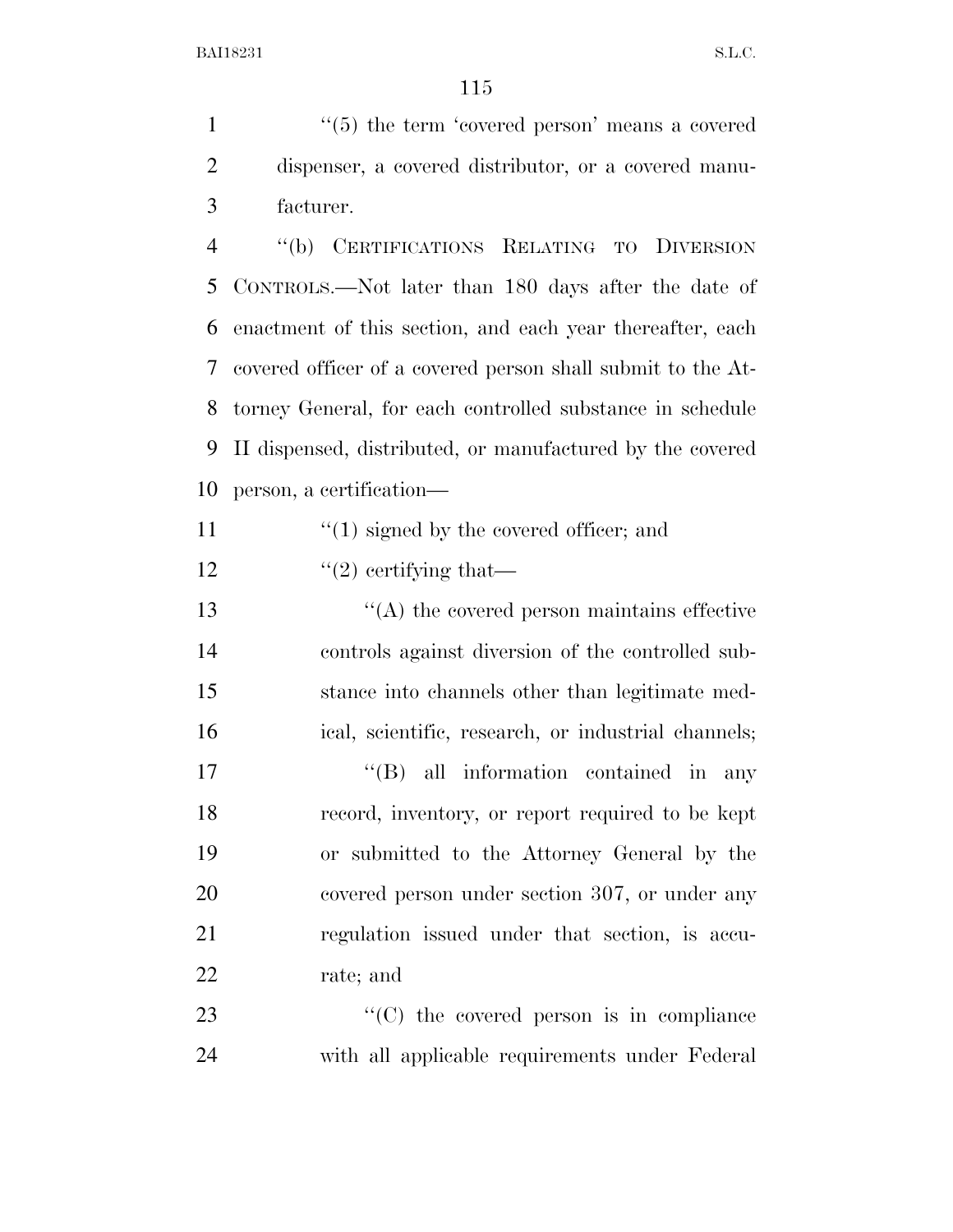| $\mathbf{1}$   | law relating to reporting suspicious orders for                       |
|----------------|-----------------------------------------------------------------------|
| $\overline{2}$ | controlled substances.                                                |
| 3              | ``(e)<br>CERTIFICATIONS<br>RELATING<br>M <sub>IS</sub> -<br><b>TO</b> |
| 4              | BRANDING.—Not later than 180 days after the date of en-               |
| 5              | actment of this section, and each year thereafter, each cov-          |
| 6              | ered officer of a covered manufacturer shall submit to the            |
| 7              | Attorney General, for each controlled substance in sched-             |
| 8              | ule II manufactured by the covered manufacturer, a cer-               |
| 9              | tification—                                                           |
| 10             | $\lq(1)$ signed by the covered officer; and                           |
| 11             | $\lq(2)$ certifying that the controlled substance is                  |
| 12             | not misbranded, as described in section 502 of the                    |
| 13             | Federal Food, Drug, and Cosmetic Act (21 U.S.C.                       |
| 14             | $352)$ .".                                                            |
| 15             | (b) OFFENSES.—Part D of title II of the Controlled                    |
| 16             | Substances Act (21 U.S.C. 841 et seq.) is amended by                  |
| 17             | adding at the end the following:                                      |
| 18             | "CERTIFICATIONS BY COVERED OFFICERS                                   |
| 19             | "SEC. 424. (a) DEFINITIONS.—In this section, the                      |
| 20             | terms 'covered dispenser', 'covered distributor', 'covered            |
| 21             | manufacturer', 'covered officer', and 'covered person' have           |
| 22             | the meanings given those terms in section 312.                        |
| 23             | $``$ (b) OFFENSES.—                                                   |
| 24             | $``(1)$ FAILURE TO SUBMIT CERTIFICATIONS.—                            |
| 25             | "(A) CERTIFICATIONS RELATING TO DI-                                   |
| 26             | VERSION CONTROLS.—It shall be unlawful for a                          |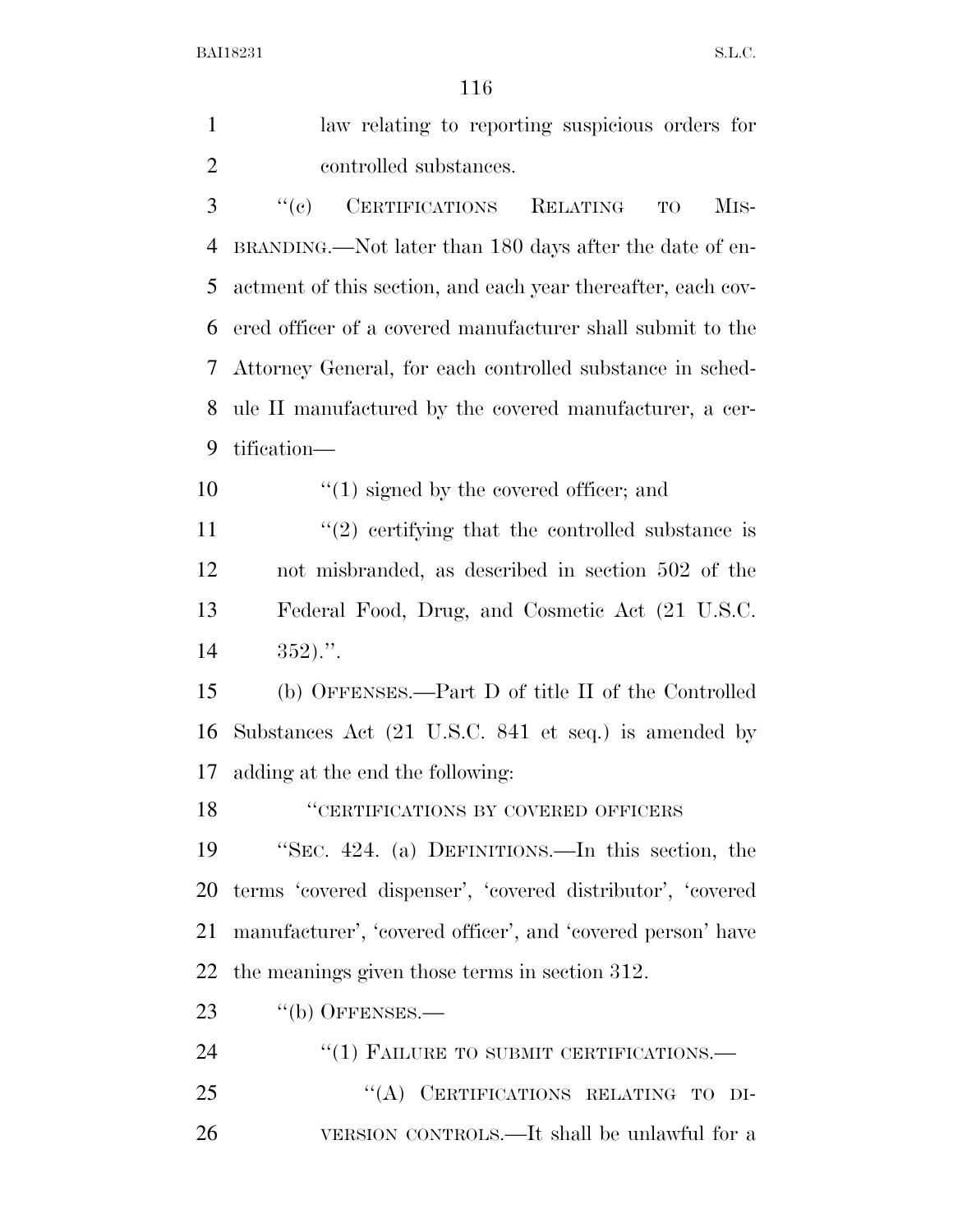covered officer of a covered person to fail to submit a certification required under section 312(b), without regard to the state of mind of 4 the covered officer. 5 "(B) CERTIFICATIONS RELATING TO MIS- BRANDING.—It shall be unlawful for a covered officer of a covered manufacturer to fail to sub- mit a certification required under section  $312(e)$ , without regard to the state of mind of the covered officer. 11 "(2) SUBMISSION OF FALSE CERTIFICATIONS.— 12 "(A) FALSE CERTIFICATIONS RELATING TO DIVERSION CONTROLS.—It shall be unlawful for a covered officer of a covered person to submit a certification required under section 312(b), without regard to the state of mind of the cov- ered officer, that contains a materially false statement or representation relating to the in- formation required to be certified under that section for the year for which the certification 21 is submitted. 22 "(B) FALSE CERTIFICATIONS RELATING TO MISBRANDING.—It shall be unlawful for a covered officer of a covered manufacturer to submit a certification required under section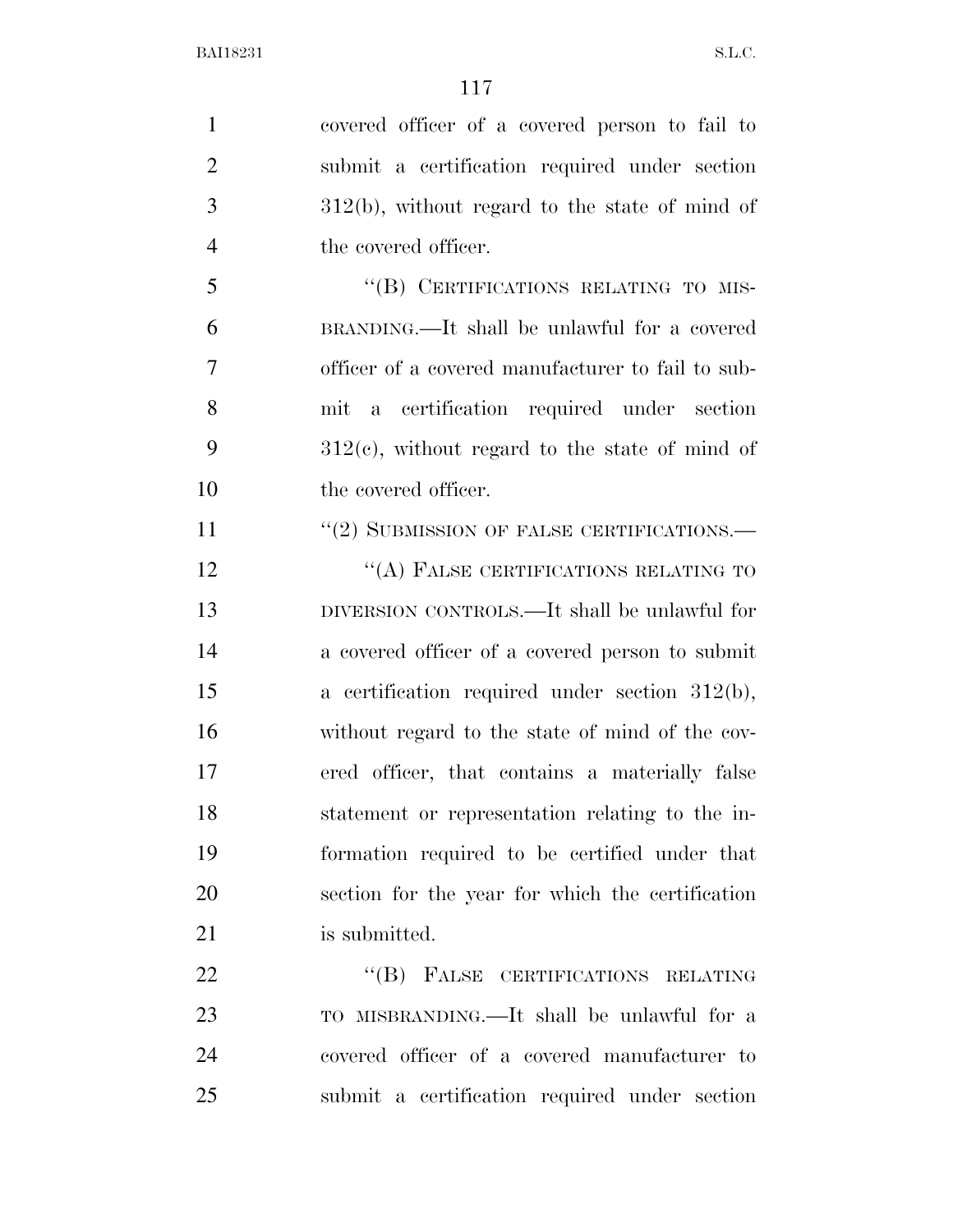| $\mathbf{1}$   | $312(c)$ , without regard to the state of mind of      |
|----------------|--------------------------------------------------------|
| $\overline{2}$ | the covered officer, that contains a materially        |
| 3              | false statement or representation relating to the      |
| $\overline{4}$ | misbranding of a controlled substance with re-         |
| 5              | spect to the year for which the certification is       |
| 6              | submitted.                                             |
| 7              | $``(c)$ PENALTIES.—                                    |
| 8              | "(1) CIVIL PENALTIES.—Except as provided in            |
| 9              | paragraph $(2)$ , a covered officer who violates sub-  |
| 10             | section (b) shall be subject to a civil penalty of not |
| 11             | more than $$25,000$ .                                  |
| 12             | "(2) CRIMINAL PENALTIES. $-A$ covered officer          |
| 13             | who knowingly violates subsection $(b)(2)$ shall be    |
| 14             | subject to criminal penalties under section $403(d)$ . |
| 15             | COMPREHENSIVE ADDICTION RESOURCES<br>$\lq\lq (d)$      |
| 16             | FUND.                                                  |
| 17             | "(1) ESTABLISHMENT.—There is established in            |
| 18             | the Treasury a fund to be known as the 'Com-           |
| 19             | prehensive Addiction Resources Fund'.                  |
| 20             | "(2) TRANSFER OF AMOUNTS.—There shall be               |
| 21             | transferred to the Comprehensive Addiction Re-         |
| 22             | sources Fund 100 percent of-                           |
| 23             | "(A) any civil penalty paid to the United              |
| 24             | States under this section; and                         |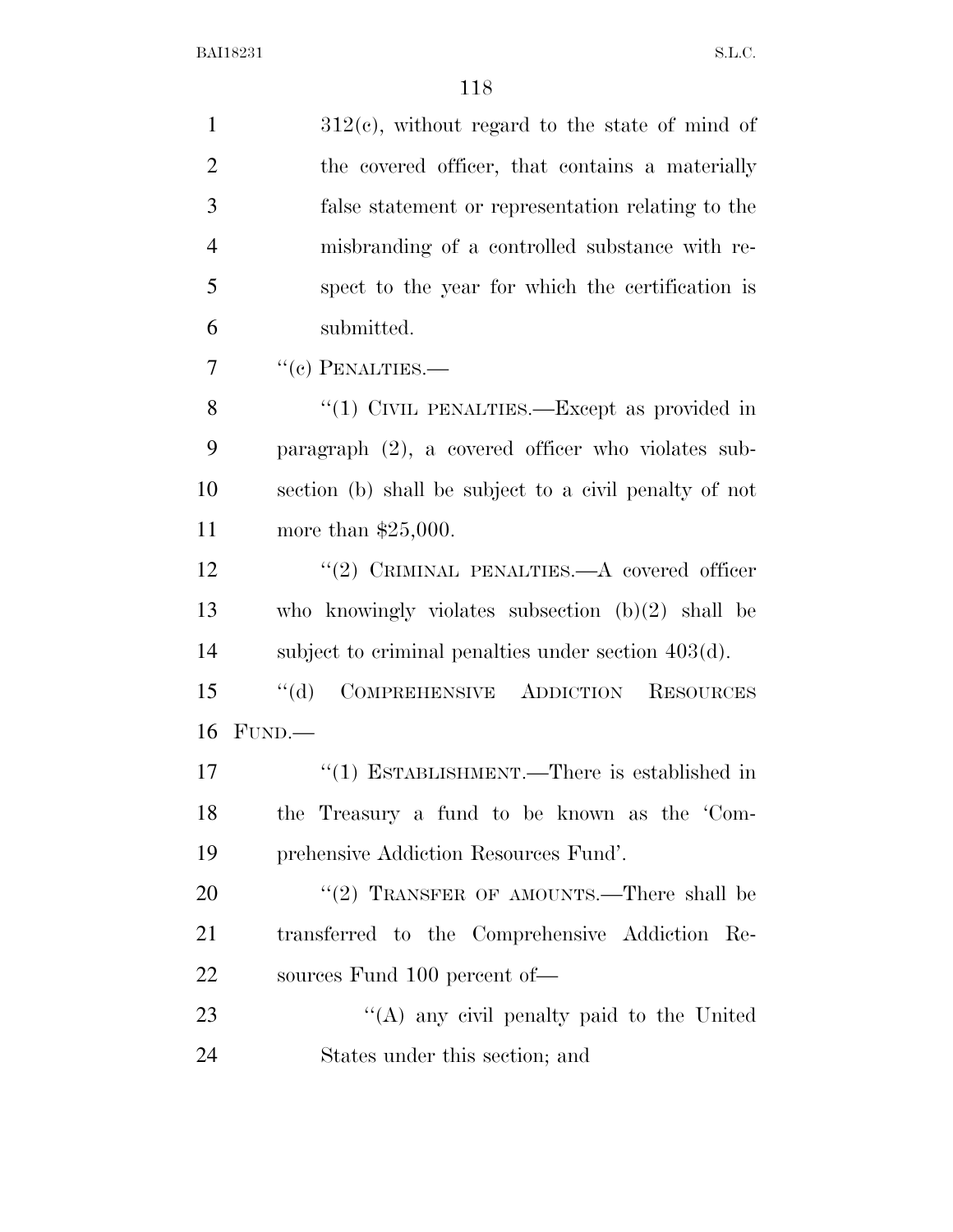| $\mathbf{1}$   | "(B) any fine paid to the United States            |
|----------------|----------------------------------------------------|
| $\overline{2}$ | under section $403(d)$ for a knowing violation of  |
| 3              | subsection $(b)(2)$ of this section.               |
| $\overline{4}$ | "(3) AVAILABILITY AND USE OF FUNDS.-               |
| 5              | Amounts transferred to the Comprehensive Addic-    |
| 6              | tion Fund under paragraph (2) shall—               |
| 7              | "(A) remain available until expended; and          |
| 8              | "(B) be made available to supplement               |
| 9              | amounts appropriated to carry out title XXXIV      |
| 10             | of the Public Health Service Act.".                |
| 11             | (c) CRIMINAL PENALTIES.—Section 403 of the Con-    |
| 12             | trolled Substances Act (21 U.S.C. 843) is amended— |
| 13             | $(1)$ in subsection $(d)(1)$ —                     |
| 14             | (A) by inserting "or knowingly violates sec-       |
| 15             | tion $424(b)(2)$ " after "any person who violates" |
| 16             | this section"; and                                 |
| 17             | (B) by striking "violation of this section"        |
| 18             | and inserting "such a violation"; and              |
| 19             | $(2)$ in subsection $(f)$ —                        |
| 20             | (A) in paragraph $(1)$ , by striking "or 416"      |
| 21             | and inserting "or section 416, or knowing viola-   |
| 22             | tions of section $424(b)(2)$ "; and                |
| 23             | $(B)$ in paragraph $(3)$ , by inserting "or        |
| 24             | knowing violations of section $424(b)(2)$ " before |
| 25             | the period at the end.                             |